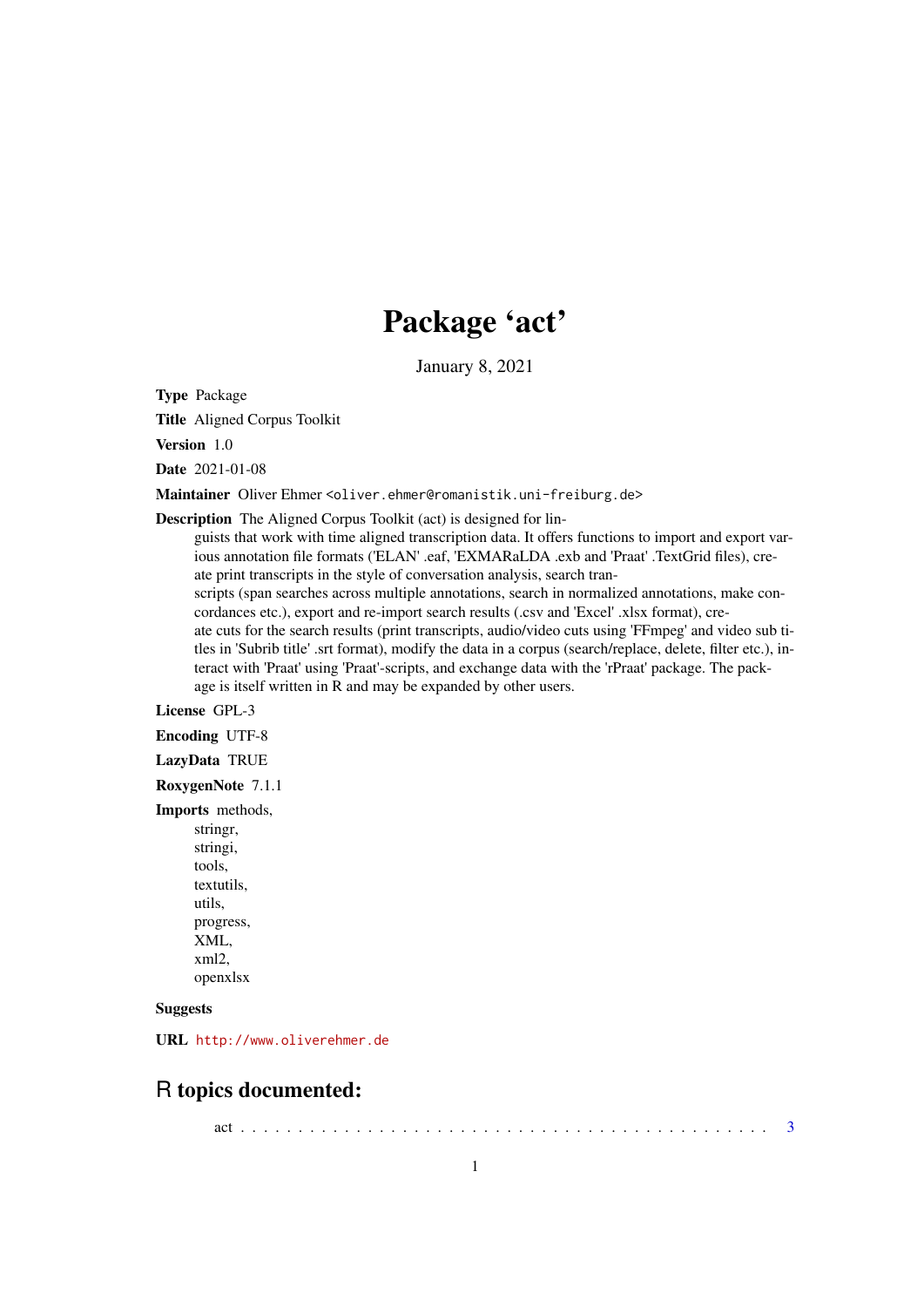|                                                                                                                 | 6              |
|-----------------------------------------------------------------------------------------------------------------|----------------|
|                                                                                                                 | $\overline{7}$ |
|                                                                                                                 | 8              |
|                                                                                                                 | 9              |
| $annotations_replace\_copy \ldots \ldots \ldots \ldots \ldots \ldots \ldots \ldots \ldots \ldots \ldots \ldots$ | 10             |
|                                                                                                                 | 12             |
|                                                                                                                 | 13             |
|                                                                                                                 | 14             |
|                                                                                                                 | 16             |
|                                                                                                                 | 18             |
|                                                                                                                 | 19             |
|                                                                                                                 | 20             |
|                                                                                                                 | 22             |
|                                                                                                                 | 23             |
|                                                                                                                 | 24             |
|                                                                                                                 | 25             |
|                                                                                                                 | 27             |
|                                                                                                                 | 28             |
|                                                                                                                 | 29             |
|                                                                                                                 | 30             |
|                                                                                                                 | 31             |
|                                                                                                                 | 32             |
|                                                                                                                 | 33             |
|                                                                                                                 | 34             |
|                                                                                                                 | 35             |
|                                                                                                                 | 37             |
|                                                                                                                 | 38             |
|                                                                                                                 | 39             |
|                                                                                                                 | 40             |
|                                                                                                                 | 41             |
|                                                                                                                 | 42             |
|                                                                                                                 |                |
|                                                                                                                 | 43             |
|                                                                                                                 | 43             |
|                                                                                                                 | 44             |
|                                                                                                                 | 46             |
|                                                                                                                 | 46             |
|                                                                                                                 | 47             |
|                                                                                                                 | 48             |
|                                                                                                                 | 48             |
|                                                                                                                 | 49             |
|                                                                                                                 | 51             |
| search_cuts_media                                                                                               | 52             |
|                                                                                                                 | 55             |
|                                                                                                                 | 56             |
|                                                                                                                 | 58             |
|                                                                                                                 | 59             |
|                                                                                                                 | 62             |
|                                                                                                                 | 63             |
|                                                                                                                 | 64             |
|                                                                                                                 | 65             |
|                                                                                                                 | 66             |
|                                                                                                                 | 68             |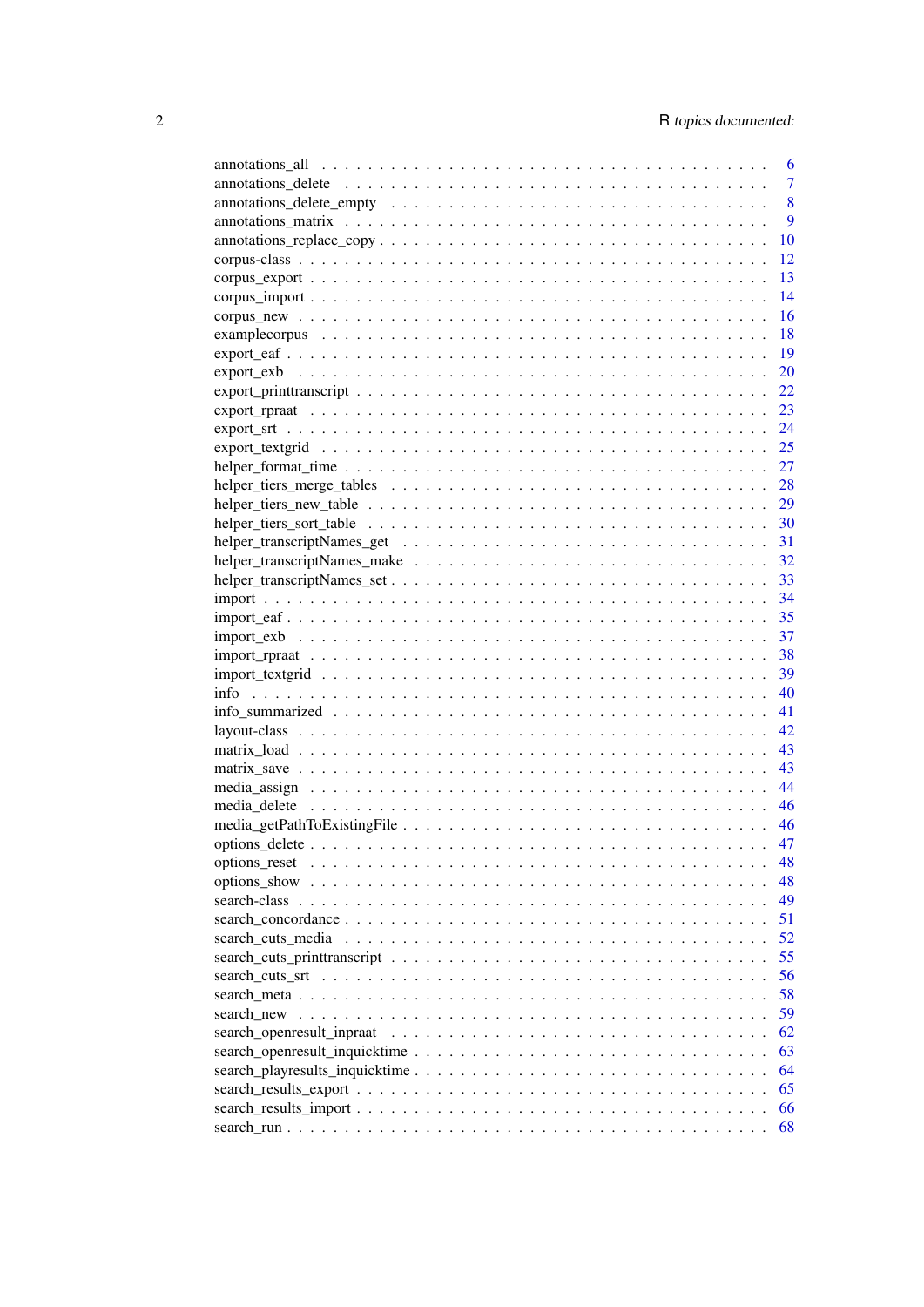<span id="page-2-0"></span>

|                                                                                                                 | -78 |
|-----------------------------------------------------------------------------------------------------------------|-----|
|                                                                                                                 |     |
|                                                                                                                 |     |
|                                                                                                                 |     |
|                                                                                                                 |     |
|                                                                                                                 |     |
|                                                                                                                 | 85  |
| transcripts rename $\ldots \ldots \ldots \ldots \ldots \ldots \ldots \ldots \ldots \ldots \ldots \ldots \ldots$ | 87  |
|                                                                                                                 | 89  |
|                                                                                                                 |     |
|                                                                                                                 |     |

### **Index** [91](#page-90-0)

act *Aligned Corpus Toolkit*

#### Description

The Aligned Corpus Toolkit (act) is designed for linguists that work with time aligned transcription data. It offers functions to import and export various annotation file formats ('ELAN' .eaf, 'EXMARaLDA .exb and 'Praat' .TextGrid files), create print transcripts in the style of conversation analysis, search transcripts (span searches across multiple annotations, search in normalized annotations, make concordances etc.), export and re-import search results (.csv and 'Excel' .xlsx format), create cuts for the search results (print transcripts, audio/video cuts using 'FFmpeg' and video sub titles in 'Subrib title' .srt format), modify the data in a corpus (search/replace, delete, filter etc.), interact with 'Praat' using 'Praat'-scripts, and exchange data with the 'rPraat' package. The package is itself written in R and may be expanded by other users.

#### act functions

...

#### Package options

The package has numerous options that change the internal workings of the package. Please see act::options\_show and the information given there.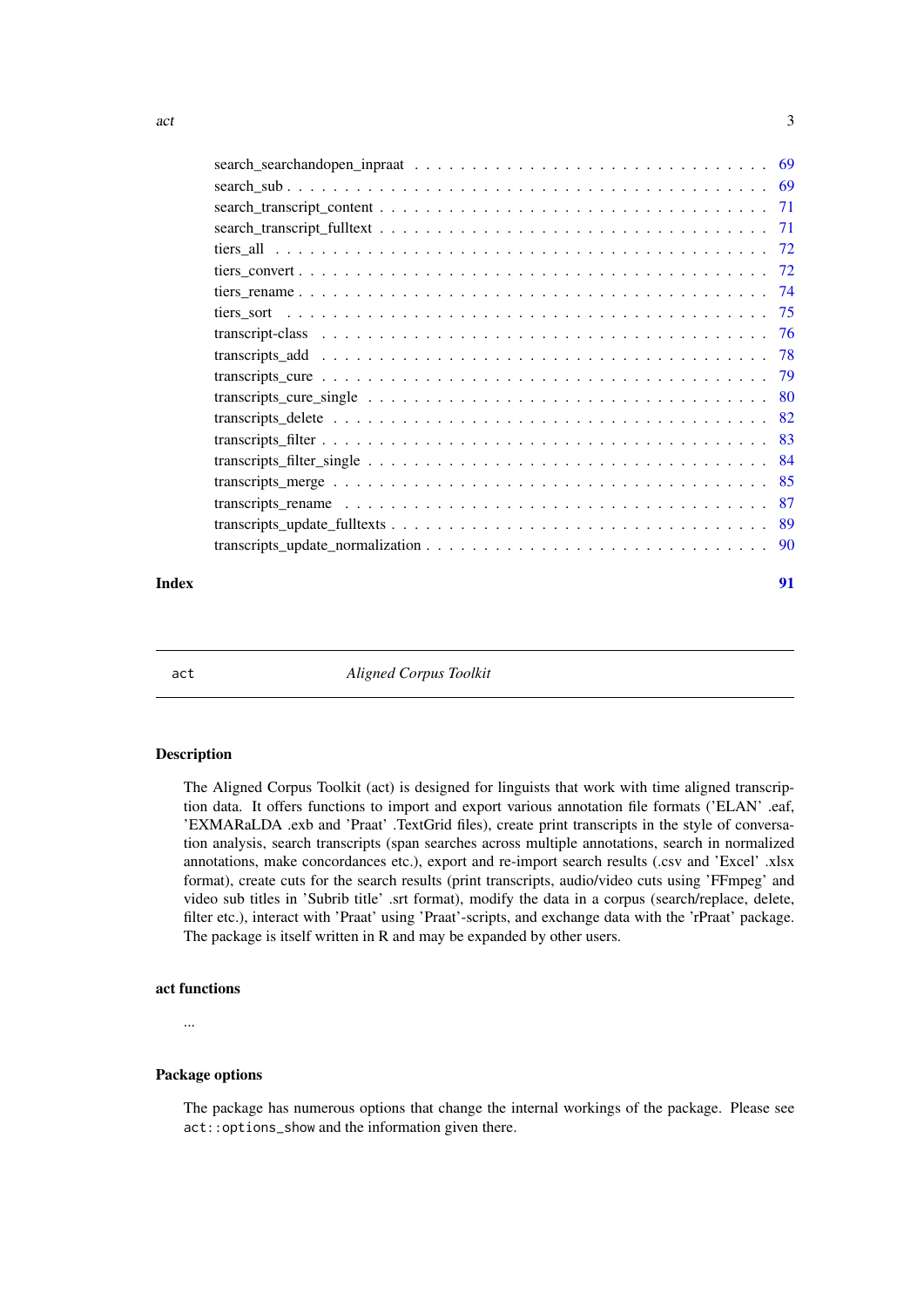#### Examples

```
library(act)
# ========== Example data
# The act package comes with some example data.
# The data is stored at the following location:
path <- system.file("extdata", "examplecorpus", package="act")
# Since this folder is quite difficult to access, you might consider copying the
# contents of this folder to a more convenient location.
# The following commands will create a new folder called 'examplecorpus' in the
# folder 'path'.
# You will find the data there.
## Not run:
path <- "EXISTING_FOLDER_ON_YOUR_COMPUTER"
sourcepath <- system.file("extdata", "examplecorpus", package="act")
if (!dir.exists(path)) {dir.create(path)}
file.copy(sourcepath, dirname(path), recursive=TRUE)
## End(Not run)
# The example files that come with the package do only contain annotation files.
# Media files are not included.
# The following lines will download the data and create a new folder called
# 'examplecorpus' in the folder 'path'.
# You will find the data there.
## Not run:
path <- "EXISTING_FOLDER_ON_YOUR_COMPUTER"
sourceurl <-
"http://www.romanistik.uni-freiburg.de/ehmer/files/digitalhumanities/act_examplecorpus.zip"
temp <- tempfile()
download.file(sourceurl, temp)
unzip(zipfile=temp, exdir=path)
## End(Not run)
# ========== Create a corpus object and load data
# Now that we have the example data accessible, we can create a corpus object.
# The corpus object is a structured collection of all the information that you can
```

```
# It will contain the information of each transcript, links to media files and further
# meta data.
# --- Locate folder with annotation files
# When creating a corpus object you will need to specify where your annotation
# files ('Praat' '.TextGrids' or 'ELAN' .eaf) are located.
# We will use the example data, that we have just located in 'path'.
path
# In case that you want to use your own data, you can set the path here:
## Not run:
path <- "EXISTING_FOLDER_ON_YOUR_COMPUTER"
```
## End(Not run)

# work with using act.

# --- Create corpus object and load annotation files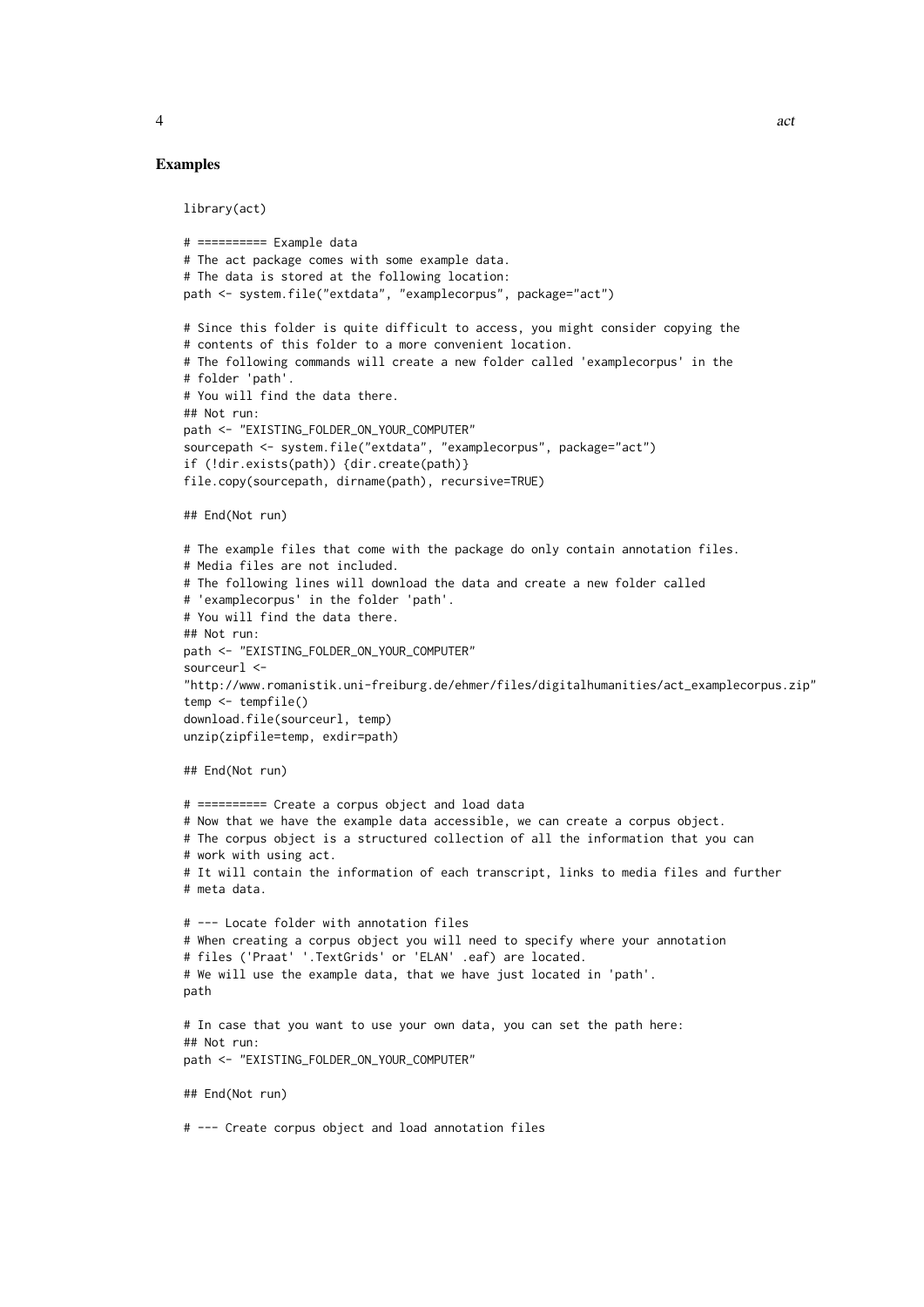)

```
# The following command will create a corpus object, with the name 'examplecorpus'.
examplecorpus <- act:: corpus new(
# The act package assumes, that annotation files and media files have the same base
# name and differ only in the suffix (e.g. 'filename.TextGrid' and 'filename.wav'/
# This allows act to automatically link media files to the transcripts.
```

```
# --- Information about your corpus
# The following command will give you a summary of the data contained in your corpus object.
examplecorpus
# More detailed information about the transcripts in your corpus object is available by
# calling the function act::info()
act::info(examplecorpus)
# If you are working in R studio, a nice way of inspecting this information is the following:
## Not run:
View(act::info(examplecorpus)$transcripts)
View(act::info(examplecorpus)$tiers)
```
## End(Not run)

# 'filename.mp4').

pathsAnnotationFiles = path, pathsMediaFiles = path, name = "examplecorpus"

```
# ========== all data
# You can also get all data that is in the loaded annotation files in a data frame:
all_annotations <- act::annotations_all(examplecorpus)
## Not run:
View(all_annotations)
```
## End(Not run)

```
# ========== Search
# Let's do some searches in the data.
# Search for the 1. Person Singular Pronoun in Spanish 'yo' in the examplecorpus
mysearch <- act::search_new(x=examplecorpus,
pattern= "yo")
# Have a look at the result:
mysearch
```
# Directly view all search results in the viewer ## Not run: View(mysearch@results)

```
## End(Not run)
```

```
# --- Search original vs. normalized content
# You can either search in the original 'content' of the annotations,
# or you can search in a 'normalized' version of the annotations.
# Let's compare the two modes.
mysearch.norm <- act::search_new(examplecorpus, pattern="yo", searchNormalized=TRUE)
mysearch.org <- act::search_new(examplecorpus, pattern="yo", searchNormalized=FALSE)
# There is a difference in the number of results.
mysearch.norm@results.nr
mysearch.org@results.nr
```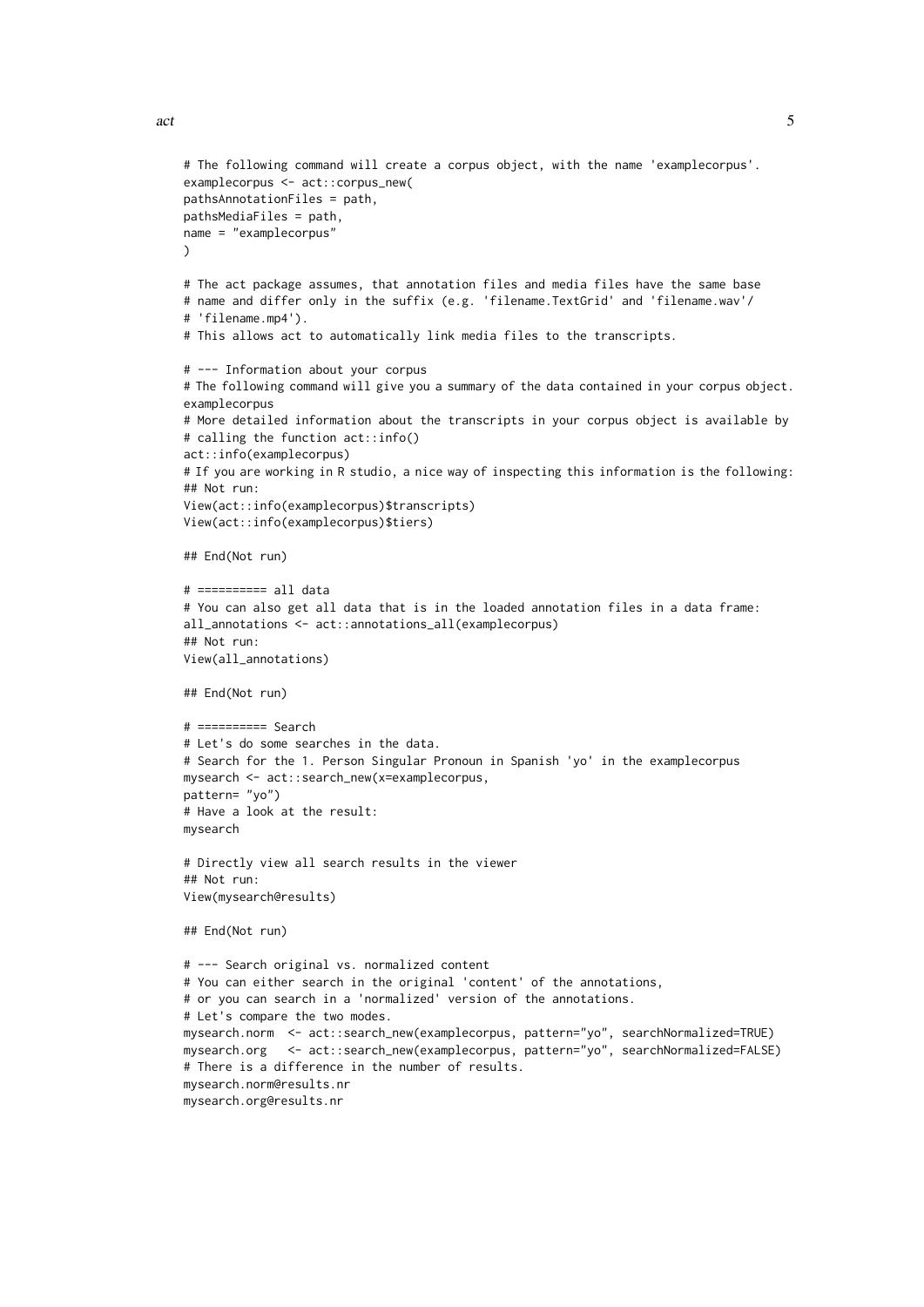```
# The difference is because during in the normalized version, for instance, capital letters
# will be converted to small letters.
# In our case, one annotation in the example corpus contains a "yO" with a
# capital letter:
mysearch <- act::search_new(examplecorpus, pattern="yO", searchNormalized=FALSE)
mysearch@results$hit
# During normalization a range of normalization procedures will be applied, using a
# replacement matrix. This matrix searches and replaces certain patterns, that you want to
# exclude from the normalized content.
# By default, normalization gets rid of all transcription conventions of GAT.
# You may, in addition, also customize the replacement matrix to your own needs/transcription
# conventions.
# --- Search original content vs. full text
# There are two search modes.
# The 'fulltext' mode will will find matches across annotations.
# The 'content' mode will will respect the temporal boundaries of the original annotations.
# Let's define a search pattern with a certain span.
myRegEx < - "\\bno\\b.{1,20}pero"
# This regular expression matches the Spanish word "no" 'no' followed by a "pero" 'but'
# in a distance ranging from 1 to 20 characters.
# The 'content' search mode will not find any hit.
mysearch <- act::search_new(examplecorpus, pattern=myRegEx, searchMode="content")
mysearch@results.nr
# The 'fulltext' search mode will not find two hits that extend over several annotations.
mysearch <- act::search_new(examplecorpus, pattern=myRegEx, searchMode="fulltext")
mysearch@results.nr
cat(mysearch@results$hit[1])
cat(mysearch@results$hit[2])
```
annotations\_all *All annotations in a corpus*

#### Description

Merges annotations from all transcripts in a corpus and returns a data frame.

#### Usage

annotations\_all(x)

#### Arguments

x Corpus object.

#### Value

Data.frame.

<span id="page-5-0"></span>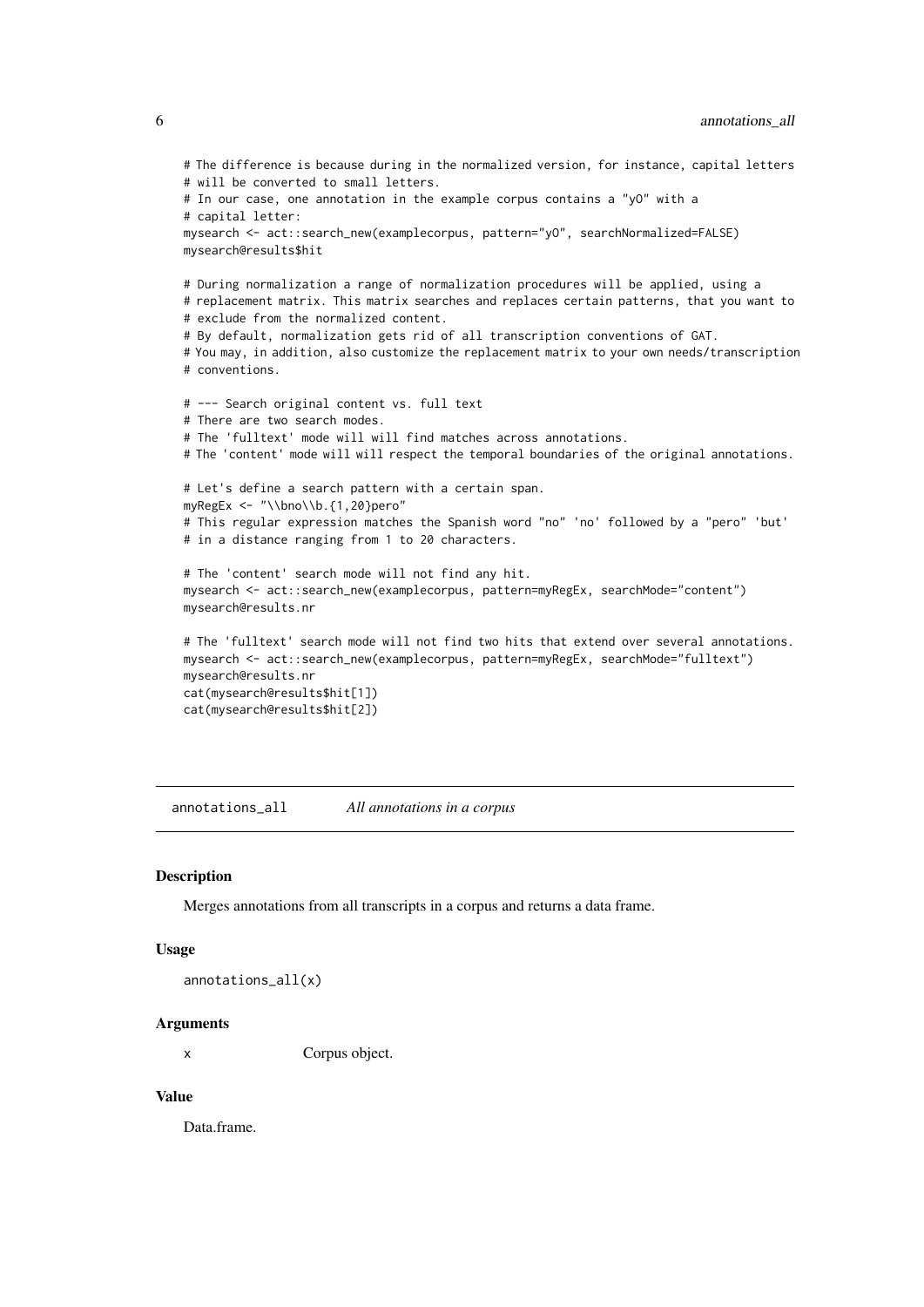### <span id="page-6-0"></span>annotations\_delete 7

### Examples

library(act)

```
#Get data frame with all annotations
allannotations <- act::annotations_all(examplecorpus)
#Have a look at the number of annotations
```
nrow(allannotations)

annotations\_delete *Delete annotations*

### Description

Delete annotations in a corpus object. If only certain transcripts or tiers should be affected set the parameter filterTranscriptNames and filterTierNames. In case that you want to select transcripts and/or tiers by using regular expressions use the function  $act::search\_meta$  first.

### Usage

```
annotations_delete(
  x,
  filterContent = "",
  filterTranscriptNames = NULL,
  filterTierNames = NULL
\lambda
```
#### Arguments

| $\mathsf{x}$          | Corpus object.                                                                                       |
|-----------------------|------------------------------------------------------------------------------------------------------|
| filterContent         | Character string; regular expression; all annotations that match this expression<br>will be deleted. |
| filterTranscriptNames |                                                                                                      |
|                       | Vector of character strings; names of the transcripts to be included.                                |
| filterTierNames       |                                                                                                      |
|                       | Character string; names of the tiers to be included.                                                 |
|                       |                                                                                                      |

### Value

Corpus object.

### Examples

library(act)

```
# Set the regular expression which annotations should be deleted.
# In this case: all annotations that contain the letter "a"
myRegEx <- "a"
```

```
# Have a look at all annotations in the first transcript
examplecorpus@transcripts[[1]]@annotations$content
```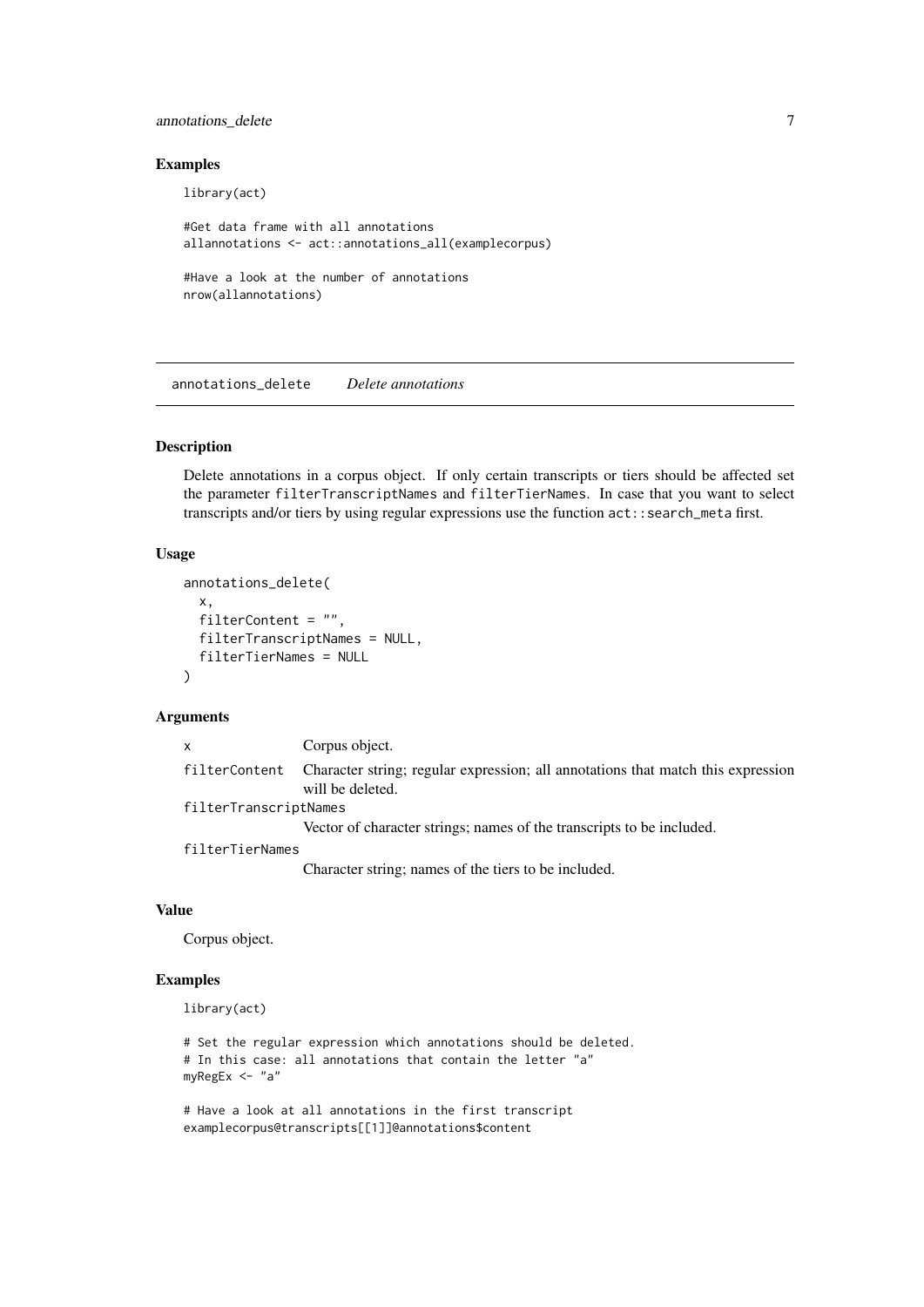```
# Some of them match to the regular expression
hits <- grep(pattern=myRegEx, x=examplecorpus@transcripts[[1]]@annotations$content)
examplecorpus@transcripts[[1]]@annotations$content[hits]
# Others don't match the regular expression
examplecorpus@transcripts[[1]]@annotations$content[-hits]
# Run the function and delete the annotations that match the regular expression
test <- act::annotations_delete (x=examplecorpus, filterContent=myRegEx)
# Compare how many data rows are in the first transcript in
# the example corpus and in the newly created test corpus:
nrow(examplecorpus@transcripts[[1]]@annotations)
nrow(test@transcripts[[1]]@annotations)
# Only the annotations are left, that did not match the regular expression:
```
test@transcripts[[1]]@annotations\$content

annotations\_delete\_empty

*Delete empty annotations*

### Description

Delete empty annotations in a corpus object. If only certain transcripts or tiers should be affected set the parameter filterTranscriptNames and filterTierNames. In case that you want to select transcripts and/or tiers by using regular expressions use the function act::search\_meta first.

### Usage

```
annotations_delete_empty(
 x,
  trimBeforeCheck = FALSE,
 filterTranscriptNames = NULL,
  filterTierNames = NULL
)
```
#### Arguments

```
x Corpus object.
```

```
trimBeforeCheck
```
Logical; if TRUE leading and trailing spaces will be deleted before checking (as a consequence record sets that contain only spaces will be deleted, too).

```
filterTranscriptNames
```
Vector of character strings; names of the transcripts to be included.

```
filterTierNames
```
Character string; names of the tiers to be included.

### Value

Corpus object.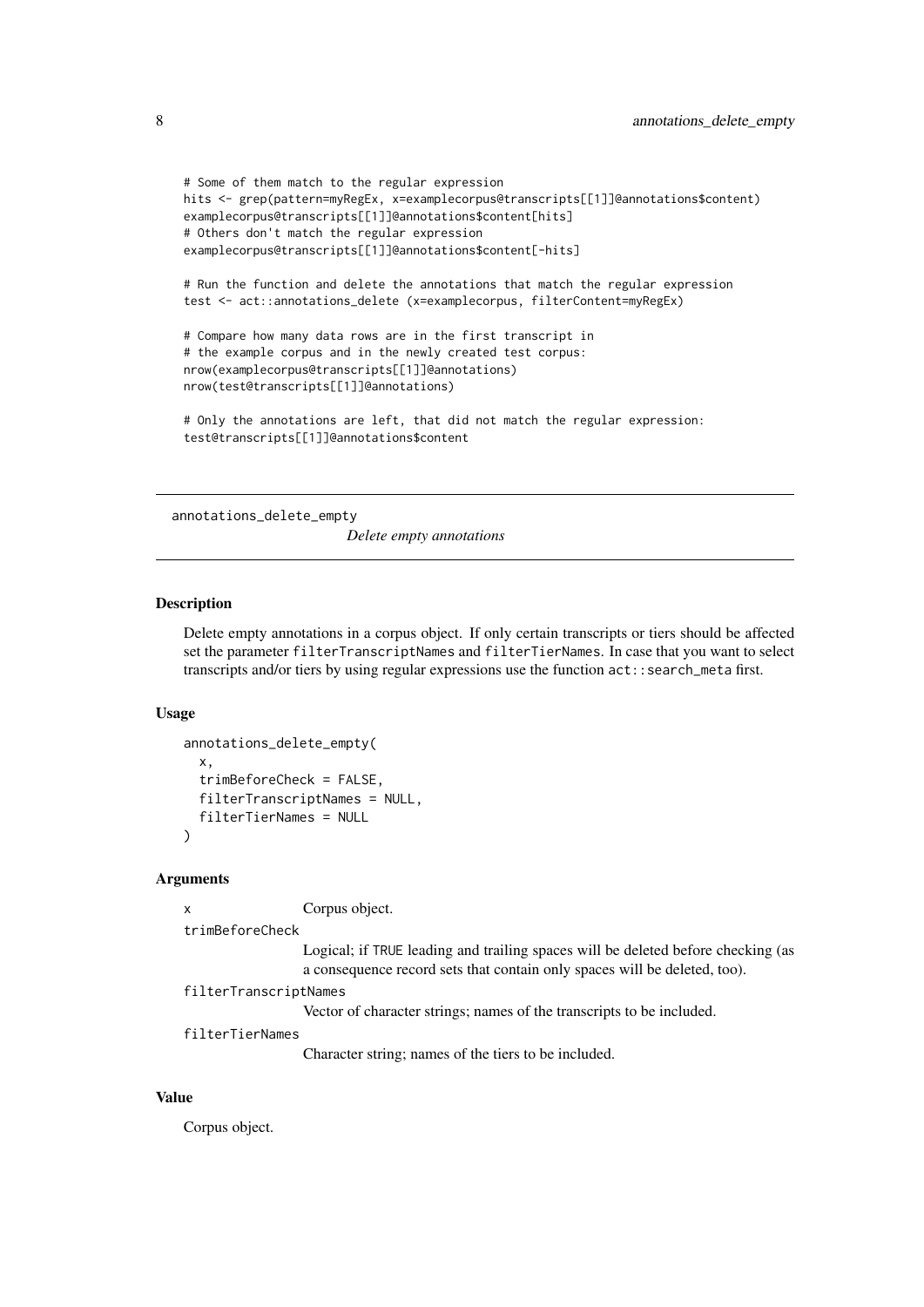#### <span id="page-8-0"></span>annotations\_matrix 9

#### Examples

library(act)

```
# In the example corpus are no empty annotations.
# Empty annotations are deleted by default when annotation files are loaded.
# So let's first make an empty annotation.
# Check the first annotation in the first transcript
examplecorpus@transcripts[[1]]@annotations$content[[1]]
# Empty the contents of this annotation
examplecorpus@transcripts[[1]]@annotations$content[[1]] <- ""
# Run the function
test <- act::annotations_delete_empty (x=examplecorpus)
# Compare how many data rows are in the first transcript in
# the example corpus and in the newly created test corpus:
nrow(examplecorpus@transcripts[[1]]@annotations)
nrow(test@transcripts[[1]]@annotations)
```
annotations\_matrix *Search and replace contents of annotations using a matrix*

#### Description

This functions performs a search and replace in the contents of an annotation. A simple matrix consisting of two columns will be used. The first column of the matrix needs to contain the search string, the second column the replacement string. The matrix needs to be in CSV format.

#### Usage

annotations\_matrix(x, path\_replacementMatrixCSV, filterTranscriptNames = NULL)

#### Arguments

|  |  |  | Corpus object. |
|--|--|--|----------------|
|  |  |  | $\cdots$       |

path\_replacementMatrixCSV

Character string; path to replacement matrix (a CSV file).

filterTranscriptNames

Vector of character strings; names of the transcripts to be included.

### Value

Corpus object.

#### See Also

[matrix\_load()] for loading the matrix and [matrix\_save()] for saving the matrix to a CSV file.

If only certain transcripts or tiers should be affected set the parameter filterTranscriptNames. In case that you want to select transcripts by using regular expressions use the function act::search\_meta first.

[media\\_delete,](#page-45-1) [media\\_getPathToExistingFile](#page-45-2)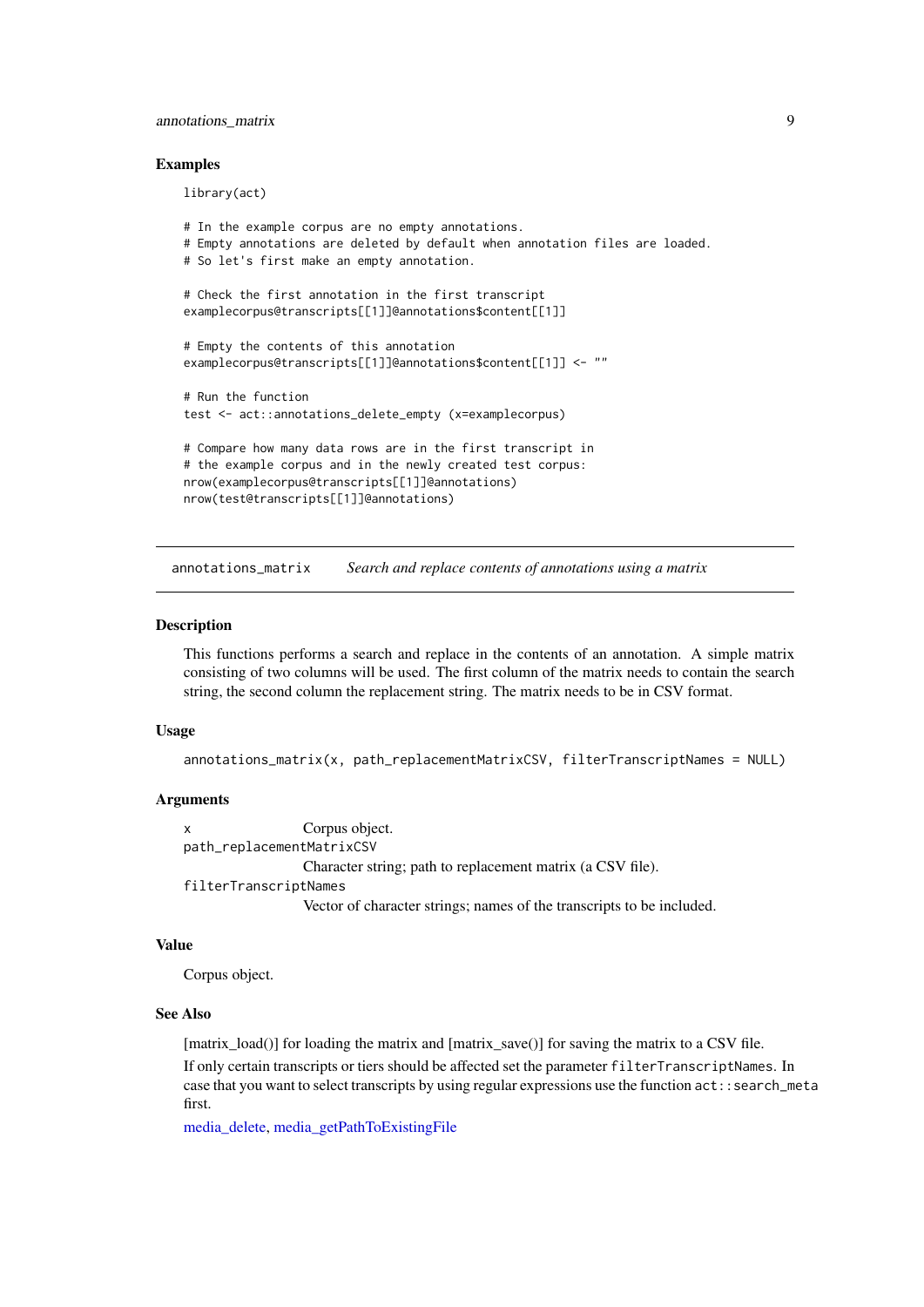#### Examples

```
library(act)
# An example replacement matrix comes with the package.
# It replaces most of the GAT conventions.
path <- system.file("extdata", "normalization", "normalizationMatrix.csv", package="act")
# Have a look at the matrix
mymatrix <- act::matrix_load(path)
mymatrix
# Apply matrix to examplecorpus
test <- act::annotations_matrix(x=examplecorpus, path_replacementMatrixCSV=path)
# Compare some annotations in the original examplecorpus object and
# in the modified corpus object test
examplecorpus@transcripts[[1]]@annotations$content[[1]]
test@transcripts[[1]]@annotations$content[[1]]
examplecorpus@transcripts[[2]]@annotations$content[[3]]
test@transcripts[[2]]@annotations$content[[3]]
```
annotations\_replace\_copy

*Search, replace and copy the contents of annotations*

### Description

The function searches within the contents of annotations and replaces the search hits. In addition the search hit may be copied to another tier. In case that there is no overlapping annotation in the destination tier a new annotation will be created (based on the time values of the original annotation). In case that there is an overlapping annotation in the destination tier, the search result will be added at the end.

#### Usage

```
annotations_replace_copy(
  x,
  pattern,
  replacement = NA,
  destTier = ".
  filterTranscriptNames = NULL,
  filterTierNames = NULL,
  collapseString = " | "
\lambda
```
#### Arguments

|             | Corpus object.                                          |
|-------------|---------------------------------------------------------|
| pattern     | Character string; search pattern as regular expression. |
| replacement | Character string; replacement.                          |

<span id="page-9-0"></span>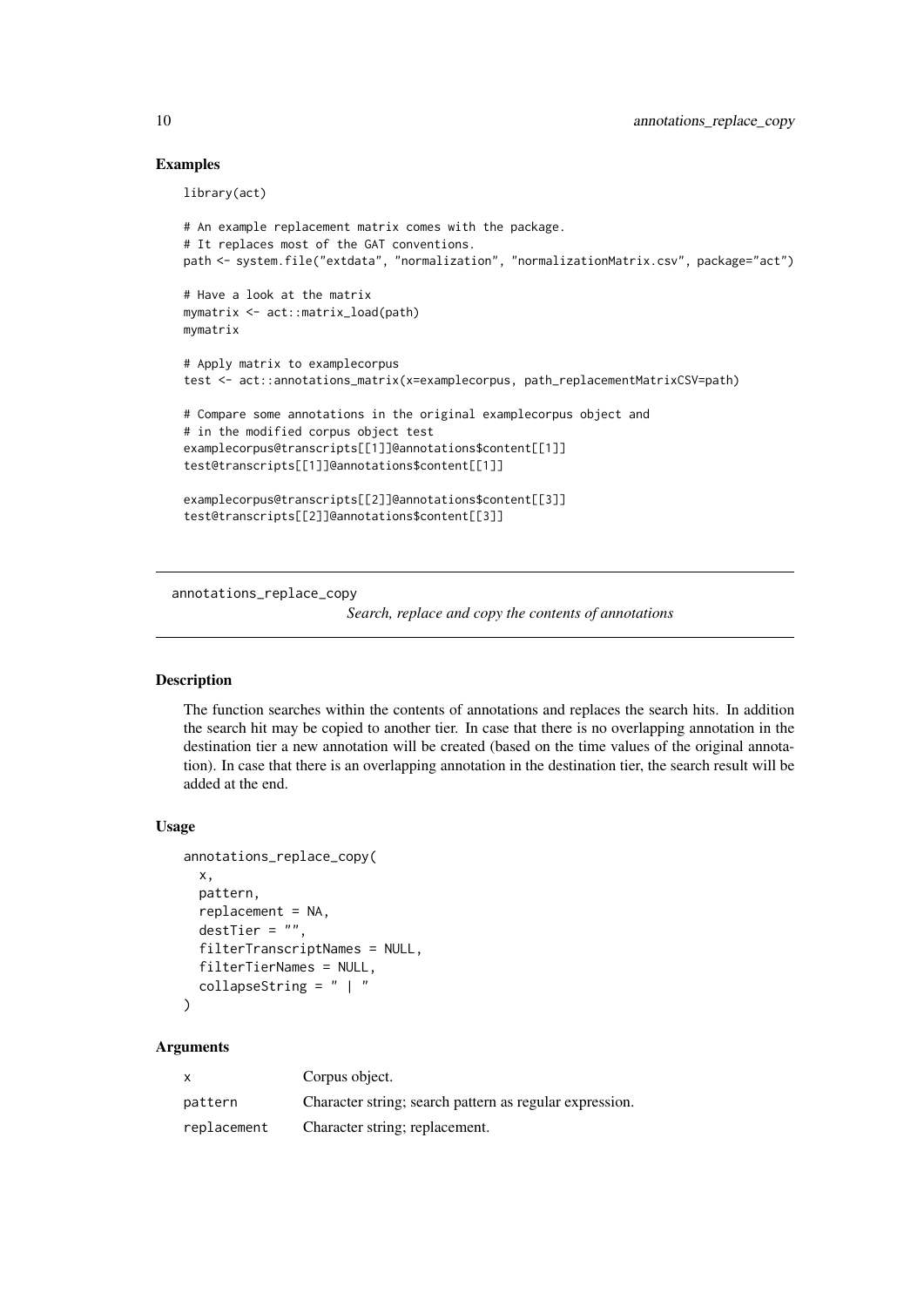| destTier              | Character string; name of the tier to which the hit should be copied (if no copy-                  |  |  |
|-----------------------|----------------------------------------------------------------------------------------------------|--|--|
|                       | ing is intended set to "".                                                                         |  |  |
| filterTranscriptNames |                                                                                                    |  |  |
|                       | Vector of character strings; names of the transcripts to be included.                              |  |  |
| filterTierNames       |                                                                                                    |  |  |
|                       | Character string; names of the tiers to be included.                                               |  |  |
|                       | collapseString Character string; will be used to collapse multiple search results into one string. |  |  |

### Details

If only certain transcripts or tiers should be affected set the parameter filterTranscriptNames and filterTierNames. In case that you want to select transcripts and/or tiers by using regular expressions use the function act::search\_meta first.

#### Value

Corpus object.

### Examples

library(act)

```
# Have a look at the first transcript in the examplecorpus:
printtranscript <- act::export_printtranscript(examplecorpus@transcripts[[1]])
cat(stringr::str_c(printtranscript, sep="\n", collapse = "\n"))
# In line 01 there is the word "UN".
# Replace this word by "XXX" in the entire corpus
test <- act::annotations_replace_copy(x=examplecorpus,
 pattern="\\bUN\\b",
 replacement="XXX")
# Have a look at the first transcript in the corprus object test:
printtranscript <- act::export_printtranscript(test@transcripts[[1]])
cat(stringr::str_c(printtranscript, sep="\n", collapse = "\n"))
# In line 01 there is now "XXX" instead of "UN"
# Insert a tier called "newTier" into all transcripts in the corpus:
for (t in examplecorpus@transcripts) {
sortVector <- c(t@tiers$name, "newTier")
examplecorpus <- act::tiers_sort(x=examplecorpus,
sortVector=sortVector,
filterTranscriptNames=t@name,
addMissingTiers=TRUE)
}
# Check that the first transcript now contains the newTier
examplecorpus@transcripts[[1]]@tiers
# Now replace "UN" by "YYY" in the entire corpus and
# copy the search hit to "newTier".
test <- act::annotations_replace_copy(x=examplecorpus,
 pattern="\\bUN\\b",
  replacement="YYY",
  destTier = "newTier")
```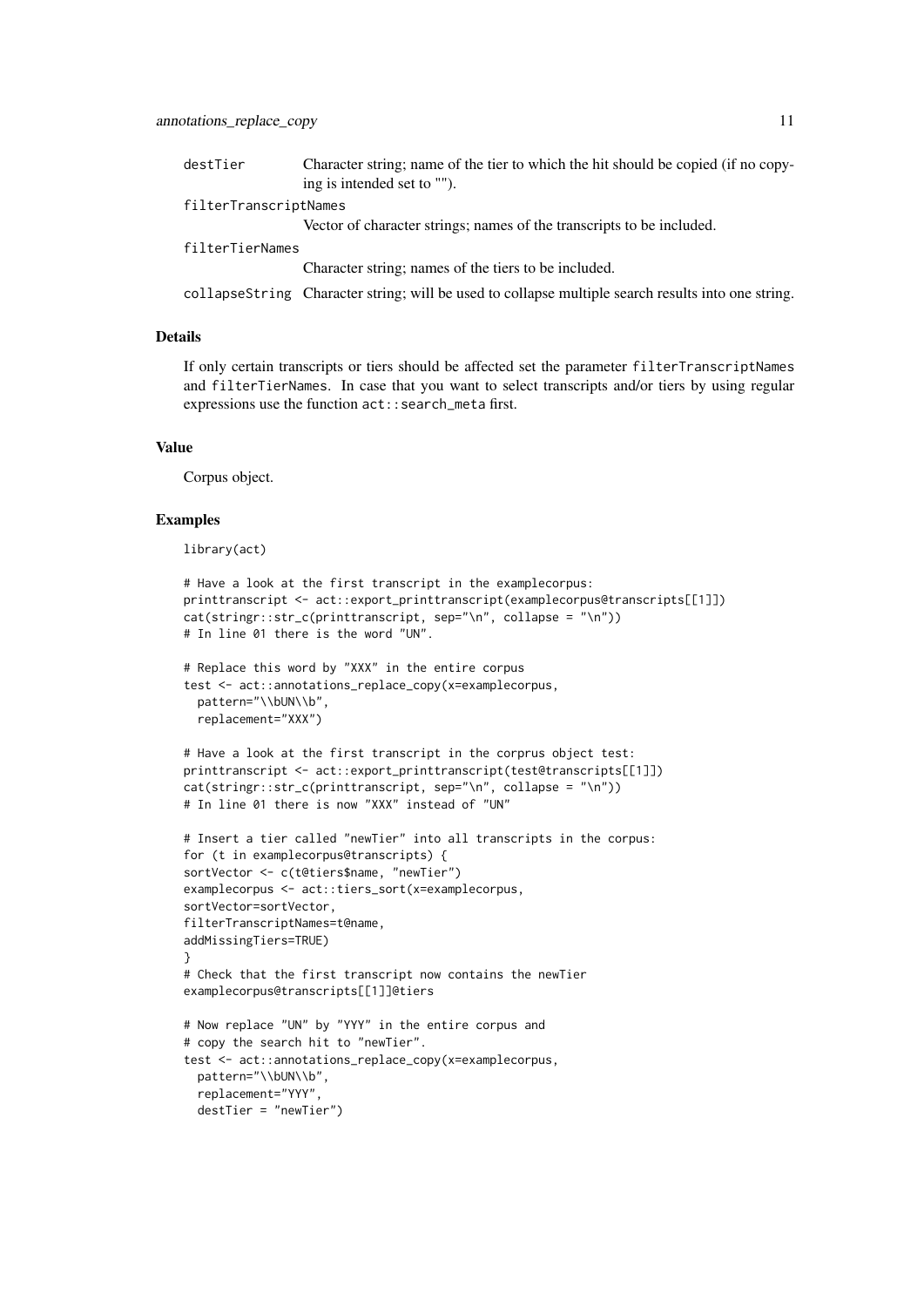```
# Have a look again at the first transcript in the corpus object test.
printtranscript <- act::export_printtranscript(test@transcripts[[1]])
cat(stringr::str_c(printtranscript, sep="\n", collapse = "\n"))
# In line 01 you see that "UN" has been replaced by "YYY.
# In line 02 you see that it has been copied to the tier "newTier".
# If you only want to copy a search hit but not replace it in the original
# leave replacement="", which is the default
test <- act::annotations_replace_copy(x=examplecorpus,
  pattern="\\bUN\\b",
 destTier = "newTier")
printtranscript <- act::export_printtranscript(test@transcripts[[1]])
cat(stringr::str_c(printranscript, sep='\\n", collapse = "\n")# In line 01 you see that "UN" has been maintained.
# In line 02 you see that "UN" it has been copied to the tier "newTier".
```
corpus-class *Corpus object*

#### Description

This is the main object the act package uses. It collects the annotations and meta data from loaded annotation files.

### Details

Some of the slots are defined by the user. Some slots report results, such as @import.results and @history and . Other slots are settings and are used when performing functions on the corpus oibject. To change the normalization matrix use x@normalization.matrix <-act::matrix\_load(path="...")

### Slots

name Character string; Name of the corpus.

- transcripts List of transcript objects; Each annotation file that has been load is stored in this list as a transcript object.
- paths.annotation.files Vector of character strings; Path(s) to one or several folders where your annotation files are located.
- paths.media.files Vector of character strings; Path(s) to one or several folders where your media files are located.
- import.skip.double.files Logical; if TRUE files with the same names will be skipped (only one of them will be loaded), if FALSE transcripts will be renamed to make the names unique.
- import.modify.transcript.names List; Options how to modify the names of the transcript objects when they are added to the corpus. These options are useful, for instacne, if your annotation files contain character sequences that you do not want to include into the transcript name in the corpus (e.g. if you regularly add a date to the file name of your annotations files as 'myFile\_2020-09-21.TextGrid').

import.results Data.frame; information about the import of the annotation files.

normalization.matrix Data.frame; Replacement matrix used for normalizing the annotations.

history List; History of modifications made by any of the package functions to the corpus.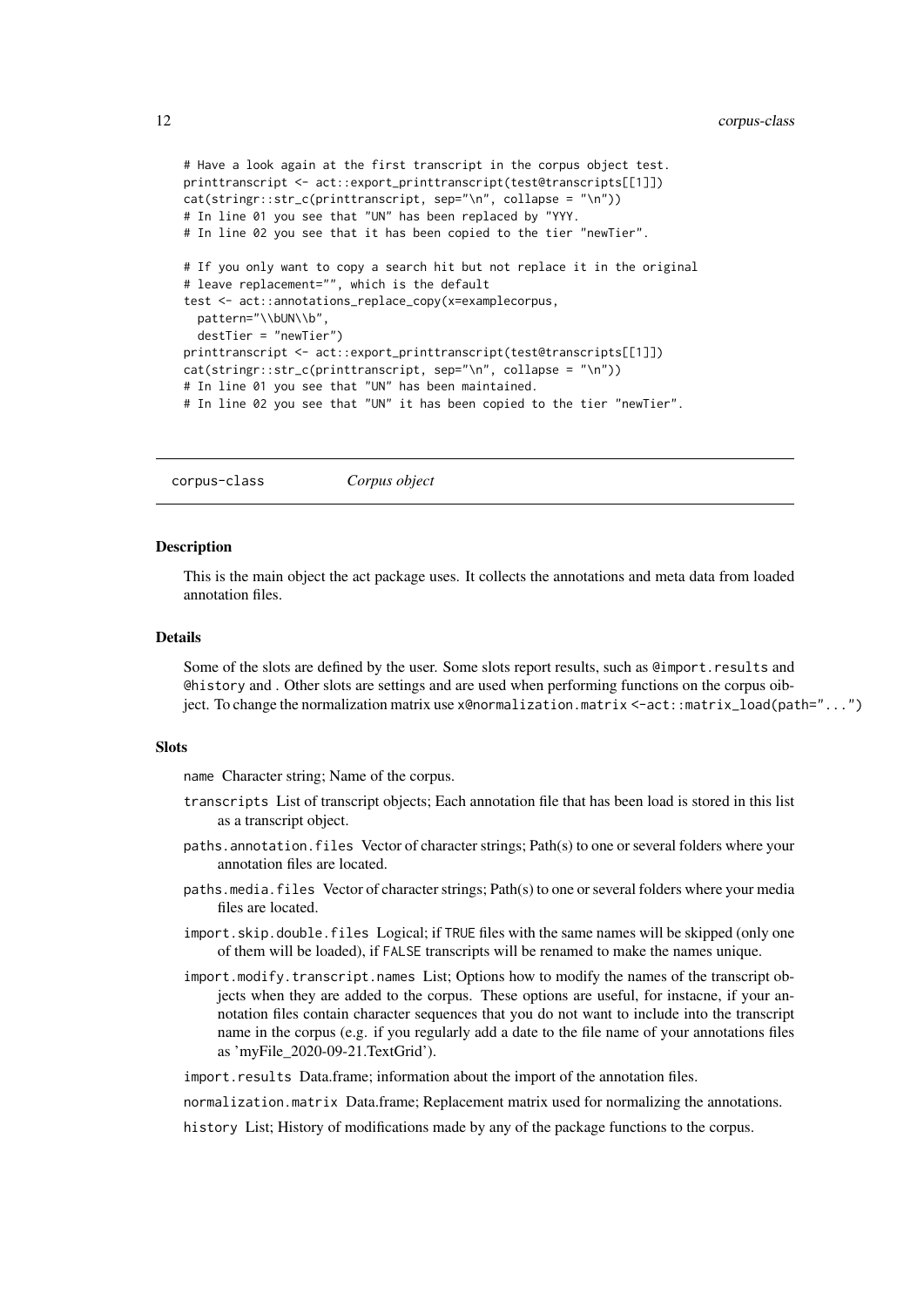### <span id="page-12-0"></span>corpus\_export 13

### Examples

library(act)

examplecorpus

### corpus\_export *Export transcripts of a corpus*

### Description

Exports all (or some) transcript objects in a corpus object to different annotation file formats. If only some transcripts or tiers should be affected set the parameter filterTranscriptNames and filterTierNames. In case that you want to select transcripts and/or tiers by using regular expressions use the function  $act::search\_meta$  first.

### Usage

```
corpus_export(
  x,
  outputFolder,
  filterTranscriptNames = NULL,
  filterTierNames = NULL,
  formats = NULL,
  createMediaLinks = TRUE
\lambda
```
### Arguments

| $\mathsf{x}$          | Corpus object.                                                                                                                                                                  |  |
|-----------------------|---------------------------------------------------------------------------------------------------------------------------------------------------------------------------------|--|
| outputFolder          | Character string; path to a folder where the transcription files will be saved.                                                                                                 |  |
| filterTranscriptNames |                                                                                                                                                                                 |  |
|                       | Vector of character strings; names of transcripts to be included. If left unspeci-<br>fied, all transcripts will be exported.                                                   |  |
| filterTierNames       |                                                                                                                                                                                 |  |
|                       | Vector of character strings; names of tiers to be included. If left unspecified, all<br>tiers will be exported.                                                                 |  |
| formats               | Vector with one or more character strings; output formats, accepted values:<br>'eaf', 'exb', 'srt', 'textgrid'. If left unspecified, all supported formats will be<br>exported. |  |
| createMediaLinks      |                                                                                                                                                                                 |  |
|                       | Logical; if TRUE media links will be created (affects only eaf files).                                                                                                          |  |

### See Also

[export\\_eaf,](#page-18-1) [export\\_textgrid,](#page-24-1) [import\\_textgrid](#page-38-1)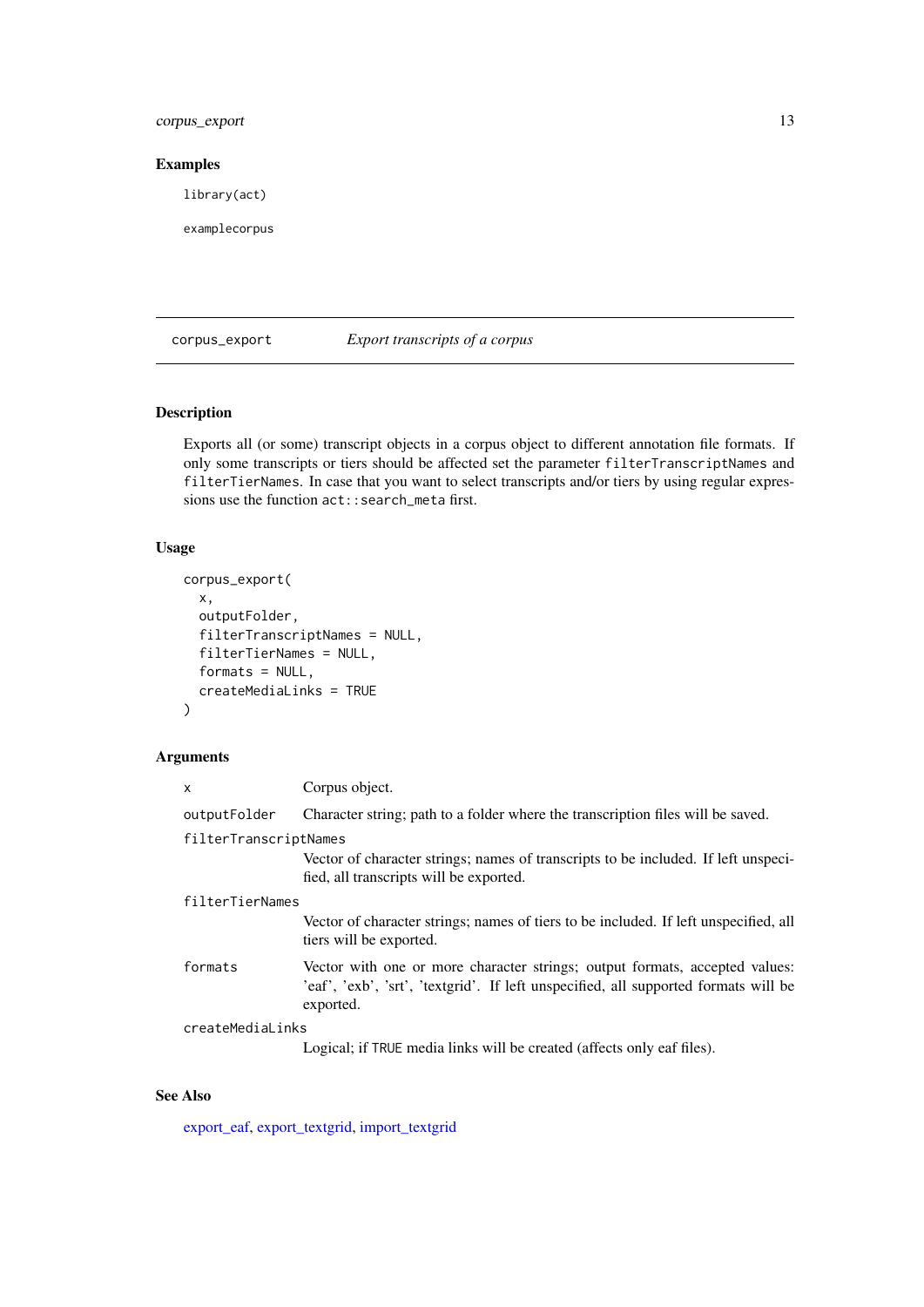#### Examples

```
library(act)
# Set destination folder
outputFolder <- tempdir()
# It makes more sense, however, to you define a folder
# that is easier to access on your computer
## Not run:
outputFolder <- "PATH_TO_AN_EMPTY_FOLDER_ON_YOUR_COMPUTER"
## End(Not run)
# Exports all transcript objects in all supported formats
act::corpus_export(x=examplecorpus,
   outputFolder=outputFolder)
# Exports all transcript objects in 'Praat' .TextGrid format
act::corpus_export(x=examplecorpus,
                              outputFolder=outputFolder,
                              formats="textgrid")
# Exports all transcript objects in 'ELAN' .eaf format.
# By default WITH media links
act::corpus_export(x=examplecorpus,
outputFolder=outputFolder,
formats="eaf")
# Same same, but now WITHOUT media links.
# Only Media links are only exported that are in
# the '@media.path' attribute in the transcript object(s))
act::corpus_export(x=examplecorpus,
outputFolder=outputFolder,
formats="eaf",
createMediaLinks=FALSE)
# Exports in 'ELAN' .eaf and Praat' .TextGrid format
act::corpus_export(x=examplecorpus,
                                 outputFolder=outputFolder,
                                 formats=c("eaf", "textgrid"))
```
<span id="page-13-1"></span>corpus\_import *Import annotation files into corpus object*

#### Description

Scans all path specified in if x@paths.annotation.files for annotation files. Supported file formats will be loaded as transcript objects into the corpus object. All previously loaded transcript objects will be deleted.

<span id="page-13-0"></span>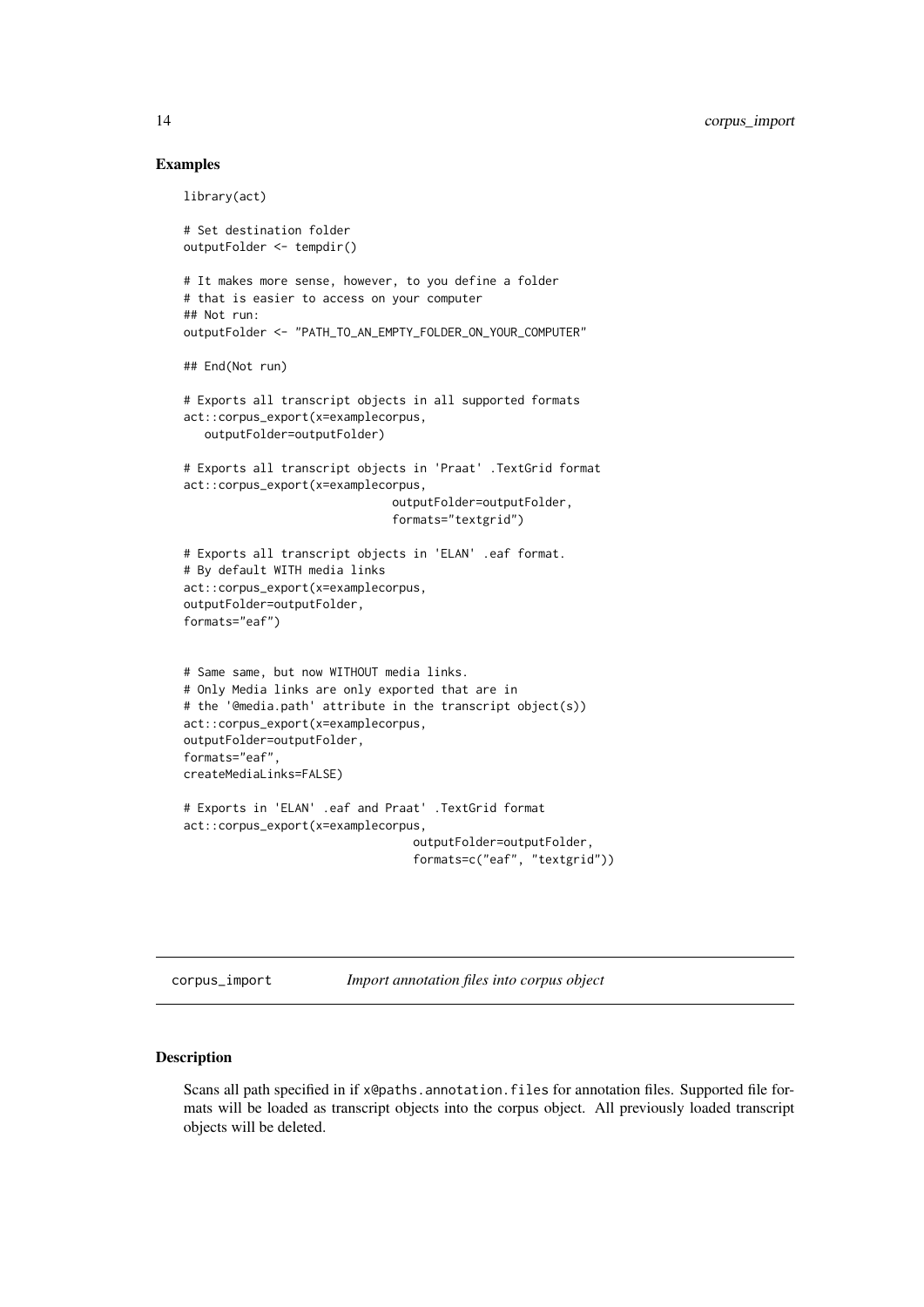#### corpus\_import 15

#### Usage

```
corpus_import(
  x,
  filterFilesInclude = "",
  createFullText = TRUE,
  assignMedia = TRUE
\lambda
```
#### Arguments

| $\mathsf{x}$       | Corpus object.                                                                                                     |
|--------------------|--------------------------------------------------------------------------------------------------------------------|
| filterFilesInclude |                                                                                                                    |
|                    | Character string; Regular expression which files should be loaded.                                                 |
|                    | createFullText Logical; if TRUE full text will be created.                                                         |
| assignMedia        | Logical; if TRUE the folder(s) specified in @paths.media.files of your corpus<br>object will be scanned for media. |

#### Details

If assignMedia=TRUE the paths defined in x@paths.media.files will be scanned for media files. Based on their file names the media files and annotations files will be matched. Only the the file types set in options()\$act.fileformats.audio and options()\$act.fileformats.video will be recognized. You can modify these options to recognize other media types.

See @import.results of the corpus object to check the results of importing the files. To get a detailed overview of the corpus object use  $act::info(x)$ , for a summary use  $act::info\_summized(x)$ .

#### Value

Corpus object.

#### See Also

[corpus\\_new,](#page-15-1) [examplecorpus](#page-17-1)

#### Examples

library(act)

```
# The example files that come with the act library are located here:
path <- system.file("extdata", "examplecorpus", package="act")
```
# This is the examplecorpus object that comes with the library examplecorpus

```
# Make sure that the input folder of the example corpus object is set correctly
examplecorpus@paths.annotation.files <- path
examplecorpus@paths.media.files <- path
```

```
# Load annotation files into the corpus object (again)
examplecorpus <- act::corpus_import(x=examplecorpus)
```

```
# Creating the full texts may take a long time.
# If you do NOT want to create the full texts immediately use the following command:
examplecorpus <- act::corpus_import(x=examplecorpus, createFullText=FALSE)
```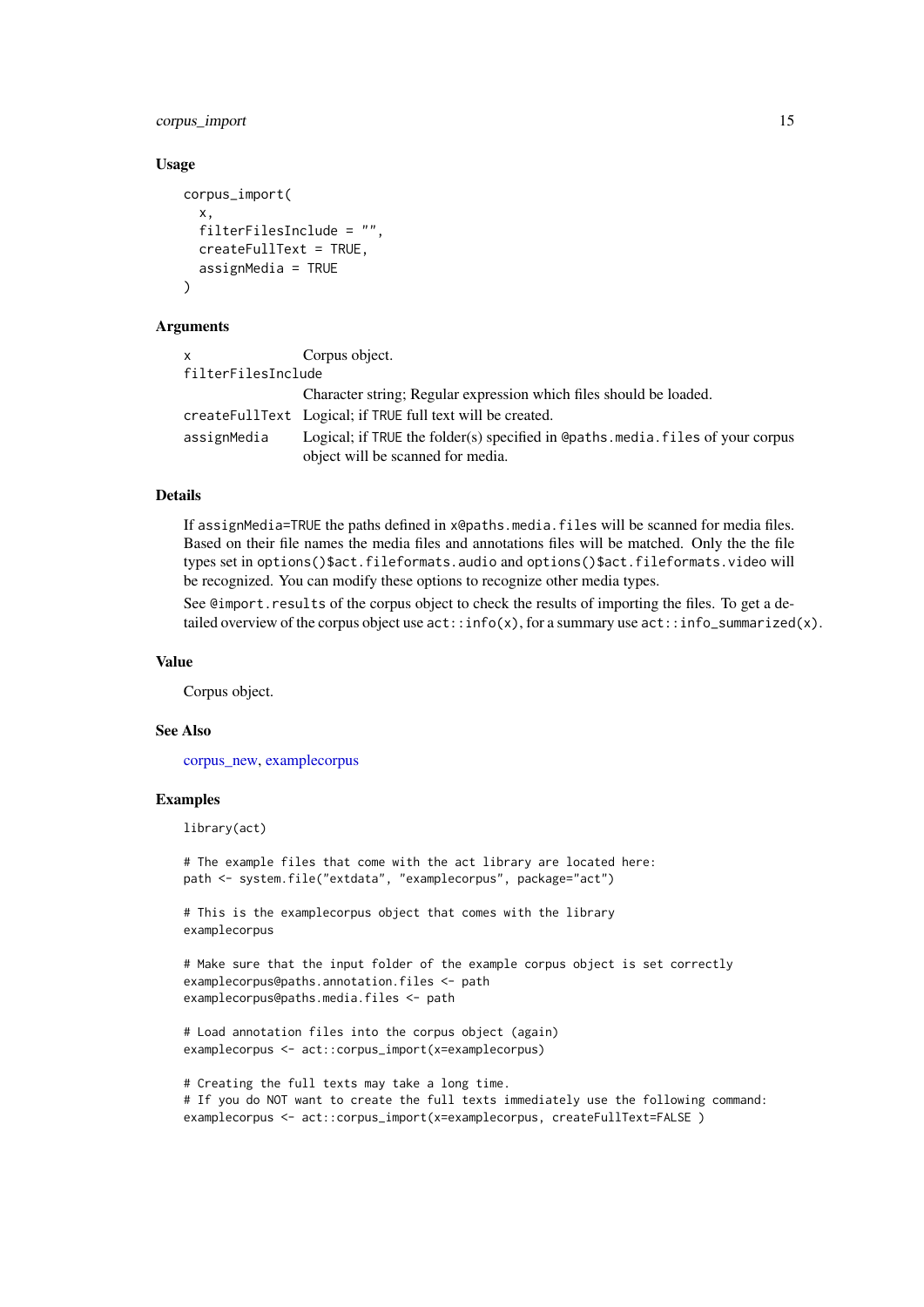#### Description

Create a new corpus object and loads annotation files. Currently 'ELAN' .eaf, 'EXMARaLDA .exb and 'Praat' .TextGrid files are supported.

The parameter pathsAnnotationFiles defines where the annotation files are located. If skipDoubleFiles=TRUE duplicated files will be skipped, otherwise the will be renamed. If importFiles=TRUE the corpus object will be created but files will not be loaded. To load the files then call [corpus\\_import.](#page-13-1)

### Usage

```
corpus_new(
 pathsAnnotationFiles,
 pathsMediaFiles = NULL,
 name = "New Corpus",
  importFiles = TRUE,
  skipDoubleFiles = TRUE,
 createFullText = TRUE,
  assignMedia = TRUE,
 pathNormalizationMatrix = NULL,
 namesSearchPatterns = character(),
 namesSearchReplacements = character(),
 namesToUpperCase = FALSE,
 namesToLowerCase = FALSE,
 namesTrim = TRUE,
 namesDefaultForEmptyNames = "no_name"
)
```
### Arguments

| pathsAnnotationFiles |                                                                                                                                                                                  |  |  |
|----------------------|----------------------------------------------------------------------------------------------------------------------------------------------------------------------------------|--|--|
|                      | Vector of character strings; paths to annotations files or folders that contain an-<br>notation files.                                                                           |  |  |
| pathsMediaFiles      |                                                                                                                                                                                  |  |  |
|                      | Vector of character strings; paths to media files or folders that contain media<br>files.                                                                                        |  |  |
| name                 | Character string; name of the corpus to be created.                                                                                                                              |  |  |
| importFiles          | Logical; if TRUE annotation files will be imported immediately when the function<br>is called, if FALSE corpus object will be created without importing the annotation<br>files. |  |  |
| skipDoubleFiles      |                                                                                                                                                                                  |  |  |
|                      | Logical; if TRUE transcripts with the same names will be skipped (only one of<br>them will be added), if FALSE transcripts will be renamed to make the names<br>unique.          |  |  |
|                      | createFullText Logical; if TRUE full text will be created.                                                                                                                       |  |  |
| assignMedia          | Logical; if TRUE the folder(s) specified in @paths.media.files of your corpus<br>object will be scanned for media.                                                               |  |  |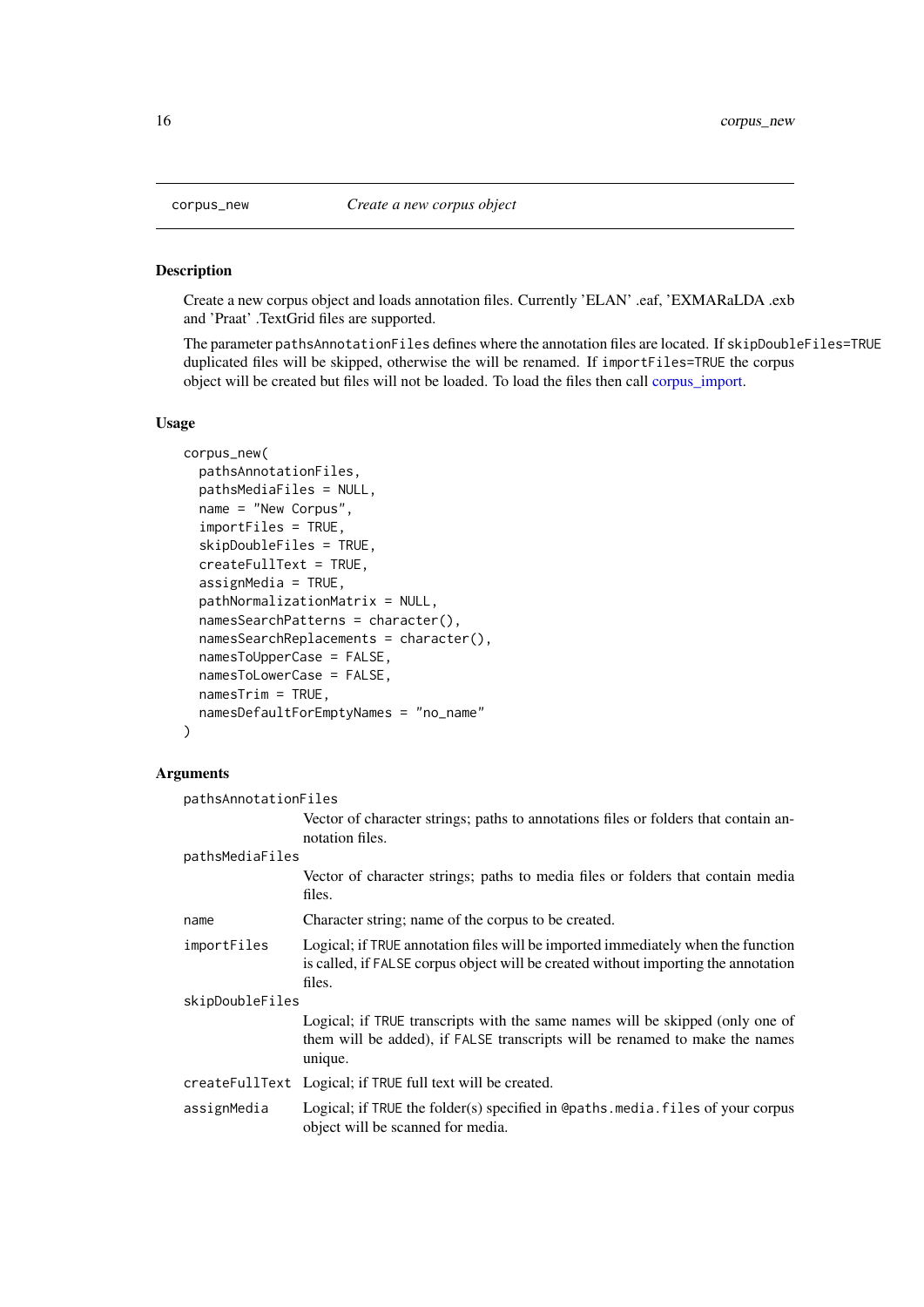#### corpus\_new 17

pathNormalizationMatrix

Character string; path to the replacement matrix used for normalizing the annotations; if argument left open, the default normalization matrix of the package will be used.

#### namesSearchPatterns

Vector of character strings; Search pattern as regular expression. Leave empty for no search-replace in the names.

#### namesSearchReplacements

Vector of character strings; Replacements for search. Leave empty for no searchreplace in the names.

#### namesToUpperCase

Logical; Convert transcript names all to upper case.

#### namesToLowerCase

Logical; Convert transcript names all to lower case.

namesTrim Logical; Remove leading and trailing spaces in names.

namesDefaultForEmptyNames

Character string; Default value for empty transcript names (e.g., resulting from search-replace operations)

### Details

The parameter pathsMediaFiles defines where the corresponding media files are located. If assignMedia=TRUE the paths defined in x@paths.media.files will be scanned for media files and will be matched to the transcript object based on their names. Only the the file types set in options()\$act.fileformats.audio and options()\$act.fileformats.video will be recognized. You can modify these options to recognize other media types.

See @import.results of the corpus object to check the results of importing the files. To get a detailed overview of the corpus object use  $act::info(x)$ , for a summary use  $act::info\_summarized(x)$ .

#### Value

Corpus object.

### See Also

[corpus\\_import,](#page-13-1) [examplecorpus](#page-17-1)

#### Examples

library(act)

```
# The example files that come with the act library are located here:
path <- system.file("extdata", "examplecorpus", package="act")
# The example corpus comes without media files.
# It is recommended to download a full example corpus also including the media files.
# You can use the following commands.
## Not run:
   path <- "EXISTING_FOLDER_ON_YOUR_COMPUTER/examplecorpus"
   temp <- tempfile()
   download.file(options()$act.examplecorpusURL, temp)
   unzip(zipfile=temp, exdir=path)
```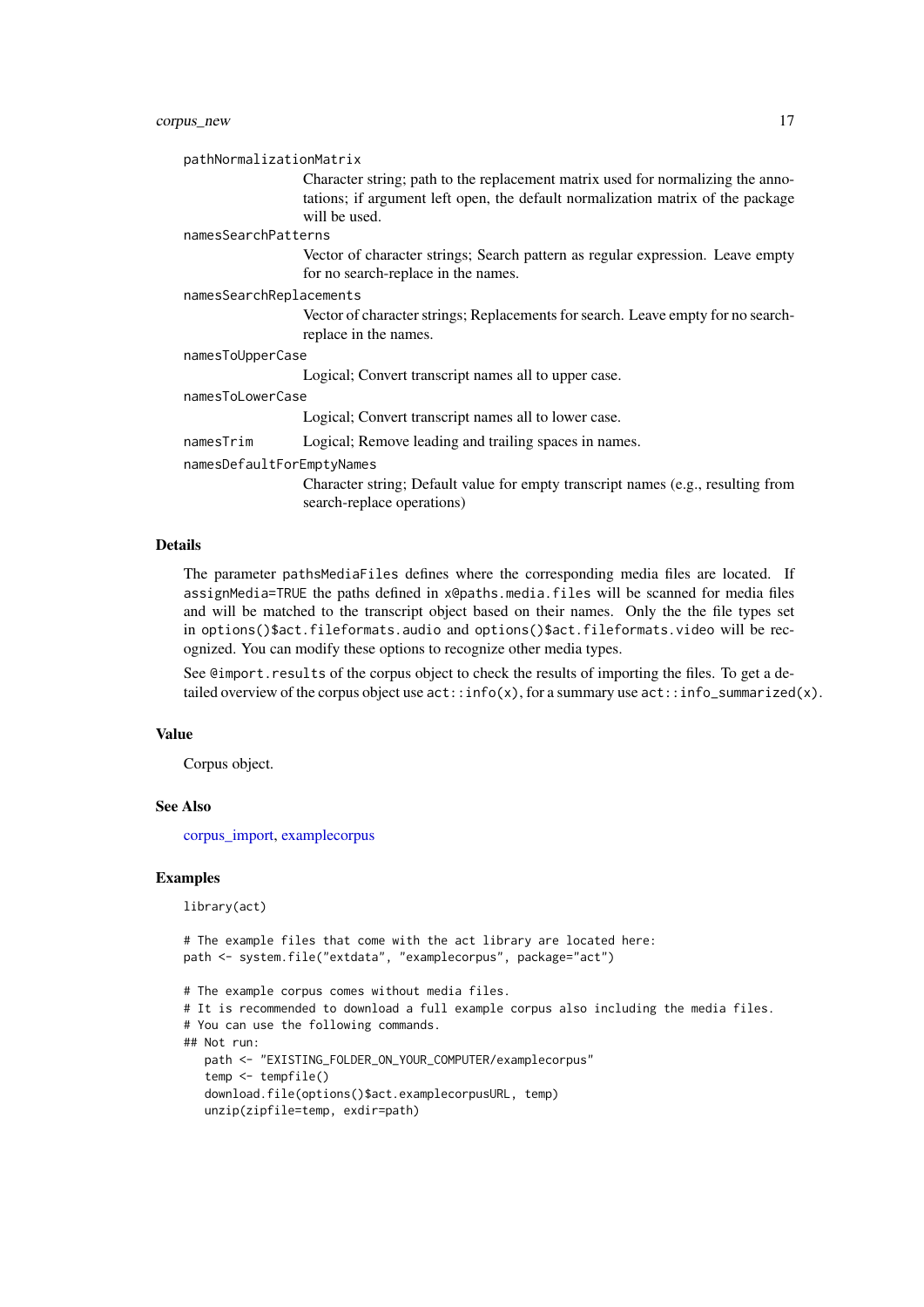```
## End(Not run)
# The following command creates a new corpus object
mycorpus <- act::corpus_new(name = "mycorpus",
pathsAnnotationFiles = path,
pathsMediaFiles = path)
# Get a summary
mycorpus
```
<span id="page-17-1"></span>examplecorpus *Example corpus for the act package*

#### Description

Example corpus with data loaded from the example annotations files that come with the package

#### Usage

data(examplecorpus)

### Format

An object of class "corpus"

### Details

You can download the corresponding media files from www.oliverehmer.de in the section "Digital Humanities". Alternatively you can use the download commands in the example section.

#### Source

\* GAT: Ehmer, Oliver/Satti, Luis Ignacio/Martinez, Angelita/Pfaender, Stefan (2019): Un sistema para transcribir el habla en la interaccion: GAT 2.0 Gespraechsforschung - Online-Zeitschrift zur verbalen Interaktion (www.gespraechsforschung-ozs.de) 20, 64-114. http://www.gespraechsforschungonline.de/2019.html \* SYNC: Ehmer, Oliver (2020, in press): Synchronization in demonstrations. Multimodal practices for instructing body knowledge. Linguistics Vanguard. https://www.degruyter.com/view/journals/l overview.xml

### See Also

, [corpus\\_new,](#page-15-1) [corpus\\_import](#page-13-1)

#### Examples

```
library(act)
```

```
# Summary of the data in the corpus
examplecorpus
# Summary of the data in th second transcripts in the corpus
```

```
examplecorpus@transcripts[[2]]
```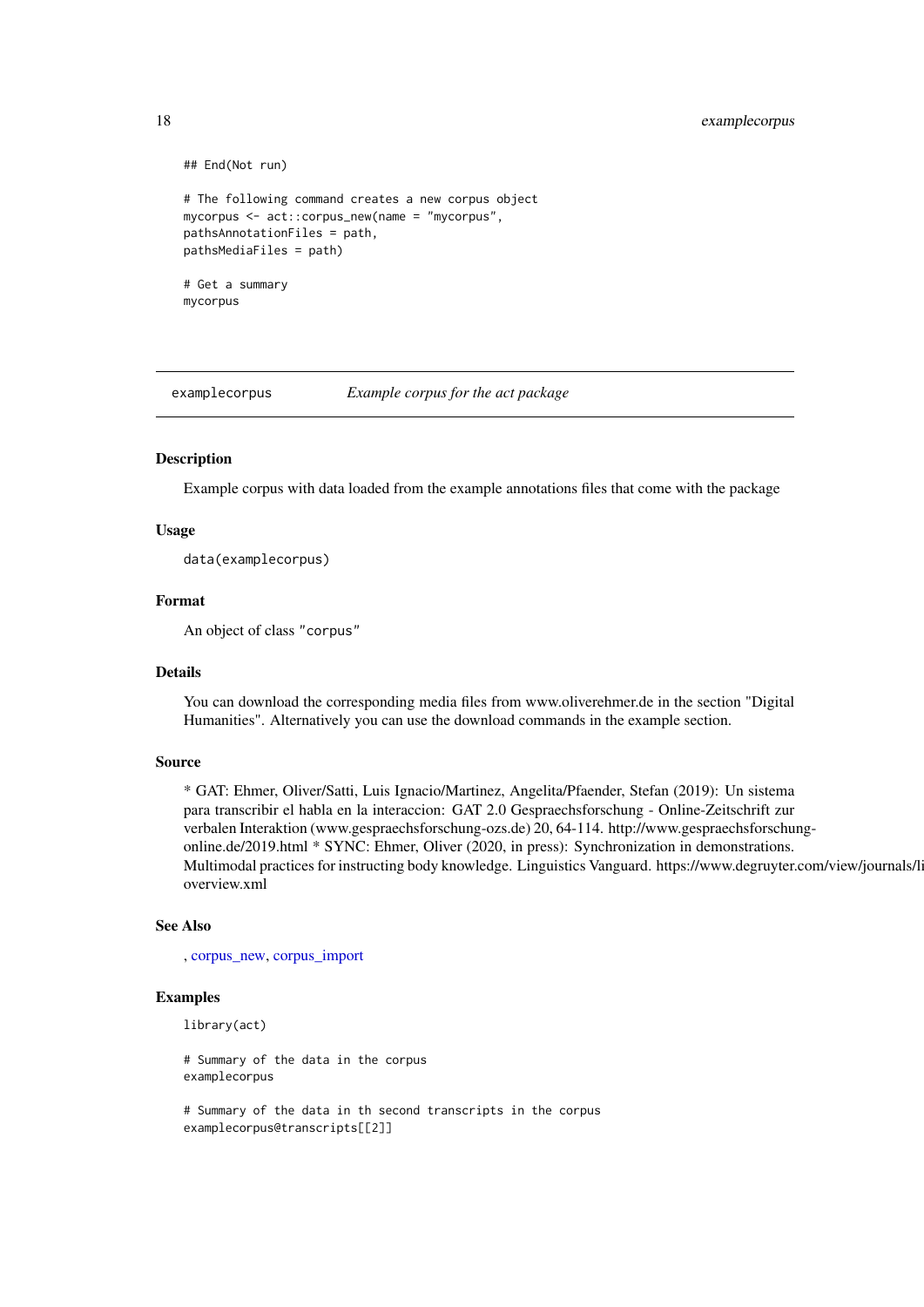<span id="page-18-0"></span>export\_eaf 19

```
## Not run:
# Download example corpus with media files
destinationpath <- "/EXISTING_FOLDERON_YOUR_COMPUTER/examplecorpus"
temp <- tempfile()
download.file(options()$act.examplecorpusURL, temp)
unzip(zipfile=temp, exdir=destinationpath)
```
## End(Not run)

<span id="page-18-1"></span>export\_eaf *Export a transcript object to a 'ELAN' .eaf file*

### Description

Advice: In most situations it is more convenient to use act::corpus\_export for exporting annotation files.

### Usage

```
export_eaf(
  t,
  outputPath = NULL,
  filterTierNames = NULL,
  filterSectionStartsec = NULL,
  filterSectionEndsec = NULL,
  createMediaLinks = TRUE
\lambda
```
### Arguments

| t                     | Transcript object; transcript to be exported.                                                                   |  |
|-----------------------|-----------------------------------------------------------------------------------------------------------------|--|
| outputPath            | Character string; path where eaf file will be saved.                                                            |  |
| filterTierNames       |                                                                                                                 |  |
|                       | Vector of character strings; names of tiers to be included. If left unspecified, all<br>tiers will be exported. |  |
| filterSectionStartsec |                                                                                                                 |  |
|                       | Double; start of selection in seconds.                                                                          |  |
| filterSectionEndsec   |                                                                                                                 |  |
|                       | Double; end of selection in seconds.                                                                            |  |
| createMediaLinks      |                                                                                                                 |  |
|                       | Logical; if TRUE media links will be created.                                                                   |  |

### Details

The .eaf file will be written to the file specified in outputPath. If outputPath is left empty, the function will return the contents of the .eaf itself.

#### Value

Contents of the .eaf file (only if outputPath is left empty)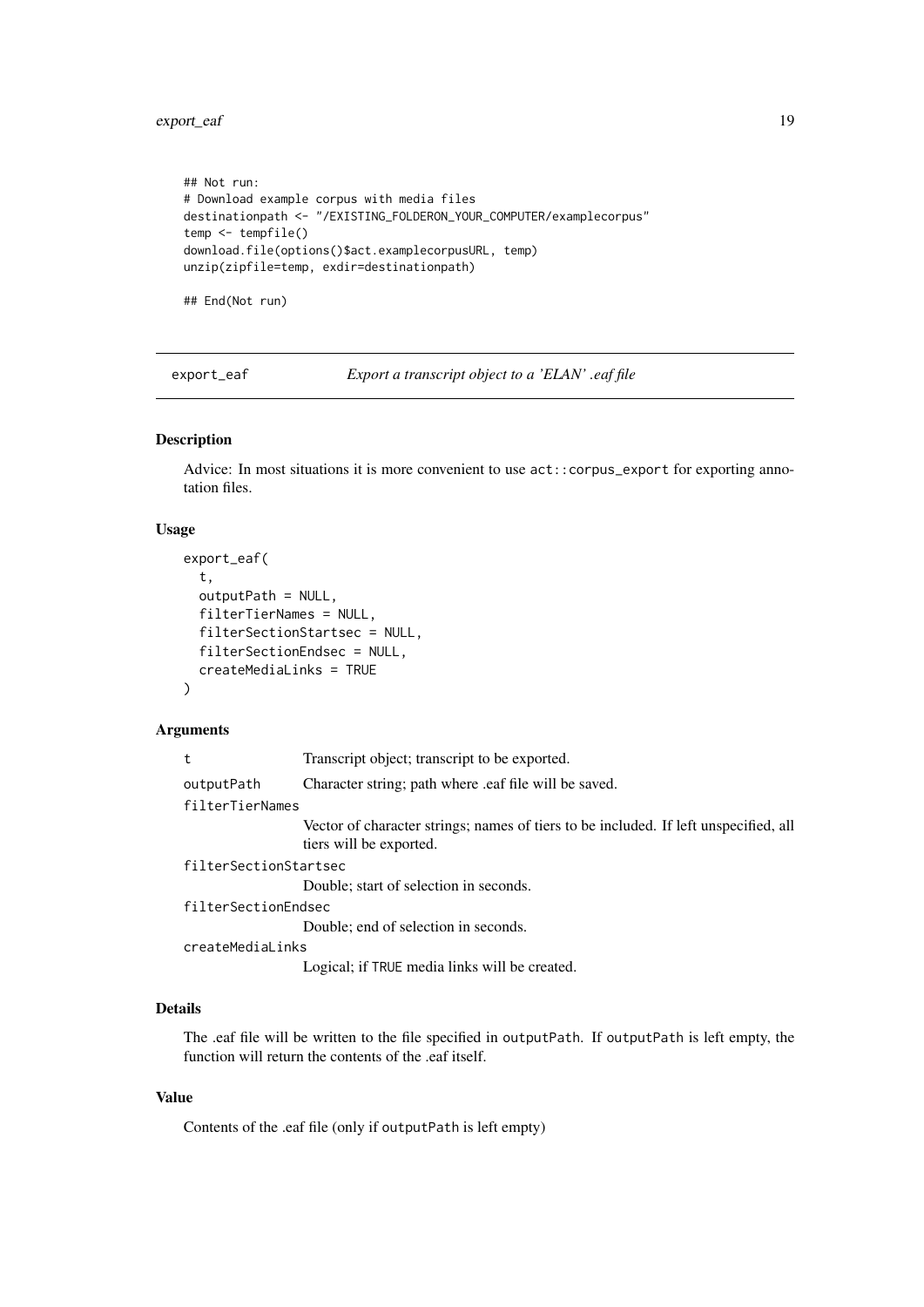### See Also

corpus\_export, export\_exb, export\_printtranscript, export\_rpraat, export\_srt, export\_textgrid

#### Examples

```
library(act)
# Get the transcript you want to export
t <- examplecorpus@transcripts[[1]]
# Create temporary file path
path \leq tempfile(pattern = t@name, tmpdir = tempdir(), fileext = ".eaf")
# It makes more sense, however, to you define a destination folder
# that is easier to access on your computer
## Not run:
path <- file.path("PATH_TO_AN_EXISTING_FOLDER_ON_YOUR_COMPUTER",
                   paste(t@name, ".eaf", sep=""))
## End(Not run)
# Export WITH media links
act::export_eaf(t=t, outputPath=path)
# Export WITHOUT media links
act::export_eaf(t=t, outputPath=path, createMediaLinks = FALSE)
```

```
export_exb Export a transcript object to a 'EXMARaLDA' .exb file
```
### Description

Advice: In most situations it is more convenient to use act::corpus\_export for exporting annotation files.

### Usage

```
export_exb(
  t,
  outputPath = NULL,
  filterTierNames = NULL,
  filterSectionStartsec = NULL,
  filterSectionEndsec = NULL,
  createMediaLinks = TRUE
)
```
#### Arguments

|            | Transcript object; transcript to be exported.         |
|------------|-------------------------------------------------------|
| outputPath | Character string; path where .exb file will be saved. |

<span id="page-19-0"></span>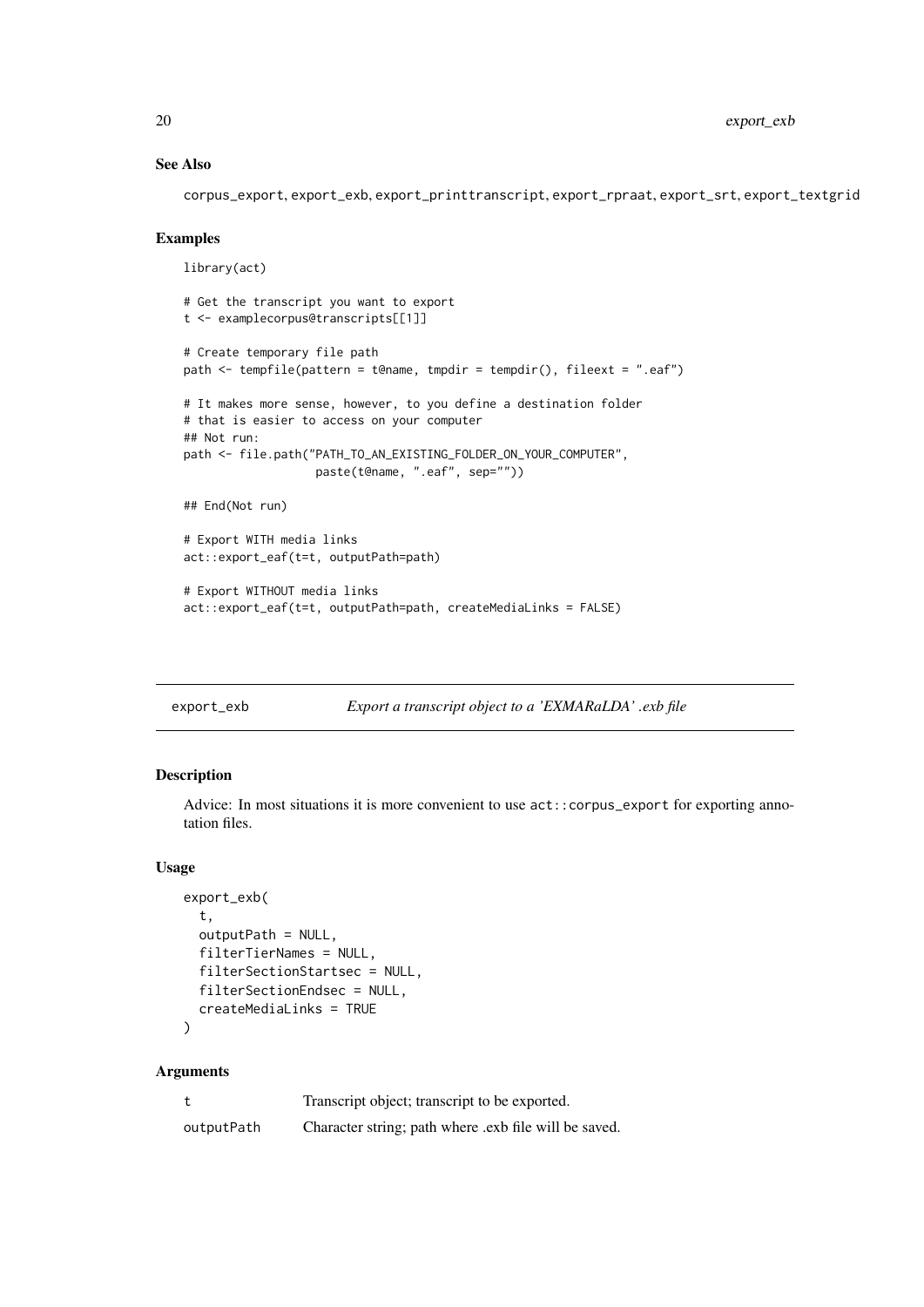#### export\_exb 21

filterTierNames

Vector of character strings; names of tiers to be included. If left unspecified, all tiers will be exported.

filterSectionStartsec

Double; start of selection in seconds.

## filterSectionEndsec

Double; end of selection in seconds.

#### createMediaLinks

Logical; if TRUE media links will be created.

#### Details

The .exb file will be written to the file specified in outputPath. If outputPath is left empty, the function will return the contents of the .exb itself.

### Value

Contents of the .exb file (only if outputPath is left empty)

### See Also

corpus\_export, export\_eaf, export\_printtranscript, export\_rpraat, export\_srt, export\_textgrid

### Examples

```
library(act)
# Get the transcript you want to export
t <- examplecorpus@transcripts[[1]]
# Create temporary file path
path <- tempfile(pattern = t@name, tmpdir = tempdir(), fileext = ".exb")
# It makes more sense, however, to you define a destination folder
# that is easier to access on your computer
## Not run:
path <- file.path("PATH_TO_AN_EXISTING_FOLDER_ON_YOUR_COMPUTER",
                   paste(t@name, ".exb", sep=""))
## End(Not run)
# Export WITH media links
act::export_exb(t=t, outputPath=path)
# Export WITHOUT media links
act::export_exb(t=t, outputPath=path, createMediaLinks = FALSE)
```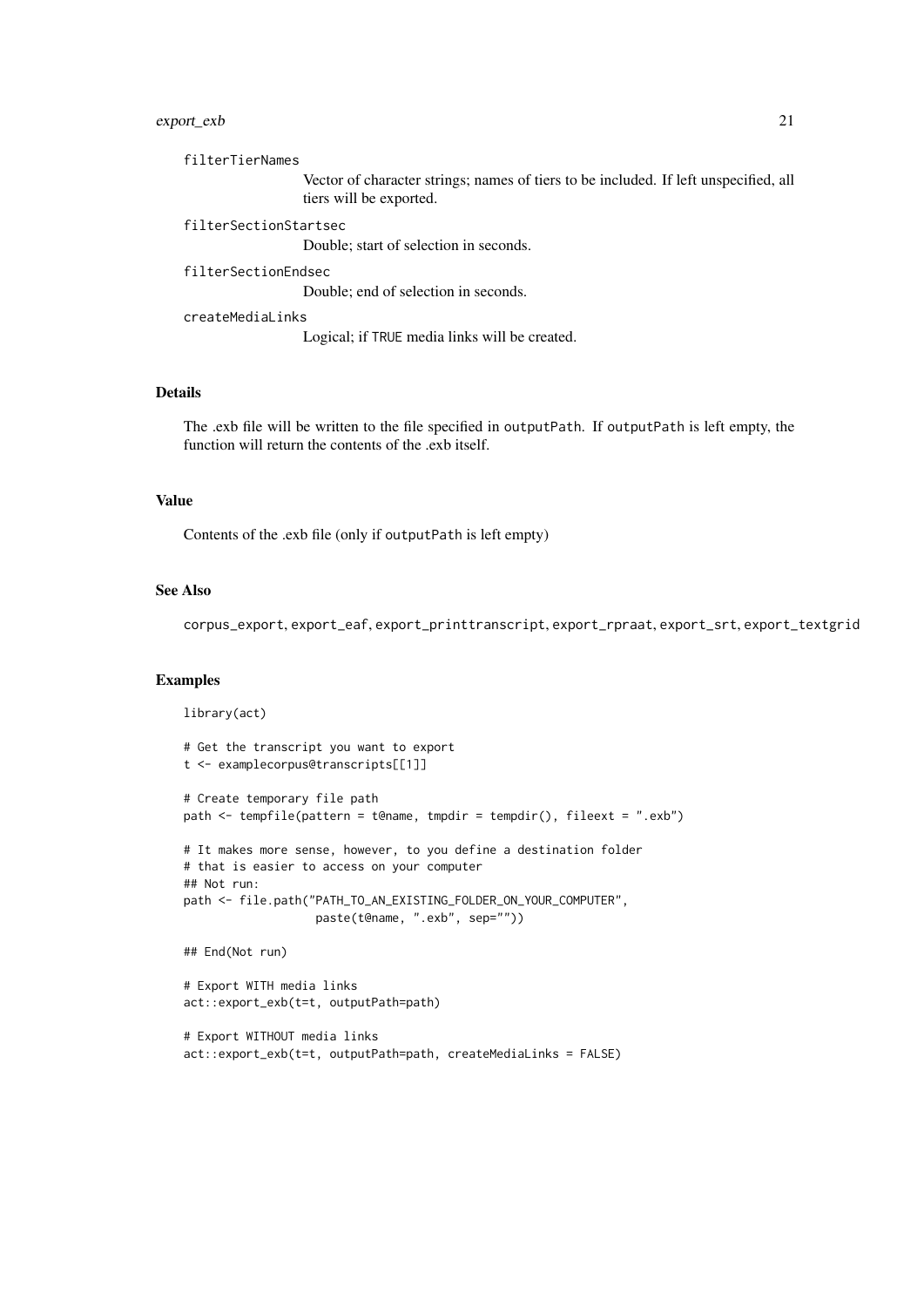#### <span id="page-21-0"></span>export\_printtranscript

### Description

If you want to modify the layout of the print transcripts, create a new layout object with mylayout <-methods::new("layout"), modify the settings and pass it as argument l.

### Usage

```
export_printtranscript(
  t,
  l = NULL,outputPath = NULL,
  filterTierNames = NULL,
  filterSectionStartsec = NULL,
  filterSectionEndsec = NULL,
  insert_arrow_annotationID = "",
  header_heading = "",
 header_firstinfo = \dddot{''},
  alignBrackets = FALSE
\lambda
```
### Arguments

| t                         | Transcript object.                                                                                                                                 |  |
|---------------------------|----------------------------------------------------------------------------------------------------------------------------------------------------|--|
| 1                         | Layout object.                                                                                                                                     |  |
| outputPath                | Character string; path where to save the transcript.                                                                                               |  |
| filterTierNames           |                                                                                                                                                    |  |
|                           | Vector of character strings; names of tiers to be included. If left unspecified, all<br>tiers will be exported.                                    |  |
| filterSectionStartsec     |                                                                                                                                                    |  |
|                           | Double; start of selection in seconds.                                                                                                             |  |
| filterSectionEndsec       |                                                                                                                                                    |  |
|                           | Double; end of selection in seconds.                                                                                                               |  |
| insert_arrow_annotationID |                                                                                                                                                    |  |
|                           | Integer; ID of the annotation in front of which the arrow will be placed.                                                                          |  |
|                           | header_heading Character string; text that will be used as heading.                                                                                |  |
| header_firstinfo          |                                                                                                                                                    |  |
|                           | Character string; text that will used as first information in the header.                                                                          |  |
| alignBrackets             | Logical; if TRUE the function will align [] brackets that signal overlapping speech<br>(attention: experimental function; results may not satisfy) |  |

### Value

Character string; transcript as text.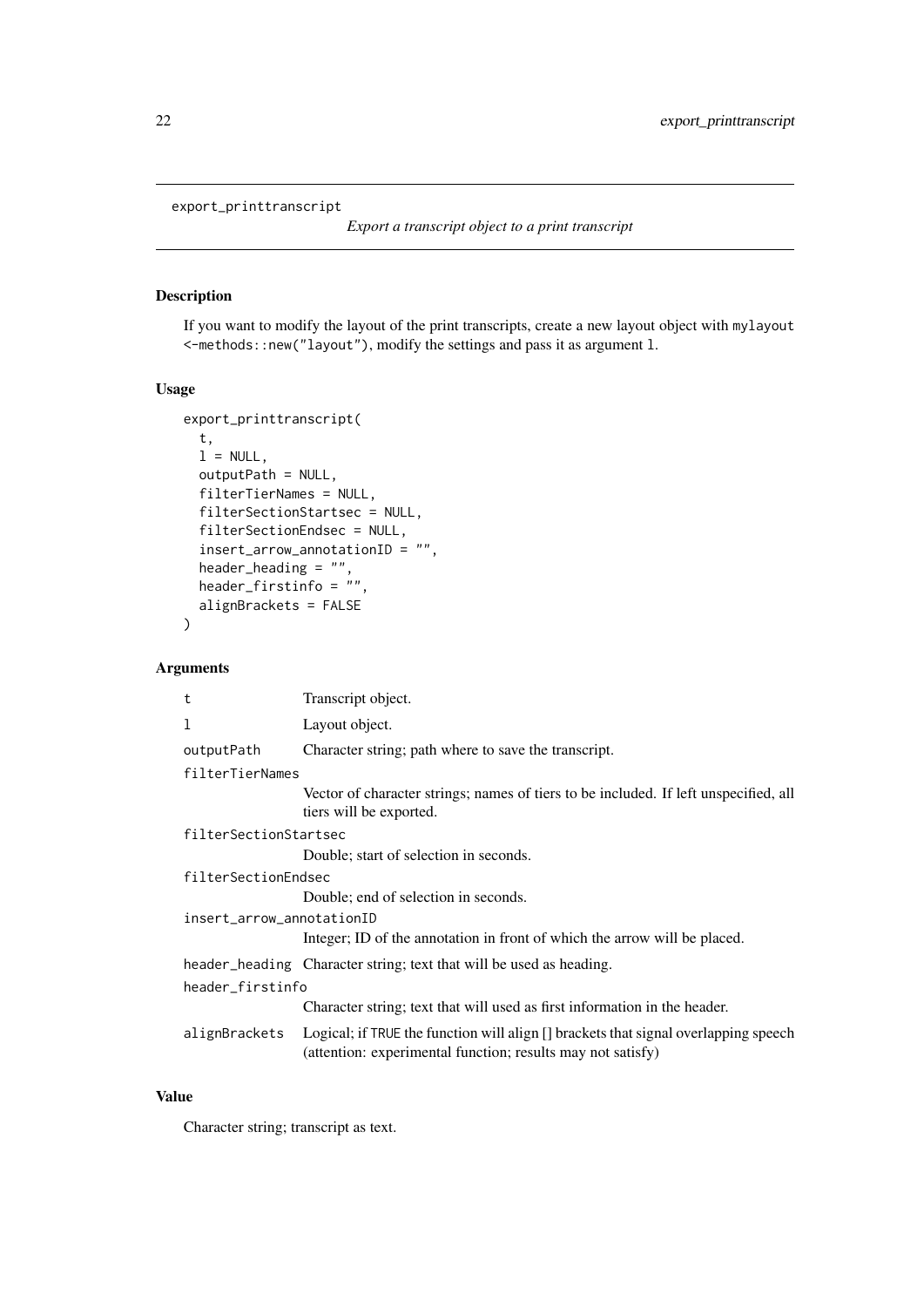#### <span id="page-22-0"></span>export\_rpraat 23

#### See Also

corpus\_export, export\_eaf, export\_exb, export\_rpraat, export\_srt, export\_textgrid

#### Examples

```
library(act)
# Get a transcript
t <- examplecorpus@transcripts[[1]]
# Create print transcript
printtranscript <- act::export_printtranscript (t=t)
# Display on screen
cat(stringr::str_c(printtranscript, sep="\n", collapse = "\n"))
```
export\_rpraat *Export a transcript object to a 'rPraat' TextGrid object*

#### Description

Advice: In most situations it is more convenient to use act::corpus\_export for exporting annotation files.

### Usage

```
export_rpraat(
  t,
  filterTierNames = NULL,
  filterSectionStartsec = NULL,
  filterSectionEndsec = NULL
\lambda
```
#### Arguments

t Transcript object; transcript to be converted.

filterTierNames

Vector of character strings; names of tiers to be included. If left unspecified, all tiers will be exported.

filterSectionStartsec

Double; start of selection in seconds.

filterSectionEndsec

Double; end of selection in seconds.

### Details

This function is to create compatibility with the rPraat package. It converts an act transcript to a rPraat TextGrid object.

Credits to Tomáš Bořil, the author of the rPraat package, for commenting on the exchange functions.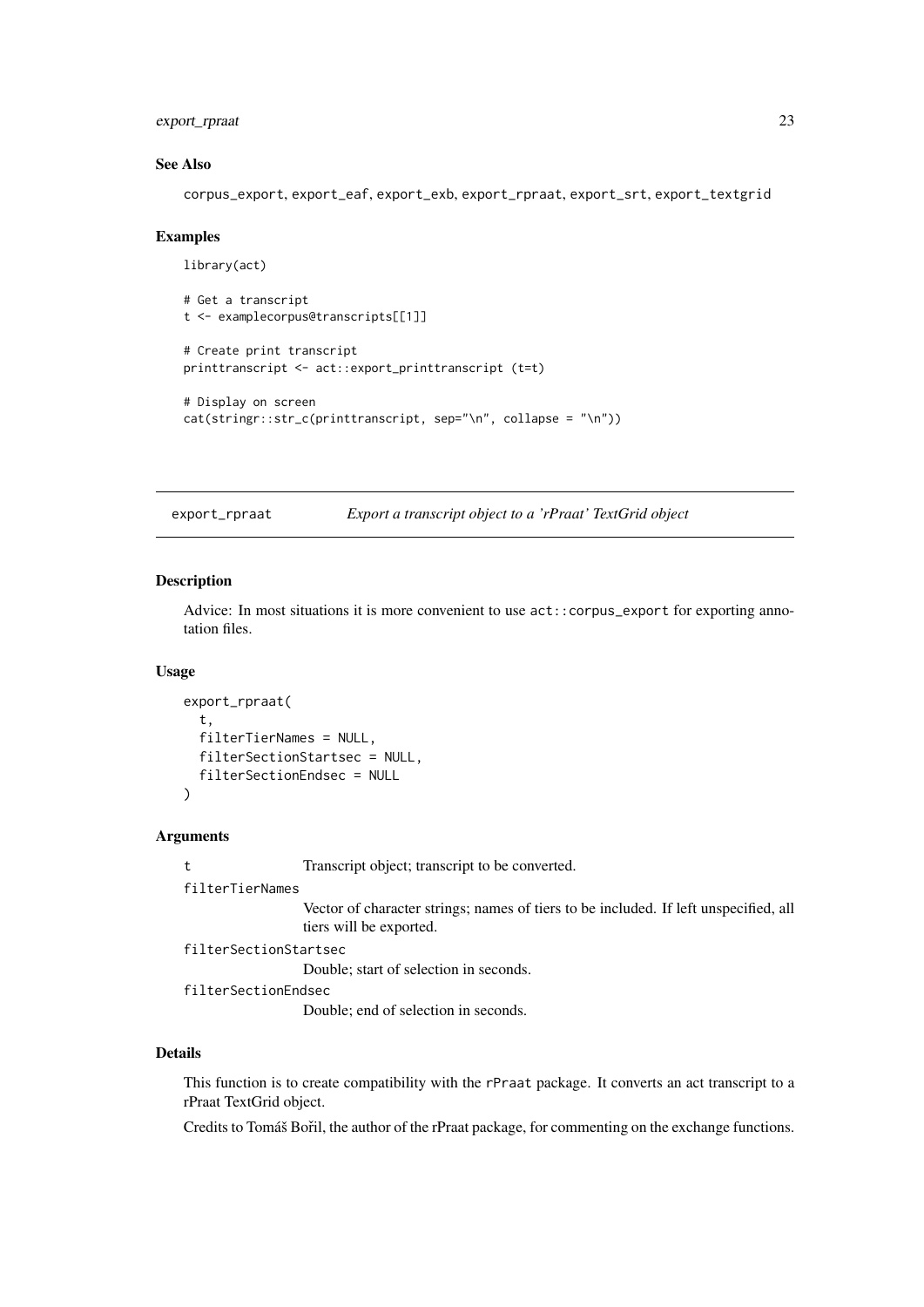### Value

rPraat TextGrid object

### See Also

```
import_rpraat, corpus_export, export_eaf, export_exb, export_printtranscript, export_srt,
export_textgrid
```
### Examples

library(act)

```
# Convert
rpraat.tg <- act::export_rpraat(t=examplecorpus@transcripts[[1]])
# Now you can use the object in the rPraat pachage.
# For instance you can plot the TextGrid
## Not run:
rPraat::tg.plot(rpraat.tg)
## End(Not run)
```
export\_srt *Export a transcript object to a .srt subtitle file*

### Description

Advice: In most situations it is more convenient to use act::corpus\_export for exporting annotation files.

### Usage

```
export_srt(
  t,
 outputPath = NULL,
 filterTierNames = NULL,
 filterSectionStartsec = NULL,
 filterSectionEndsec = NULL,
  speaker.show = TRUE,
  speaker.width = 3,
  speaker.ending = ":"
\lambda
```
### Arguments

t Transcript object; transcript to be saved. outputPath Character string; path where .srt will be saved. filterTierNames Vector of character strings; names of tiers to be included. If left unspecified, all tiers will be exported.

<span id="page-23-0"></span>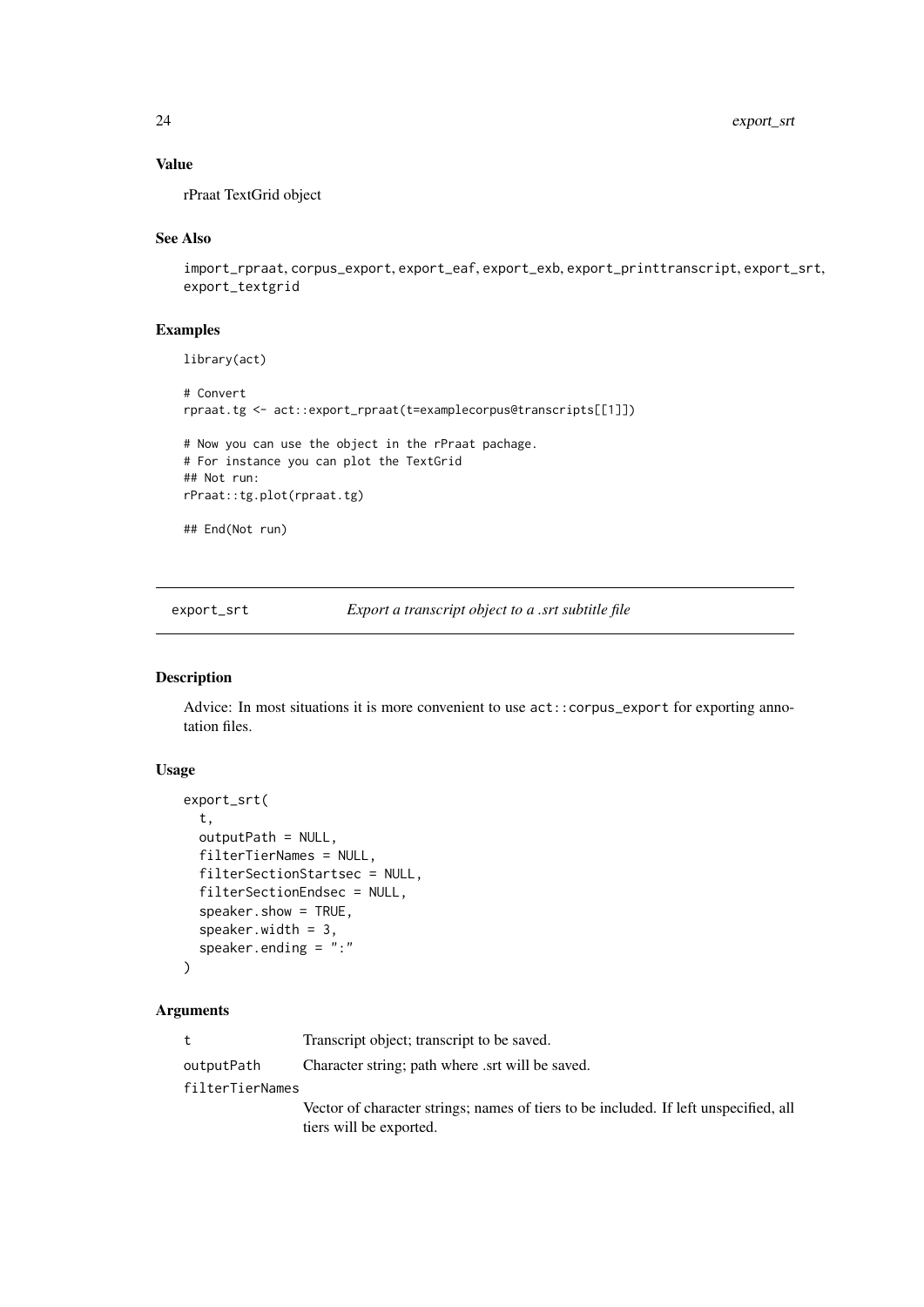#### <span id="page-24-0"></span>export\_textgrid 25

| filterSectionStartsec |                                                                                           |
|-----------------------|-------------------------------------------------------------------------------------------|
|                       | Double; start of selection in seconds.                                                    |
| filterSectionEndsec   |                                                                                           |
|                       | Double; end of selection in seconds.                                                      |
| speaker.show          | Logical; if TRUE name of speaker will be shown before the content of the anno-<br>tation. |
| speaker.width         | Integer; width of speaker abbreviation, -1 for full name without shortening.              |
|                       | speaker ending Character string; string that is added at the end of the speaker name.     |

#### Details

Creates a 'Subrip title' .srt subtitle file. It will be written to the file specified in outputPath. If outputPath is left empty, the function will return the contents of the .srt itself.

### Value

Contents of the .srt file (only if outputPath is left empty)

### See Also

corpus\_export, export\_eaf, export\_exb, export\_printtranscript, export\_rpraat, export\_textgrid

#### Examples

```
library(act)
```

```
# Get the transcript you want to export
t <- examplecorpus@transcripts[[1]]
# Create temporary file path
path <- tempfile(pattern = t@name, tmpdir = tempdir(),
                 fileext = ".srt")
# It makes more sense, however, to you define a destination folder
# that is easier to access on your computer:
## Not run:
path <- file.path("PATH_TO_AN_EXISTING_FOLDER_ON_YOUR_COMPUTER",
                   paste(t@name, ".srt", sep=""))
```
## End(Not run)

# Export act::export\_srt(t=t, outputPath=path)

<span id="page-24-1"></span>export\_textgrid *Export a transcript object to a 'Praat' .TextGrid file*

### Description

Advice: In most situations it is more convenient to use act::corpus\_export for exporting annotation files.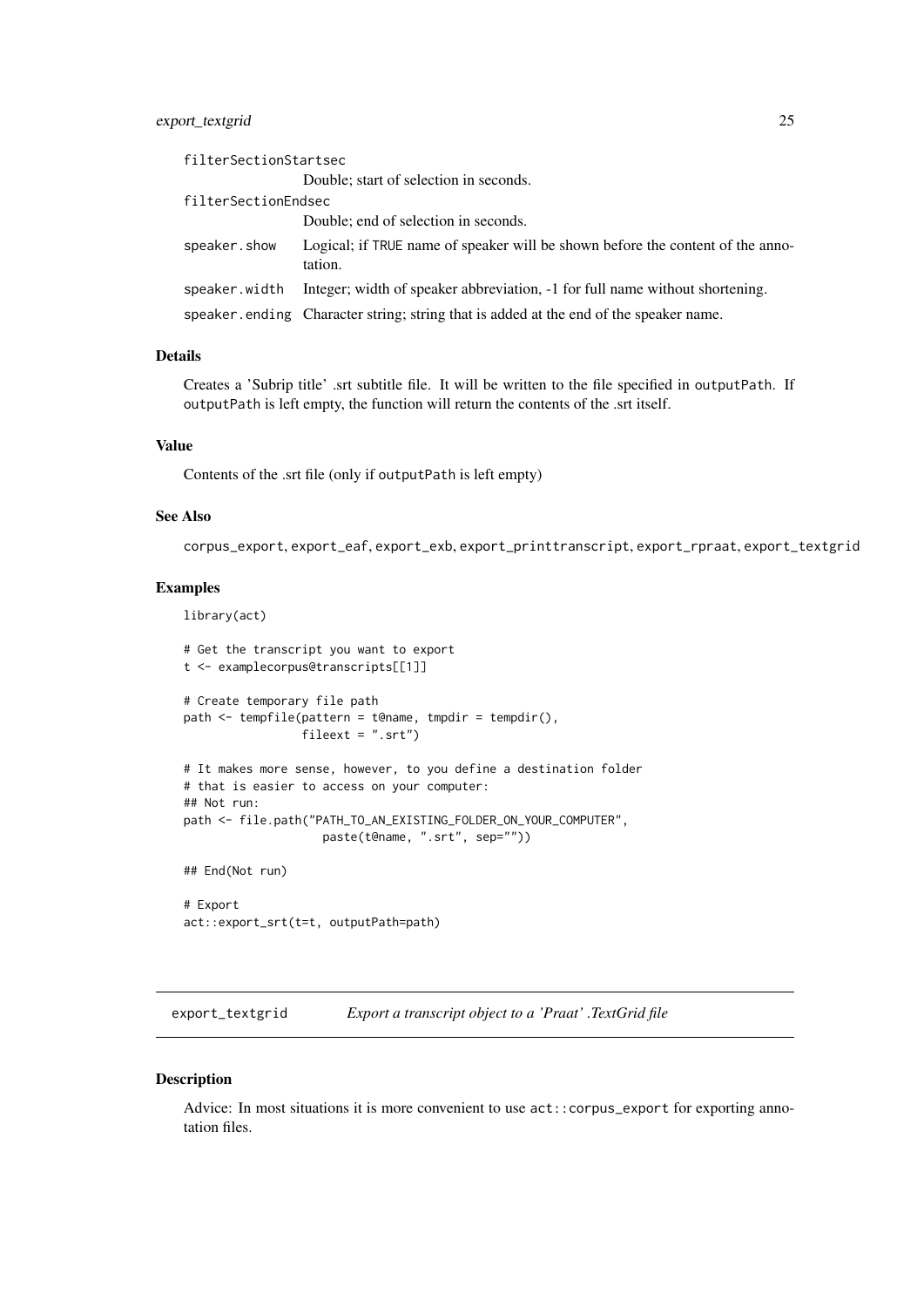#### Usage

```
export_textgrid(
  t,
  outputPath = NULL,
  filterTierNames = NULL,
  filterSectionStartsec = NULL,
  filterSectionEndsec = NULL
\lambda
```
### Arguments

| t                     | Transcript object; transcript to be saved.                                                                      |
|-----------------------|-----------------------------------------------------------------------------------------------------------------|
| outputPath            | Character string; path where .TextGrid will be saved.                                                           |
| filterTierNames       |                                                                                                                 |
|                       | Vector of character strings; names of tiers to be included. If left unspecified, all<br>tiers will be exported. |
| filterSectionStartsec |                                                                                                                 |
|                       | Double; start of selection in seconds.                                                                          |
| filterSectionEndsec   |                                                                                                                 |
|                       | Double; end of selection in seconds.                                                                            |
|                       |                                                                                                                 |

### Details

The .TextGrid file will be written to the file specified in outputPath. If outputPath is left empty, the function will return the contents of the .TextGrid itself.

### Value

Contents of the .TextGrid file (only if outputPath is left empty)

### See Also

corpus\_export, export\_eaf, export\_exb, export\_printtranscript, export\_rpraat, export\_srt

### Examples

```
library(act)
# Get the transcript you want to export
t <- examplecorpus@transcripts[[1]]
# Create temporary file path
path \leq tempfile(pattern = t@name, tmpdir = tempdir(),
                 fileext = ".TextGrid")
# It makes more sense, however, to you define a destination folder
# that is easier to access on your computer:
## Not run:
path <- file.path("PATH_TO_AN_EXISTING_FOLDER_ON_YOUR_COMPUTER",
                    paste(t@name, ".TextGrid", sep=""))
## End(Not run)
```
# Export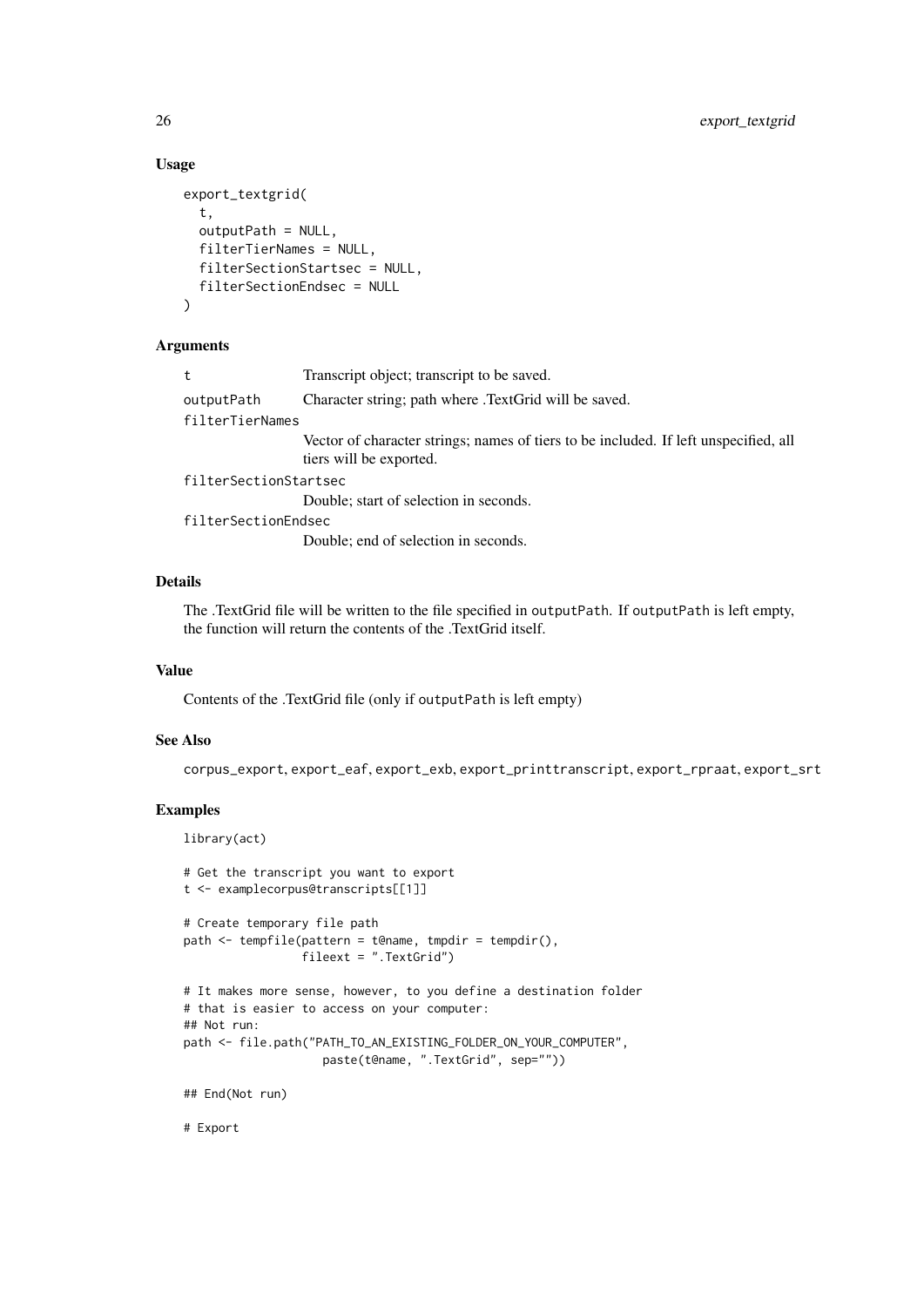```
act::export_textgrid(t=t, outputPath=path)
```
helper\_format\_time *Formats time as HH:MM:SS,mmm*

### Description

Formats time as HH:MM:SS,mmm

### Usage

```
helper_format_time(
  t,
  digits = \theta,
  addHrsMinSec = FALSE,
  addTimeInSeconds = FALSE
)
```
#### Arguments

| t                | Double; time in seconds.                                        |
|------------------|-----------------------------------------------------------------|
| digits           | Integer; number of digits.                                      |
| addHrsMinSec     | Logical; if TRUE 'hrs' 'min' 'sec' will be used instead of ':'. |
| addTimeInSeconds |                                                                 |
|                  | Logical; if TRUE time value in seconds will be shown, too.      |

#### Value

Character string.

### Examples

library(act)

```
helper_format_time(12734.2322345)
helper_format_time(2734.2322345)
helper_format_time(34.2322345)
helper_format_time(0.2322345)
```

```
helper_format_time(12734.2322345, addHrsMinSec=TRUE)
helper_format_time(2734.2322345, addHrsMinSec=TRUE)
helper_format_time(34.2322345, addHrsMinSec=TRUE)
helper_format_time(0.2322345, addHrsMinSec=TRUE)
```

```
helper_format_time(12734.2322345, digits=3)
helper_format_time(2734.2322345, digits=3)
helper_format_time(34.2322345, digits=3)
helper_format_time(0.2322345, digits=3)
```

```
helper_format_time(12734.2322345, addHrsMinSec=TRUE, digits=3)
helper_format_time(2734.2322345, addHrsMinSec=TRUE, digits=3)
```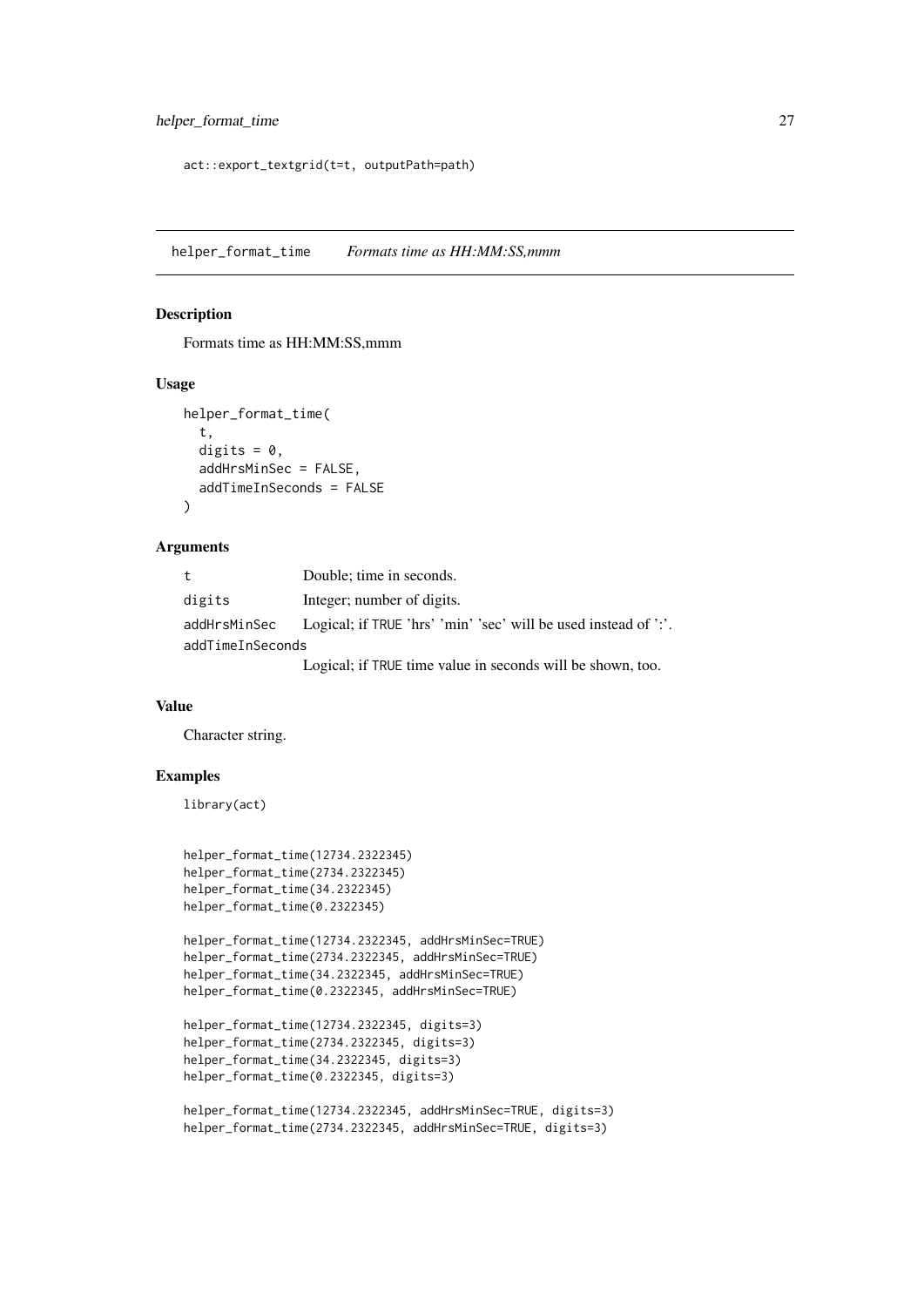```
helper_format_time(34.2322345, addHrsMinSec=TRUE, digits=3)
helper_format_time(0.2322345, addHrsMinSec=TRUE, digits=3)
```

```
helper_format_time(12734.2322345, addHrsMinSec=TRUE, addTimeInSeconds=TRUE)
helper_format_time(2734.2322345, addHrsMinSec=TRUE, addTimeInSeconds=TRUE)
helper_format_time(34.2322345, addHrsMinSec=TRUE, addTimeInSeconds=TRUE)
helper_format_time(0.2322345, addHrsMinSec=TRUE, addTimeInSeconds=TRUE)
```

```
helper_format_time(12734.2322345, addHrsMinSec=TRUE, digits=3, addTimeInSeconds=TRUE)
helper_format_time(2734.2322345, addHrsMinSec=TRUE, digits=3, addTimeInSeconds=TRUE)
helper_format_time(34.2322345, addHrsMinSec=TRUE, digits=3, addTimeInSeconds=TRUE)
helper_format_time(0.2322345, addHrsMinSec=TRUE, digits=3, addTimeInSeconds=TRUE)
```
<span id="page-27-1"></span>helper\_tiers\_merge\_tables *Helper: Merge tier tables*

### **Description**

Merges several the tier tables into one tier table.

#### Usage

```
helper_tiers_merge_tables(...)
```
#### Arguments

... accepts different kinds of objects; transcript objects, lists of transcript objects (as in @transcripts of a corpus object) and tier tables (as in @tiers of a transcript object).

#### Details

NOTE: To actually modify the tiers in a transcript object or a corpus object corpus use the functions of the package, e.g. act::transcripts\_merge. This function is only a helper function and for people that like experiments. If tiers with the same name are of different types ('IntervalTier', 'TextTier') an error will be raised. In that case can use, for example, 'act::tier\_convert()' to change the tier types.

### Value

Data.frame

### See Also

[helper\\_tiers\\_sort\\_table,](#page-29-1) [helper\\_tiers\\_merge\\_tables,](#page-27-1) [tiers\\_convert,](#page-71-1) [tiers\\_rename,](#page-73-1) [tiers\\_sort,](#page-74-1) [transcripts\\_merge](#page-84-1)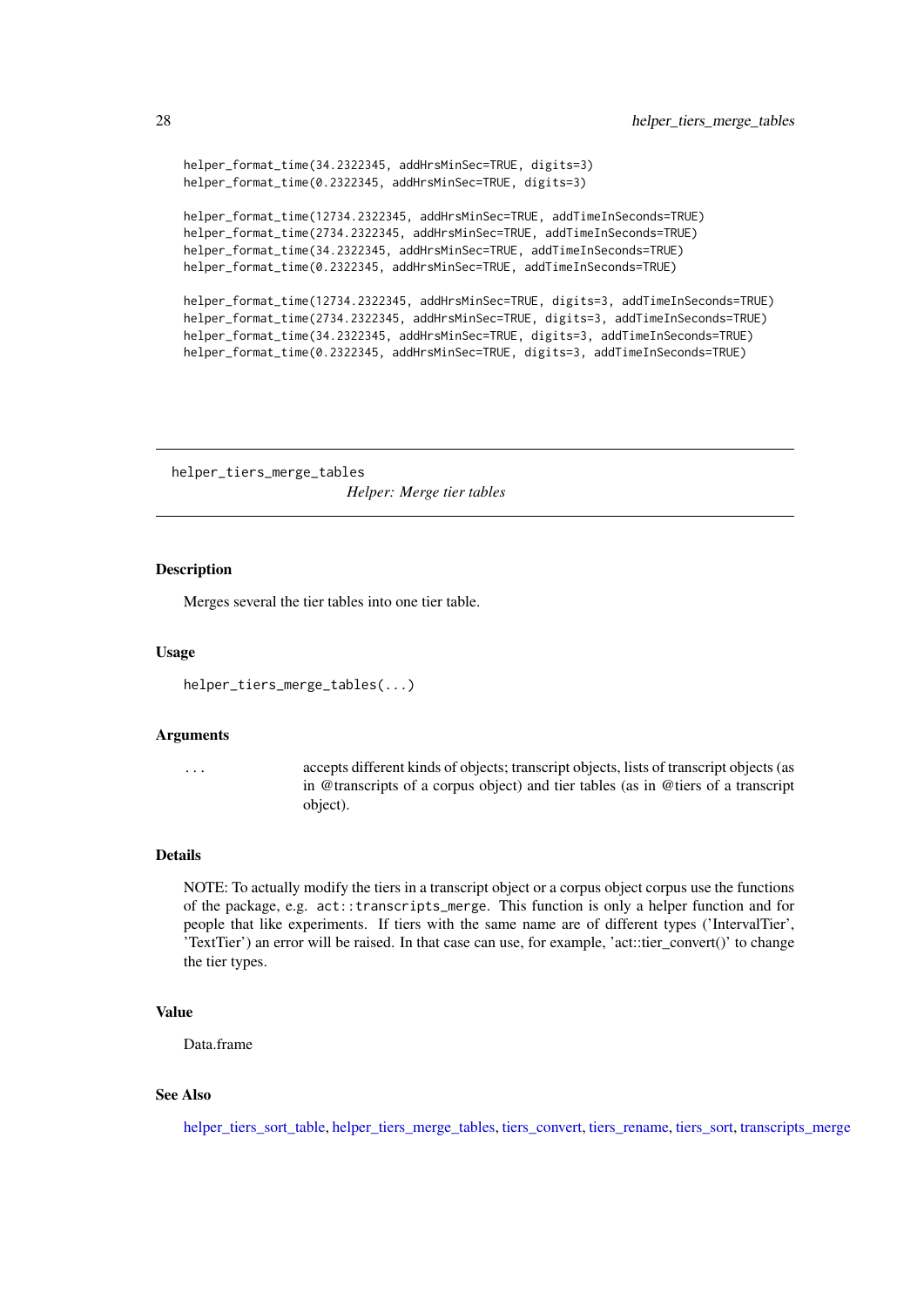#### <span id="page-28-0"></span>helper\_tiers\_new\_table 29

### Examples

library(act)

```
# --- Create two tier tables from scratch
tierTable1 <-act::helper_tiers_new_table(c("a","b","c","d"),
c("IntervalTier", "TextTier","IntervalTier","TextTier"))
tierTable2 <-act::helper_tiers_new_table(c("a","b","x","y"),
c("IntervalTier", "TextTier","IntervalTier","TextTier"))
tierTable3 <- act::helper_tiers_merge_tables(tierTable1,tierTable2)
tierTable3
```
<span id="page-28-1"></span>helper\_tiers\_new\_table

*Helper: Create a tier table*

### Description

Creates a new tier table as necessary in @tiers of a transcript object.

### Usage

```
helper_tiers_new_table(tierNames, tierTypes = NULL, tierPositions = NULL)
```
### Arguments

| tierNames     | Vector of character strings; names of the tiers.                                                                                              |
|---------------|-----------------------------------------------------------------------------------------------------------------------------------------------|
| tierTypes     | Vector of character strings; types of the tiers. Allowed values: "IntervalTier", "TextTier".<br>Needs to have the same length as 'tierNames'. |
| tierPositions | Vector of integer values; Sort order of the tiers. Needs to have the same length<br>as 'tierNames'.                                           |

### Details

NOTE: To actually modify the tiers in a transcript object or a corpus object corpus use the functions of the package. This function is only a helper function and for people that like experiments.

### Value

Data.frame

### See Also

[helper\\_tiers\\_sort\\_table,](#page-29-1) [helper\\_tiers\\_merge\\_tables,](#page-27-1) [tiers\\_convert,](#page-71-1) [tiers\\_rename,](#page-73-1) [tiers\\_sort](#page-74-1)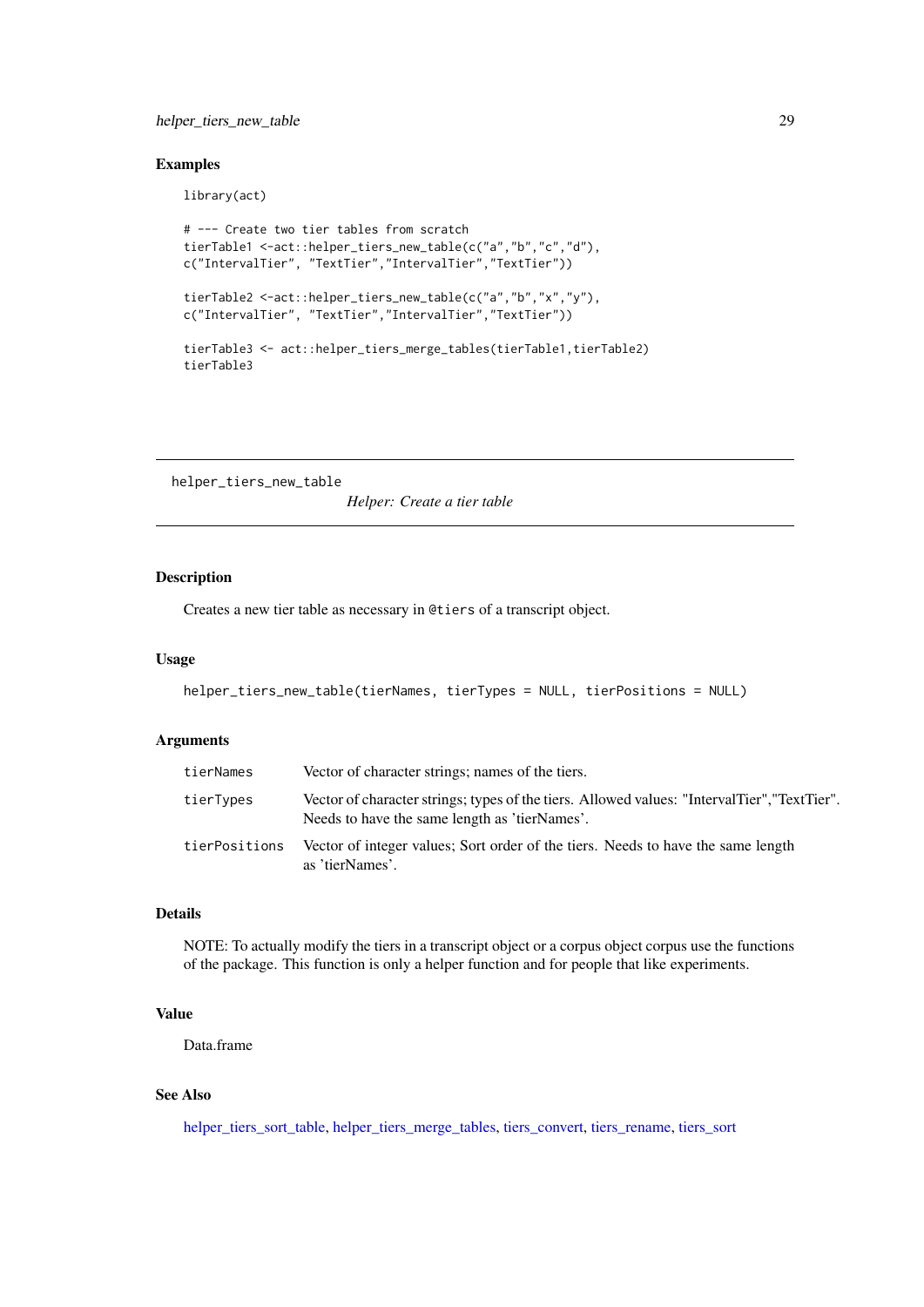### Examples

library(act)

```
# --- Create a tier table from scratch
tierTable <-act::helper_tiers_new_table(c("a","b","c", "d"),
c("IntervalTier", "TextTier","IntervalTier","TextTier"))
tierTable
```
<span id="page-29-1"></span>helper\_tiers\_sort\_table

*Helper: Sort a tier table*

#### Description

NOTE: To actually reorder the tiers in a transcript object or a corpus object corpus use act::tiers\_sort. This function is only a helper function and for people that like experiments.

### Usage

```
helper_tiers_sort_table(
  tierTable,
  sortVector,
  addMissingTiers = TRUE,
  deleteTiersThatAreNotInTheSortVector = FALSE
)
```
### Arguments

| tierTable       | Data frame; tiers as specified and necessary in @tiers of a transcript object.                                                                                                                                                                                                                                 |
|-----------------|----------------------------------------------------------------------------------------------------------------------------------------------------------------------------------------------------------------------------------------------------------------------------------------------------------------|
| sortVector      | Vector of character strings; regular expressions to match the tier names. The<br>order within the vector presents the new order of the tiers. Use " $\aleph$ " (=two back-<br>slashes and a star) to indicate where tiers that are not present in the sort vector<br>but in the transcript should be inserted. |
| addMissingTiers |                                                                                                                                                                                                                                                                                                                |
|                 | Logical; if TRUE all tiers that are given in 'the 'sortVector' but are missing in<br>'tierTable' will be added.                                                                                                                                                                                                |
|                 | deleteTiersThatAreNotInTheSortVector                                                                                                                                                                                                                                                                           |
|                 | Logical; if TRUE tiers that are not matched by the regular expressions in 'sortVec-<br>tor' will be deleted. Otherwise the will be inserted at the end of the table or at<br>the position defined by ''\*' in 'sortVector.                                                                                     |

#### Details

Sort a tier table by a predefined vector of regular expression strings. Tiers that are missing in the table but are present in the sort vector may be inserted. Tiers that are present in the table but not in the sort vector may be deleted or inserted. These tiers will be inserted by default at the end of the table. You may also use a element '\\*' in 'sortVector' to define the position where they should be placed..

### Value

Data.frame

<span id="page-29-0"></span>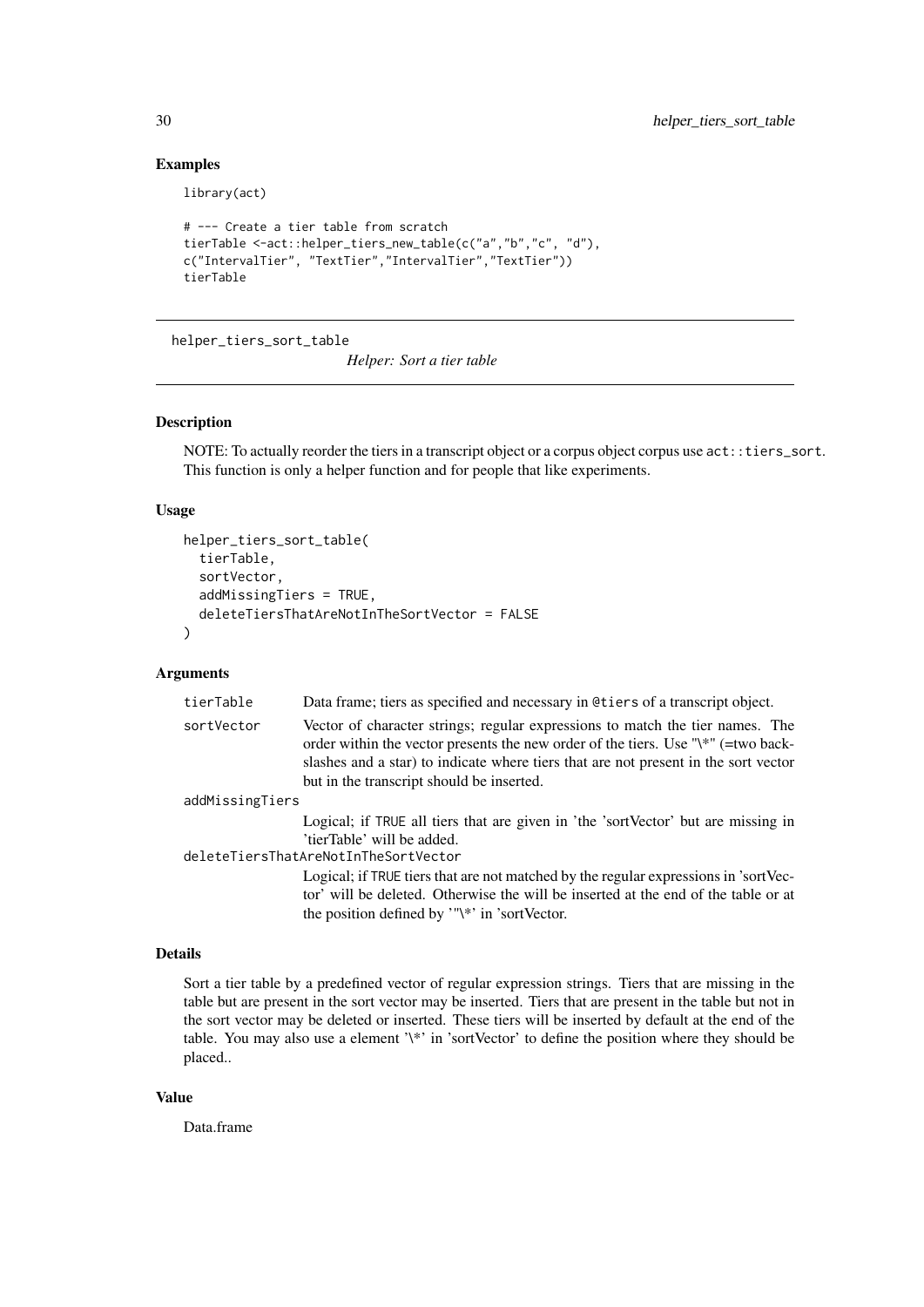<span id="page-30-0"></span>helper\_transcriptNames\_get 31

#### See Also

[tiers\\_sort,](#page-74-1) [helper\\_tiers\\_new\\_table,](#page-28-1) [helper\\_tiers\\_merge\\_tables](#page-27-1)

#### Examples

# This function applies to the tier tables that are necessary in \code{@tiers} of a transcript. # object. For clarity, we will create such a table from scratch.

library(act)

```
# --- Create a tier table from scratch
tierTable <-helper_tiers_new_table(c("a","b","c", "d"),
c("IntervalTier", "TextTier","IntervalTier","TextTier"))
# --- Create a vector, defining the new order of the tiers.
sortVector <-c("c","a","d","b")
# Sort the table
tierTable.1 <- act::helper_tiers_sort_table(tierTable=tierTable, sortVector=sortVector)
tierTable.1
# --- Create a vector, in which the tier "c" is missing.
sortVector <-c("a","b","d")
# Sort the table, the missing tier will be inserted at the end.
tierTable.1 <- act::helper tiers sort table(tierTable=tierTable, sortVector=sortVector)
tierTable.1
# --- Create a vector, in which the tier "c" is missing,
# but define the place, where missing tiers will be inserted by "*"
sortVector \langle-c("a","\\*", "b","d")
# Sort the table. The missing tier "c" will be inserted in second place.
tierTable.2 <- act::helper_tiers_sort_table(tierTable=tierTable, sortVector=sortVector)
tierTable.2
# Sort the table, but delete tiers that are missing in the sort vector
# Note: If 'deleteTiersThatAreNotInTheSortVector=TRUE' tiers that are missing in the
# will be deleted, even if the 'sortVector' contains a "\*".
tierTable.3 <- act::helper_tiers_sort_table(tierTable=tierTable,
sortVector=sortVector,
deleteTiersThatAreNotInTheSortVector=TRUE)
tierTable.3
# --- Create a vector, which contains tier names that are not present in 'tierTable'.
sortVector <-c("c","a","x", "y", "d","b")
tierTable.4 <- act::helper tiers sort table(tierTable=tierTable, sortVector=sortVector)
tierTable.4
```
helper\_transcriptNames\_get

*Helper: Get names of all transcripts in a corpus*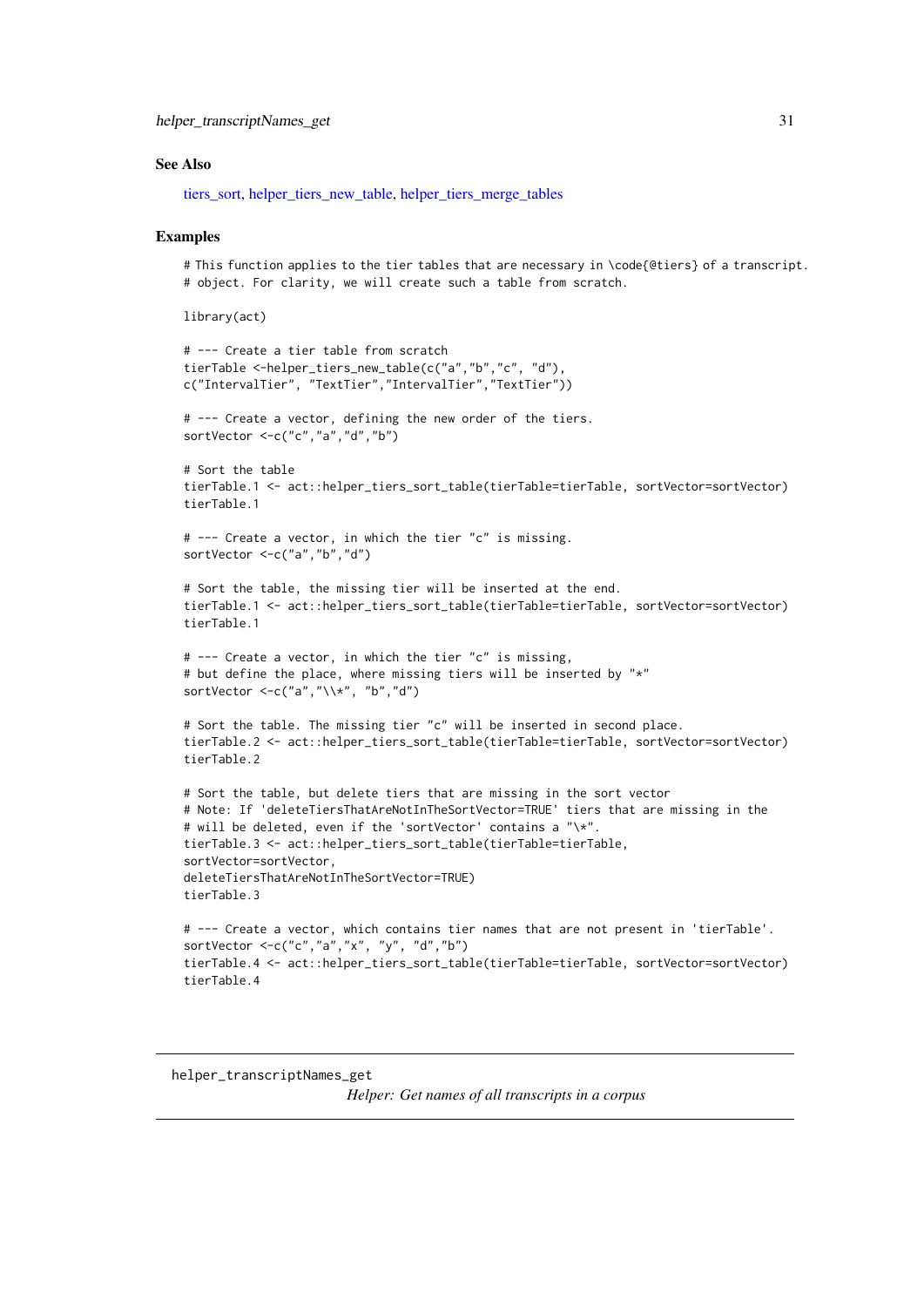### <span id="page-31-0"></span>Description

Gets the names of all transcript objects in a corpus object based from the @name attribute of each transcript.

### Usage

```
helper_transcriptNames_get(x)
```
#### Arguments

x Corpus object

### Value

List

### Examples

library(act)

act::helper\_transcriptNames\_get(examplecorpus)

helper\_transcriptNames\_make

*Helper: Makes valid names for all transcripts in a corpus*

### Description

Makes valid names for all transcript objects in a corpus object based on the names passed in 'transcriptNames' parameter. In particular, the functions also corrects names, which have to be nonempty and unique. The following options are performed in the mentioned order.

#### Usage

```
helper_transcriptNames_make(
  transcriptNames,
  searchPatterns = character(),
  searchReplacements = character(),
  toUpperCase = FALSE,
  toLowerCase = FALSE,
  trim = FALSE,defaultForEmptyNames = "no_name"
)
```
### Arguments

transcriptNames

Vector of character strings; Names of the transcripts to validate.

searchPatterns Vector of character strings; Search pattern as regular expression. Leave empty for no search-replace in the names.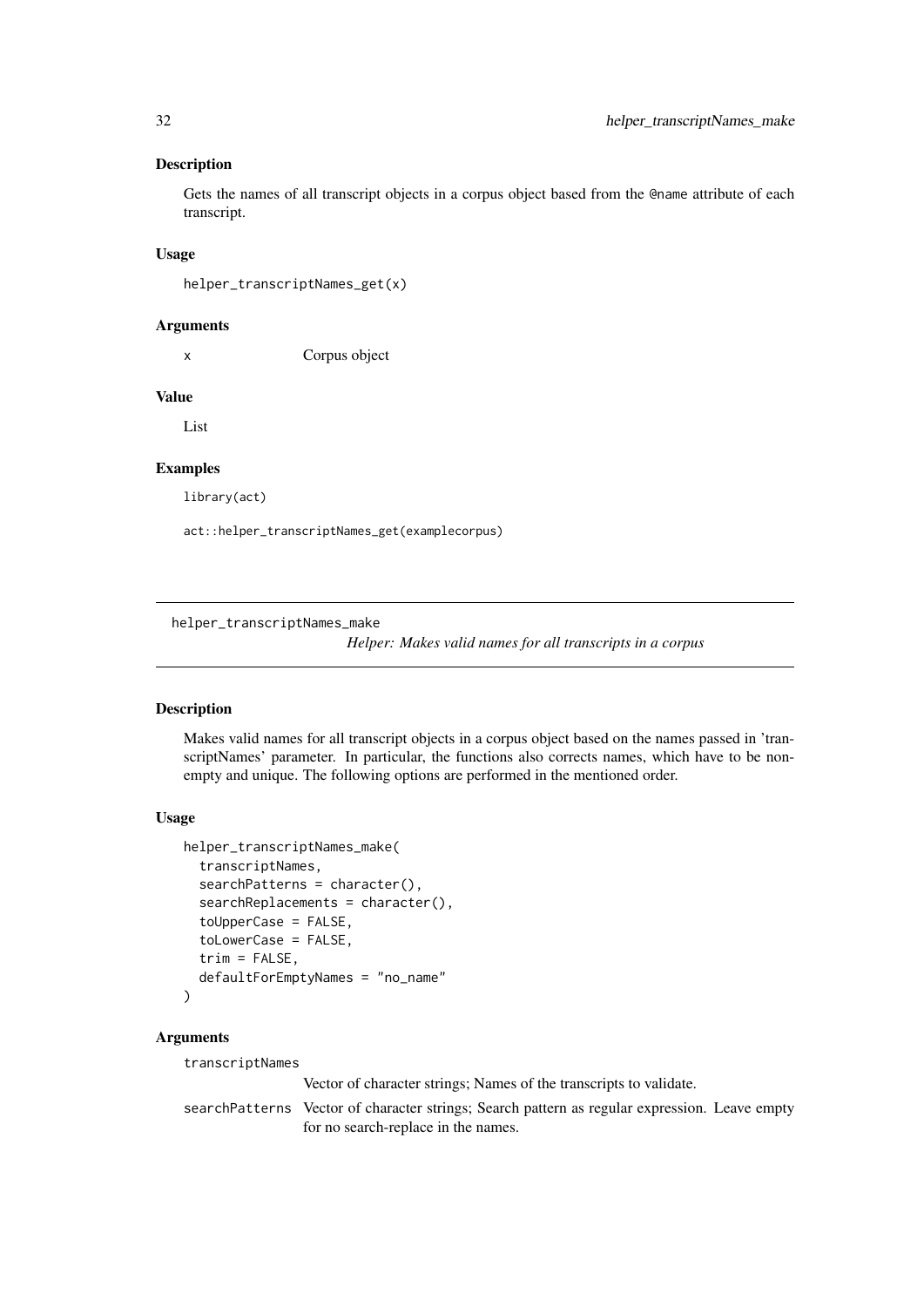<span id="page-32-0"></span>

| searchReplacements   |                                                                                                                |
|----------------------|----------------------------------------------------------------------------------------------------------------|
|                      | Vector of character strings; Replacements for search. Leave empty for no search-<br>replace in the names.      |
| toUpperCase          | Logical; Convert transcript names all to upper case.                                                           |
| toLowerCase          | Logical; Convert transcript names all to lower case.                                                           |
| trim                 | Logical; Remove leading and trailing spaces in names.                                                          |
| defaultForEmptyNames |                                                                                                                |
|                      | Character string; Default value for empty transcript names (e.g., resulting from<br>search-replace operations) |

### Value

List

### Examples

library(act)

```
# make some names with an empty value "" and a duplivate "d"
transcriptNames <- c("a", "b", "", "d", "d")
act::helper_transcriptNames_make(transcriptNames)
```

```
helper_transcriptNames_set
```
*Helper: Set names of all transcripts in a corpus*

### Description

Sets the names of all transcript objects in a corpus object both in the names of the list x@transcripts and in the slot @name of each transcript.

### Usage

```
helper_transcriptNames_set(x, transcriptNames)
```
### Arguments

x Corpus object

transcriptNames

Vector of character strings; new names.

### Value

List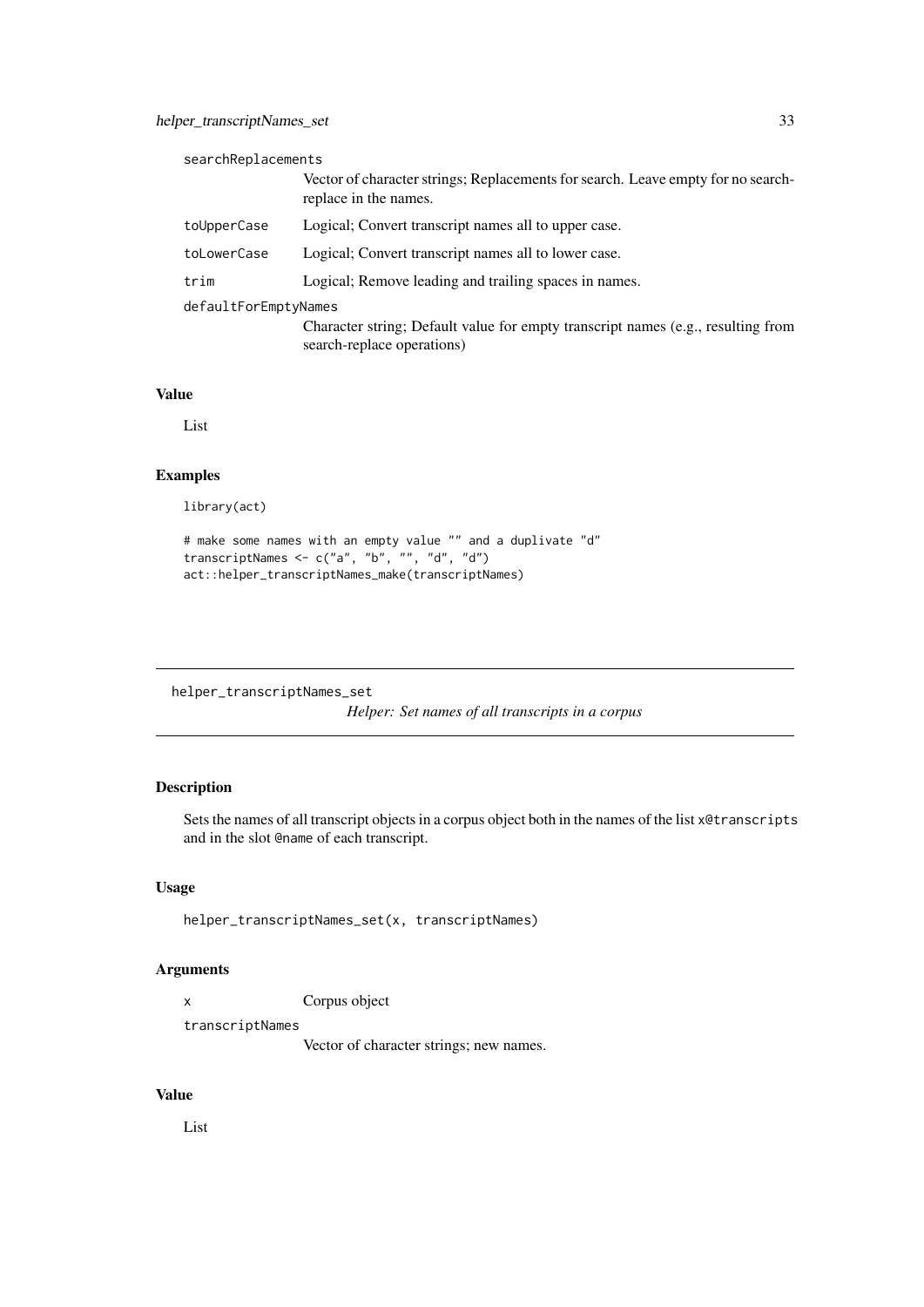<span id="page-33-0"></span>34 import

#### Examples

library(act)

```
# get current names of the transcripts
names.old <- act::helper_transcriptNames_get(examplecorpus)
# rename giving numbers as names
names.test <- as.character(seq(1:length(names.old)))
test <- act::helper_transcriptNames_set(examplecorpus, names.test)
names(test@transcripts)
# create an error: empty name
## Not run:
names.test <- names.old
names.test[2] <- " "
test <- act::helper_transcriptNames_set(examplecorpus, names.test)
## End(Not run)
# create an error: double names
## Not run:
names.test <- names.old
names.test[2] <- names.test[1]
test <- act::helper_transcriptNames_set(examplecorpus, names.test)
```
## End(Not run)

import *Import a single annotation file*

#### Description

Advice: In most situations it is more convenient to use  $act::corpus_new$ ,  $act::corpus\_import$ for importing annotation files.

### Usage

import(..., transcriptName = NULL)

#### Arguments

| $\cdot$ | file path, contents of an annotation file or rPraat object; see description above.                  |
|---------|-----------------------------------------------------------------------------------------------------|
|         | transcriptName Character string; name of the transcript, if this parameter is set, the default name |
|         | of the transcript will be changed.                                                                  |

### Details

Imports the contents of an annotation file and returns a transcript object.

The input to this function in the parameter '...' may either be (1) the path to an annotation file (Currently 'ELAN' .eaf, 'EXMARaLDA .exb and 'Praat' .TextGrid files), (2) the contents of an annotation file obtained from the @file.content or by reading the contents of the files directly with read.lines() or (3) a rPraat TextGrid object.

Only the first input to '...' will be processed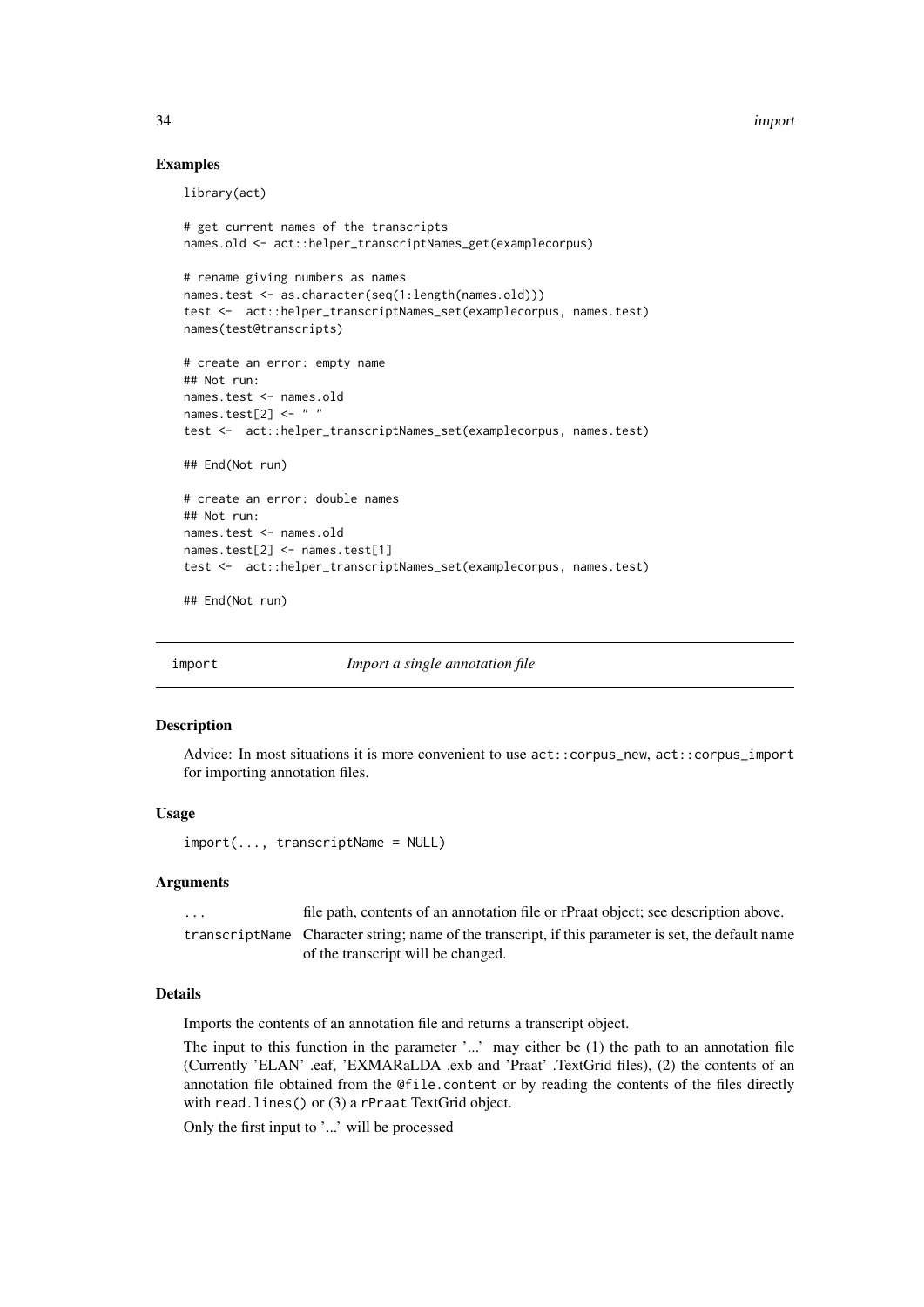#### <span id="page-34-0"></span>import\_eaf 35

#### Value

Transcript object.

#### See Also

corpus\_import, corpus\_new, import\_eaf, import\_exb, import\_rpraat, import\_textgrid

### Examples

```
library(act)
# To import an annotation file of your choice:
## Not run:
path <- "PATH_TO_AN_EXISTING_FILE_ON_YOUR_COMPUTER"
## End(Not run)
# Path to a .TextGrid file that you want to read
filePath <- system.file("extdata", "examplecorpus", "GAT",
"ARG_I_PAR_Beto.TextGrid", package="act")
t <- act::import(filePath=filePath)
t
# Path to an .eaf file that you want to read
filePath <- system.file("extdata", "examplecorpus", "SYNC",
"SYNC_rotar_y_flexionar.eaf", package="act")
t <- act::import(filePath=filePath)
t
# Content of a .TextGrid file, e.g. as stored in \code{@file.content}
# of a transcript object.
fileContent <- examplecorpus@transcripts[['ARG_I_CHI_Santi']]@file.content
t <- act::import(fileContent=fileContent)
t
# Content of an .eaf file, e.g. as stored in \code{@file.content}
# of a transcript object.
fileContent <- examplecorpus@transcripts[['SYNC_rotar_y_flexionar']]@file.content
t <- act::import(fileContent=fileContent)
t
```
import\_eaf *Import a single 'ELAN' '\*.eaf ' file*

#### Description

Advice: In most situations it is more convenient to use act::corpus\_new, act::corpus\_import for importing annotation files.

Imports the contents of a 'ELAN' .eaf file and returns a transcript object. The input to this function is either the path to an .eaf file or the contents of a .eaf file obtained from the @file.content of an existing transcript object by readLines(). If you pass 'fileContent' you need to pass 'transcript-Name' as parameter, too.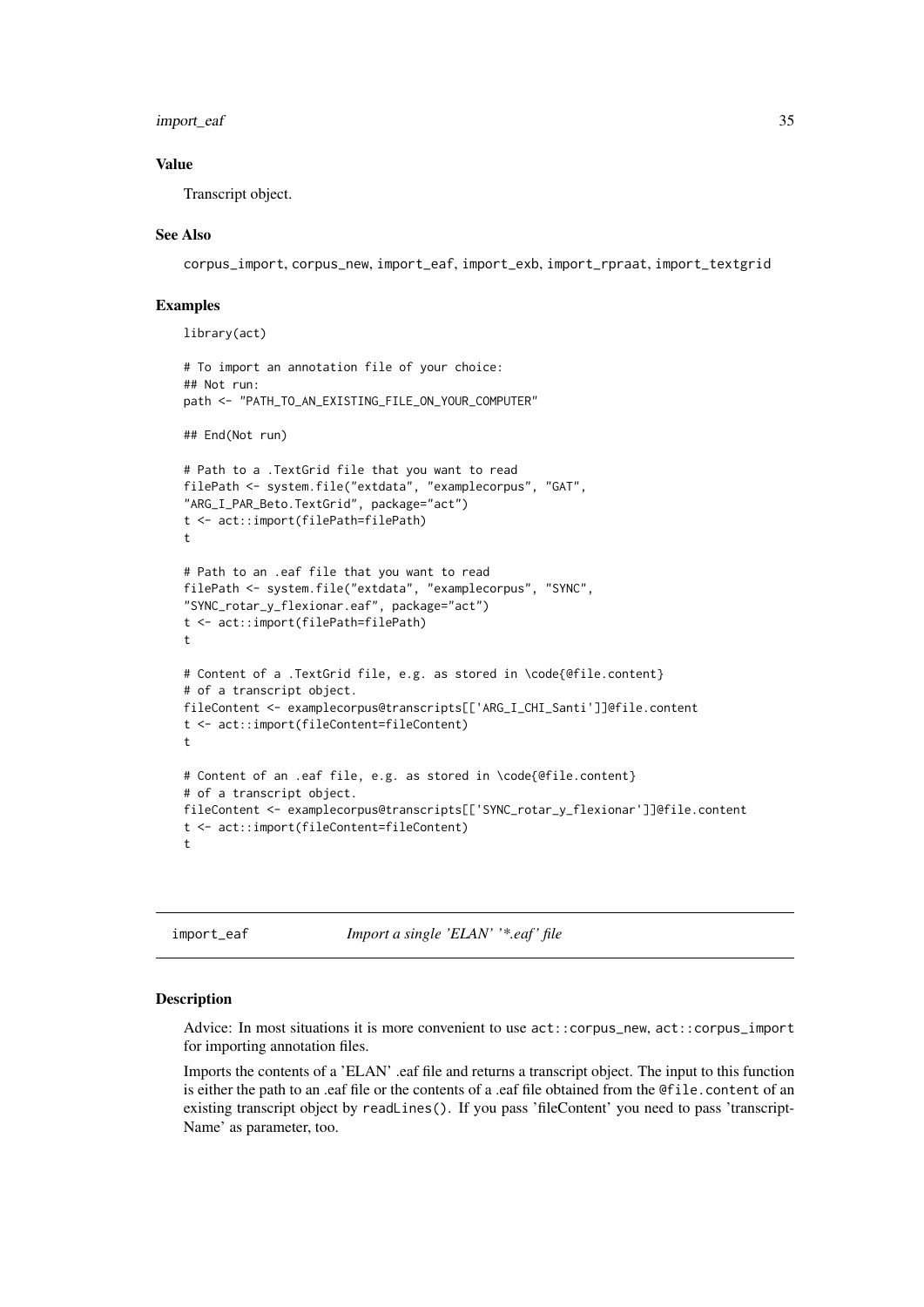#### Usage

```
import_eaf(filePath = NULL, fileContent = NULL, transcriptName = NULL)
```
#### Arguments

| filePath    | Character string; input path of a single 'ELAN' eaf file.                        |
|-------------|----------------------------------------------------------------------------------|
| fileContent | Vector of character strings; contents of an 'ELAN' eaf file read by readLines(). |
|             | transcriptName Character string; name of the transcript.                         |

#### Details

Please note: - 'ELAN' offers a variety of tier types, some including dependencies from other tiers. Therefore not all annotations do actually have a time value. Missing values will be detected in the superordinate tier or will be interpolated. You will not be able to recognize interpolated values in the annotations. - Please also note that dependencies between tiers in you .eaf file are not reflected in the transcript object within the act package.

### Value

Transcript object.

#### See Also

corpus\_import, corpus\_new, import, import\_exb, import\_rpraat, import\_textgrid

### Examples

library(act)

```
# Path to an .eaf file that you want to read
path <- system.file("extdata", "examplecorpus", "SYNC",
"SYNC_rotar_y_flexionar.eaf", package="act")
```

```
# To import a .eaf file of your choice:
## Not run:
path <- "PATH_TO_AN_EXISTING_EAF_ON_YOUR_COMPUTER"
```
## End(Not run)

```
t <- act::import_eaf(filePath=path)
t
```

```
# Content of an .eaf file (already read by \code{readLines}),
# e.g. from an existing transcript object:
mycontent <-examplecorpus@transcripts[['SYNC_rotar_y_flexionar']]@file.content
t <- act::import_eaf(fileContent=mycontent, transcriptName="test")
t
```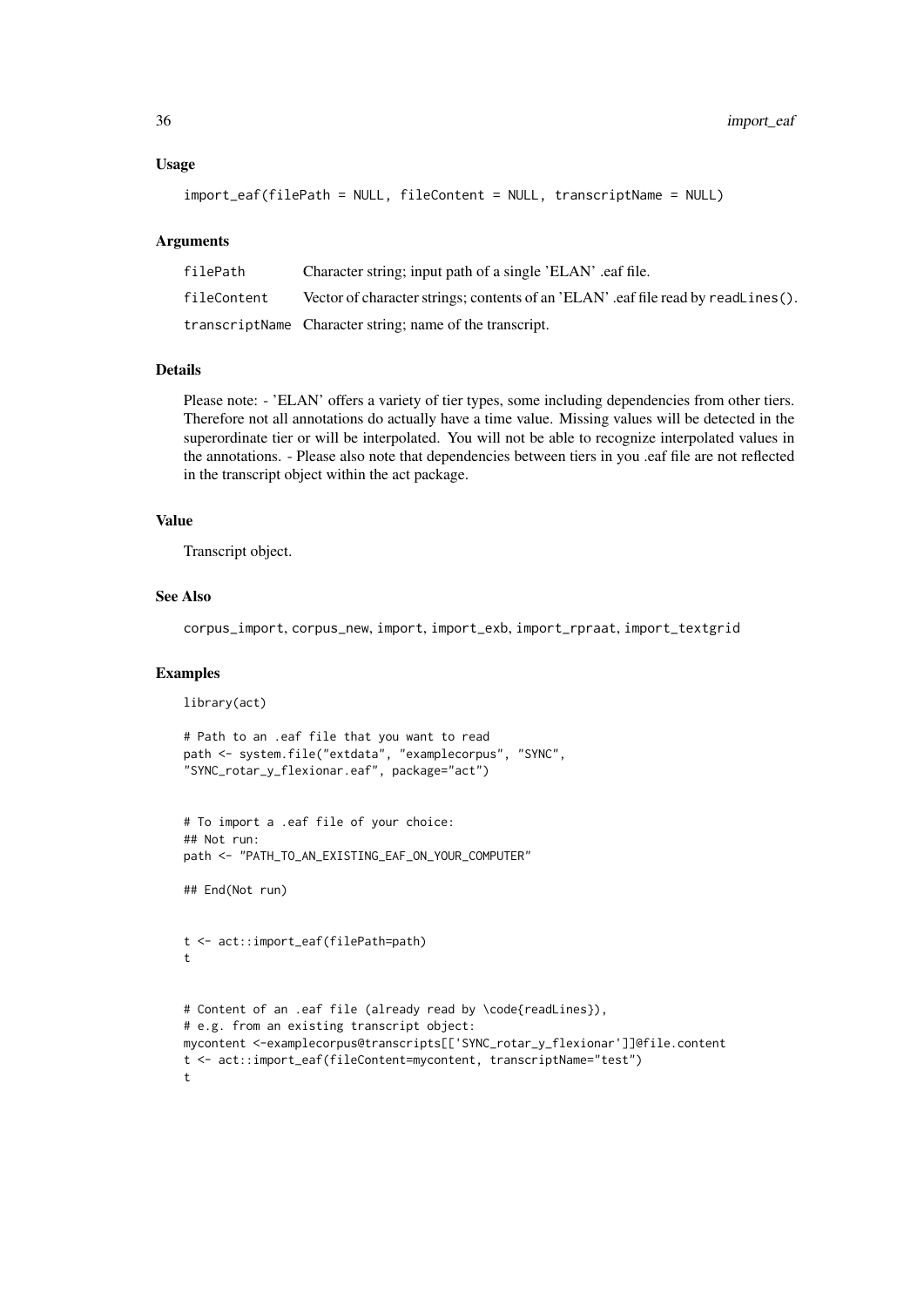Advice: In most situations it is more convenient to use act::corpus\_new, act::corpus\_import for importing annotation files.

### Usage

```
import_exb(filePath = NULL, fileContent = NULL, transcriptName = NULL)
```
#### Arguments

| filePath    | Character string; input path of a single 'EXMARaLDA' .exb file.   |
|-------------|-------------------------------------------------------------------|
| fileContent | Vector of character strings; contents of a 'EXMARaLDA' .exb file. |
|             | transcriptName Character string; name of the transcript.          |

### Details

Imports the contents of a 'EXMARaLDA' .exb file and returns a transcript object. The source is either the path to a .exb file or the contents of a .exb file obtained from the @file.content of an existing transcript object. If you pass 'fileContent' you need to pass 'transcriptName' as parameter, too.

Please note: - 'EXMARaLDA' allows for empty time slots without a time values. Missing values will be interpolated during the import. You will not be able to recognize interpolated values in the data. - Meta data for tiers (such as the display name etc.) will not be imported. - Media files are referenced not by their path but only as file names in .exb files. The names will be imported but will not work as paths in act.

#### Value

Transcript object.

#### See Also

corpus\_import, corpus\_new, import, import\_eaf, import\_rpraat, import\_textgrid

#### Examples

library(act)

```
## Not run:
# To import a .TextGrid file of your choice:
filePath <- "PATH_TO_AN_EXISTING_TEXTGRID_ON_YOUR_COMPUTER"
t <- act::import_exb(filePath=filePath)
t
## End(Not run)
```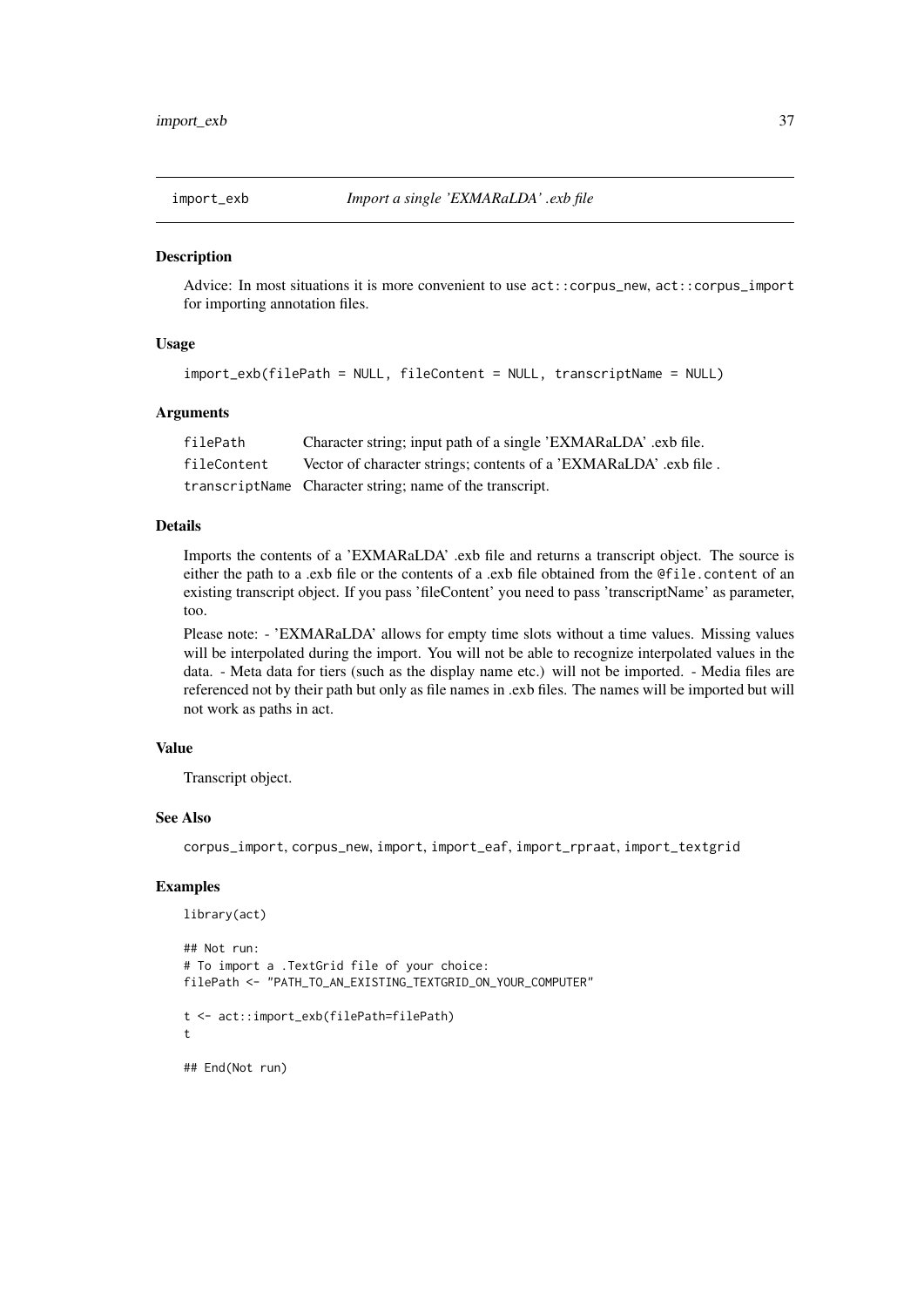This function is to create compatibility with the rPraat package. It converts a 'rPraat' TextGrid object into an act transcript object.

### Usage

import\_rpraat(rPraatTextGrid, transcriptName = NULL)

#### Arguments

rPraatTextGrid List; rPraat TextGrid object.

transcriptName Character string; name of the transcript.

# Details

Please note: - Time values of annotations in TextGrids may be below 0 seconds. Negative time values will be recognized corretly in the first place. When exporting transcript object to other formats like 'ELAN' .eaf, 'EXMARaLDA' .exb ect. annotations that are completely before 0 sec will be deleted, annotations that start before but end after 0 sec will be truncated. Please see also the function act::transcripts\_cure\_single. - TextGrids and contained tiers may start and end at different times. These times do not need to match each other. The act package does not support start and end times of TextGrids and tiers and will. The default start of a TextGrid will be 0 seconds or the lowest value in case that annotations start below 0 seconds.

Credits to Tomáš Bořil, the author of the rPraat package, for commenting on the exchange functions.

# Value

Transcript object.

#### See Also

```
corpus_import, corpus_new, import, import_eaf, import_exb, import_textgrid
export_rpraat, import, import_textgrid, import_eaf
```
### Examples

library(act)

```
# Path to the .TextGrid file that you want to read
path <- system.file("extdata", "examplecorpus", "GAT",
"ARG_I_PAR_Beto.TextGrid", package="act")
# To import a .TextGrid file of your choice:
## Not run:
path <- "PATH_TO_AN_EXISTING_TEXTGRID_ON_YOUR_COMPUTER"
```
## End(Not run)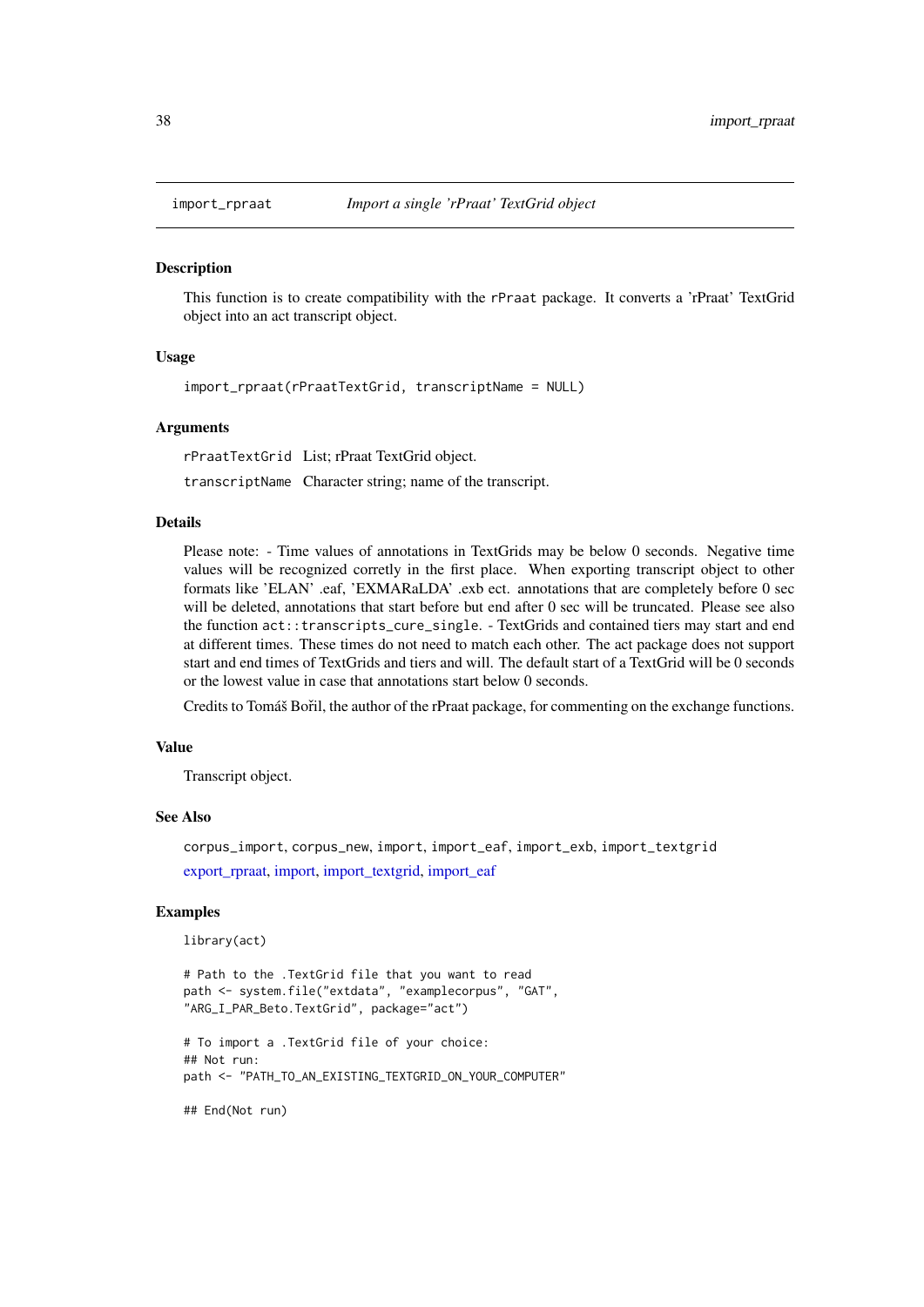### import\_textgrid 39

```
# Make sure to have rPraat installed before you try the following
## Not run:
# Read TextGrid file with rPraat
rPraat.tg <- rPraat::tg.read(path)
# Convert to an act transcript
t <-act::import_rpraat(rPraat.tg)
# Change the name and add it to the examplecorpus
t@name <-"rpraat"
newcorpus <- act::transcripts_add(examplecorpus, t)
# Have a look
newcorpus@transcripts[["rpraat"]]
# Alternatively, you can use the general import function
t <- act::import(rPraat.tg)
## End(Not run)
```
<span id="page-38-0"></span>import\_textgrid *Import a single 'Praat' .TextGrid file*

### Description

Advice: In most situations it is more convenient to use act::corpus\_new, act::corpus\_import for importing annotation files.

### Usage

```
import_textgrid(filePath = NULL, fileContent = NULL, transcriptName = NULL)
```
#### Arguments

| filePath    | Character string; input path of a single 'Praat'. TextGrid file.                         |
|-------------|------------------------------------------------------------------------------------------|
| fileContent | Vector of character strings; contents of a 'Praat'. TextGrid file read with readLines(). |
|             | transcriptName Character string; name of the transcript.                                 |

#### Details

Imports the contents of a 'Praat' .TextGrid file and returns a transcript object. The source is either the path to a .TextGrid file or the contents of a .TextGrid file obtained from the @file.content of an existing transcript object by readLines(). If you pass 'fileContent' you need to pass 'transcript-Name' as parameter, too.

Please note: - Time values of annotations in TextGrids may be below 0 seconds. Negative time values will be recognized corretly in the first place. When exporting transcript object to other formats like 'ELAN' .eaf, 'EXMARaLDA' .exb ect. annotations that are completely before 0 sec will be deleted, annotations that start before but end after 0 sec will be truncated. Please see also the function act::transcripts\_cure\_single. - TextGrids and contained tiers may start and end at different times. These times do not need to match each other. The act package does not support start and end times of TextGrids and tiers and will. The default start of a TextGrid will be 0 seconds or the lowest value in case that annotations start below 0 seconds.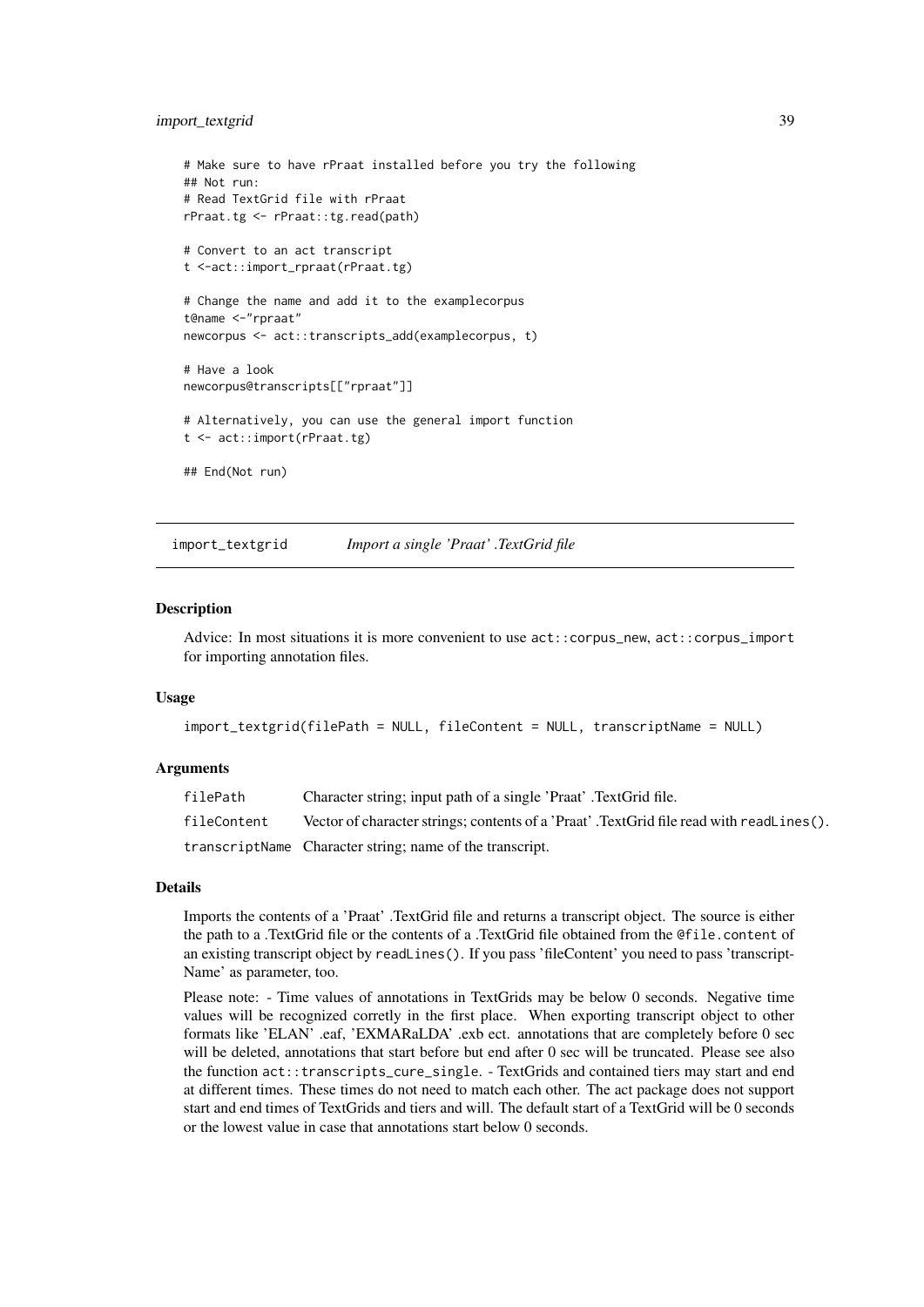### Value

Transcript object.

# See Also

corpus\_import, corpus\_new, import, import\_eaf, import\_exb, import\_rpraat

# Examples

library(act)

```
# Path to the .TextGrid file that you want to read
path <- system.file("extdata", "examplecorpus", "GAT",
"ARG_I_PAR_Beto.TextGrid", package="act")
# To import a .TextGrid file of your choice:
## Not run:
path <- "PATH_TO_AN_EXISTING_TEXTGRID_ON_YOUR_COMPUTER"
## End(Not run)
t <- act::import_textgrid(filePath=path)
t
```

```
# Content of a .TextGrid (already read by \code{readLines}),
# e.g. from an existing transcript object:
mycontent <-examplecorpus@transcripts[[1]]@file.content
t <- act::import_textgrid(fileContent=mycontent, transcriptName="test")
t
```
<span id="page-39-0"></span>info *Information about corpus and transcript objects*

# Description

Gives detailed information about the contents of a corpus object or a transcript object that is passed as parameter to the function. In the case that you want to pass a transcript object form a corpus object, make sure that you access the transcript using double [[]] brackets.

# Usage

 $info(...)$ 

### Arguments

... object; either a corpus or a transcript object.

# Details

To get summarized information about the transcript and corpus objects use act::info\_summarized.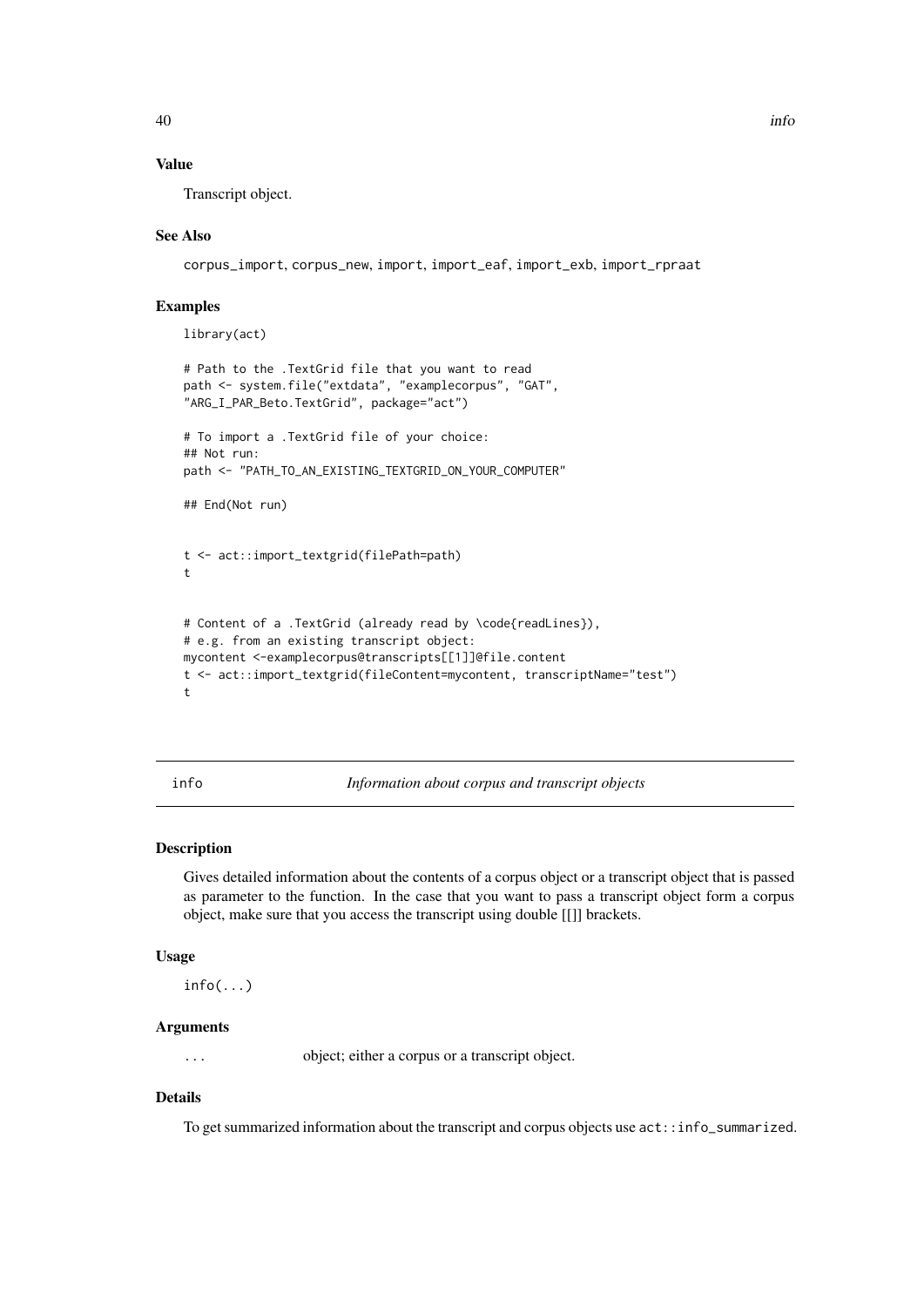#### info\_summarized 41

### Value

List.

# See Also

[info\\_summarized](#page-40-0)

### Examples

library(act)

act::info(examplecorpus)

act::info(examplecorpus@transcripts[[1]])

<span id="page-40-0"></span>info\_summarized *Summarized information about corpus and transcript objects*

# Description

Gives summarized information about the contents of a corpus object or a transcript object that is passed as parameter to the function. In the case that you want to pass a transcript object form a corpus object, make sure that you access the transcript using double [[]] brackets.

# Usage

```
info_summarized(...)
```
### Arguments

... object; either a corpus or a transcript object.

# Details

To get more detailed information about the tiers in a corpus object use act::info.

### Value

List.

### See Also

[info](#page-39-0)

### Examples

library(act)

act::info\_summarized(examplecorpus)

act::info\_summarized(examplecorpus@transcripts[[1]])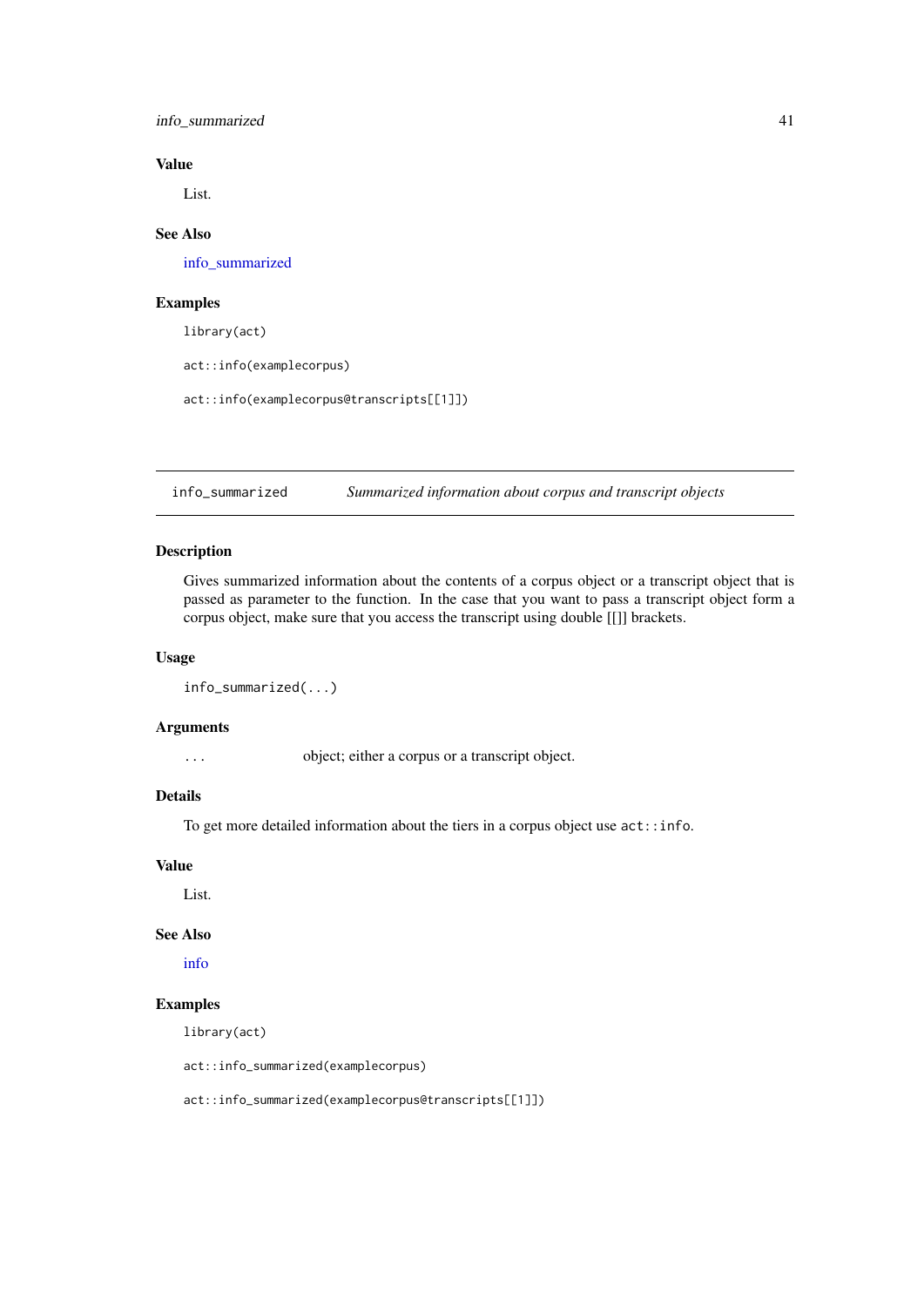You can check the default layout settings with methods: : new("layout") If you want to modify the layout of the print transcripts, create a new layout object with mylayout <-methods::new("layout"), modify the settings and pass it as argument l to the respective functions.

### Slots

name Character string; Name of the layout.

transcript.width Integer; width of transcript, -1 for no line wrapping.

header.insert Logical; if TRUE a transcript header is inserted.

- header.heading.fromColumnName Character string; from which column the heading is taken (if object\$.header.insert==TRUE)
- header.firstInfo.fromColumnName Character string; from which column the first info is taken (if object\$.header.insert==TRUE)

speaker.width Integer; width of speaker abbreviation, -1 for full name without shortening.

- speaker.ending Character string; string that is added at the end of the speaker name.
- spacesbefore Integer; number of spaces inserted before line number.
- additionalline1.insert Logical; if TRUE an additional dummy line will be inserted after each annotation line, the text is defined in .additionalline1.text.
- additionalline1.text Character string; Content of additional dummy line 1.
- additionalline1.indent Logical; if TRUE the content of the dummy line 1 will be indented to begin where the content of the annotations start.
- additionalline2.insert Logical; if TRUE an additional dummy line will be inserted after each annotation line, the text is defined in .additionalline2.text.
- additionalline2.text Character string; Content of additional dummy line 2.
- additionalline2.indent Logical; if TRUE the content of the dummy line 2 will be indented to begin where the content of the annotations start.
- arrow.insert Logical; if TRUE an arrow will be inserted, highlighting the transcript line containing the search hit.
- arrow.shape Character string; shape of the arrow.
- brackets.tryToAlign Logical; if TRUE act will try to align brackets [] for parallel speaking (Attention: experimental function; results may not satisfy).
- pauseTier.regex Character string; regular expression to identify pause tier for auto formatting pauses.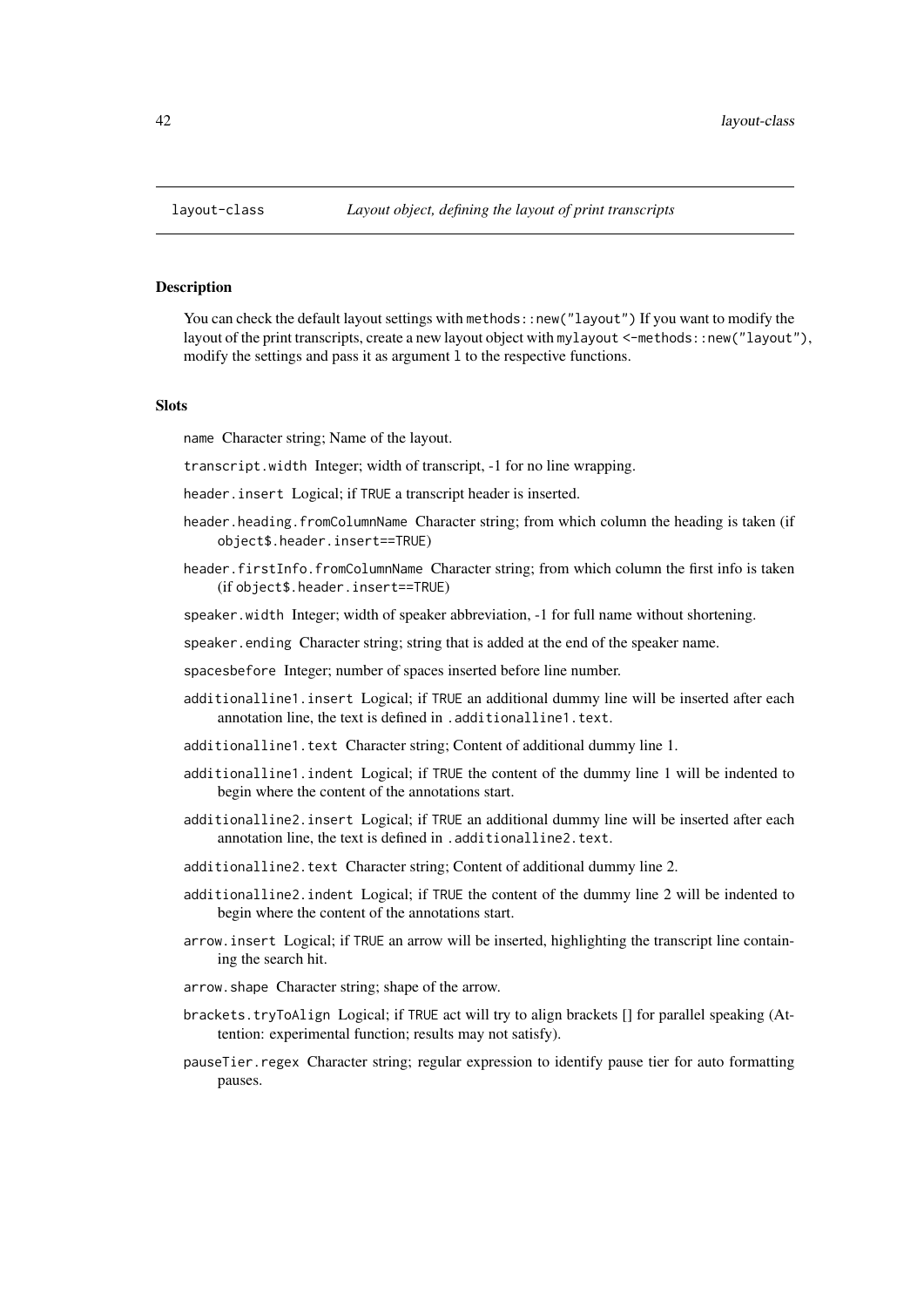This function is only for checking how the normalization matrix will be loaded internally.

# Usage

```
matrix_load(path = NULL, myFileEncoding = "UTF-8")
```
## Arguments

path Character string; path to the replacement matrix (a CSV file). If arguement is left open, the default replacement matrix of the package will be returned.

myFileEncoding Character string; encoding of the file.

#### Value

Data.frame

### Examples

library(act)

```
# An example replacement matrix comes with the package.
path <- system.file("extdata", "normalization", "normalizationMatrix.csv", package="act")
```
# Load the matrix mymatrix <- act::matrix\_load(path)

# Have a look at the matrix colnames(mymatrix) mymatrix

#the original path of the matrix is stored in the attributes attr(mymatrix, 'path')

matrix\_save *Save replacement matrix*

#### Description

Save replacement matrix

```
matrix_save(replacementMatrix, path, myFileEncoding = "UTF-8")
```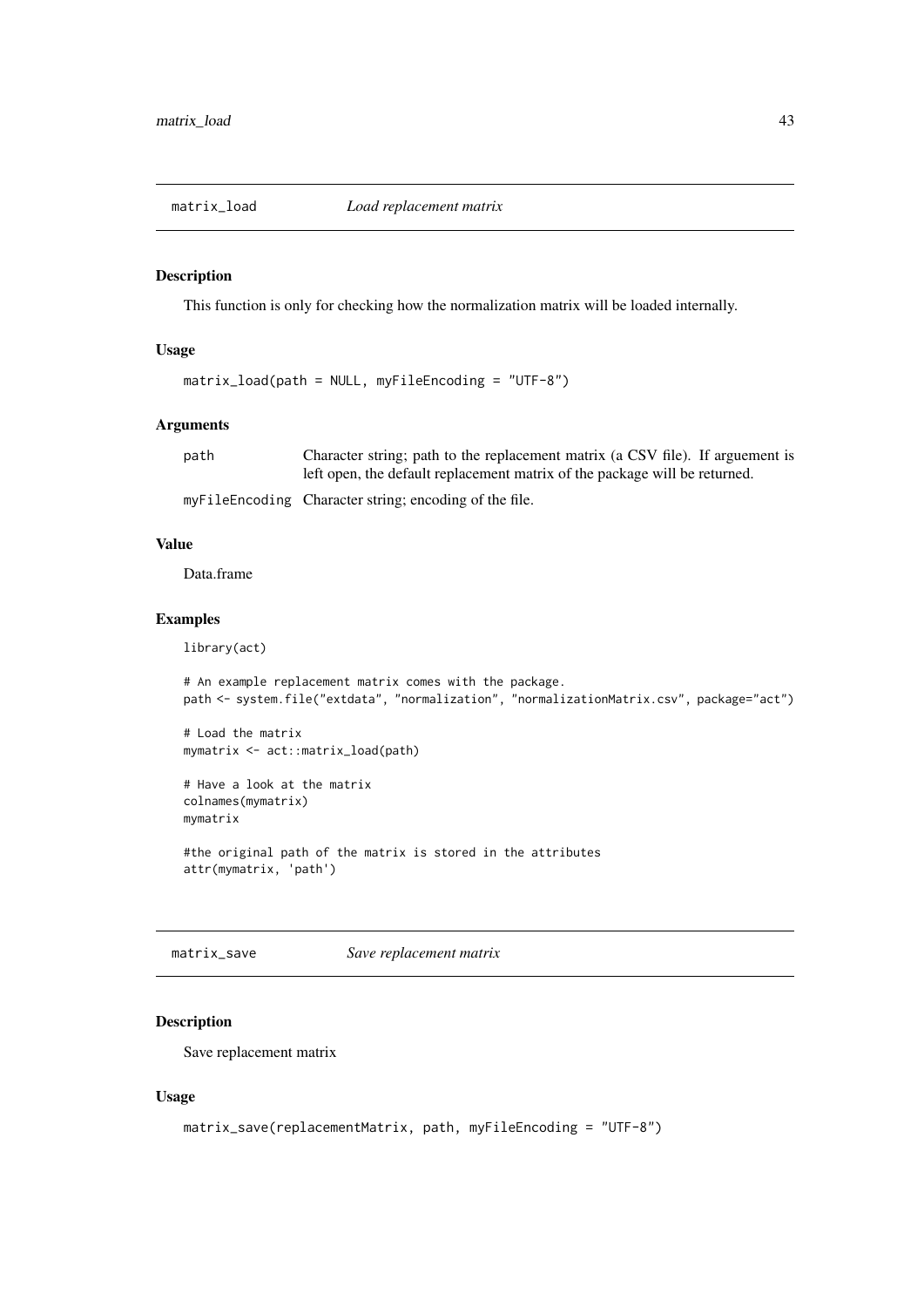### Arguments

| replacementMatrix |                                                        |  |
|-------------------|--------------------------------------------------------|--|
|                   | Data frame; replacement matrix.                        |  |
| path              | Character string; path where the matrix will be saved. |  |
|                   | myFileEncoding Character string; encoding of the file. |  |

# Value

nothing

### Examples

library(act)

```
# An example replacement matrix comes with the package.
path <- system.file("extdata", "normalization", "normalizationMatrix.csv", package="act")
# Load the matrix
mymatrix <- act::matrix_load(path)
# ' # Create temporary file path
path <- tempfile(pattern = "mymatrix", tmpdir=tempdir(), fileext = ".csv")
# It makes more sense, however, to you define a destination folder
# that is easier to access on your computer:
## Not run:
path <- file.path("PATH_TO_AN_EXISTING_FOLDER_ON_YOUR_COMPUTER",
                  "mymatrix.csv")
```
## End(Not run)

# Save the matrix act::matrix\_save(mymatrix, path=path)

<span id="page-43-0"></span>media\_assign *Assign media file links to transcript objects*

### Description

Searches for media files in folders and assigns the links to transcript objects in a corpus. The function uses the name of the transcript to find the media files, e.g. the function assumes that the annotation files have the same name as the media files, except from the suffix/the file type.

```
media_assign(
  x,
  searchPaths = NULL,
  searchInSubfolders = TRUE,
  filterFile = "",
  transcriptNames = NULL,
```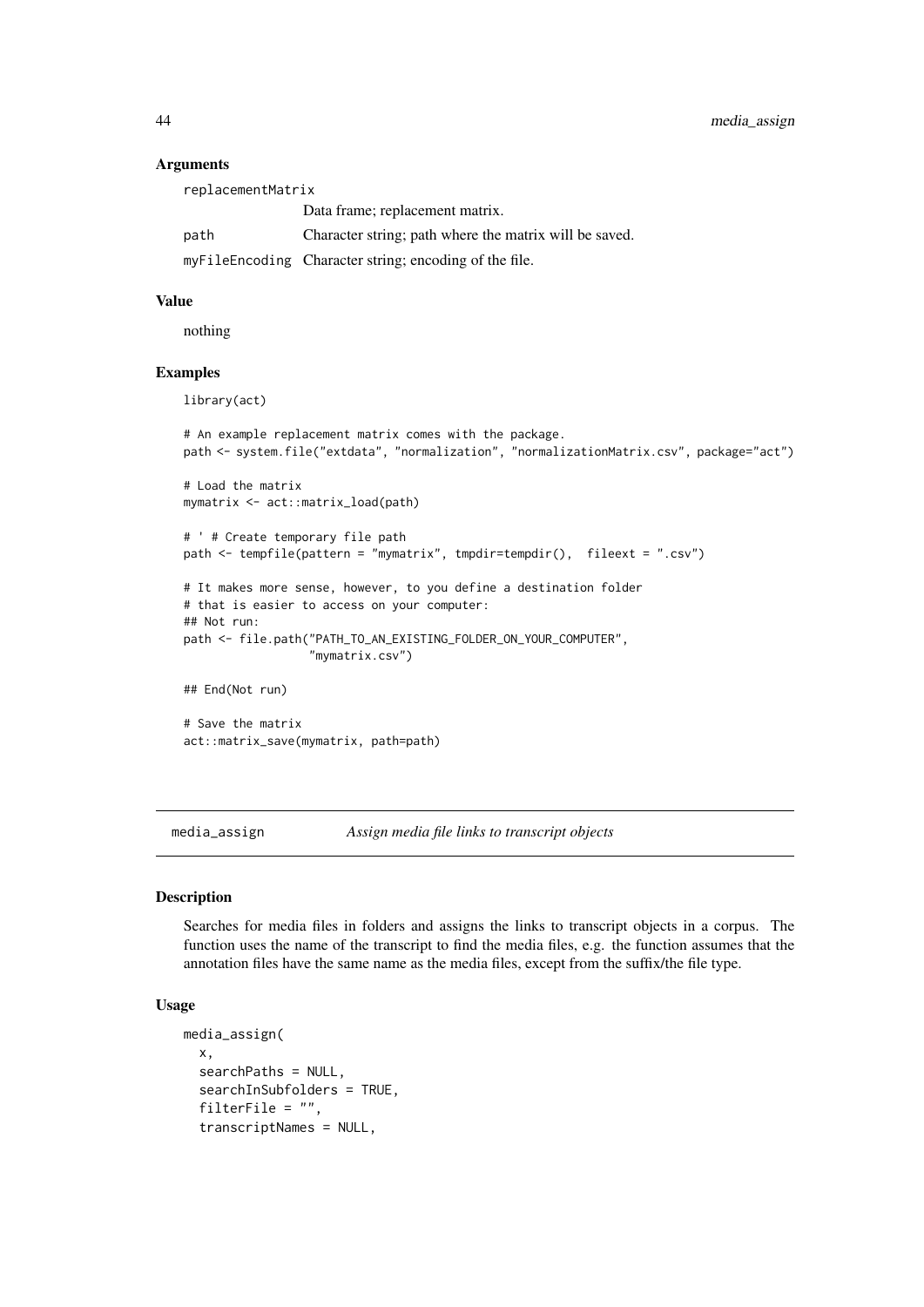#### media\_assign 45

```
deleteExistingMedia = TRUE,
 onlyUniqueFiles = TRUE
)
```
### Arguments

| X                   | Corpus object.                                                                                                                                                                           |
|---------------------|------------------------------------------------------------------------------------------------------------------------------------------------------------------------------------------|
| searchPaths         | Vector of character strings; paths where media files should be searched; if path<br>is not defined, the paths given in x@paths.media.files will be used).                                |
| searchInSubfolders  |                                                                                                                                                                                          |
|                     | Logical; if FALSE only the main level of the directory will be scanned for media,<br>if TRUE sub folders will be scanned for media, too.                                                 |
| filterFile          | Character string; Regular expression of files to look for.                                                                                                                               |
| transcriptNames     |                                                                                                                                                                                          |
|                     | Vector of character strings; Names of the transcripts for which you want to<br>search media files; leave empty if you want to search media for all transcripts in<br>the corpus object.  |
| deleteExistingMedia |                                                                                                                                                                                          |
|                     | Logical; if TRUE existing media links will be deleted, if FALSE existing media<br>links will be preserved and new links will be added.                                                   |
| onlyUniqueFiles     |                                                                                                                                                                                          |
|                     | Logical; if TRUE media files with the same name (in different locations) will<br>only be added once; if FALSE all media files found will be added, irrespective of<br>possible doublets. |
| <b>Details</b>      |                                                                                                                                                                                          |
|                     | Only the the file types set in entiang $(\delta_{\text{out}} f_i)$ of expansion and entiang $(\delta_{\text{out}} f_i)$ of expansion                                                     |

Only the the file types set in options()\$act.fileformats.audio and options()\$act.fileformats.video will be recognized. You can modify these options to recognize other media types.

# Value

Corpus object.

# See Also

[media\\_delete,](#page-45-0) [media\\_getPathToExistingFile](#page-45-1)

# Examples

library(act)

```
# Set the folder(s) where your media files are located in the corpus object
# Please be aware that that the example corpus that comes with the package
# does NOT contain media files. Please download the entire example corpus
# with media files if you want to use this function reasonably.
examplecorpus@paths.media.files <- c("", "")
```

```
examplecorpus <- act::media_assign(examplecorpus)
```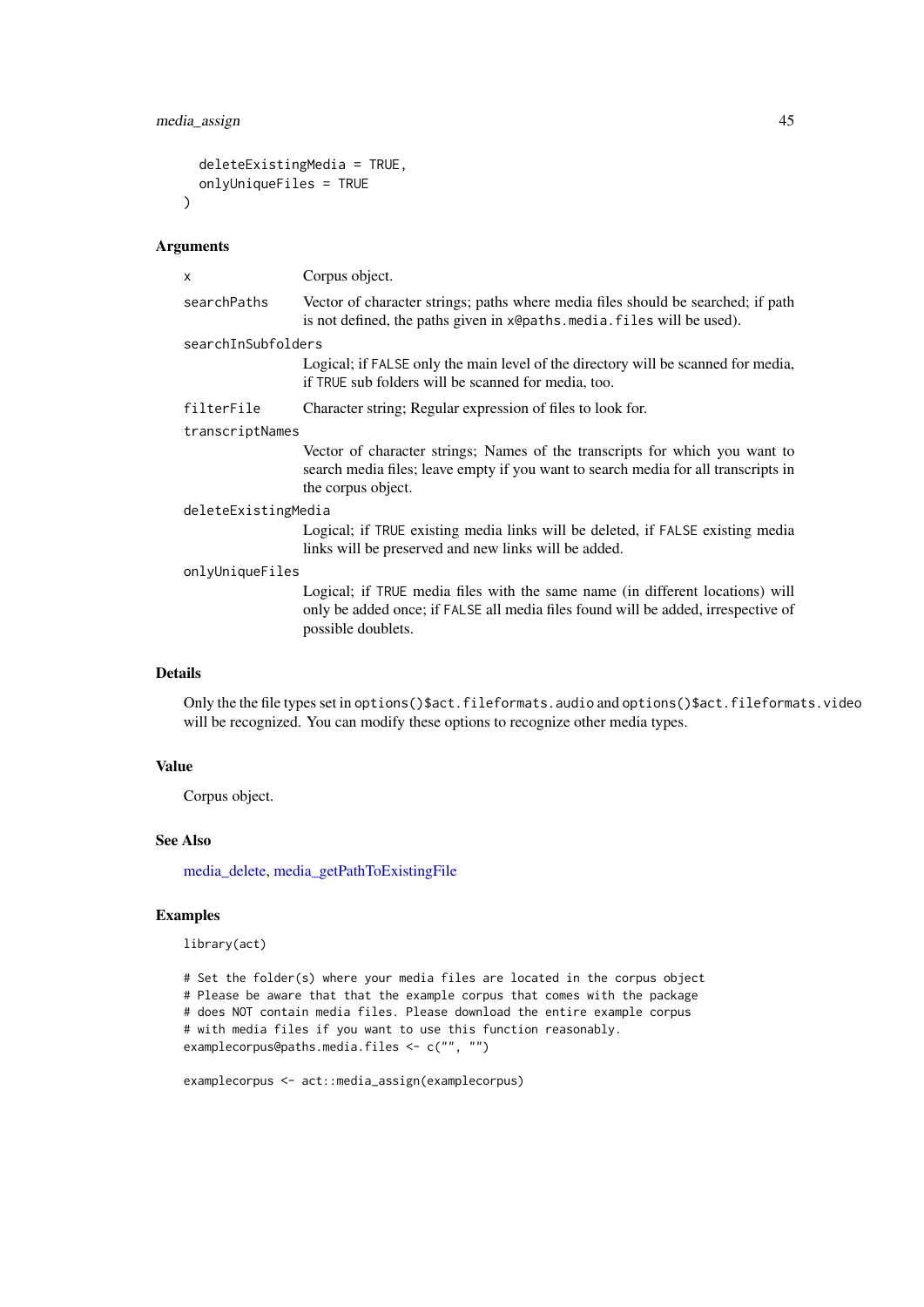<span id="page-45-0"></span>

Delete media files links from transcript objects

# Usage

```
media_delete(x, transcriptNames = NULL)
```
# Arguments

x Corpus object.

transcriptNames

Vector of character strings; Names of the transcripts for which you want to search media files; leave empty if you want to search media for all transcripts in the corpus object.

# Value

Corpus object.

### See Also

[media\\_assign,](#page-43-0) [media\\_getPathToExistingFile](#page-45-1)

# Examples

library(act)

examplecorpus <- act::media\_delete(examplecorpus)

<span id="page-45-1"></span>media\_getPathToExistingFile

*Gets the path of a media file for a transcript*

# Description

Gets the path of a media file for a transcript

```
media_getPathToExistingFile(
  t,
  filterFile = c(".*\\\. (mp4|mov)", ".*\\.(aiff|aif|wav)", ".*\\.mp3")
)
```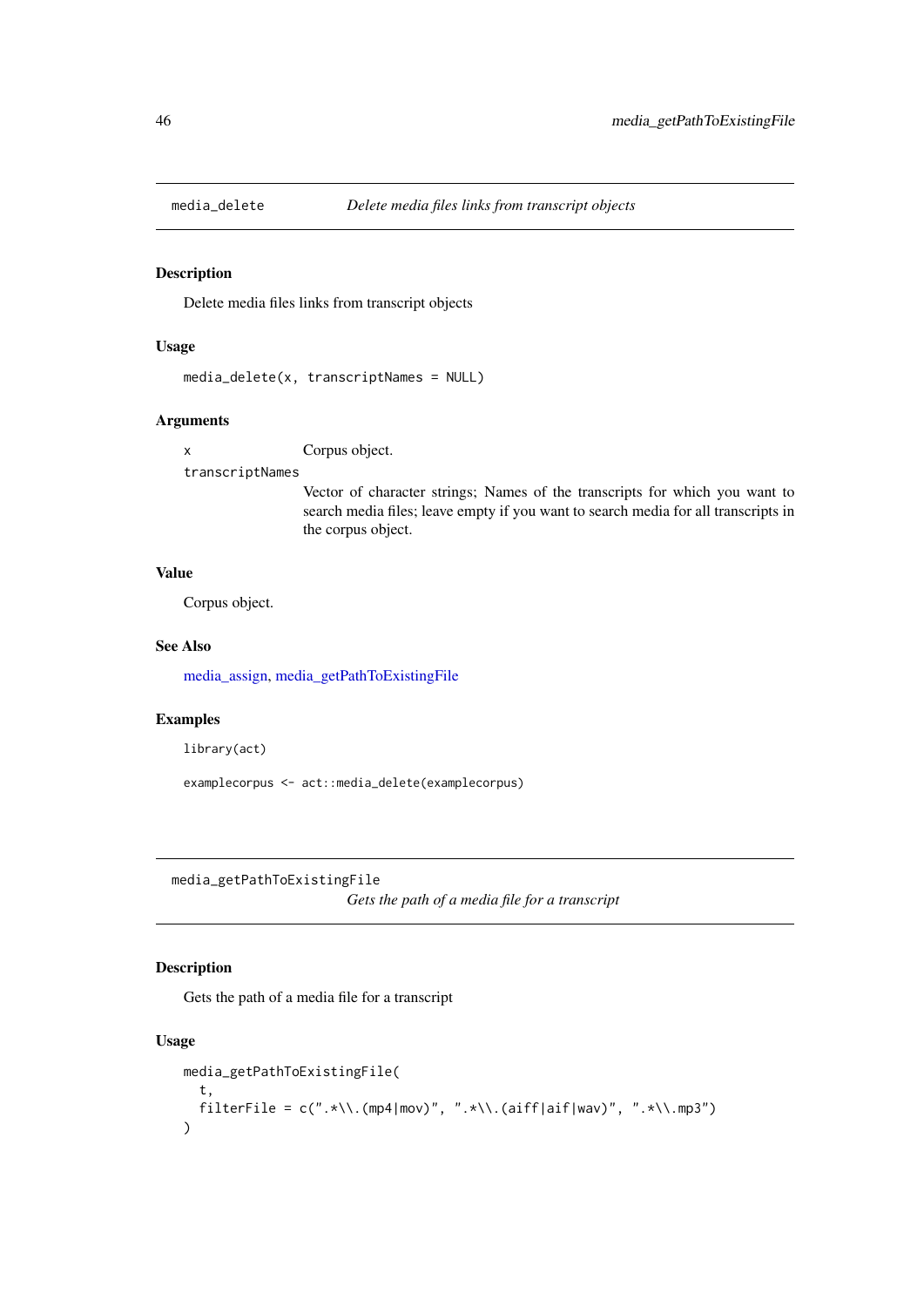# Arguments

| t          | transcript object; transcript for which you want to get the media path.                                                                                                                                                                                                                     |
|------------|---------------------------------------------------------------------------------------------------------------------------------------------------------------------------------------------------------------------------------------------------------------------------------------------|
| filterFile | Vector of character strings; Each element of the vector is a regular expression.<br>Expressions will be checked consecutively. The first match with an existing<br>media file will be used for playing. The default checking order is video $>$ un-<br>compressed audio > compressed audio. |

# Value

Character string; path to a media file, or NULL if no existing media file has been found.

# See Also

[media\\_assign,](#page-43-0) [media\\_delete](#page-45-0)

# Examples

library(act)

# Please be aware that that the example corpus that comes with the package # does NOT contain media files. Please download the entire example corpus # with media files if you want to use this function reasonably.

# You can access the media files linked to a transcript directly using # the object properties. examplecorpus@transcripts[["SYNC\_rotar\_y\_flexionar"]]@media.path

# Get only media files of a certain type, e.g. a wav file, and return only the first match: act::media\_getPathToExistingFile(examplecorpus@transcripts[["SYNC\_rotar\_y\_flexionar"]], filterFile=".\*\\.wav")

options\_delete *delete all options set by the package from R options*

# Description

delete all options set by the package from R options

### Usage

options\_delete()

### Examples

library(act) act::options\_delete()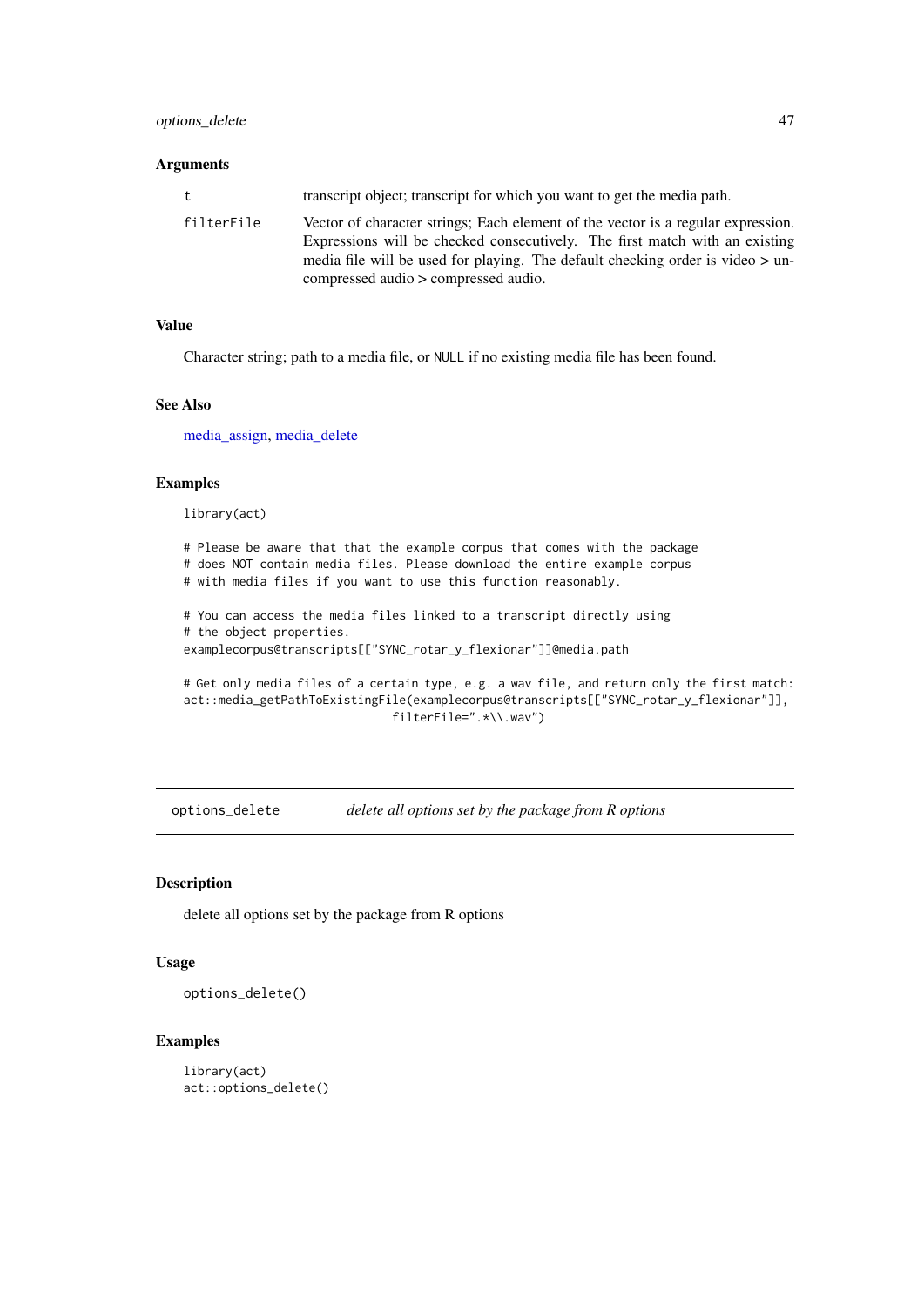Reset options to default values

#### Usage

options\_reset()

#### Examples

library(act) act::options\_reset()

options\_show *Options of the package*

#### Description

The package has numerous options that change the internal workings of the package.

#### Usage

options\_show()

### Details

There are several options that change the way the package works. They are set globally. \* Use options(name.of.option = value) to set an option. \* Use options()\$name.of.option to get the current value of an option. \* Use  $act: :options\_reset$  to set all options to the default value. \* Use act::options\_delete to clean up and delete all option settings.

The package uses the following options.

*Program* \* act.excamplecorpusURL character strings; where to download example media files. \* act.updateX Logical; If TRUE the original corpus object 'x' passed passed to the search functions search\_new and search\_run will also be updated, in case that during the search fulltexts are created or the normalization is performed. \* act.showprogress logical; if TRUE a progress bar will be shown during (possibly) time consuming operations.

*Paths* \* act.path.praat Character string; path to the 'Praat' executable on your computer. Only necessary if you use the functions to remote control Praat using Praat scripts. \* act.path.sendpraat Character string; path to the 'sendpraat' executable on your computer. Only necessary if you use the functions to remote control Praat using Praat scripts.

*File formats* \* act.fileformats.video Vector of character strings; Suffixes of video files that will be identified; default is 'c("mp4", "mov")'. \* act.fileformats.audio Vector of character strings; Suffixes of audio files that will be identified; default is 'c("wav", "aif", "mp3")'.

*FFMPEG commands and options* \* act.ffmpeg.command Character string; 'FFmpeg' command that is used for cutting video files. \* act.ffmpeg.command.fastVideoPostioning Character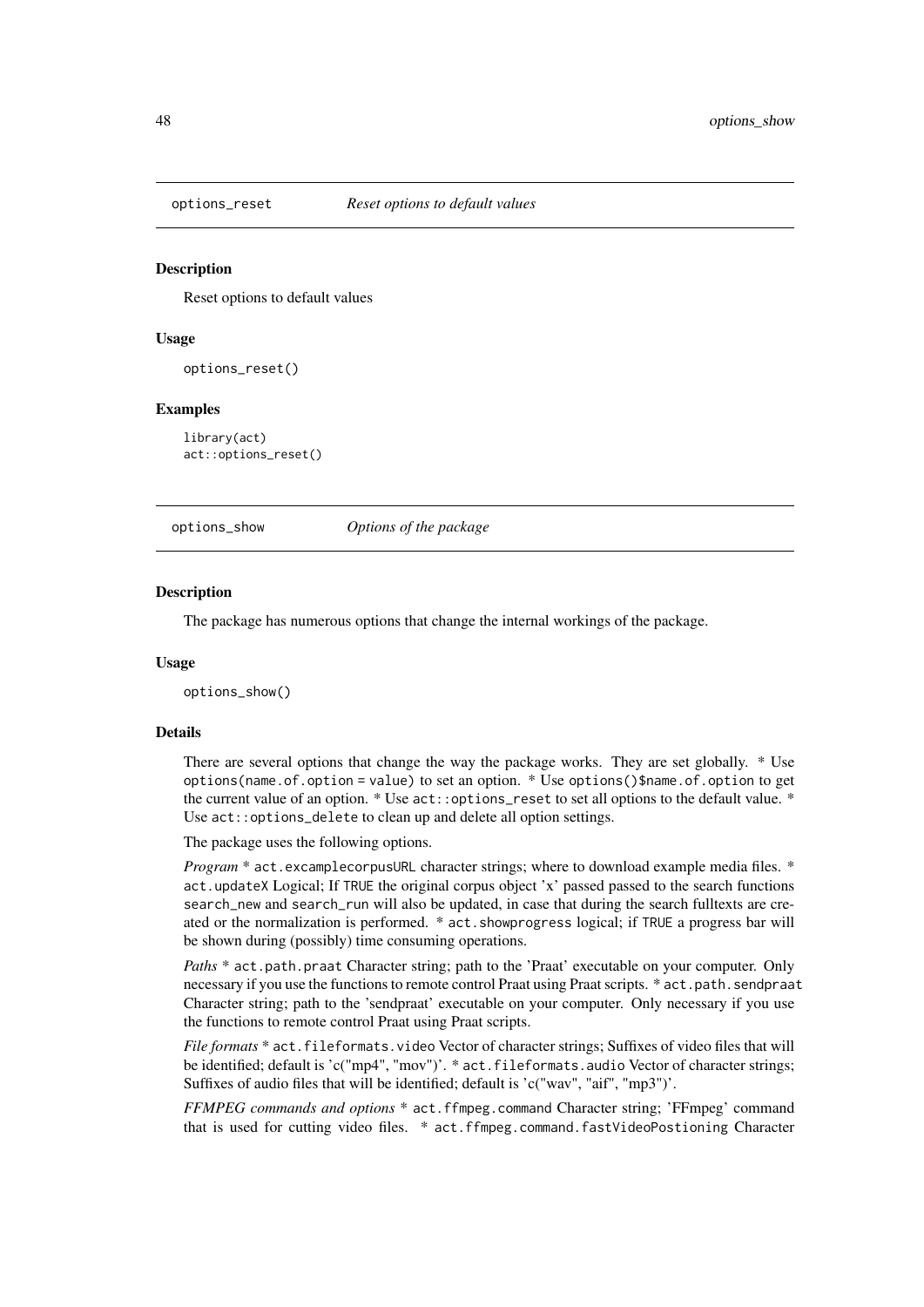#### search-class 49

string; 'FFmpeg' command that is used for cutting video files using the 'FFmpeg' option 'fast video positioning'. This is considerably faster when working with long video files. \* act.ffmpeg.command.audio Character string; 'FFmpeg' command that is used for cutting/generating uncompressed audio files. \* act.ffmpeg.command.UsefastVideoPostioning Logical; if TRUE the 'FFmpeg' option using fast video positioning (ant the respective commands as defined in the other options) will be used. \* act.ffmpeg.exportchannels.fromColumnName Character string; Name of the column in the data frame s@results from information, which audio channel to export, will be taken.

*Import annotation files* \* act.import.readEmptyIntervals Logical; if TRUE empty intervals in you annotation files will be read, if FALSE empty intervals will be skipped. \* act.import.scanSubfolders Logical; if TRUE sub folders will also be scanned for annotation files; if FALSE only the main level of the folders specified in paths.annotation.files of your corpus object will be scanned. \* act.import.storeFileContentInTranscript if TRUE the contents of the original annotation file will be stored in transcript@file.content. Set to FALSE if you want to keep your corpus object small.

*Export* \* act.export.foldergrouping1.fromColumnName Character string; Name of sub folders that will be created in the folder of the search result, level 1. \* act.export.foldergrouping2.fromColumnName Character string; Name of sub folders that will be created in the folder of the search result, level 2. \* act.export.filename.fromColumnName Character string; Name of the column from which the file names for exported files will be taken.

*Miscellaneous* \* act.separator\_between\_intervals Character; Single character that is used for separating intervals when creating the full text. \* act.separator\_between\_tiers Character; Single character that is used for separating tiers when creating the full text. \* act.separator\_between\_words Character string; regular expression with alternatives that count as separators between words. Used for preparing the concordance. \* act.wordCount.regex Character string; regular expression that is used to count words.

# Value

Nothing.

#### Examples

```
library(act)
## Not run:
act::options_show()
```
## End(Not run)

search-class *Search object*

#### **Description**

This object defines the properties of a search in act. It also contains the results of this search in a specific corpus, if the search has already been run. (Note that you can also create a search without running it immediately). A search object can be run on different corpora.

Some of the slots are defined by the user. Other slots are [READ ONLY], which means that they can be accessed by the user but should not be changed. They contain values that are filled when you execute functions on the object.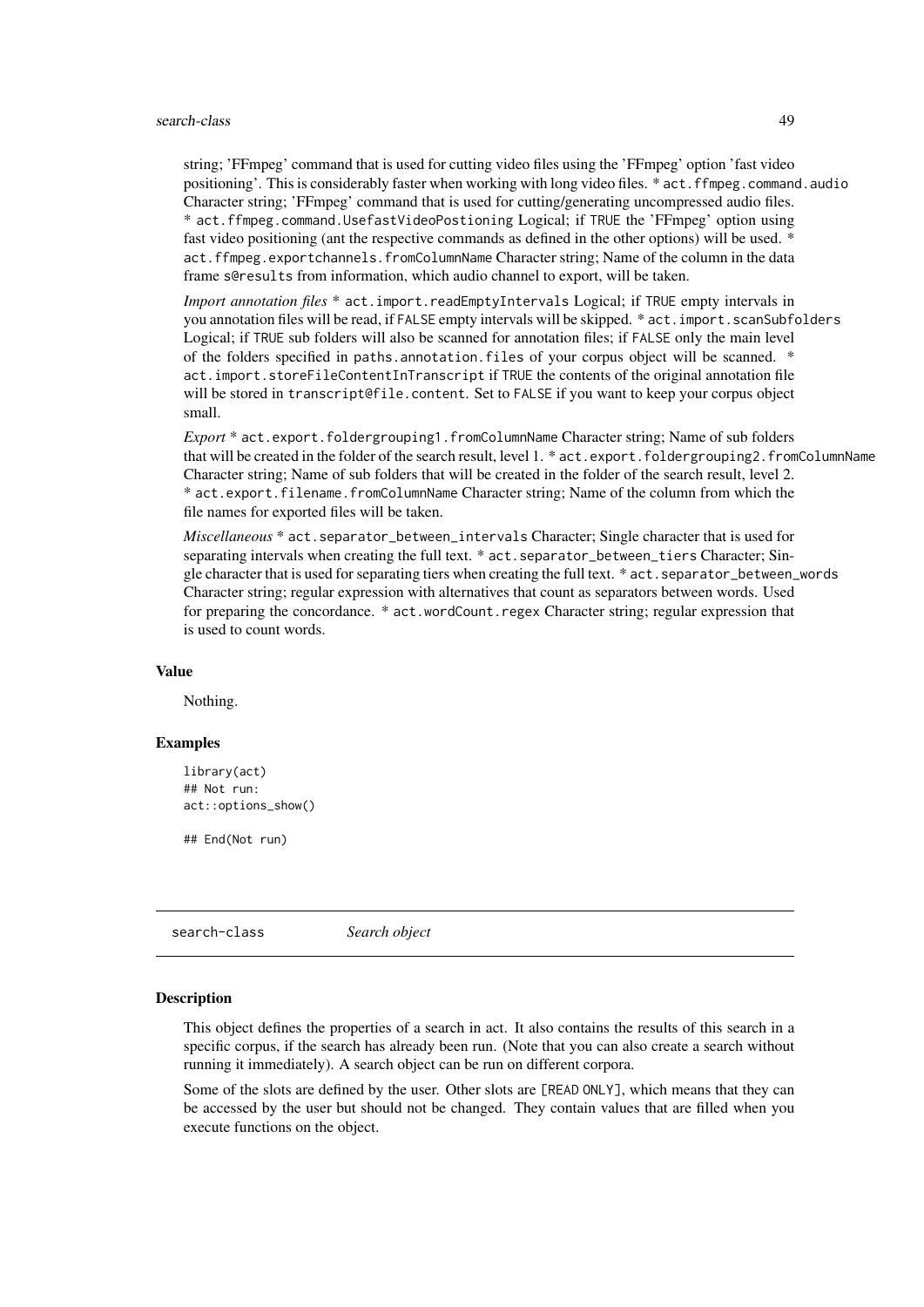- **Slots** 
	- name Character string; name of the search. Will be used, for example, as name of the sub folder when creating media cuts
	- pattern Character string; search pattern as a regular expression.
	- search.mode Character string; defines if the original contents of the annotations should be searched or if the full texts should be searched. Slot takes the following values: content, fulltext (=default, includes both full text modes), fulltext.byTime, fulltext.byTier.
	- search.normalized logical. if TRUE the normalized annotations will be used for searching.
	- resultidprefix Character string; search results will be numbered consecutively; This character string will be placed before the consecutive numbers.
	- filter.transcript.names Vector of character strings; names of transcripts to include in the search. If the value is character() or "" filter will be ignored.
	- filter.transcript.include Character string; Regular expression that defines which transcripts should be INcluded in the search (matching the name of the transcript).
	- filter.transcript.exclude Character string; Regular expression that defines which transcripts should be EXcluded in the search (matching the name of the transcript).
	- filter.tier.names Vector of character strings; names of tiers to include in the search. If the value is character() or "" filter will be ignored.
	- filter.tier.include Character string; Regular expression that defines which tiers should be INcluded in the search (matching the name of the tier).
	- filter.tier.exclude Character string; Regular expression that defines which tiers should be EXcluded in the search (matching the name of the tier).
	- filter.section.startsec Double; Time value in seconds, limiting the search to a certain time span in each transcript, defining the start of the search window.
	- filter.section.endsec Double; Time value in seconds, limiting the search to a certain time span in each transcript, defining the end of the search window.
	- concordance.make Logical; If a concordance should be created when the search is run.
	- concordance.width Integer; number of characters to include in the concordance.
	- cuts.span.beforesec Double; Seconds how much the cuts (media and print transcripts) should start before the start of the search hit.
	- cuts.span.aftersec Double; Seconds how much the cuts (media and print transcripts) should end after the end of the search hit.
	- cuts.column.srt Character string; name of destination column in the search results data frame where the srt substitles will be inserted; column will be created if not present in data frame; set to "" for no insertion.
	- cuts.column.printtranscript Character string; name of destination column in the search results data frame where the print transcripts will be inserted; column will be created if not present in data frame; set to "" for no insertion.
	- cuts.printtranscripts Character string; [READ ONLY] All print transcripts for the search results (if generated previously)
	- cuts.cutlist.mac Character string; [READ ONLY] 'FFmpeg' cut list for use on a Mac, to cut the media files for the search results.
	- cuts.cutlist.win Character string; [READ ONLY] 'FFmpeg' cut list for use on Windows, to cut the media files for the search results.
	- results Data.frame; Results of the search.1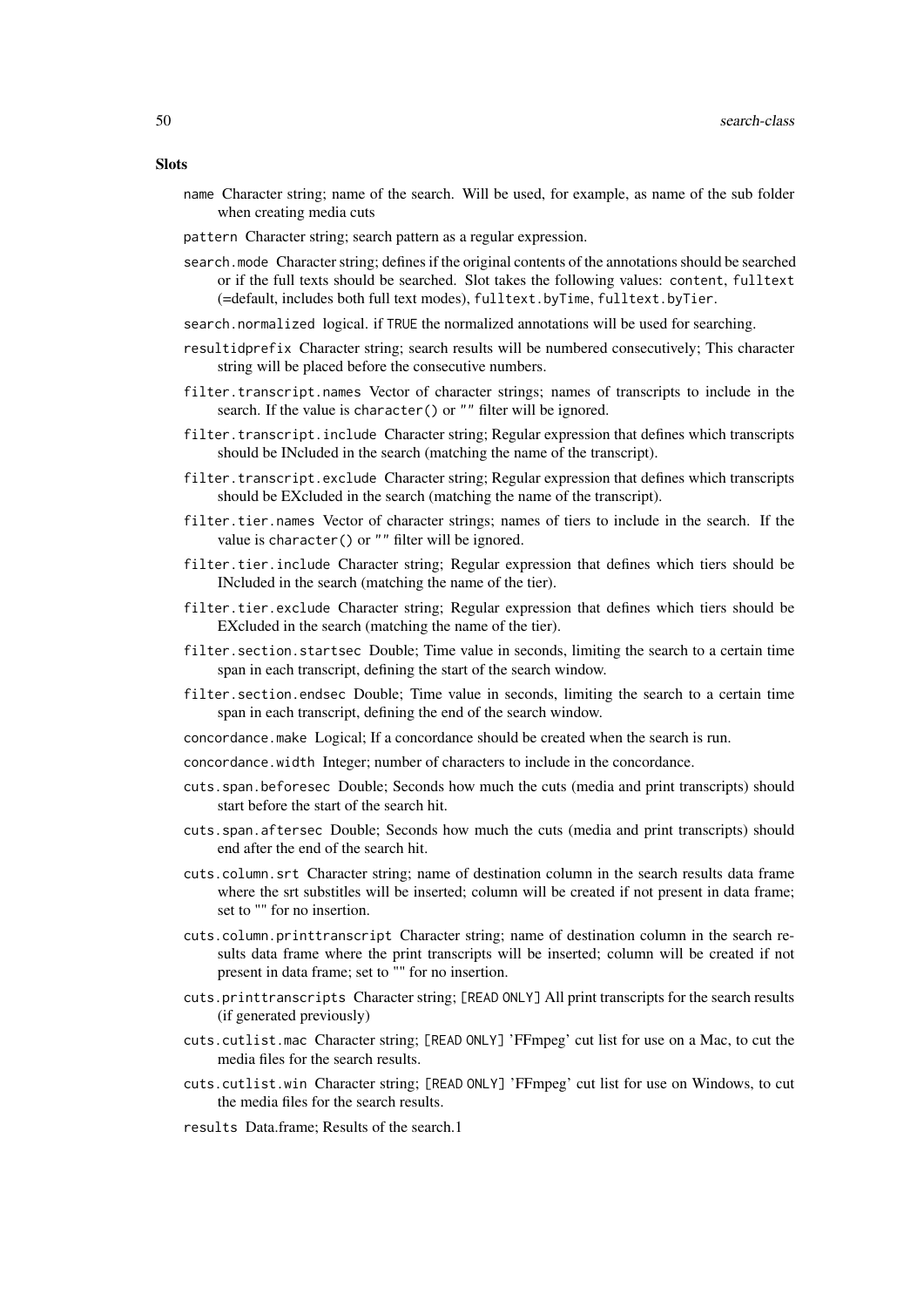results.nr Integer; [READ ONLY] Number of search results.

- results.tiers.nr Integer; [READ ONLY] Number of tiers over which the search results are distrubuted.
- results.transcripts.nr Integer; [READ ONLY] Number of transcripts over which the search results are distrubuted.
- x.name Character string; [READ ONLY] name of the corpus object on which the search has been run.

#### Examples

library(act)

```
# Search for the 1. Person Singular Pronoun in Spanish.
mysearch <- act::search_new(examplecorpus, pattern= "yo")
mysearch
# Search in normalized content vs. original content
mysearch.norm <- act::search_new(examplecorpus, pattern="yo", searchNormalized=TRUE)
mysearch.org <- act::search_new(examplecorpus, pattern="yo", searchNormalized=FALSE)
mysearch.norm@results.nr
mysearch.org@results.nr
# The difference is because during normalization capital letters will be converted
# to small letters. One annotation in the example corpus contains a "yo" with a
# capital letter:
mysearch <- act::search_new(examplecorpus, pattern="yO", searchNormalized=FALSE)
mysearch@results$hit
# Search in full text vs. original content.
# Full text search will find matches across annotations.
# Let's define a regular expression with a certain span.
# Search for the word "no" 'no' followed by a "pero" 'but'
# in a distance ranging from 1 to 20 characters.
myRegEx <- "\\bno\\b.{1,20}pero"
mysearch <- act::search_new(examplecorpus, pattern=myRegEx, searchMode="fulltext")
mysearch
mysearch@results$hit
```
search\_concordance *Make concordance for search results*

#### Description

Make concordance for search results

### Usage

search\_concordance(x, s, searchNormalized = TRUE)

#### Arguments

| X        | Corpus object. |
|----------|----------------|
| <b>S</b> | Search object. |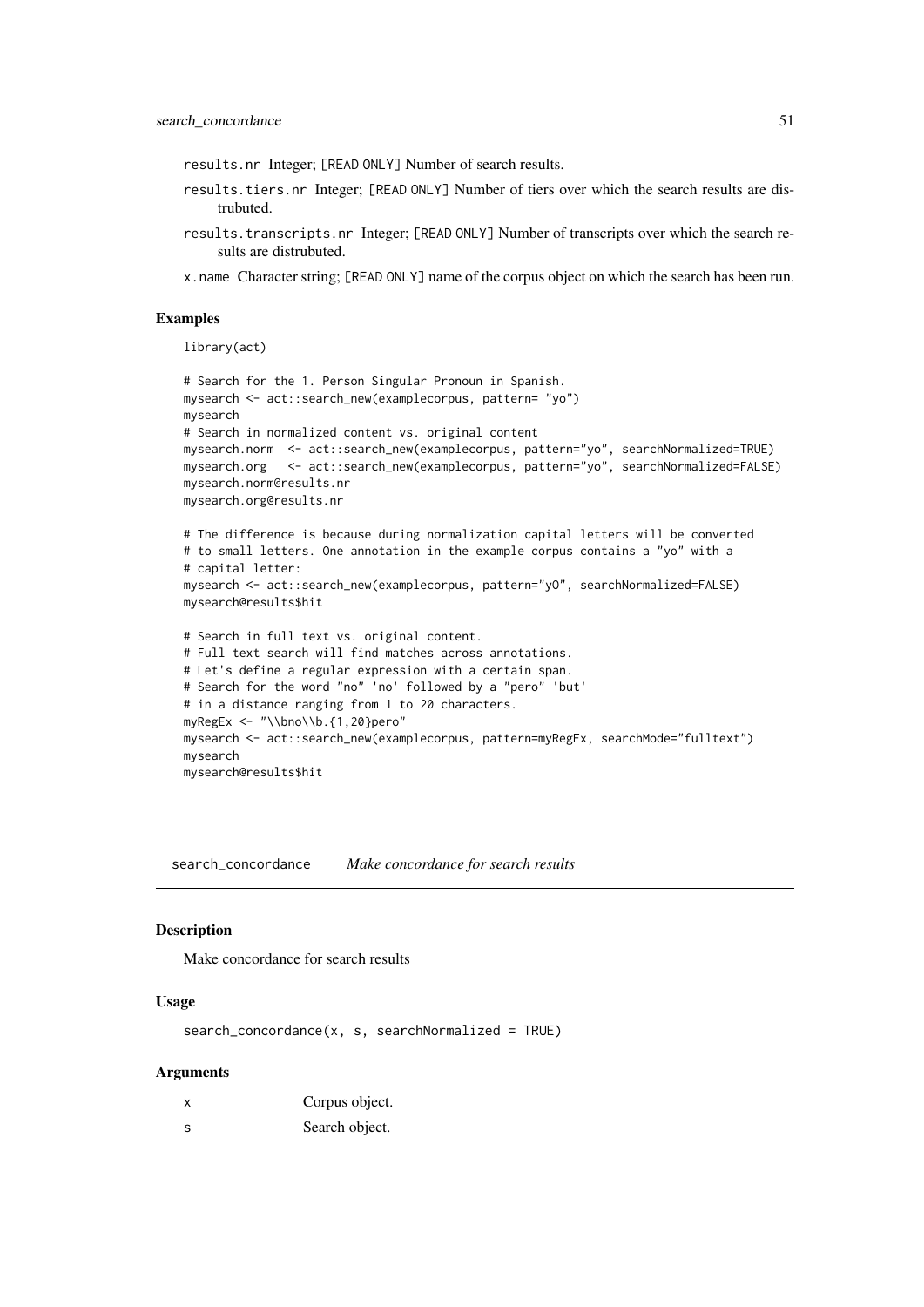searchNormalized

Logical; if TRUE function will search in the normalized content, if FALSE function will search in the original content.

# Value

Search object.

# Examples

library(act)

```
# Search for the 1. Person Singular Pronoun in Spanish
# Search without creating the concordance immediately.
# This is for example useful if you are working with a large corpus, since
# making the concordance may take a while.
mysearch <- act::search_new(examplecorpus, pattern="yo", concordanceMake=FALSE)
mysearch@results[1,]
# The results do not contain the concordance, it is only 15 columns
ncol(mysearch@results)
# Make the concordance
mysearch.new <- act::search_concordance(x=examplecorpus, s=mysearch)
ncol(mysearch.new@results)
```
search\_cuts\_media *Create cut lists for 'FFmpeg'*

# Description

This function creates FFmpeg commands to cut media files for each search results. If you want to execute the commands (and cut the media files) you need to have FFmpeg installed on you computer. FFmpeg is available for free here: https://ffmpeg.org .

```
search_cuts_media(
 x,
  s,
 outputFolder,
 filterMediaInclude = "",
  fastVideoPostioning = TRUE,
  videoCodecCopy = FALSE,
  audioCutsAsMP3 = FALSE,
 Panning
)
```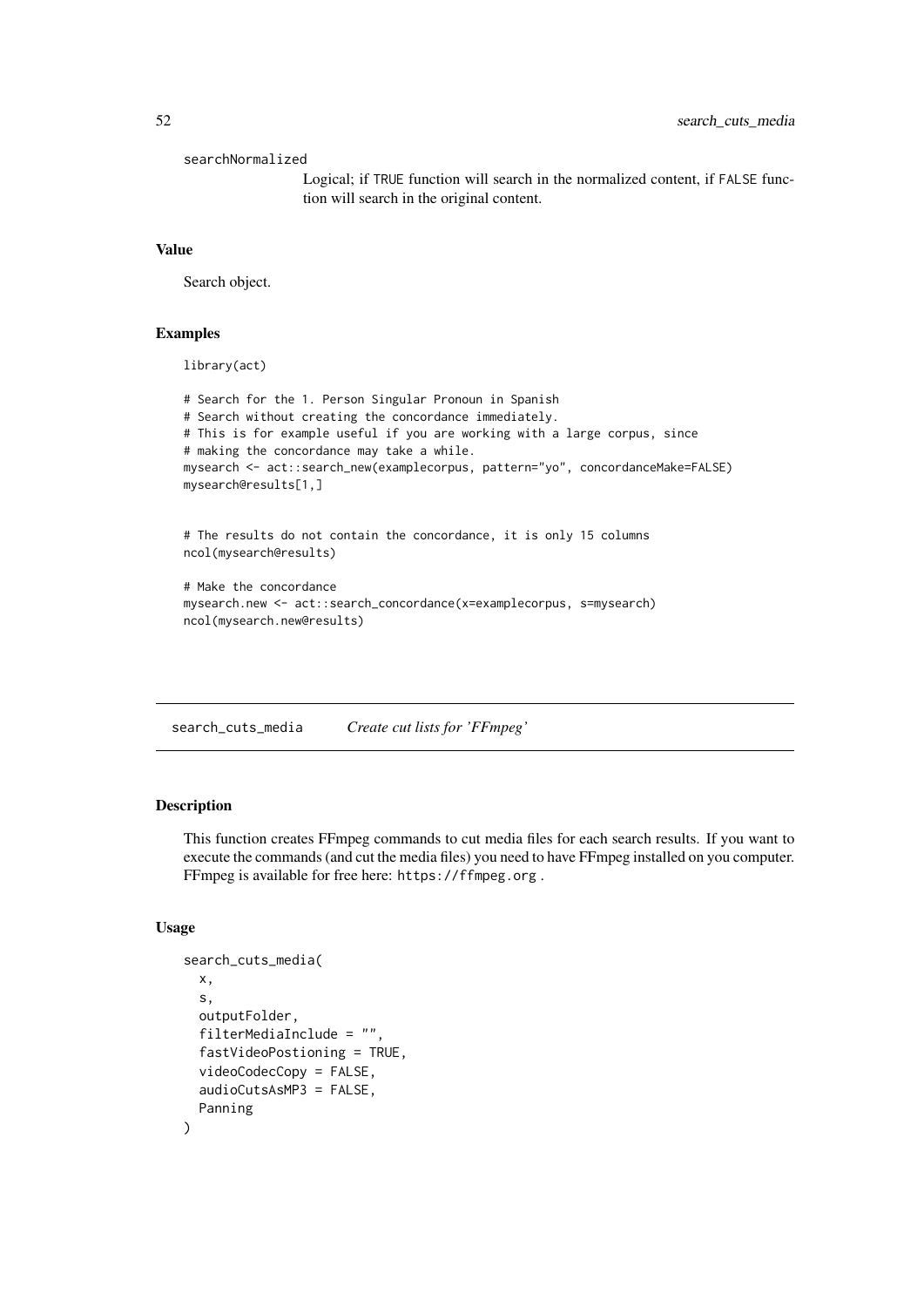### Arguments

#### Details

#### *Cut lists*

The commands are collected in cut lists. The cut lists will be stored in different ways:

- A cut list for for ALL search results will be stored in s@cuts.cutlist.mac to be used on MacOS and s@cuts.cutlist.win to be used on Windows.
- Individual cut lists for EACH search result will be stored in additional columns in the data frame s@results. The cut lists that can be executed in the Terminal (Apple) or the Command Line Interface (Windows).

### *Span*

If you want to extend the cut before or after each search result, you can modify @cuts.span.beforesec and @cuts.span.aftersec in your search object.

# *Input media files*

The function will use all files in corpus@transcripts[[ ]]@media.path. Therefore you will need to set the options filterMediaInclude filtering for which input media files you want to create the cuts. The filter is a regular expression, e.g. '\.(wav|aif)' for '.wav' and '.aif' audio files or '\.mp4' for '.mp4' video files.

# *Output format*

The output format is predefined by in the options:

- act.ffmpeg.command defines the basic FFmpeg command
- act.ffmpeg.command.fastVideoPostioning defines the FFmpeg command to be used with large video files.

The default is to generate mp4 video cuts. You can also use the following commands to change the output format:

MP4 video cuts with original video quality: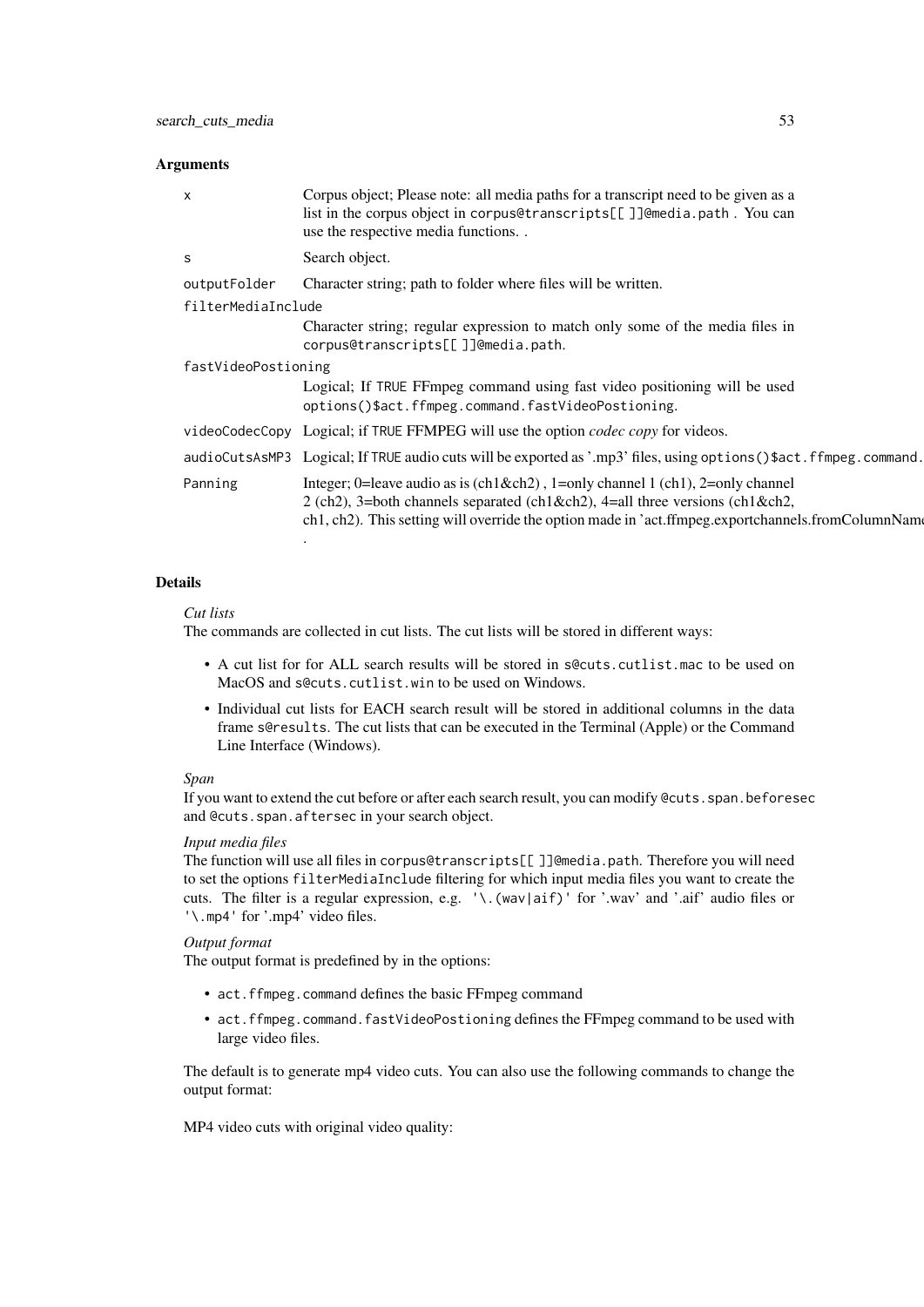- options(act.ffmpeg.command = 'ffmpeg -i "INFILEPATH" -ss TIMESTART -t TIMEDURATION OPTIONS -y "OUTFILEPATH.mp4" -hide\_banner')
- options(act.ffmpeg.command.fastVideoPostioning = 'ffmpeg -ss TIMESTARTMINUS10SECONDS -i "INFILEPATH" -ss 10.000 -t TIMEDURATION OPTIONS -y "OUTFILEPATH.mp4" -hide\_banner')

MP4 video cuts with reduced video quality:

- options(act.ffmpeg.command = 'ffmpeg -i "INFILEPATH" -ss TIMESTART -t TIMEDURATION OPTIONS -vf scale=1920:-1 -b:v 1M -b:a 192k -y "OUTFILEPATH.mp4" -hide\_banner')
- options(act.ffmpeg.command.fastVideoPostioning = 'ffmpeg -ss TIMESTARTMINUS10SECONDS -i "INFILEPATH" -ss 10.000 -t TIMEDURATION OPTIONS -vf scale=1920:-1 -b:v 6M -b:a 192k -y "OUTFILEPATH.mp4" -hide\_banner')

WAV audio cuts:

- options(act.ffmpeg.command = 'ffmpeg -i "INFILEPATH" -ss TIMESTART -t TIMEDURATION OPTIONS -y "OUTFILEPATH.wav" -hide\_banner')
- options(act.ffmpeg.command = 'ffmpeg -i "INFILEPATH" -ss TIMESTART -t TIMEDURATION OPTIONS -y "OUTFILEPATH.mp3" -hide\_banner')

#### *Advanced options*

You can adjust the FFmpeg commands according to your needs. The following options define the FFmpeg command that will be used by the package. The command needs to contain place holders which will be replaced by the actual values in the package. If you want to define your own ffmpeg command, please make sure to use the following placeholders:

- INFILEPATH path to the input media file.
- OUTFILEPATH path where the output media file will be saved
- OPTIONS FFmpeg options that will be applied additionally, in particular fast video positioning.
- TIMESTART time in seconds where to begin the cutting
- TIMESTARTMINUS10SECONDS time in seconds where to begin the cutting, in case that fast video positioning is being used.
- TIMEDURATION duration of cuts.

#### Value

Search object; cut lists will be stored in s@cuts.cutlist.mac and s@cuts.cutlist.win.

#### Examples

library(act)

```
# IMPORTANT: In the example corpus all transcripts are assigned media links.
# The actual media files are, however, not included in when installing the package
# due to size limitations of CRAN.
# But you may download the media files separately.
# Please see the section 'examplecorpus' for instructions.
# --> You will need the media files to execute the following example code.
## Not run:
# Search
mysearch <- act::search_new(examplecorpus, pattern="yo")
# Create cut lists
```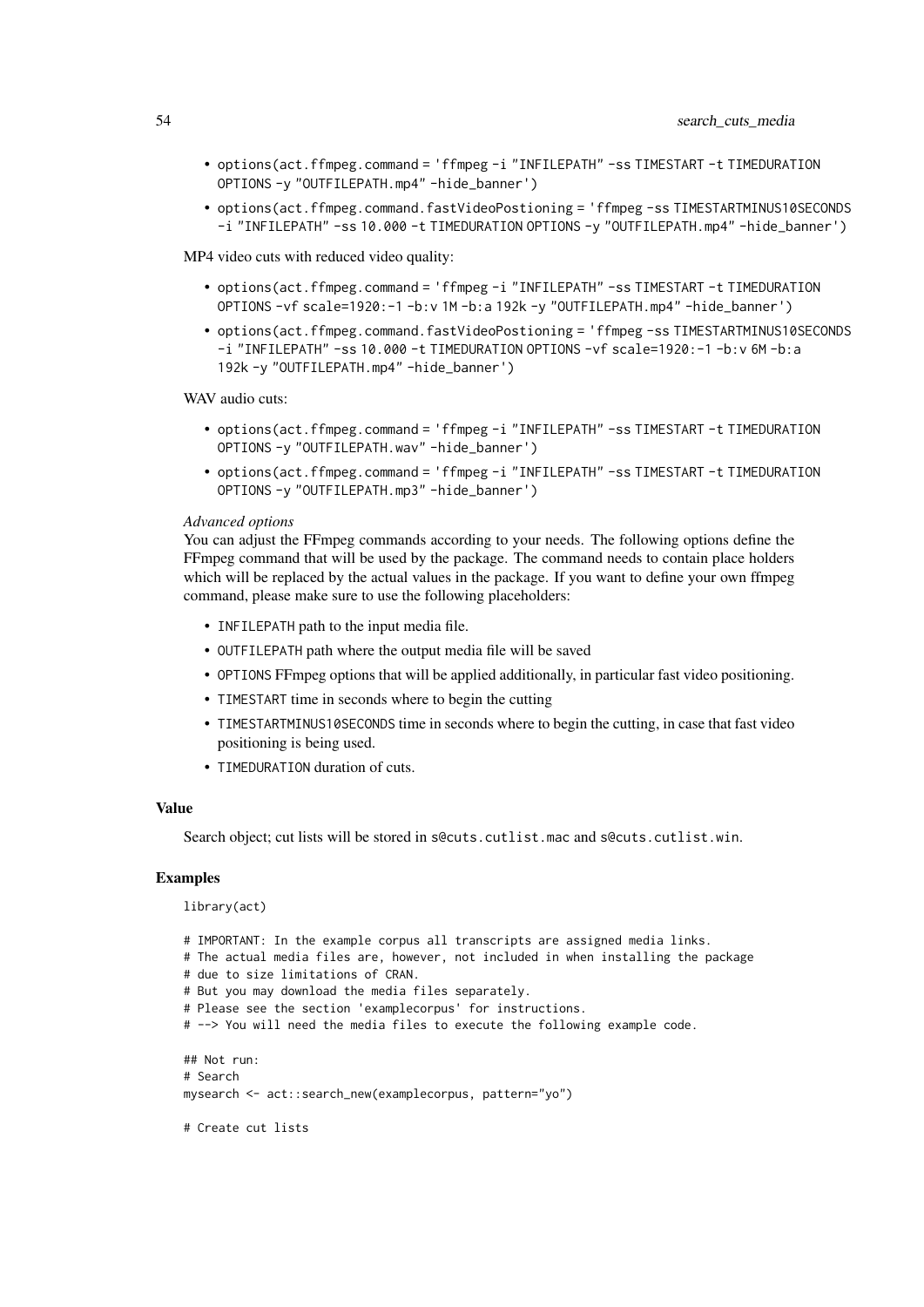```
mysearch <- act::search_cuts_media (x=examplecorpus, s=mysearch)
# Check results for Mac:
# Get entire cut list for Mac and display on screen,
# so you can copy&paste this into the Terminal
mycutlist <-mysearch@cuts.cutlist.mac
cat(stringr::str_c(mycutlist, sep="\n", collapse = "\n"))
# Cut list for first search result
mycutlist <- mysearch@results$cuts.cutlist.mac[[1]]
cat(stringr::str_c(mycutlist, sep='\\n", collapse = "\n")# Check results for Windows:
# Get entire cut list for Mac and display on screen,
# so you can copy&paste this into the CLI
mycutlist <-mysearch@cuts.cutlist.win
cat(stringr::str_c(mycutlist, sep="\n", collapse = "\n"))
# Cut list for first search result
mycutlist <- mysearch@results$cuts.cutlist.win[[1]]
cat(stringr::str_c(mycutlist, sep="\n", collapse = "\n"))
```

```
# It is, however, more convenient to specify the argument 'outputFolder' in order to get
# the cut list as a (executable) file/batch list.
```
## End(Not run)

```
search_cuts_printtranscript
```
*Create print transcripts for all search results*

### Description

Subtitles in 'Subrib Title' .srt format will be created for each search result. The subtitles will be inserted into the column defined in s@cuts.column.printtranscript. All transcripts will be stored in s@cuts.printtranscripts.

## Usage

```
search_cuts_printtranscript(x, s, l = NULL, outputFolder = NULL)
```
#### Arguments

| X            | Corpus object.                                                                                                                                                                                    |
|--------------|---------------------------------------------------------------------------------------------------------------------------------------------------------------------------------------------------|
| S            | Search object.                                                                                                                                                                                    |
|              | Layout object.                                                                                                                                                                                    |
| outputFolder | Character string; if parameter is not set, the print transcripts will only be inserted<br>in sere sults; if the path to a existing folder is given transcripts will be saved<br>in '.txt' format. |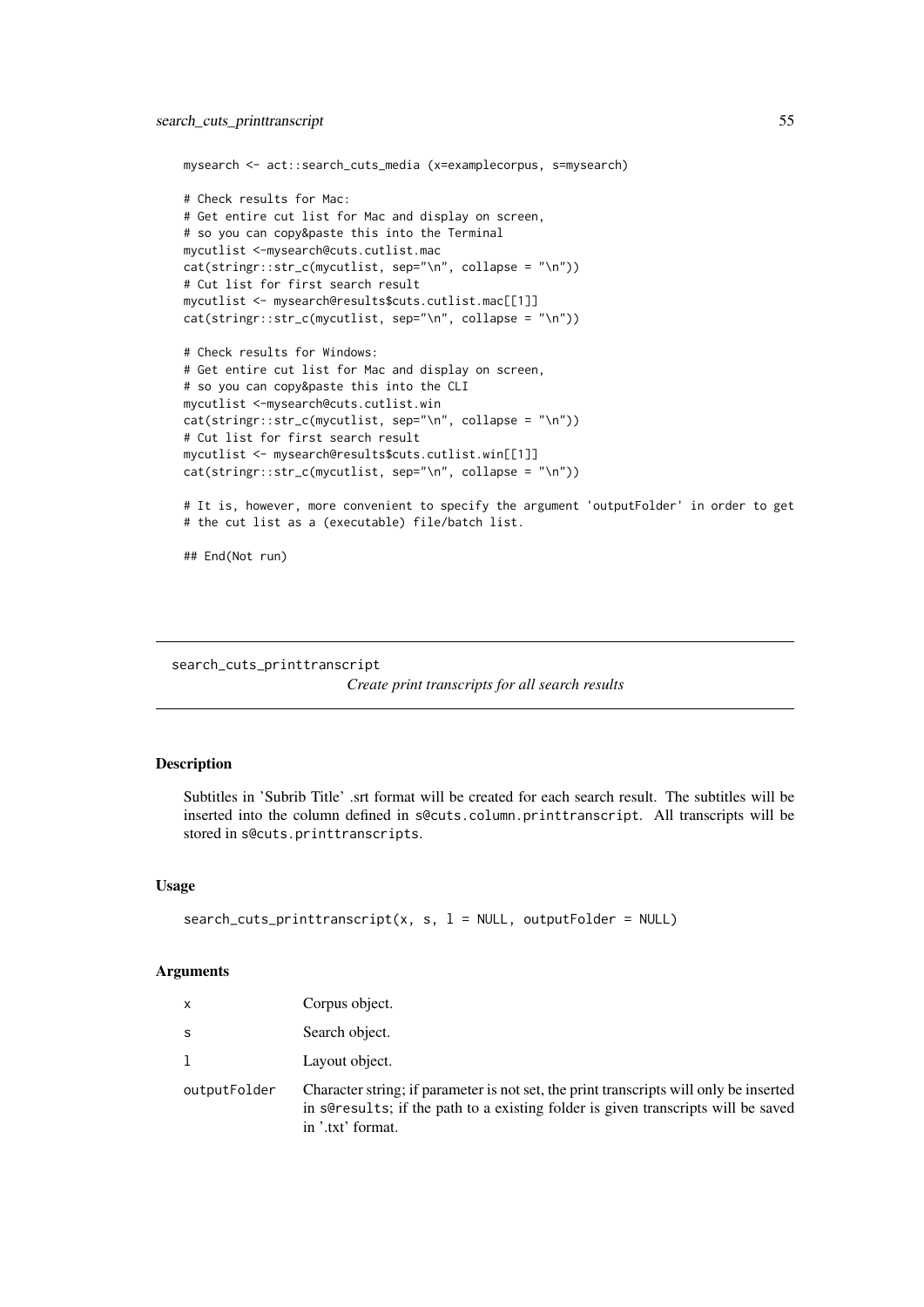# Details

### *Span*

If you want to extend the cut before or after each search result, you can modify @cuts.span.beforesec and @cuts.span.aftersec in your search object. If you want to modify the layout of the print transcripts, create a new layout object with mylayout <-methods::new("layout"), modify the settings and pass it as argument l.

### Value

Search object;

# Examples

library(act)

```
# Search
mysearch <- act::search_new(examplecorpus, pattern="yo")
# Create print transcripts for all search results
test <- act::search_cuts_printtranscript (x=examplecorpus, s=mysearch)
# Display all print transcripts on screen from @cuts.printtranscripts
cat(test@cuts.printtranscripts)
# Display all print transcripts from results data frame
cat(test@results[,mysearch@cuts.column.printtranscript])
cat(stringr::str_c(test@results[,mysearch@cuts.column.printtranscript], sep="\n", collapse = "\n"))
# Only single print transcript from results data frame
cat(test@results[1,mysearch@cuts.column.printtranscript])
# Create print transcript snippets including 1 sec before and 5 sec after
mysearch@cuts.span.beforesec =1
mysearch@cuts.span.aftersec = 5
test <- act::search_cuts_printtranscript (x=examplecorpus,
s=mysearch)
# Display all transcript snippets on screen
cat(stringr::str_c(test@results[,mysearch@cuts.column.printtranscript], sep="\n", collapse = "\n"))
```

| search_cuts_srt | Create srt subtitles for all search results |  |
|-----------------|---------------------------------------------|--|
|-----------------|---------------------------------------------|--|

#### Description

Subtitles in 'Subrib Title' .srt format will be created for each search result. The subtitles will be inserted into the column defined in s@cuts.column.srt.

```
search_cuts_srt(
 x,
  s,
```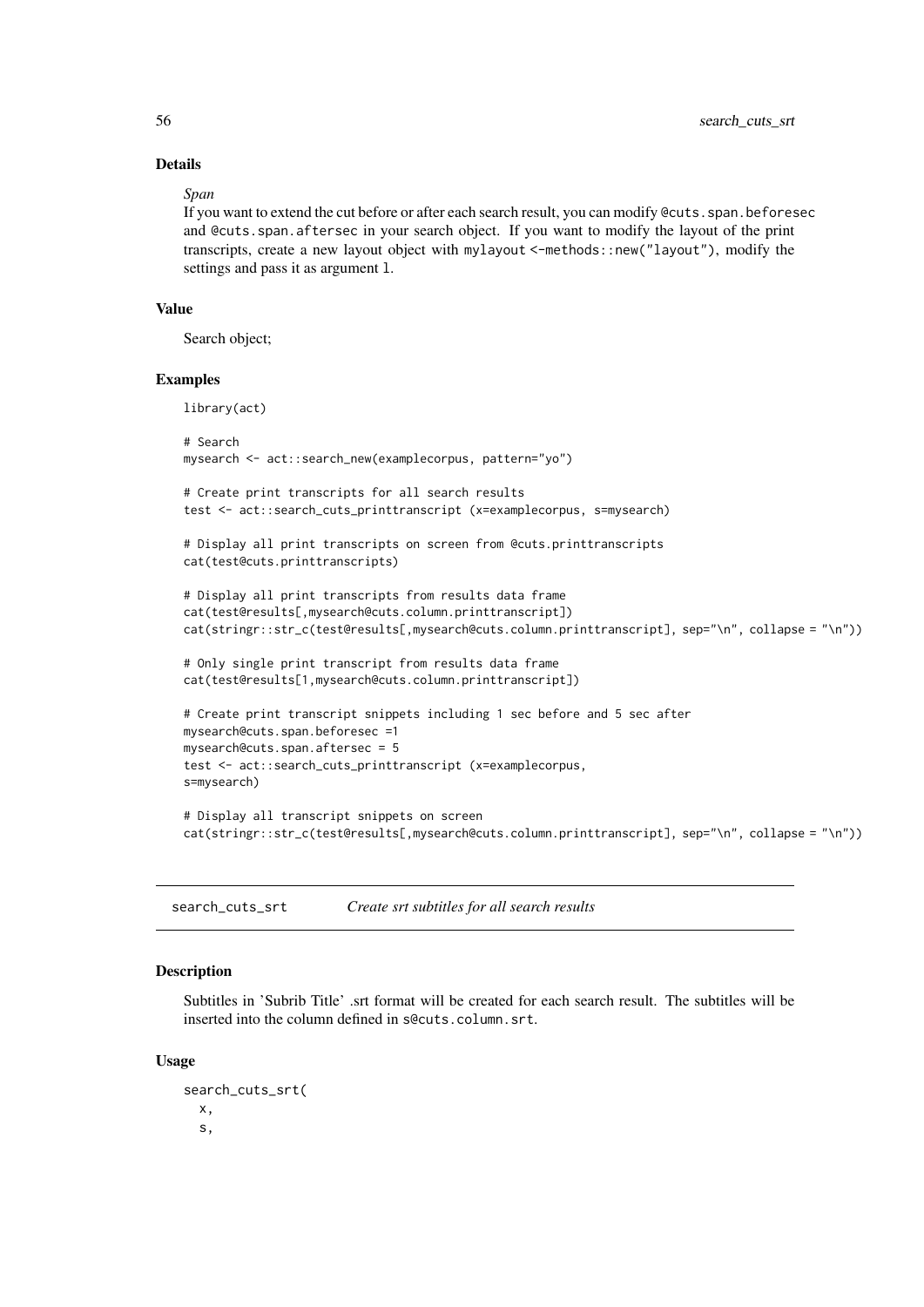#### search\_cuts\_srt 57

```
outputFolder = NULL,
  speaker.show = TRUE,
  speaker.width = 3,
  speaker.ending = ":"
)
```
#### Arguments

| X             | Corpus object.                                                                                                                                                                               |
|---------------|----------------------------------------------------------------------------------------------------------------------------------------------------------------------------------------------|
| S             | Search object.                                                                                                                                                                               |
| outputFolder  | Character string; if parameter is not set, the srt subtitles will only be inserted in<br>s@results; if the path to a existing folder is given transcripts will be saved in<br>'.srt' format. |
| speaker.show  | Logical; if TRUE name of speaker will be shown before the content of the anno-<br>tation.                                                                                                    |
| speaker.width | Integer; width of speaker abbreviation, -1 for full name without shortening.                                                                                                                 |
|               | speaker ending Character string; string that is added at the end of the speaker name.                                                                                                        |

### Details

# *Span*

If you want to extend the cut before or after each search result, you can modify @cuts.span.beforesec and @cuts.span.aftersec in your search object. If you want to modify the layout of the print transcripts, create a new layout object with mylayout <-methods::new("layout"), modify the settings and pass it as argument l.

### Value

Search object;

# Examples

```
library(act)
```

```
# Search
mysearch <- act::search_new(examplecorpus, pattern="yo")
# Create srt subtitles for all search results
test <- act::search_cuts_srt (x=examplecorpus, s=mysearch)
# Display srt subtitle of first three results
cat(test@results[1,mysearch@cuts.column.srt])
# Create srt subtitle including 1 sec before and 5 sec after
```

```
mysearch@cuts.span.beforesec = 1
mysearch@cuts.span.aftersec = 5
test <- act::search_cuts_srt (x=examplecorpus,
s=mysearch)
```

```
# Display srt subtitle of first results
cat(test@results[1,mysearch@cuts.column.srt])
```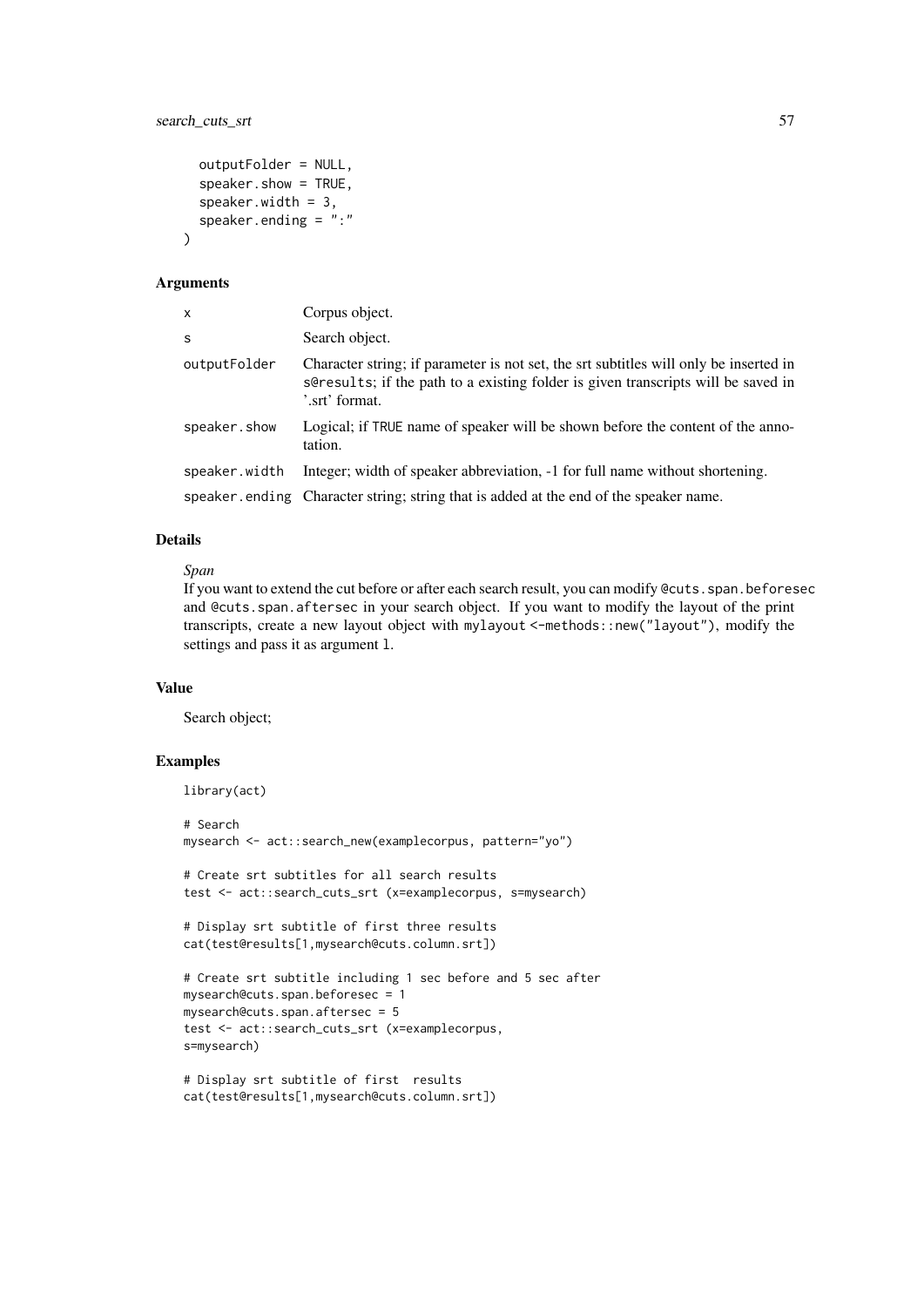Search a corpus object and return the names of all transcripts and tiers that match the given parameters. You can define parameters to include and/or exclude transcripts and tiers based on their names. All parameters that you pass to the function will be combined.

### Usage

```
search_meta(
  x,
  filterTranscriptNames = NULL,
  filterTranscriptIncludeRegEx = NULL,
  filterTranscriptExcludeRegEx = NULL,
  filterTierNames = NULL,
  filterTierIncludeRegEx = NULL,
  filterTierExcludeRegEx = NULL
)
```
#### Arguments

| x | Corpus object. |  |
|---|----------------|--|
|   |                |  |

### filterTranscriptNames

Vector of character strings; Names of the transcripts that you want to include; to include all transcripts in the corpus object leave parameter empty or set to character() or "".

```
filterTranscriptIncludeRegEx
```
Character string; as regular expression, include transcripts matching the expression.

filterTranscriptExcludeRegEx

Character string; as regular expression, exclude transcripts matching the expression.

#### filterTierNames

Vector of character strings; Names of the tiers that you want to include; to include all tiers in the corpus object leave parameter empty or set to character() or  $"$ .

```
filterTierIncludeRegEx
```
Character string; as regular expression, include tiers matching the expression.

```
filterTierExcludeRegEx
```
Character string; as regular expression, exclude tiers matching the expression.

# Details

This functions is useful if you want to use functions of the package such as transcripts\_update\_normalization, transcripts\_update\_fulltexts, corpus\_export and limit them to only some of the transcripts.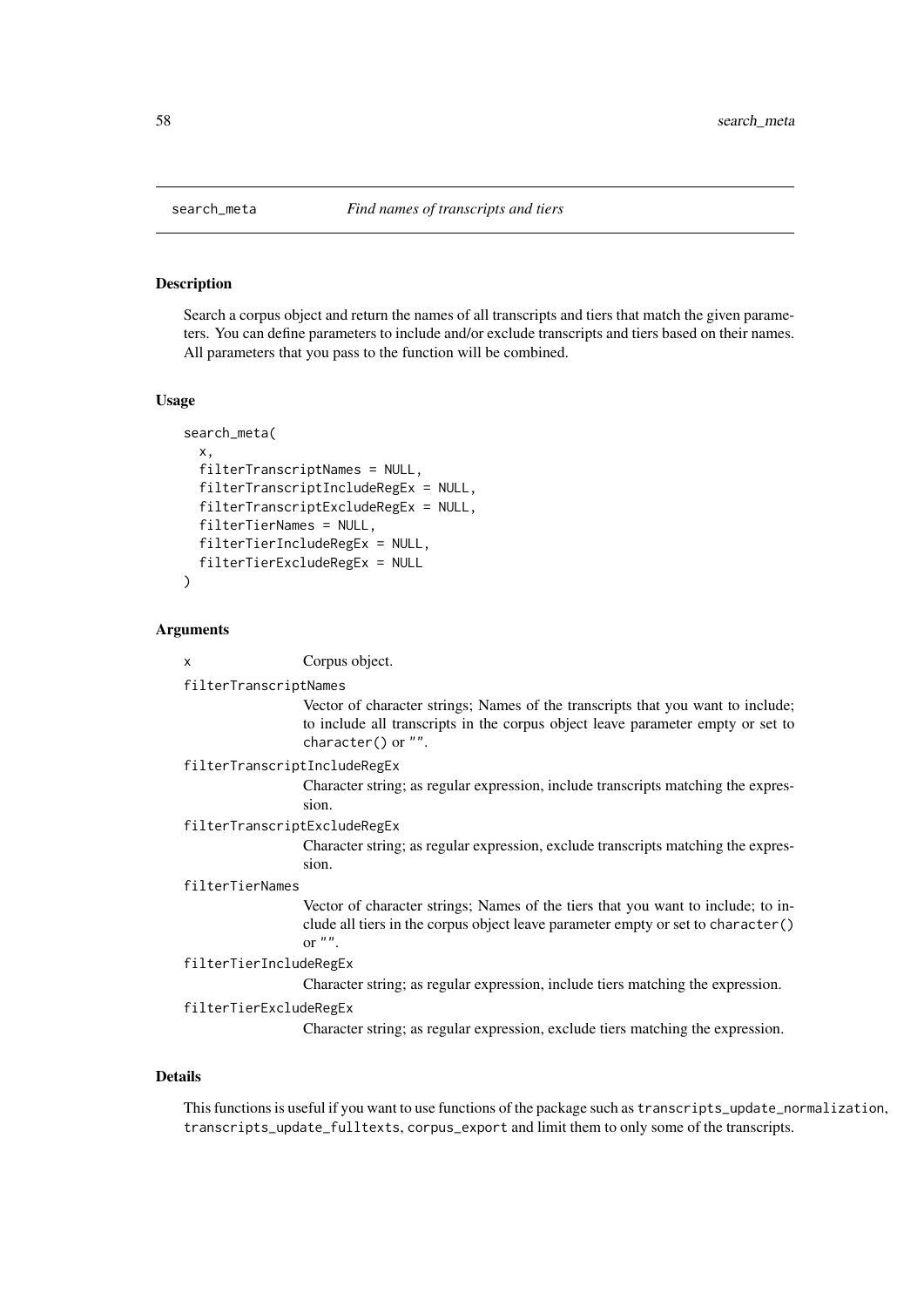#### search\_new 59

#### Value

List of character vectors. \$filterTranscriptNames contains all transcript names in the corpus matching the expressions, \$filterTierNames contains all tier names in the corpus matching the expressions.

# See Also

[search\\_new,](#page-58-0) [search\\_run,](#page-67-0) [search\\_sub](#page-68-0)

#### Examples

```
library(act)
```
# Search all transcripts that have "ARG" (ignoring case sensitivity) in their name mymeta <- act::search\_meta(x=examplecorpus, filterTranscriptIncludeRegEx="(?i)arg") mymeta\$transcripts.names

# Search all transcripts that don't have "ARG" in their name mymeta <- act::search\_meta(x=examplecorpus, filterTranscriptExcludeRegEx="ARG") mymeta\$transcripts.names

```
# Search all tiers that have an "A" or an "a" in their name
mymeta <- act::search_meta(x=examplecorpus, filterTierIncludeRegEx="(?i)A")
mymeta$tiers.names
```

```
# Search all tiers that have a capital "A" in their name
mymeta <- act::search_meta(x=examplecorpus, filterTierIncludeRegEx="A")
mymeta$tiers.names
```

```
# In which transcripts do these tiers occur?
mymeta$transcripts.names
```

```
# Let's check the first of the transcripts, if this is really the case...
examplecorpus@transcripts[[mymeta$transcripts.names[1]]]@tiers
```
<span id="page-58-0"></span>search\_new *Create a new search*

#### Description

Creates a new search object and runs the search in a corpus object. Only 'x' and 'pattern' are obligatory. The other arguments can be left to their default values.

```
search_new(
 x,
  pattern,
  searchMode = c("content", "fulltext", "fulltext.byTime", "fulltext.byTier"),
  searchNormalized = TRUE,
 name = "mysearch",
  resultidprefix = "result",
```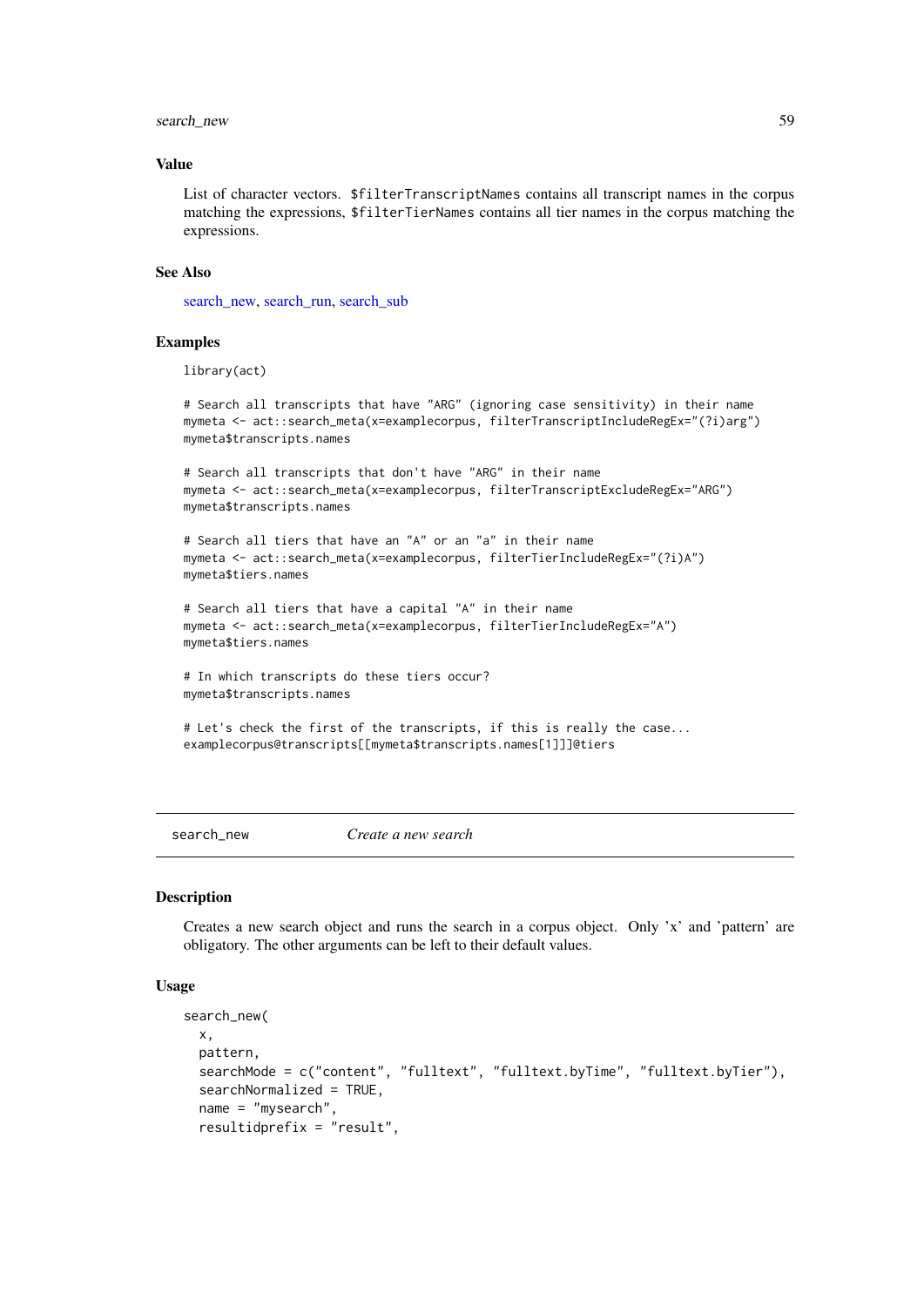```
filterTranscriptNames = NULL,
filterTranscriptInclude = NULL,
filterTranscriptExclude = NULL,
filterTierNames = NULL,
filterTierInclude = NULL,
filterTierExclude = NULL,
filterSectionStartsec = NULL,
filterSectionEndsec = NULL,
concordanceMake = TRUE,
concordanceWidth = NULL,
cutSpanBeforesec = 0,
cutSpanAftersec = 0,
runSearch = TRUE
```
# Arguments

)

| x                       | Corpus object; basis in which will be searched.                                                                                                   |  |
|-------------------------|---------------------------------------------------------------------------------------------------------------------------------------------------|--|
| pattern                 | Character string; search pattern as regular expression.                                                                                           |  |
| searchMode              | Character string; takes the following values: content, fulltext (=default, in-<br>cludes both full text modes), fulltext.byTime, fulltext.byTier. |  |
| searchNormalized        |                                                                                                                                                   |  |
|                         | Logical; if TRUE function will search in the normalized content, if FALSE func-<br>tion will search in the original content.                      |  |
| name                    | Character string; name of the search. Will be used, for example, as name of the<br>sub folder when creating media cuts.                           |  |
|                         | resultidprefix Character string; prefix for the name of the consecutively numbered search re-<br>sults.                                           |  |
| filterTranscriptNames   |                                                                                                                                                   |  |
|                         | Vector of character strings; names of transcripts to be included.                                                                                 |  |
| filterTranscriptInclude |                                                                                                                                                   |  |
|                         | Character string; as regular expression, limit search to certain transcripts match-<br>ing the expression.                                        |  |
| filterTranscriptExclude |                                                                                                                                                   |  |
|                         | Character string; as regular expression, exclude certain transcripts matching the<br>expression.                                                  |  |
| filterTierNames         |                                                                                                                                                   |  |
|                         | Vector of character strings; names of tiers to be included.                                                                                       |  |
| filterTierInclude       |                                                                                                                                                   |  |
|                         | Character string; as regular expression, limit search to certain tiers matching the<br>expression.                                                |  |
| filterTierExclude       |                                                                                                                                                   |  |
|                         | Character string; as regular expression, exclude certain tiers matching the ex-<br>pression.                                                      |  |
| filterSectionStartsec   |                                                                                                                                                   |  |
|                         | Double; start time of region for search.                                                                                                          |  |
| filterSectionEndsec     |                                                                                                                                                   |  |
|                         | Double; end time of region for search.                                                                                                            |  |
| concordanceMake         |                                                                                                                                                   |  |
|                         | Logical; if TRUE concordance will be added to search results.                                                                                     |  |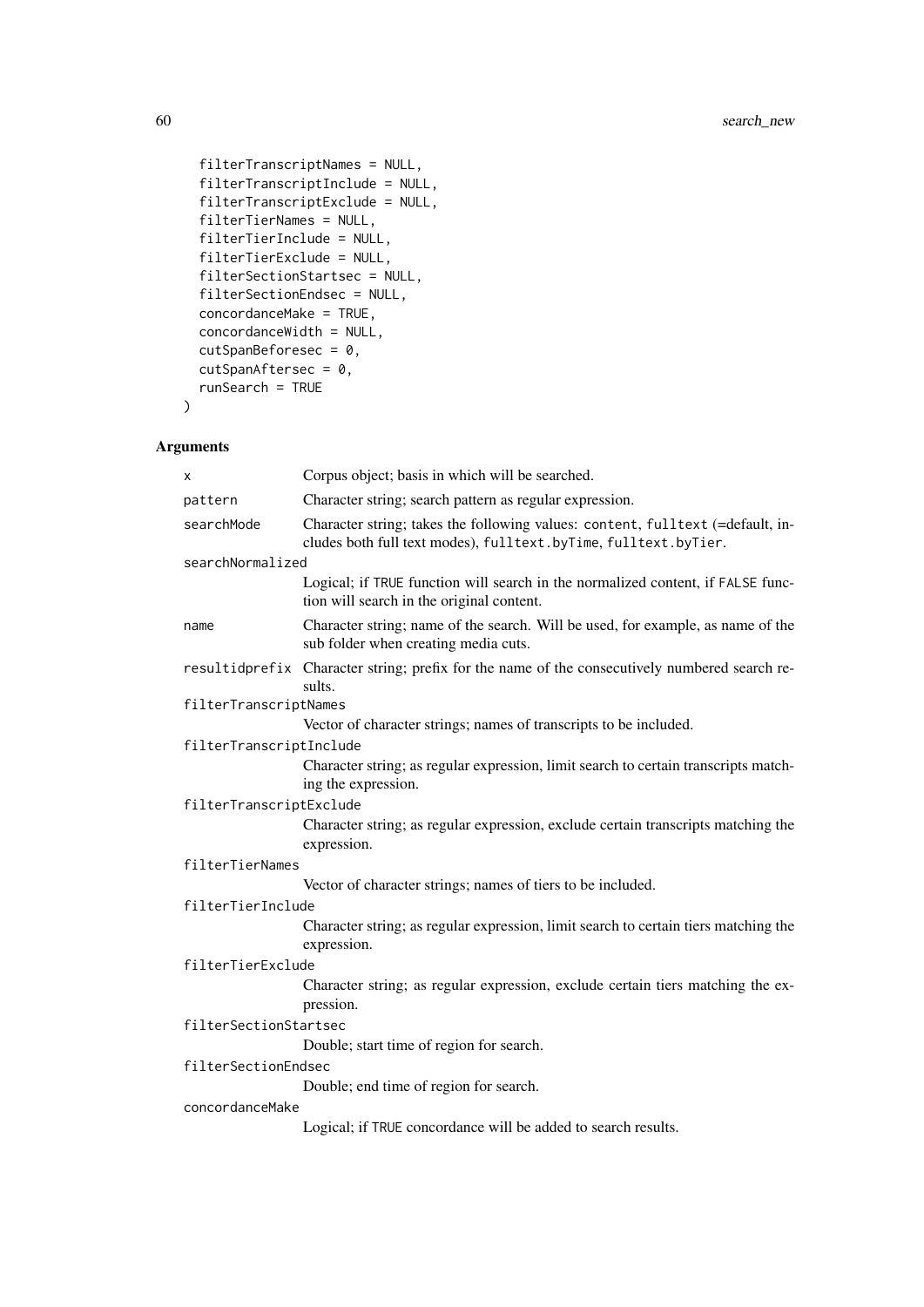#### search\_new 61

| concordanceWidth |                                                                                                                      |  |
|------------------|----------------------------------------------------------------------------------------------------------------------|--|
|                  | Integer; number of characters to the left and right of the search hit in the con-<br>cordance, the default is 120.   |  |
| cutSpanBeforesec |                                                                                                                      |  |
|                  | Double; Start the media and transcript cut some seconds before the hit to include<br>some context, the default is 0. |  |
| cutSpanAftersec  |                                                                                                                      |  |
|                  | Double; End the media and transcript cut some seconds before the hit to include<br>some context, the default is 0.   |  |
| runSearch        | Logical; if TRUE search will be run in corpus object, if FALSE only the search<br>object will be created.            |  |

#### Value

Search object.

#### See Also

[search\\_run,](#page-67-0) [search\\_meta,](#page-57-0) [search\\_sub](#page-68-0)

### Examples

library(act)

```
# Search for the 1. Person Singular Pronoun in Spanish.
mysearch <- act::search_new(examplecorpus, pattern= "yo")
mysearch
# Search in normalized content vs. original content
mysearch.norm <- act::search_new(examplecorpus, pattern="yo", searchNormalized=TRUE)
mysearch.org <- act::search_new(examplecorpus, pattern="yo", searchNormalized=FALSE)
mysearch.norm@results.nr
mysearch.org@results.nr
```

```
# The difference is because during normalization capital letters will be converted
# to small letters. One annotation in the example corpus contains a "yo" with a
# capital letter:
mysearch <- act::search_new(examplecorpus, pattern="yO", searchNormalized=FALSE)
mysearch@results$hit
```

```
# Search in full text vs. original content.
# Full text search will find matches across annotations.
# Let's define a regular expression with a certain span.
# Search for the word "no" 'no' followed by a "pero" 'but'
# in a distance ranging from 1 to 20 characters.
myRegEx <- "\\bno\\b.{1,20}pero"
mysearch <- act::search_new(examplecorpus, pattern=myRegEx, searchMode="fulltext")
mysearch
mysearch@results$hit
```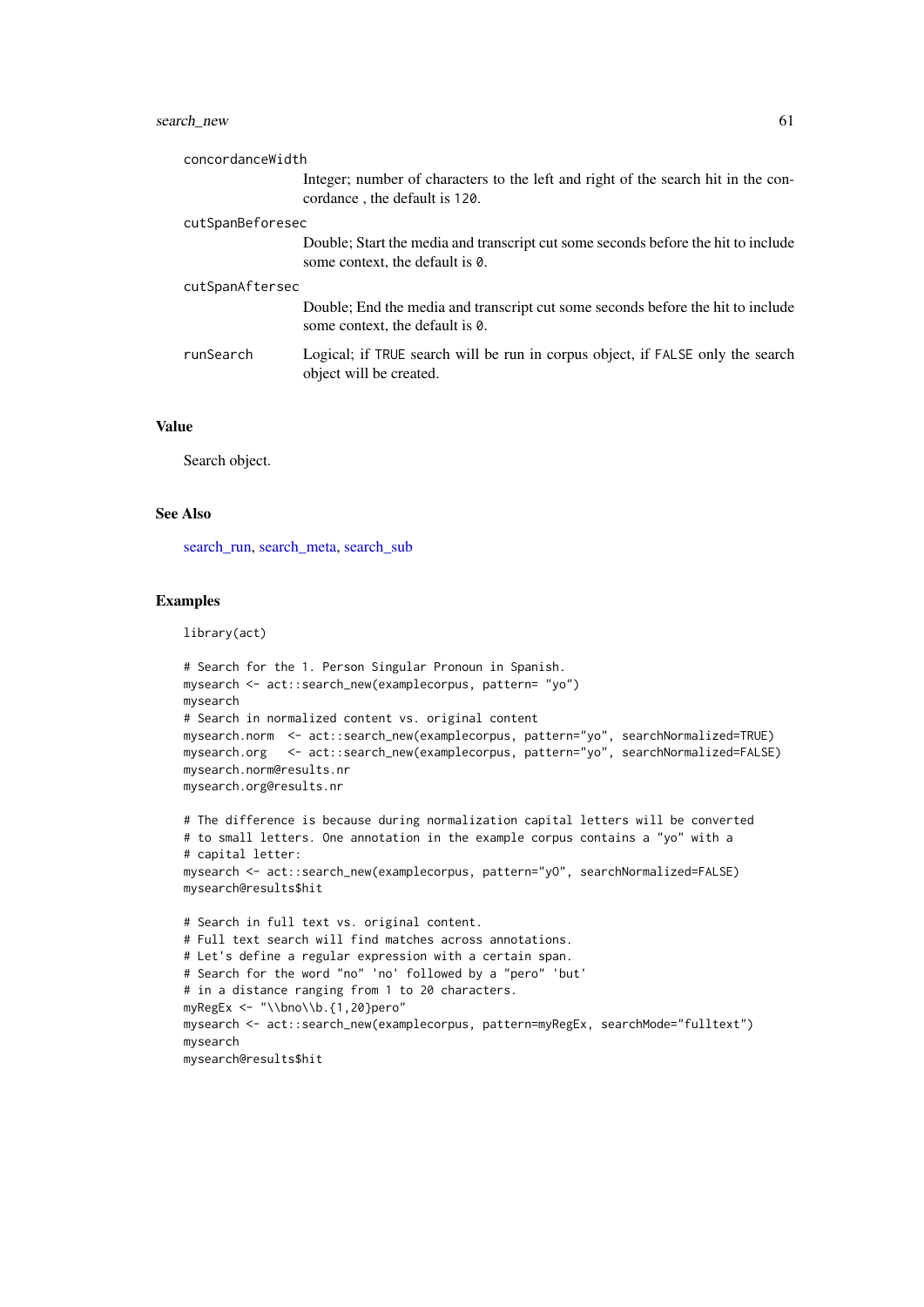search\_openresult\_inpraat

*Open a search result in 'Praat'*

#### Description

The function remote controls 'Praat' by using 'sendpraat' and a 'Praat' script. It opens a search result in the 'Praat' TextGrid Editor.

# Usage

```
search_openresult_inpraat(
  x,
  s,
  resultNr,
  play = TRUE,
  closeAfterPlaying = FALSE,
  filterFile = c(".*\\\.\(aiff|aif|wav)", ".*\\\.\mp3")\lambda
```
### Arguments

| x          | Corpus object.                                                                                                                                                                                                                                                                  |  |  |
|------------|---------------------------------------------------------------------------------------------------------------------------------------------------------------------------------------------------------------------------------------------------------------------------------|--|--|
| S          | Search object.                                                                                                                                                                                                                                                                  |  |  |
| resultNr   | Integer; Number of the search result (row in the data frame sere sults) to be<br>played.                                                                                                                                                                                        |  |  |
| play       | Logical; If TRUE selection will be played.                                                                                                                                                                                                                                      |  |  |
|            | closeAfterPlaying                                                                                                                                                                                                                                                               |  |  |
|            | Logical; If TRUE TextGrid editor will be closed after playing (Currently non<br>functional!)                                                                                                                                                                                    |  |  |
| filterFile | Vector of character strings; Each element of the vector is a regular expression.<br>Expressions will be checked consecutively. The first match with an existing<br>media file will be used for playing. The default checking order is uncompressed<br>audio > compressed audio. |  |  |

# Details

To make this function work you need to set the path to the 'sendpraat' executable using 'options(act.path.sendpraat = ...)'.

#### Examples

```
library(act)
```

```
mysearch <- act::search_new(x=examplecorpus, pattern = "pero")
# You can only use this functions if you have located the 'sendpraat' executable properly
# in the package options.
## Not run:
act::search_openresult_inpraat(x=examplecorpus, s=mysearch, resultNr=1, TRUE, TRUE)
## End(Not run)
```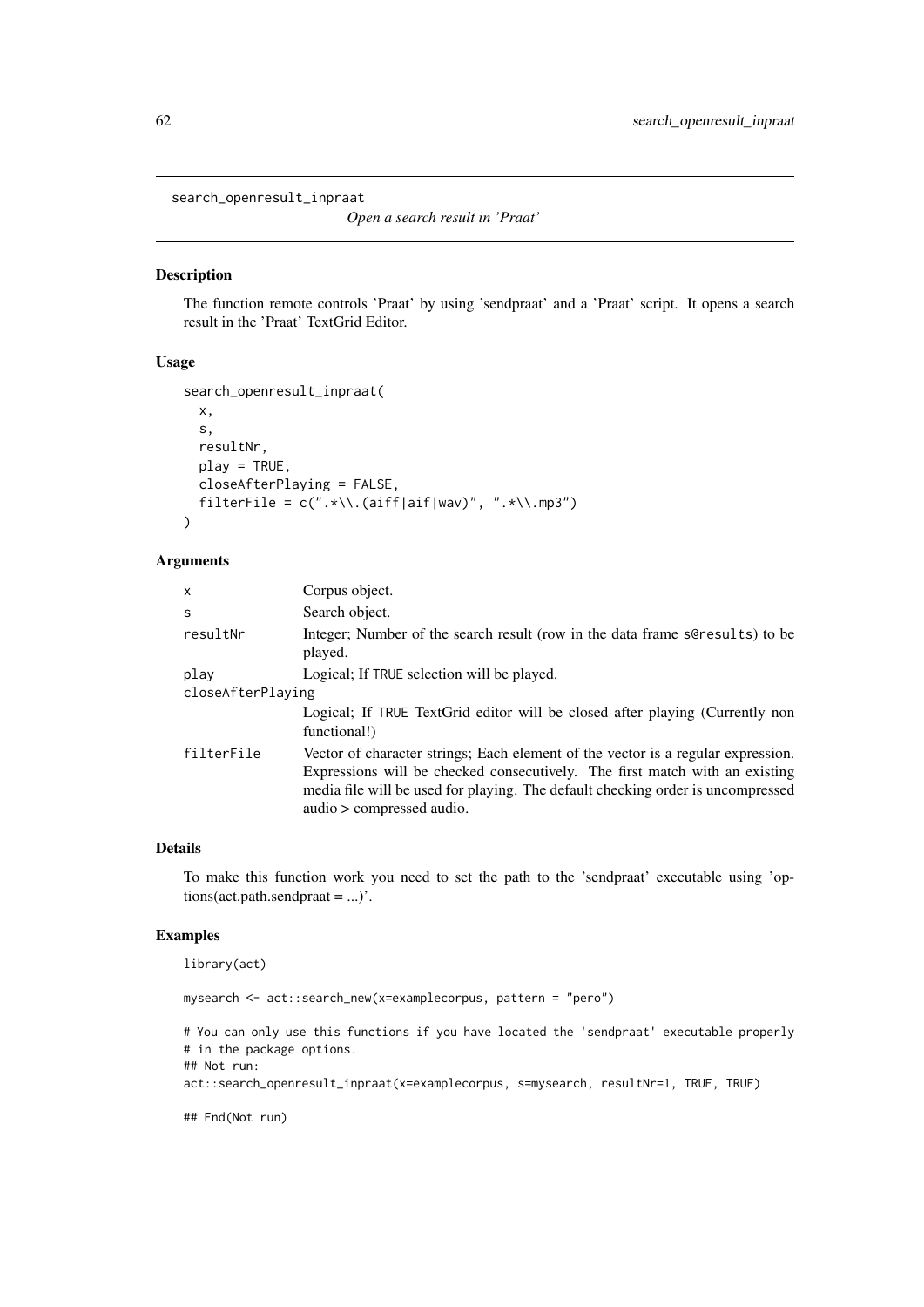search\_openresult\_inquicktime

```
Open a search result in 'Quicktime' (and play it)
```
# Description

The function remote controls 'Quicktime' by using an Apple Script. It opens a search result in 'Quicktime' and plays it.

# Usage

```
search_openresult_inquicktime(
  x,
  s,
  resultNr,
  play = TRUE,
  closeAfterPlaying = FALSE,
  bringQuicktimeToFront = TRUE,
  filterFile = c(".*\\\. (mp4|mov)", ".*\\.(aiff|aif|wav)", ".*\\.mp3")
)
```
# Arguments

| $\mathsf{x}$          | Corpus object.                                                                                                                                                                                                                                                                              |  |
|-----------------------|---------------------------------------------------------------------------------------------------------------------------------------------------------------------------------------------------------------------------------------------------------------------------------------------|--|
| S                     | Search object.                                                                                                                                                                                                                                                                              |  |
| resultNr              | Integer; Number of the search result (row in the data frame sere sults) to be<br>played.                                                                                                                                                                                                    |  |
| play                  | Logical; If TRUE selection will be played.                                                                                                                                                                                                                                                  |  |
| closeAfterPlaying     |                                                                                                                                                                                                                                                                                             |  |
|                       | Logical; if TRUE the Quicktime player will be closed after playing the cuts.                                                                                                                                                                                                                |  |
| bringQuicktimeToFront |                                                                                                                                                                                                                                                                                             |  |
|                       | Logical; if TRUE the Quicktime player will be activated and placed before all<br>other windows.                                                                                                                                                                                             |  |
| filterFile            | Vector of character strings; Each element of the vector is a regular expression.<br>Expressions will be checked consecutively. The first match with an existing<br>media file will be used for playing. The default checking order is video $>$ un-<br>compressed audio > compressed audio. |  |

# Details

You need to be on a Mac to use this function.

# #' *Span*

If you want to extend the cut before or after each search result, you can modify @cuts.span.beforesec and @cuts.span.aftersec in your search object.

# Value

Logical; TRUE if media file has been played, or FALSE if not.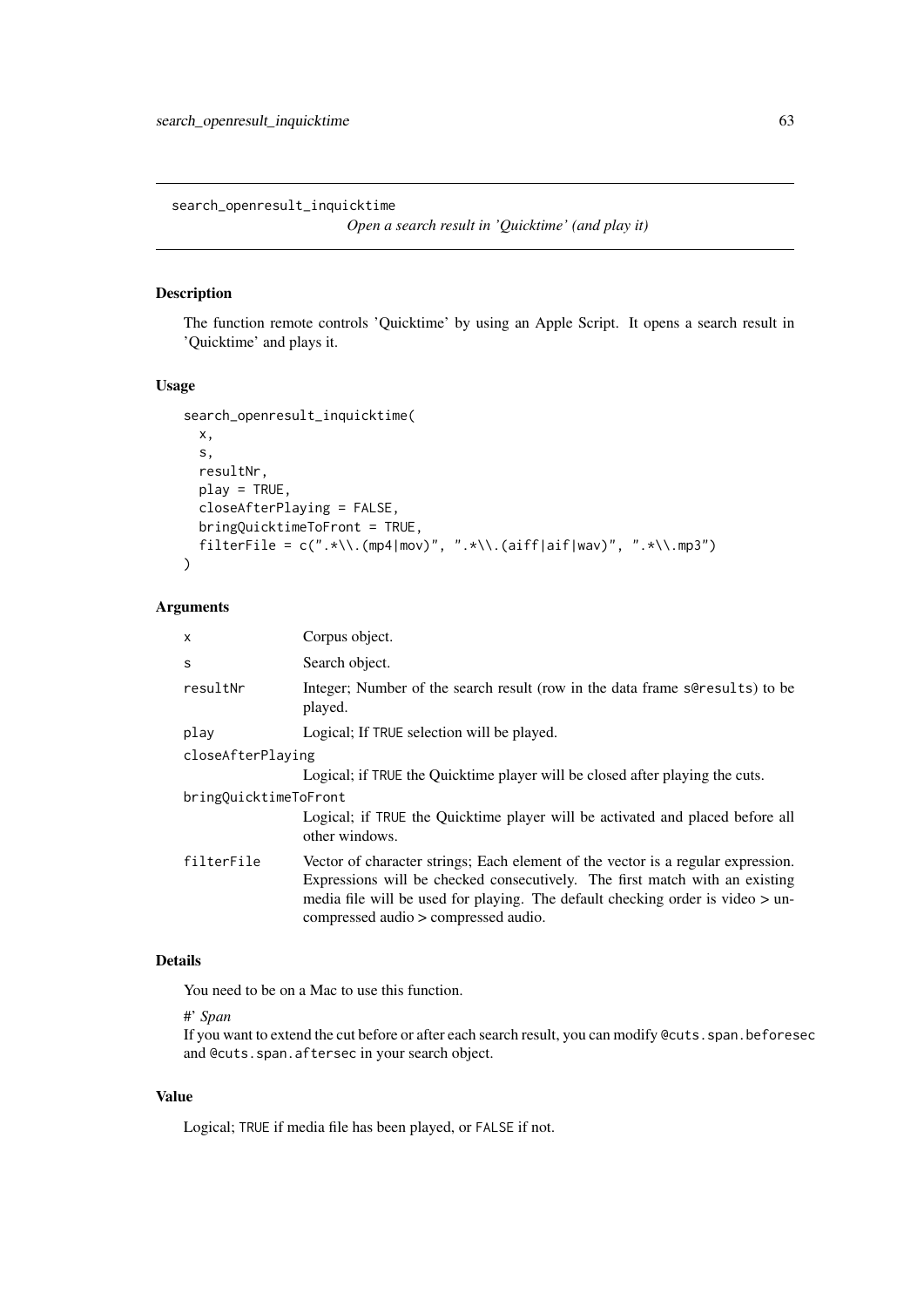### Examples

```
library(act)
mysearch <- act::search_new(x=examplecorpus, pattern = "pero")
# You can only use this function if you are on a Mac.
# In addition, you need to have downloaded the example media.
## Not run:
# Assign media files
examplecorpus@paths.media.files <- c("FOLDERWHEREMEDIAFILESARELOCATED")
examplecorpus <- act::media_assign(examplecorpus)
# Play the media for the first search result
act::search_openresult_inquicktime(x=examplecorpus,
s=mysearch,
resultNr = 1,
play=TRUE,
closeAfterPlaying=TRUE)
# Play all search results after one another.
for (i in 1:nrow(mysearch@results)) {
print(mysearch@results$content[i])
act::search_openresult_inquicktime(x=examplecorpus,
s=mysearch,
resultNr = i,
play=TRUE,
closeAfterPlaying=TRUE)
}
## End(Not run)
```
search\_playresults\_inquicktime *Open all search result in 'Quicktime' and play them*

# Description

The function remote controls 'Quicktime' by using an Apple Script. It opens consecutively all search results in 'Quicktime' and plays them.

#### Usage

```
search_playresults_inquicktime(x, s, bringQuicktimeToFront = FALSE)
```
# Arguments

|                       | Corpus object.                                                                                  |
|-----------------------|-------------------------------------------------------------------------------------------------|
|                       | Search object.                                                                                  |
| bringQuicktimeToFront |                                                                                                 |
|                       | Logical; if TRUE the Quicktime player will be activated and placed before all<br>other windows. |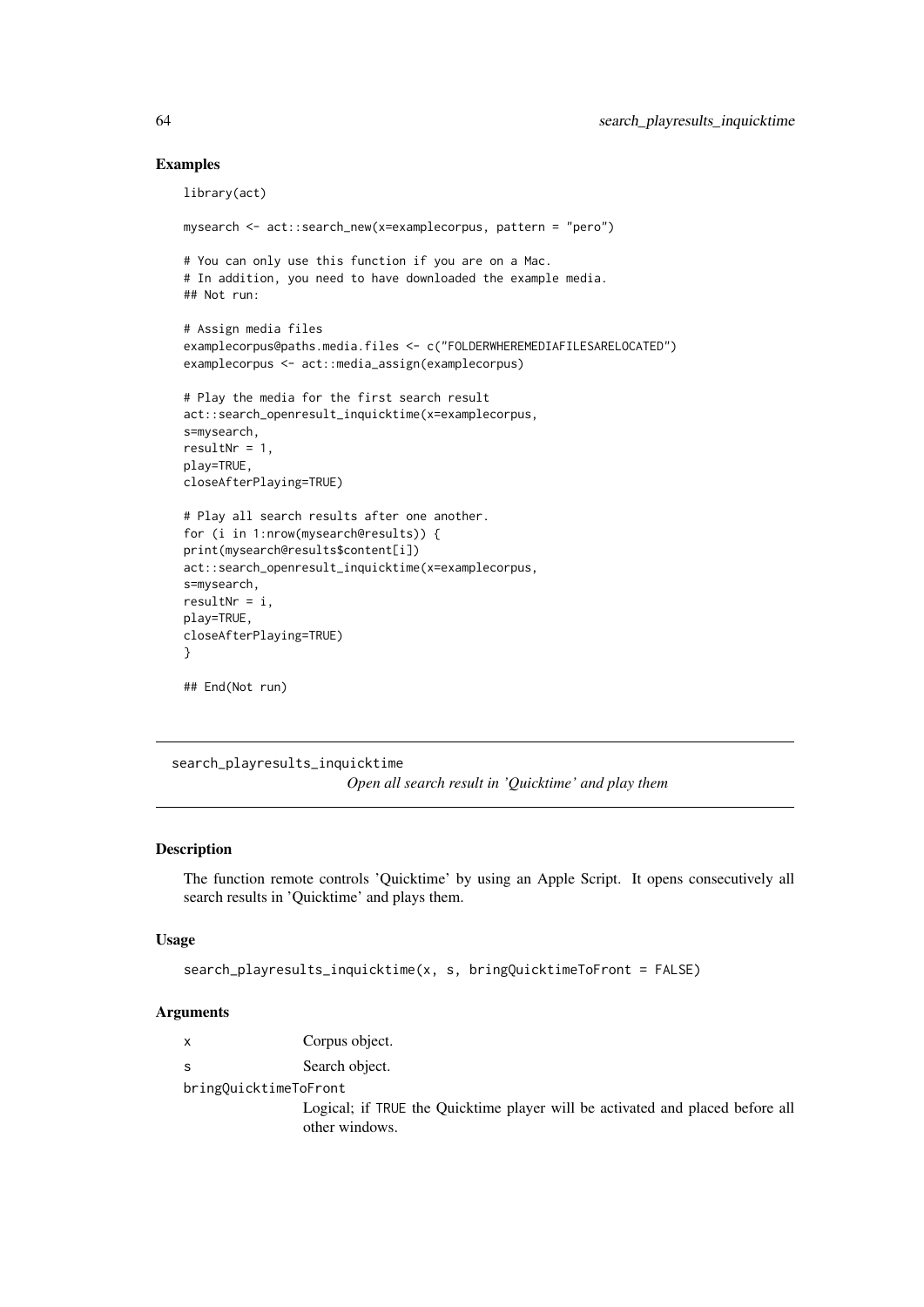#### Details

You need to be on a Mac to use this function.

### Value

No return value.

# Examples

library(act) mysearch <- act::search\_new(x=examplecorpus, pattern = "pero") # You can only use this function if you are on a Mac. # In addition, you need to have downloaded the example media files. ## Not run: # Assign media files examplecorpus@paths.media.files <- c("FOLDERWHEREMEDIAFILESARELOCATED") examplecorpus <- act::media\_assign(examplecorpus) # Create print transcripts. This is not necessary. # But its nice to see them when playing all results. mysearch <- act::search\_cuts\_printtranscript (x=examplecorpus, s=mysearch) # Play all search results act::search\_playresults\_inquicktime(x=examplecorpus, s=mysearch) ## End(Not run)

search\_results\_export *Exports search results*

#### Description

Search results from a search object will be saved to a Excel-XLSX or a CSV (comma separated values) file. By default a XLSX file will be saved. If you want to save a CSV file, use saveAsCSV=TRUE. Please note: - The function will '=' signs at the beginning of annotation by ".=". This is because the content would be interpreted as the beginning of a formula (leading to an error). - In the case of writing to an excel file, line breaks will be replaced by "|". This is because line breaks will lead to an error.

```
search_results_export(
 s,
 path,
 sheetNameXLSX = "data",
  saveAsCSV = FALSE,
 encodingCSV = "UTF-8",
  separatorCSV = ","
)
```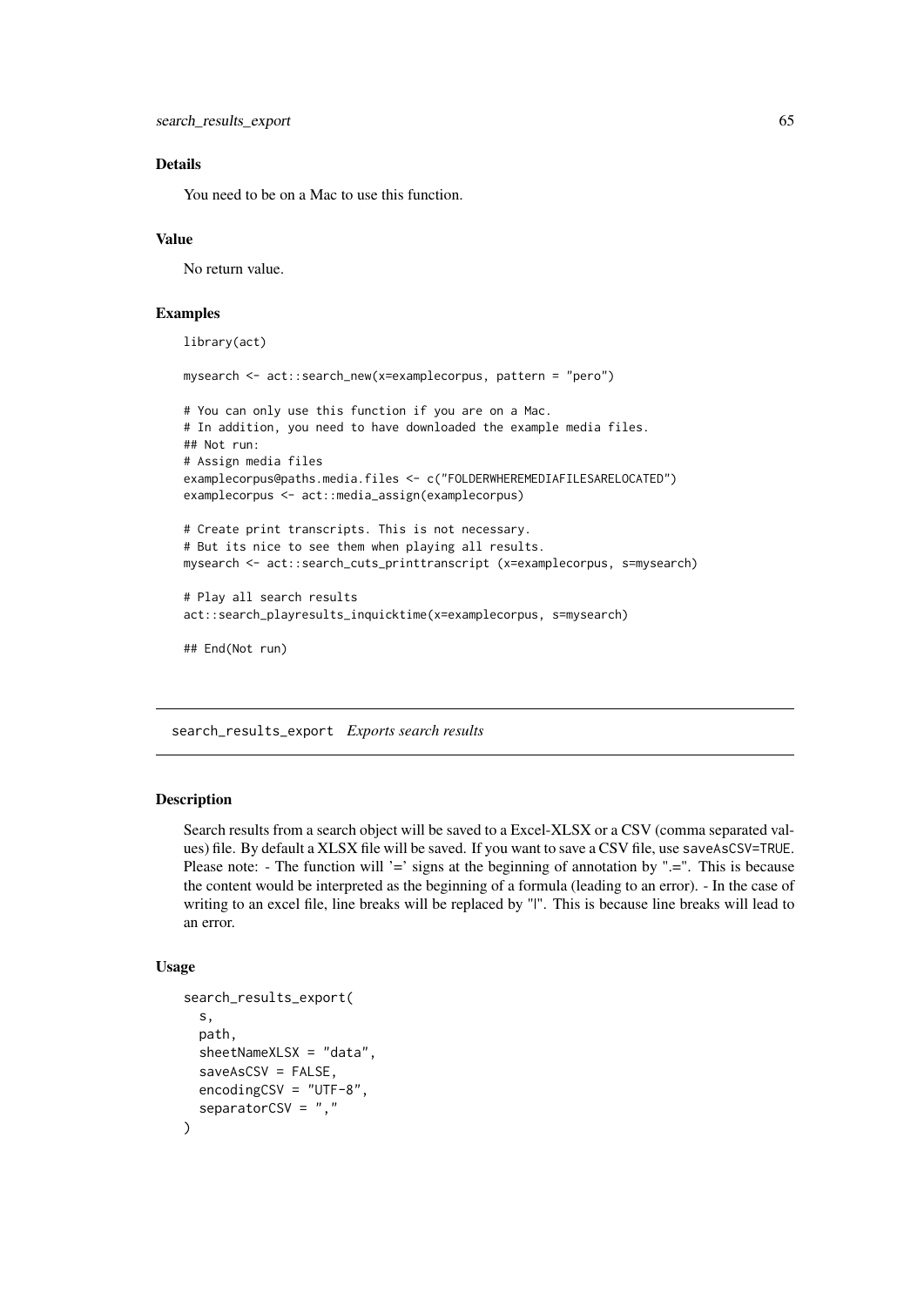# Arguments

| S             | Search object. Search object containing the results you wish to export.                                       |
|---------------|---------------------------------------------------------------------------------------------------------------|
| path          | Character string; path where file will be saved. Please add the suffix '.csv' or<br>'.xlsx' to the file name. |
| sheetNameXLSX | Character string, set the name of the excel sheet.                                                            |
| saveAsCSV     | Logical; if TRUE results will be saved as CSV file; Logical; if FALSE a XLS file<br>will be saved.            |
| encodingCSV   | Character string; text encoding for CSV files.                                                                |
| separatorCSV  | Character; single character that is used to separate the columns.                                             |

### Examples

library(act)

```
# Search
mysearch <- act::search_new(examplecorpus, pattern="yo")
nrow(mysearch@results)
# Create temporary file path
path <- tempfile(pattern = "searchresults", tmpdir = tempdir(),
      fileext = ".xlsx")
# It makes more sense, however, to you define a destination folder
# that is easier to access on your computer:
## Not run:
path <- tempfile(pattern = "searchresults",
   tmpdir = "PATH_TO_AN_EXISTING_FOLDER_ON_YOUR_COMPUTER",
   fileext = ".xlsx")
## End(Not run)
# Save search results
act::search_results_export(s=mysearch, path=path)
# Do your coding of the search results somewhere outside of act
# ...
# Load search results
mysearch.import <- act::search_results_import(path=path)
nrow(mysearch.import@results)
```
search\_results\_import *Import search results*

# Description

Search results will be imported from an Excel '.xlsx' file or a comma separated values '.csv' file into a search object.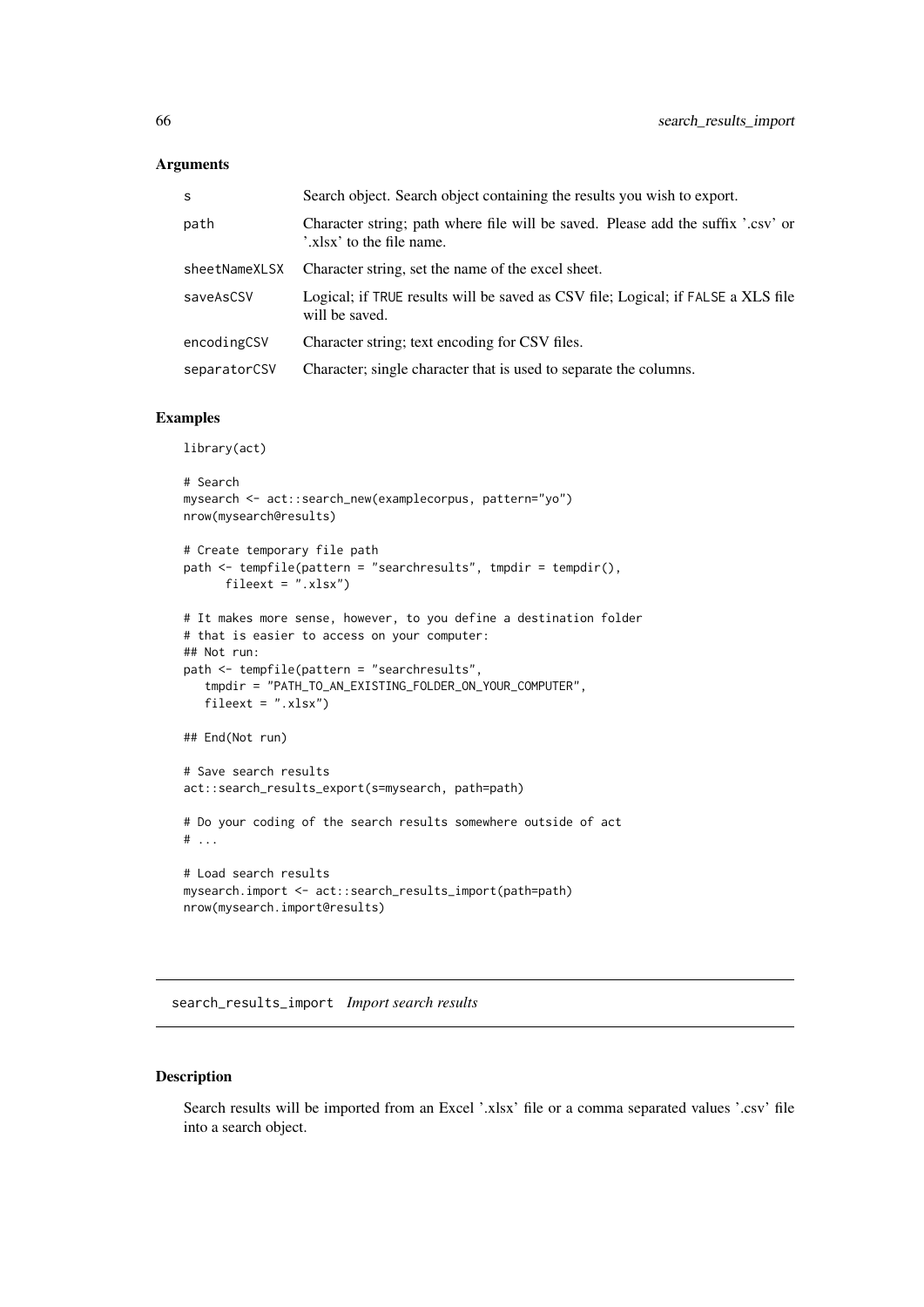#### search\_results\_import 67

### Usage

```
search_results_import(
  path,
  revertReplacements = TRUE,
  sheetNameXLSX = "data",
  encodingCSV = "UTF-8",
  separatorCSV = "."
\lambda
```
# Arguments

| path               | Character string; path to file from where data will be loaded.                                                                                                                                                                                      |  |
|--------------------|-----------------------------------------------------------------------------------------------------------------------------------------------------------------------------------------------------------------------------------------------------|--|
| revertReplacements |                                                                                                                                                                                                                                                     |  |
|                    | Logical, when exporting search results from act, '=' at the beginning of lines are<br>replaced by '.=", and in numbers the decimal separator '.' is replaced by a ",".<br>If TRUE, this replacement will be reverted when importing search results. |  |
| sheetNameXLSX      | Character string, set the name of the excel sheet containing the data.                                                                                                                                                                              |  |
| encodingCSV        | Character string; text encoding in the case of CVS files.                                                                                                                                                                                           |  |
| separatorCSV       | Character; single character that is used to separate the columns in CSV files.                                                                                                                                                                      |  |

# Value

Search object.

# Examples

library(act)

```
# Search
mysearch <- act::search_new(examplecorpus, pattern="yo")
nrow(mysearch@results)
# Create temporary file path
path <- tempfile(pattern = "searchresults", tmpdir = tempdir(),
      fileext = ".xlsx")
# It makes more sense, however, to you define a destination folder
# that is easier to access on your computer:
## Not run:
path <- tempfile(pattern = "searchresults",
   tmpdir = "PATH_TO_AN_EXISTING_FOLDER_ON_YOUR_COMPUTER",
   fileext = ".xlsx")
## End(Not run)
# Save search results
act::search_results_export(s=mysearch, path=path)
# Do your coding of the search results somewhere outside of act
# ...
# Load search results
mysearch.import <- act::search results import(path=path)
nrow(mysearch.import@results)
```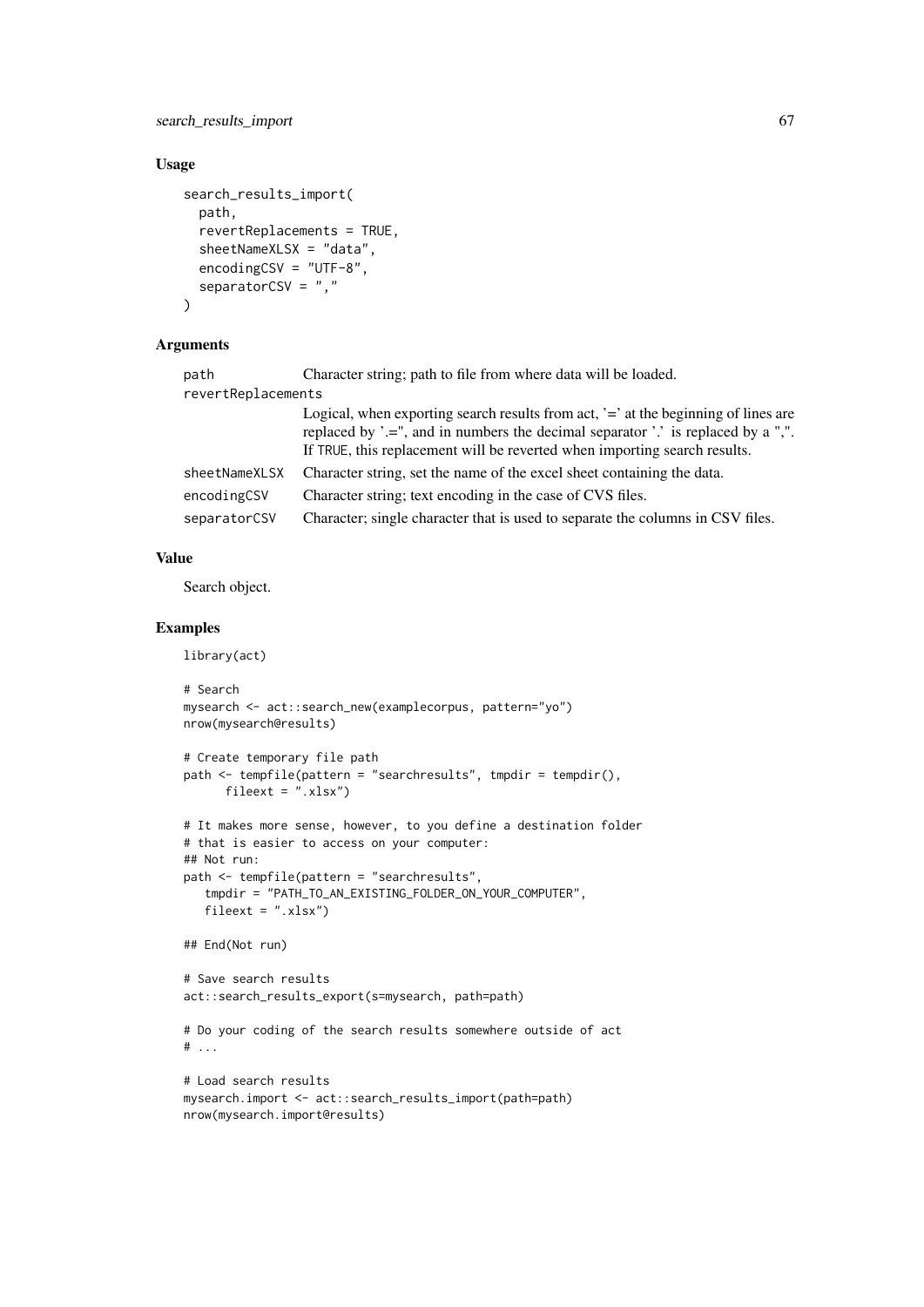<span id="page-67-0"></span>search\_run *Run a search*

#### Description

Runs a search, based on an existing search object s, in a corpus object x.

# Usage

search\_run(x, s)

### Arguments

| X  | Corpus object. |
|----|----------------|
| -S | Search object. |

### Value

Search object.

#### See Also

[search\\_new,](#page-58-0) [search\\_meta,](#page-57-0) [search\\_sub](#page-68-0)

### Examples

library(act)

```
# Search for the 1. Person Singular Pronoun in Spanish.
# Only create the search object without running the search.
mysearch <- act::search_new(x=examplecorpus, pattern= "yo", runSearch=FALSE)
# Run the search
mysearch <- act::search_run(x=examplecorpus, s=mysearch)
mysearch
mysearch@results$hit
# Search Only in tiers called "A", in any transcript
mysearch@filter.tier.names <-"A"
mysearch@filter.transcript.names <-""
mysearch <- act::search_run(x=examplecorpus, s=mysearch)
cbind(mysearch@results$transcript.name, mysearch@results$tier.name, mysearch@results$hit)
# Search Only in tiers called "A", only in transcript "ARG_I_PER_Alejo"
mysearch@filter.tier.names <-"A"
mysearch@filter.transcript.names <-"ARG_I_PER_Alejo"
mysearch <- act::search_run(x=examplecorpus, s=mysearch)
cbind(mysearch@results$transcript.name, mysearch@results$tier.name, mysearch@results$hit)
```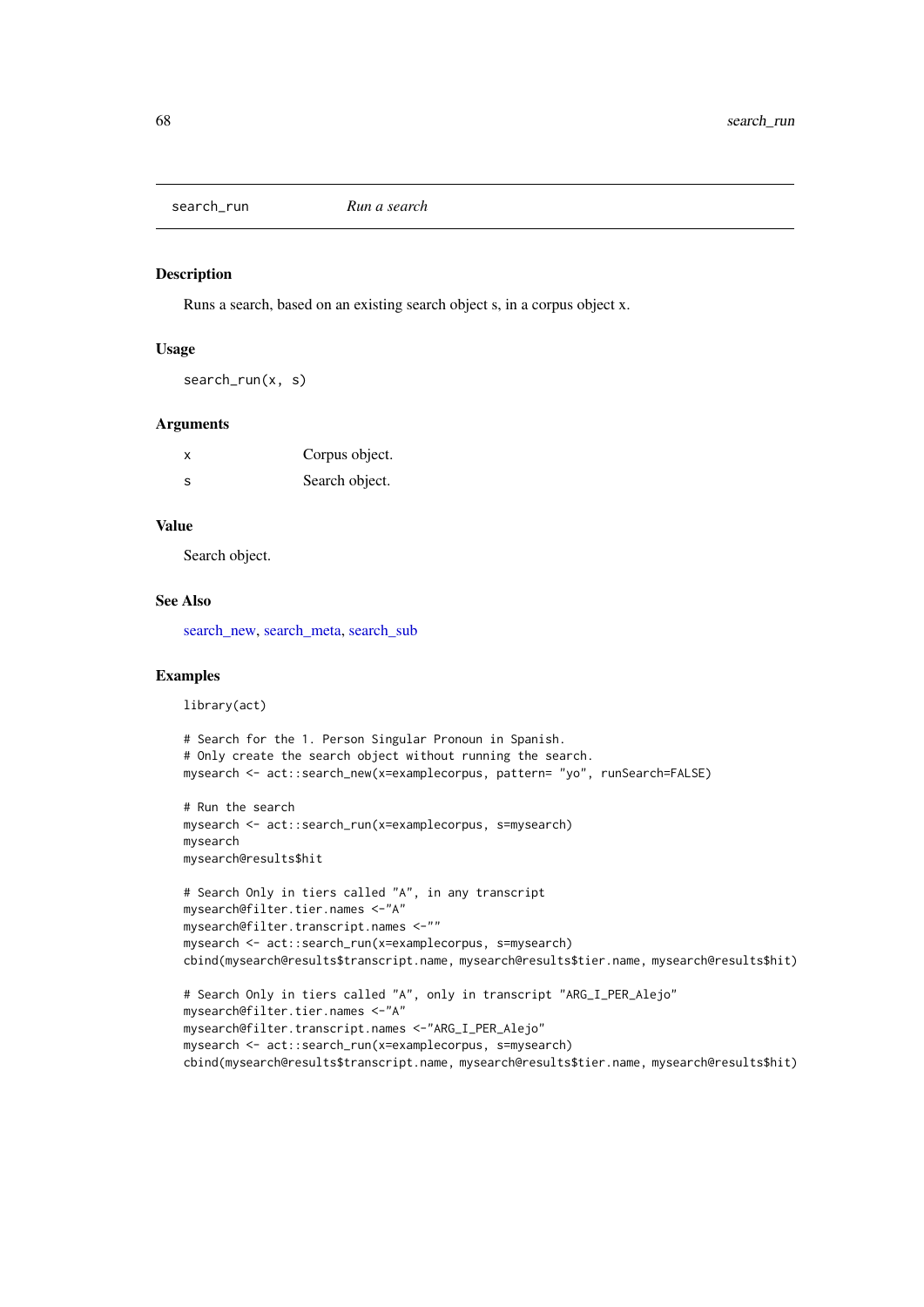search\_searchandopen\_inpraat

*Search corpus and open first result in Praat*

#### Description

The function remote controls 'Praat' by using 'sendpraat' and a 'Praat' script. It first searches your corpus object and uses the first search hit. The corresponding TextGrid will be opened in the 'Praat' TextGrid Editor and the search hit will be displayed.

### Usage

search\_searchandopen\_inpraat(x, pattern)

#### Arguments

|         | Corpus object.                                          |
|---------|---------------------------------------------------------|
| pattern | Character string; search pattern as regular expression. |

# Details

To make this function work you need to set the path to the 'sendpraat' executable using 'options(act.path.sendpraat = ...)'.

### Examples

```
library(act)
# You can only use this functions if you have located the 'sendpraat' executable
# properly in the package options.
## Not run:
act::search_searchandopen_inpraat(x=examplecorpus, "pero")
```
## End(Not run)

<span id="page-68-0"></span>search\_sub *Add a sub search to a prior search*

### Description

This function starts from the results of a prior search and performs a sub search. In the sub search all results from the prior search will be checked. The sub search will check annotations in other tiers that temporally overlap with the original search result. Those annotation will be checked if they match a search pattern. If so, the search hit of the sub search will be added to a new column in the original search results data frame.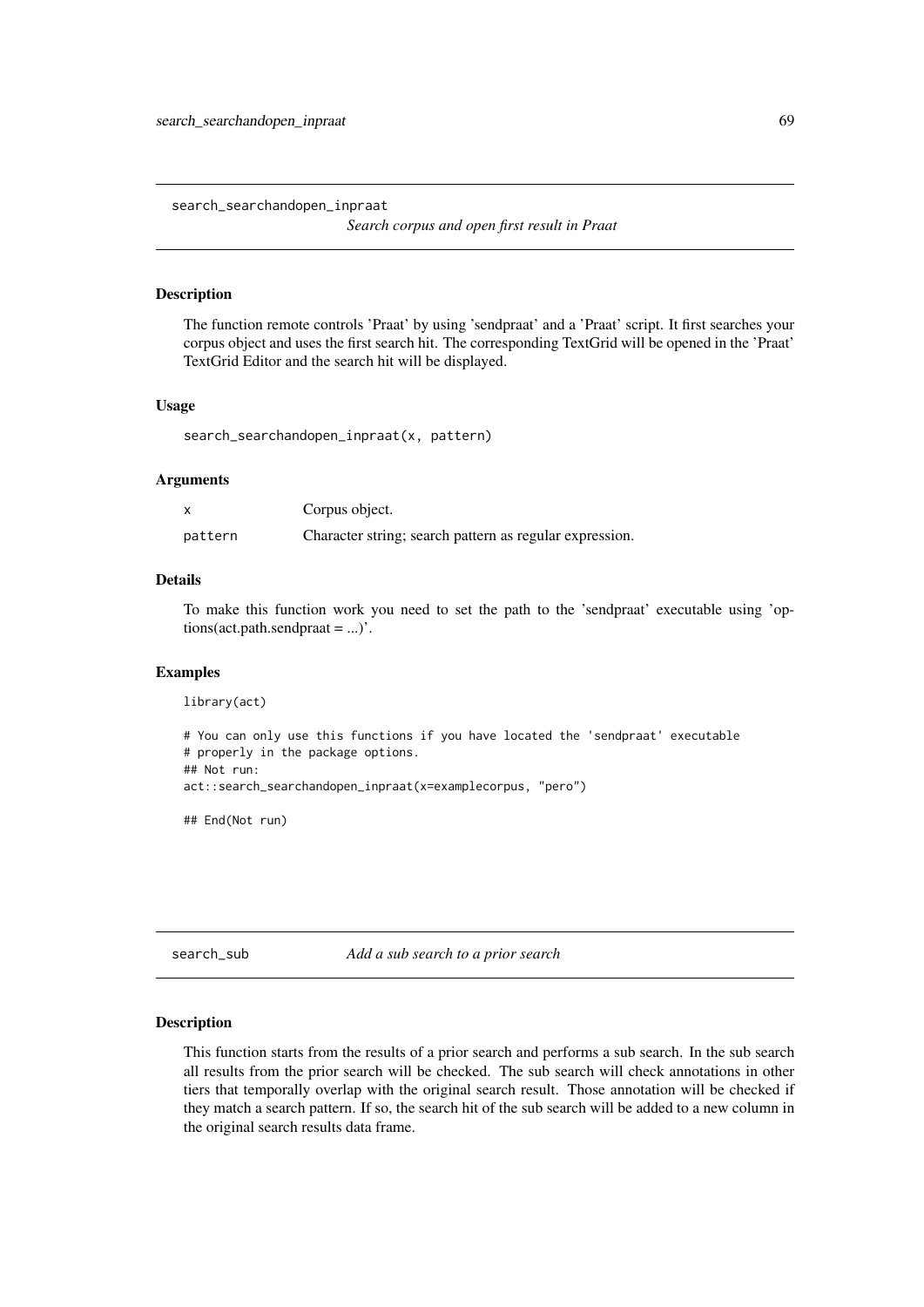# Usage

```
search_sub(
  x,
  s,
  pattern,
  filterTierInclude = "",
 filterTierExclude = "",
  destinationColumn = "subsearch",
  deleteLinesWithNoResults = FALSE,
  excludeHitsWithinSameTier = TRUE
\lambda
```
# Arguments

|       | X                         | Corpus object.                                                                                                                                                                           |
|-------|---------------------------|------------------------------------------------------------------------------------------------------------------------------------------------------------------------------------------|
|       | S                         | Search object.                                                                                                                                                                           |
|       | pattern                   | Character string; search pattern as regular expression                                                                                                                                   |
|       | filterTierInclude         |                                                                                                                                                                                          |
|       |                           | Character string; limit search to tiers that match the regular expression                                                                                                                |
|       | filterTierExclude         |                                                                                                                                                                                          |
|       |                           | Character string; limit search to tiers that match the regular expression                                                                                                                |
|       | destinationColumn         |                                                                                                                                                                                          |
|       |                           | Character string; name of column where results of sub search will be stored                                                                                                              |
|       | deleteLinesWithNoResults  |                                                                                                                                                                                          |
|       |                           | Logical; if TRUE search results will be deleted for which the sub search does not<br>give any results                                                                                    |
|       | excludeHitsWithinSameTier |                                                                                                                                                                                          |
|       |                           | Logical; if TRUE the function will not add hits from the same tier as the original<br>search result; if FALSE hits from the same tier as the original search result will<br>be included. |
| Value |                           |                                                                                                                                                                                          |

Data frame.

# See Also

[search\\_new,](#page-58-0) [search\\_run,](#page-67-0) [search\\_meta](#page-57-0)

### Examples

library(act)

```
# Lets search for instances where participants laugh together
# First search for annotations that contain laughter (in original content)
myRegEx <- "(\\brie\\b|\\briendo\\b)"
mysearch <- act::search_new(x=examplecorpus,
pattern=myRegEx,
searchNormalized = FALSE)
mysearch@results.nr
```
# Now perform sub search, also on laughs/laughing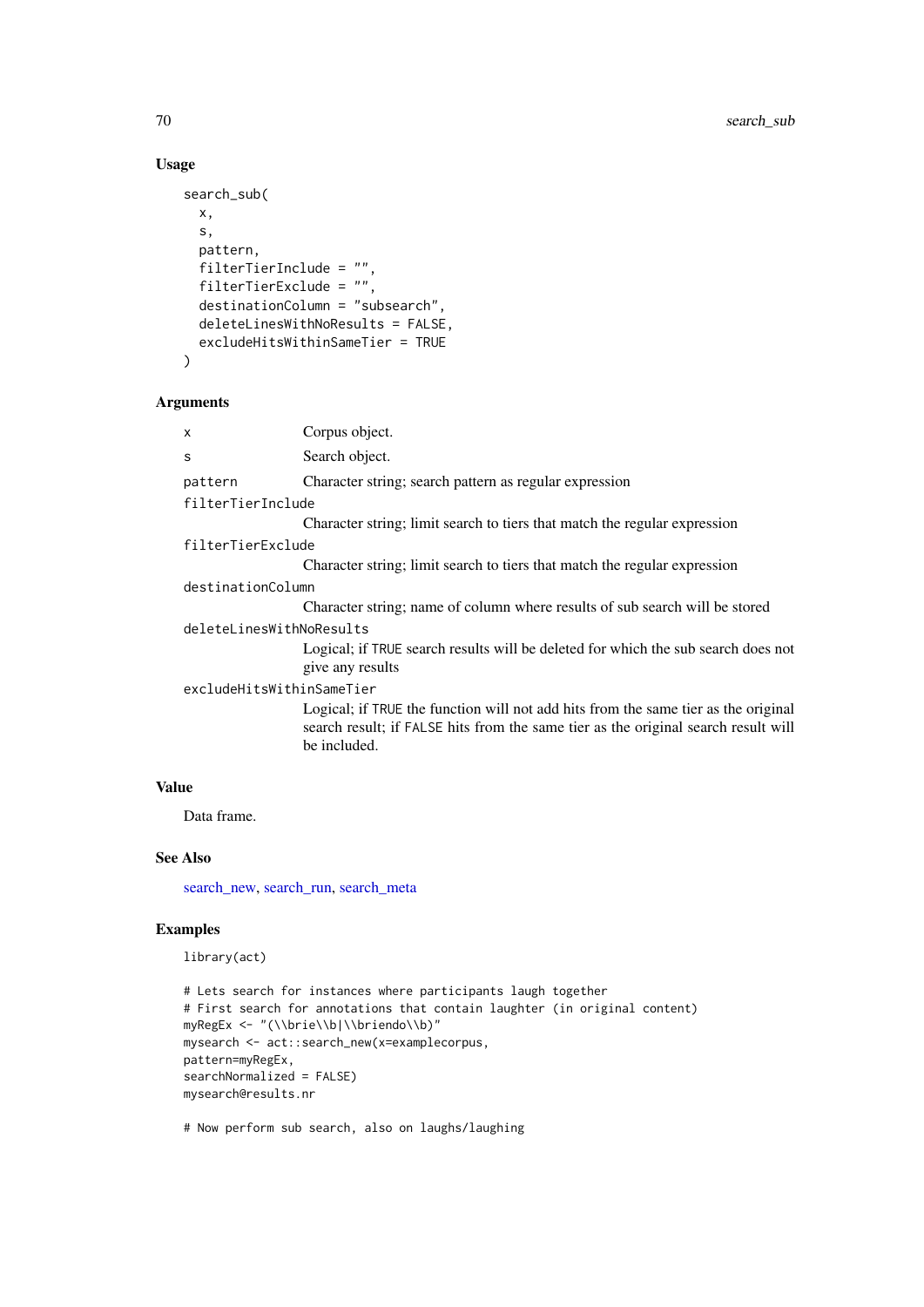# search\_transcript\_content 71

```
test <- act::search_sub(x=examplecorpus,
s=mysearch,
pattern=myRegEx)
# Check the co-occurring search hits
```
test\$subsearch

# search\_transcript\_content

*Search in original content of a single transcript*

# Description

Search in original content of a single transcript

# Usage

search\_transcript\_content(t, s)

# Arguments

|     | Transcript object; transcript to search in. |
|-----|---------------------------------------------|
| - S | Search object.                              |

### Value

Data.frame; data frame with search results. # @example inst/examples/search\_transcript\_content.R

```
search_transcript_fulltext
```
*Search in full text of a single transcript*

# Description

Search in full text of a single transcript

# Usage

search\_transcript\_fulltext(t, s)

# Arguments

| Transcript object; transcript to search in. |
|---------------------------------------------|
| Search object.                              |

# Value

Data.frame; data frame with search results. # @example inst/examples/search\_transcript\_fulltext.R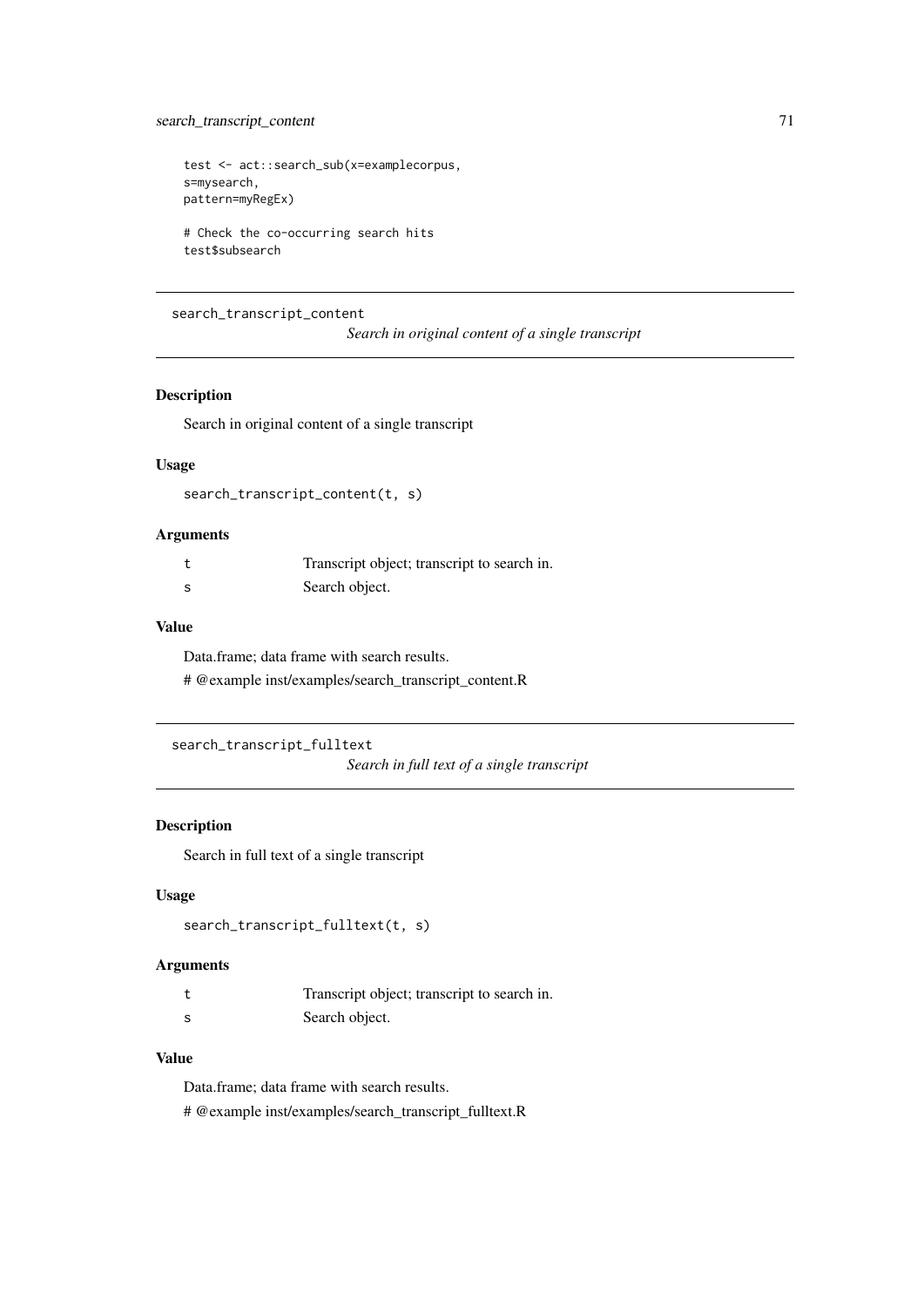Merges tiers from all transcripts in a corpus and returns a data frame.

### Usage

tiers\_all(x, compact = TRUE)

### Arguments

|         | Corpus object.                                                                                            |
|---------|-----------------------------------------------------------------------------------------------------------|
| compact | Logical; if TRUE a condensed overview will be returned, if FALSE a detailed<br>overview will be returned. |

# Value

Data frame

### Examples

library(act)

```
#Get data frame with all tiers
alltiers <- act::tiers_all(examplecorpus)
alltiers
#Get data frame with a simplified version
alltiers <- act::tiers_all(examplecorpus, compact=TRUE)
alltiers
```
tiers\_convert *Convert tiers*

### Description

Converts tier types between 'interval' and 'point' tier. Applies to all tiers in all transcript objects of a corpus. If only certain transcripts or tiers should be affected set the parameter filterTranscriptNames. In case that you want to select transcripts by using regular expressions use the function act::search\_meta first.

```
tiers_convert(
 x,
  intervalToPoint = FALSE,
 pointToInterval = FALSE,
  filterTranscriptNames = NULL,
  filterTierNames = NULL
)
```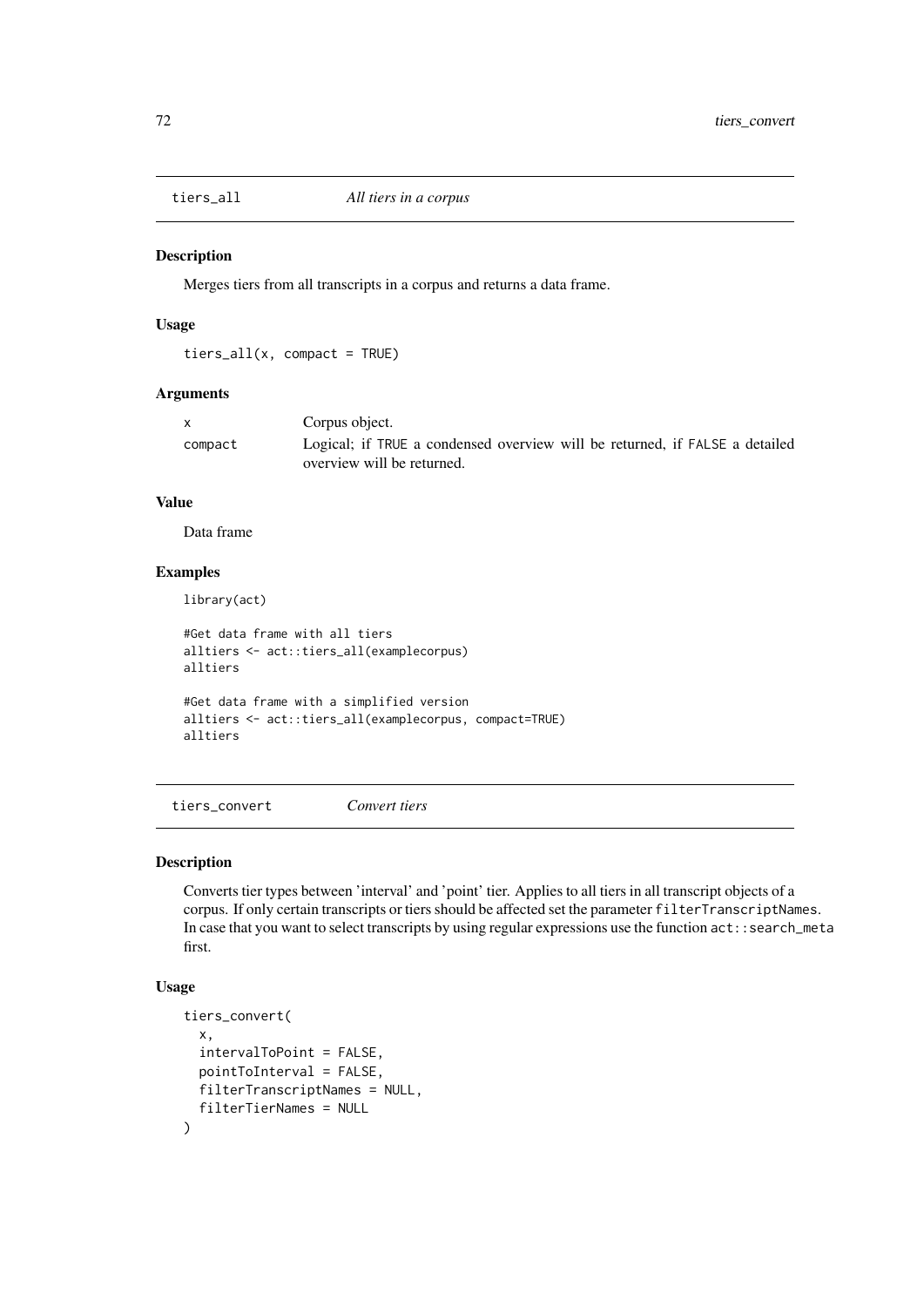#### <span id="page-72-0"></span>tiers\_convert 73

#### Arguments

x Corpus object.

#### intervalToPoint

Logical; if TRUE interval tiers will be converted to point/text tiers.

#### pointToInterval

Logical; if TRUE point/text tiers will be converted to interval tiers.

#### filterTranscriptNames

Vector of character strings; names of the transcripts to be included.

#### filterTierNames

Vector of character strings; names of the tiers to be included.

## Details

Note: When converting from interval > point tier, the original end times of the annotations will be lost definitely.

#### Value

Corpus object.

#### See Also

[tiers\\_rename,](#page-73-0) [tiers\\_sort](#page-74-0)

## Examples

library(act)

```
# Check the names and types of the existing tiers in the first two transcripts
examplecorpus@transcripts[[1]]@tiers
examplecorpus@transcripts[[2]]@tiers
```

```
# Convert interval tiers to point tiers
newcorpus <- act::tiers_convert(examplecorpus, intervalToPoint=TRUE)
```

```
# the names and types of the existing tiers
newcorpus@transcripts[[1]]@tiers
newcorpus@transcripts[[2]]@tiers
```

```
# Convert point tiers to interval tiers
newcorpus <- act::tiers_convert(newcorpus, pointToInterval=TRUE)
```
# Note: In this round trip conversion from 'interval > point > interval tier' # the original end times of the annotations get lost (when converting from interval > point).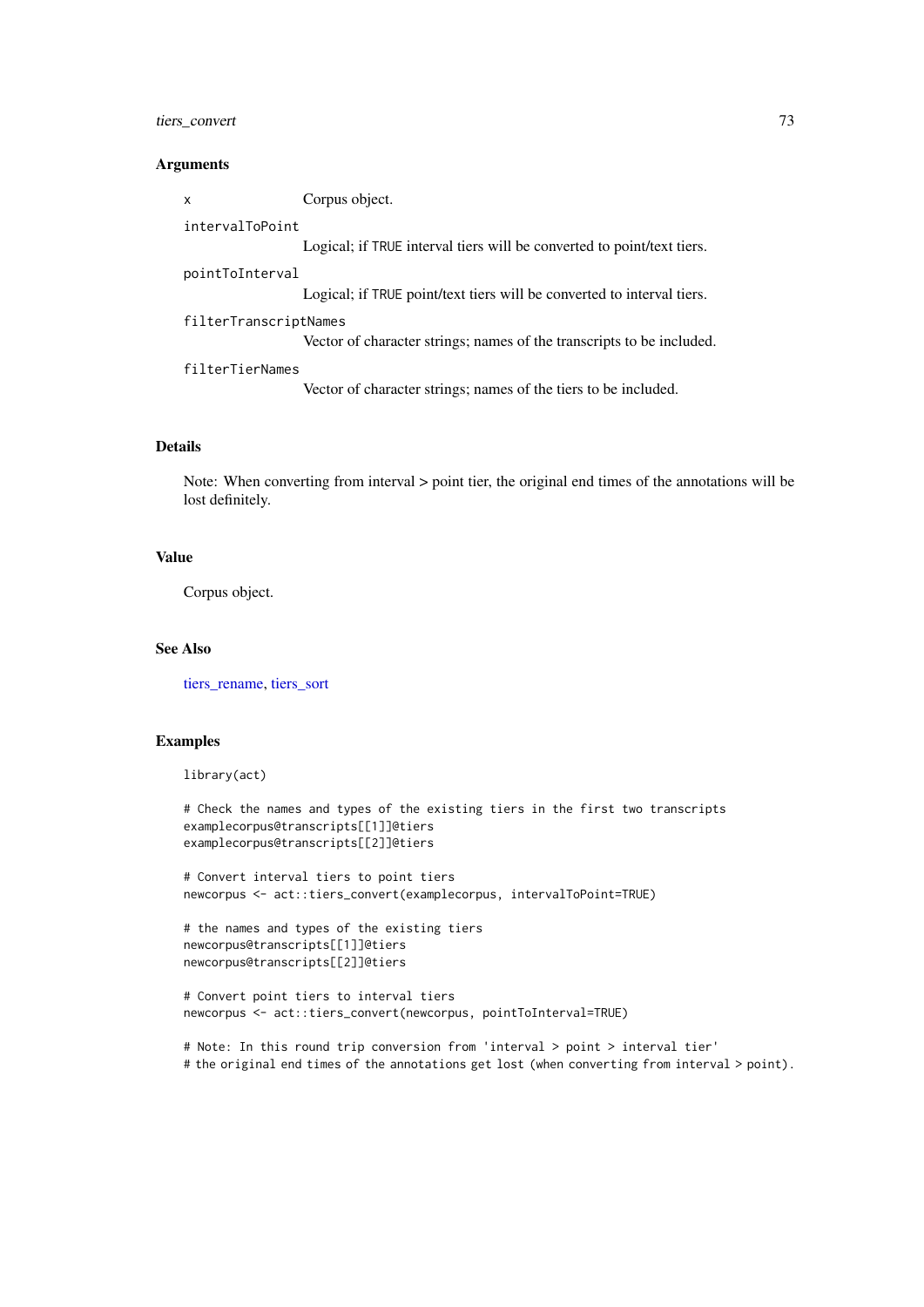<span id="page-73-1"></span><span id="page-73-0"></span>tiers\_rename *Rename tiers*

#### Description

Renames all tiers in all transcript objects of a corpus. If only certain transcripts should be affected set the parameter filterTranscriptNames. In case that you want to select transcripts by using regular expressions use the function act::search\_meta first.

#### Usage

tiers\_rename(x, searchPattern, searchReplacement, filterTranscriptNames = NULL)

#### Arguments

x Corpus object. searchPattern Character string; search pattern as regular expression. searchReplacement Character string; replacement string. filterTranscriptNames Vector of character strings; names of the transcripts to be included.

#### Details

The tiers will only be renamed if the resulting names preserve the uniqueness of the tier names. Results will be reported in @history of the transcript objects. Please be aware that this function is not optimized for speed and may take quite a while to run, depending on the size of your corpus object.

## Value

Corpus object.

#### See Also

[tiers\\_convert,](#page-71-0) [tiers\\_sort](#page-74-0)

#### Examples

```
# Check the names of the existing tiers in the first two transcripts
examplecorpus@transcripts[[1]]@tiers$name
examplecorpus@transcripts[[2]]@tiers$name
```

```
examplecorpus <- act::tiers_rename(examplecorpus, "Entrevistador", "E")
```

```
examplecorpus@transcripts[[1]]@tiers$name
examplecorpus@transcripts[[2]]@tiers$name
```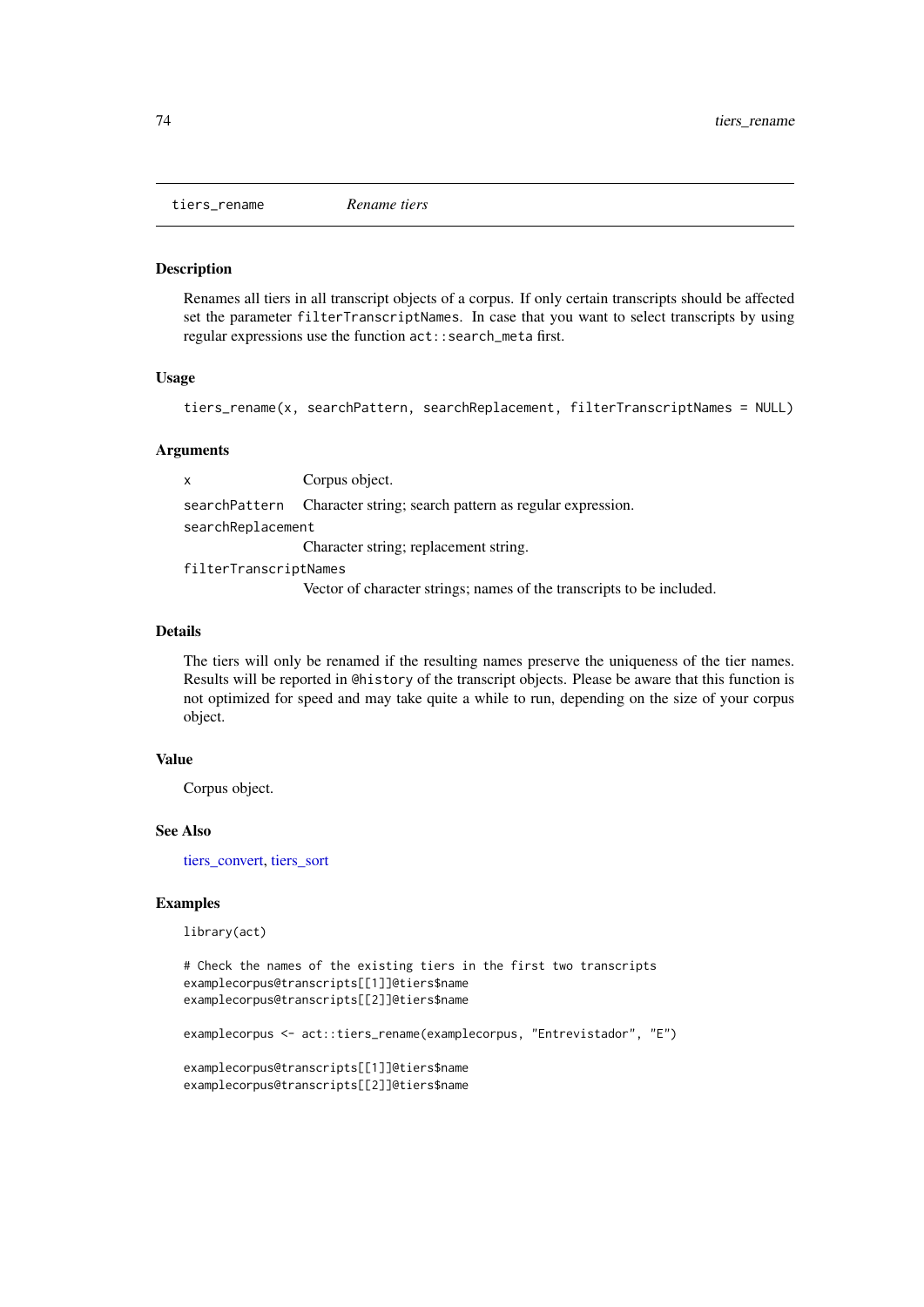<span id="page-74-1"></span><span id="page-74-0"></span>

#### **Description**

Reorder the positions of tiers in all transcripts of a corpus object. The ordering of the tiers will be done according to a vector of regular expressions defined in 'sortVector'. If only certain transcripts or tiers should be affected set the parameter filterTranscriptNames. In case that you want to select transcripts by using regular expressions use the function  $act::search\_meta$  first.

#### Usage

```
tiers_sort(
 x,
  sortVector,
  filterTranscriptNames = NULL,
  addMissingTiers = FALSE,
 deleteTiersThatAreNotInTheSortVector = FALSE
)
```
#### Arguments

# x Corpus object. sortVector Vector of character strings; regular expressions to match the tier names. The order within the vector presents the new order of the tiers. Use "\\*" (=two backslashes and a star) to indicate where tiers that are not present in the sort vector but in the transcript should be inserted. filterTranscriptNames Vector of character strings; names of the transcripts to be included. addMissingTiers Logical; if TRUE all tiers that are given in 'the 'sortVector' but are missing in the transcripts will be added.

#### deleteTiersThatAreNotInTheSortVector

Logical; if TRUE tiers that are not matched by the regular expressions in 'sortVector' will be deleted. Otherwise the will be inserted at the end of the table or at the position defined by '"\\*' in 'sortVector.

## Value

Corpus object.

## See Also

[tiers\\_convert,](#page-71-0) [tiers\\_rename,](#page-73-0) [helper\\_tiers\\_new\\_table,](#page-28-0) [helper\\_tiers\\_sort\\_table,](#page-29-0)

## Examples

```
# Check the order of the existing tiers in the first two transcripts
examplecorpus@transcripts[[1]]@tiers$name[order(examplecorpus@transcripts[[1]]@tiers$position)]
```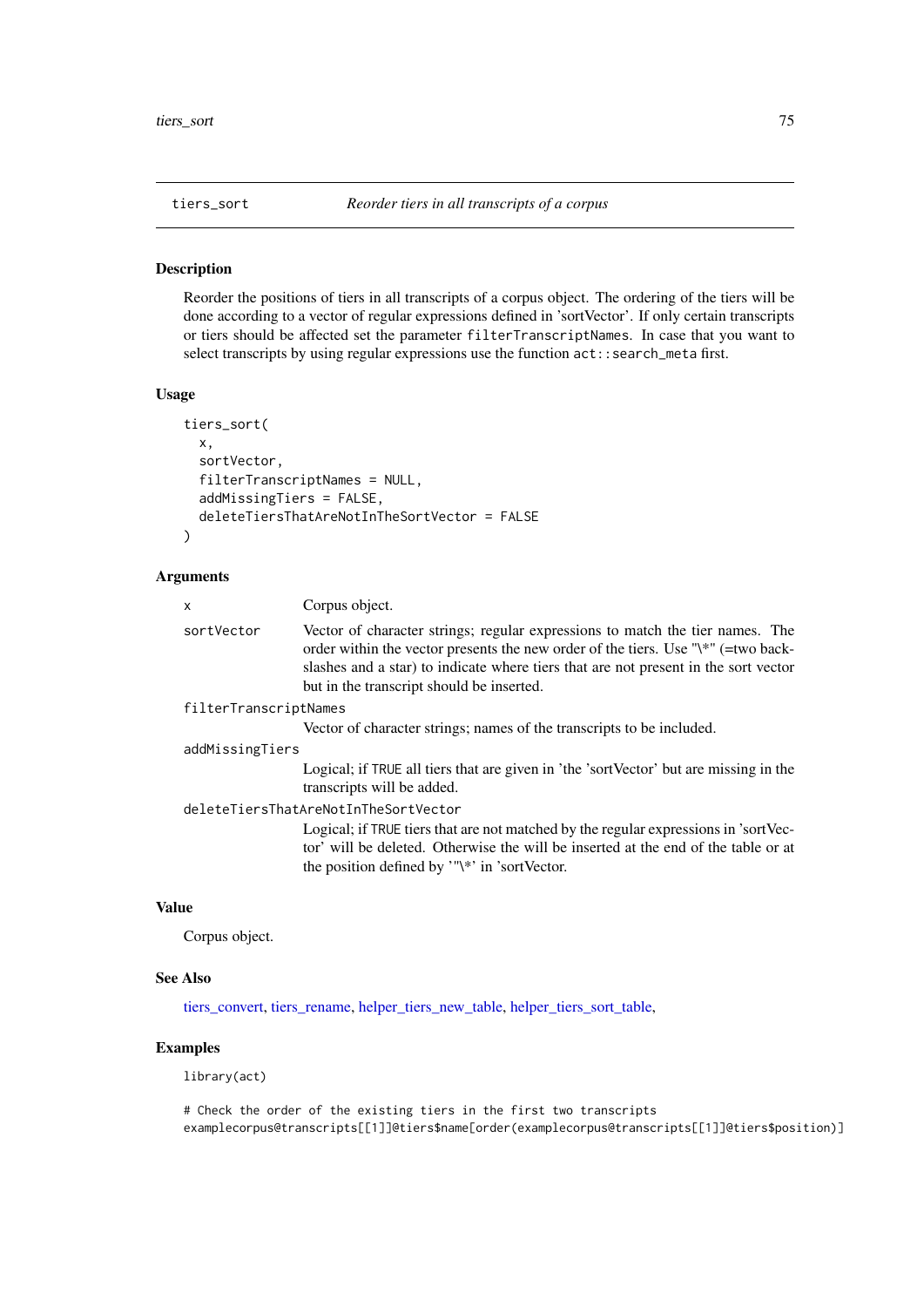```
examplecorpus@transcripts[[2]]@tiers$name[order(examplecorpus@transcripts[[2]]@tiers$position)]
# Get tier names to create the sort vector
sortVector <- c(examplecorpus@transcripts[[1]]@tiers$name,
                examplecorpus@transcripts[[2]]@tiers$name)
# Revert the vector for demonstration.
sortVector <- sortVector[length(sortVector):1]
# This will only reorder the tiers.
examplecorpus <- act::tiers_sort(x=examplecorpus,
sortVector=sortVector)
# Check again the order of the tiers
examplecorpus@transcripts[[1]]@tiers$name[order(examplecorpus@transcripts[[1]]@tiers$position)]
examplecorpus@transcripts[[2]]@tiers$name[order(examplecorpus@transcripts[[2]]@tiers$position)]
# This will reorder the tiers and additionally add tiers that are given
# in the sort vector but not present in the transcript.
examplecorpus <- act::tiers_sort(x=examplecorpus,
sortVector=sortVector,
addMissingTiers=TRUE)
# Check again the order of the tiers
examplecorpus@transcripts[[1]]@tiers$name[order(examplecorpus@transcripts[[1]]@tiers$position)]
examplecorpus@transcripts[[2]]@tiers$name[order(examplecorpus@transcripts[[2]]@tiers$position)]
# Insert a tier called "newTier" into all transcripts in the corpus:
for (t in examplecorpus@transcripts) {
sortVector <- c(t@tiers$name, "newTier")
examplecorpus <- act::tiers_sort(x=examplecorpus,
sortVector=sortVector,
filterTranscriptNames=t@name,
addMissingTiers=TRUE)
}
# Check for example the first transcript: it now contains a tier called "newTier"
examplecorpus@transcripts[[1]]@tiers
```
# To get more examples and information about sorting see 'helper tiers sort table()'.

transcript-class *transcript object*

#### Description

A transcript object contains the annotations of a loaded annotation file and some meta data . In addition, it contains information that is auto generated by the act package, which is necessary for some functions (e.g. the full text search)

## Details

Some of the slots are defined by the user. Other slots are [READ ONLY], which means that they can be accessed by the user but should not be changed. They contain values that are filled when you execute functions on the object.

<span id="page-75-0"></span>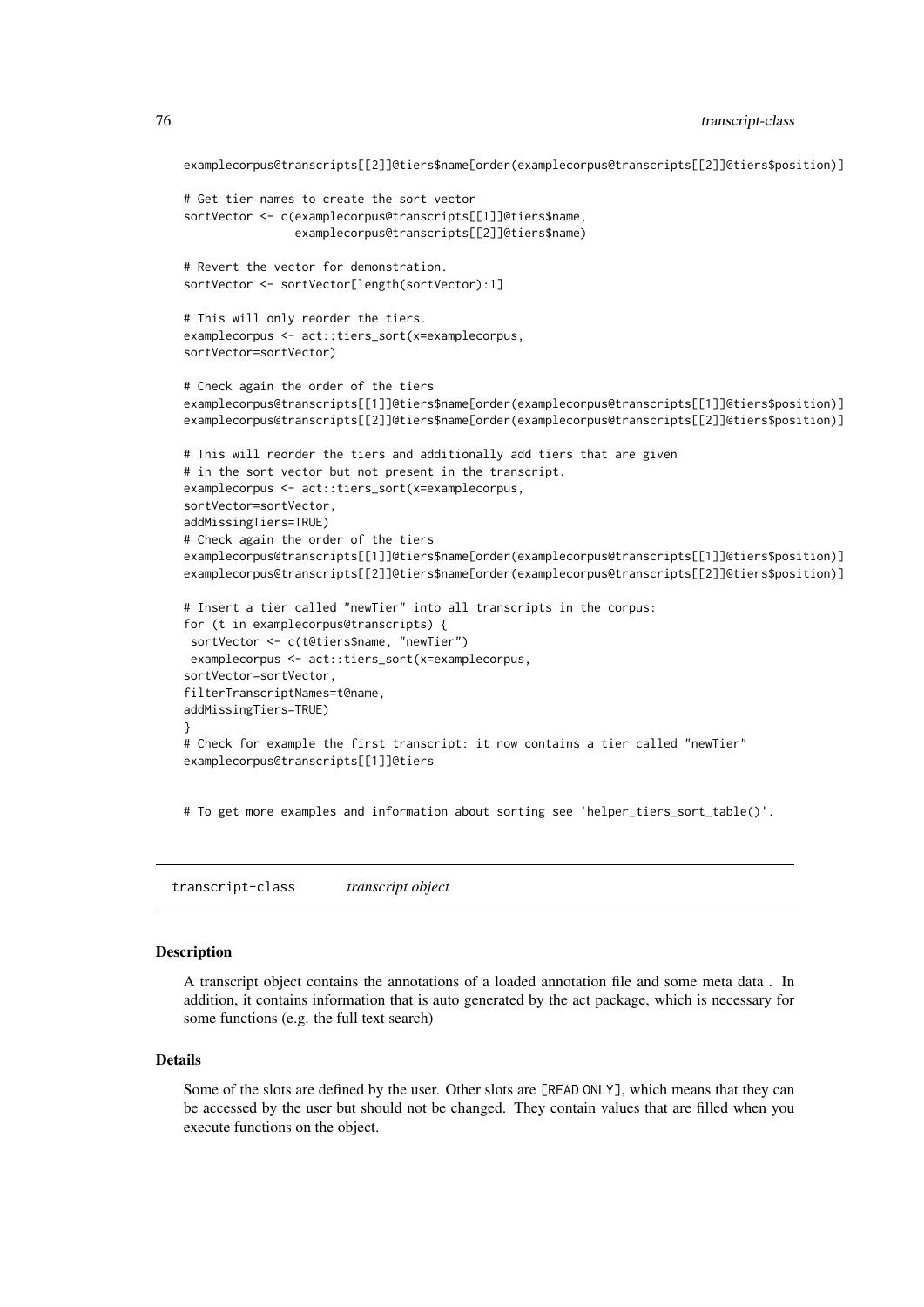#### Slots

- name Character string; [READ ONLY] Name of the transcript, generated from the annotation file name.
- file.path Character string; [READ ONLY] Original location of the annotation file.
- file.encoding Character string; [READ ONLY] Encoding applied to the file when reading.
- file.type Character string; [READ ONLY] Type of the original annotation file/object, e.g. 'eaf' or 'textgrid' for files and 'rpraat' for a rPraat .TextGrid object.
- file.content Character string; [READ ONLY] Content of the original annotation file/object.
- import.result Character string: [READ ONLY] Information about the success of the import of the annotation file.
- load.message Character string; [READ ONLY] Possibly messages about errors that occurred on importing the annotation file.
- length Double; [READ ONLY] Duration of the transcript in seconds.
- tiers Data.frame; [READ ONLY] Table with the tiers. To modify the tiers it is highly recommended to use functions of the package to ensure for consistency of the data.
- annotations Data.frame; Table with the annotations.
- media.path Character string; Path(s) to the media files that correspond to this transcript object.
- normalization.systime POSIXct; Time of the last normalization.
- fulltext.systime POSIXct; [READ ONLY] Time of the last creation of the full texts.
- fulltext.filter.tier.names Vector of character strings; names of tiers that were included in the full text..
- fulltext.bytime.orig Character string; [READ ONLY] full text of the transcript based on the ORIGINAL content of the annotations, sorting the annotations by TIME
- fulltext.bytime.norm Character string; [READ ONLY] full text of the transcript based on the NORMALIZED content of the annotations, sorting the annotations by TIME
- fulltext.bytier.orig Character string; [READ ONLY] full text of the transcript based on the ORIGINAL content of the annotations, sorting the annotations first by TIERS and then by time
- fulltext.bytier.norm Character string; [READ ONLY] full text of the transcript based on the NORMALIZED content of the annotations, sorting the annotations first by TIERS and then by time
- modification.systime POSIXct; [READ ONLY] Time of the last modification of the transcript. Modifications after importing the annotation file by applying one/some of the packages function(s). Manual changes of the transcript by the user are not tracked!
- history List; [READ ONLY] History of the modifications made to the transcript object.

## Examples

library(act)

examplecorpus@transcripts[[1]]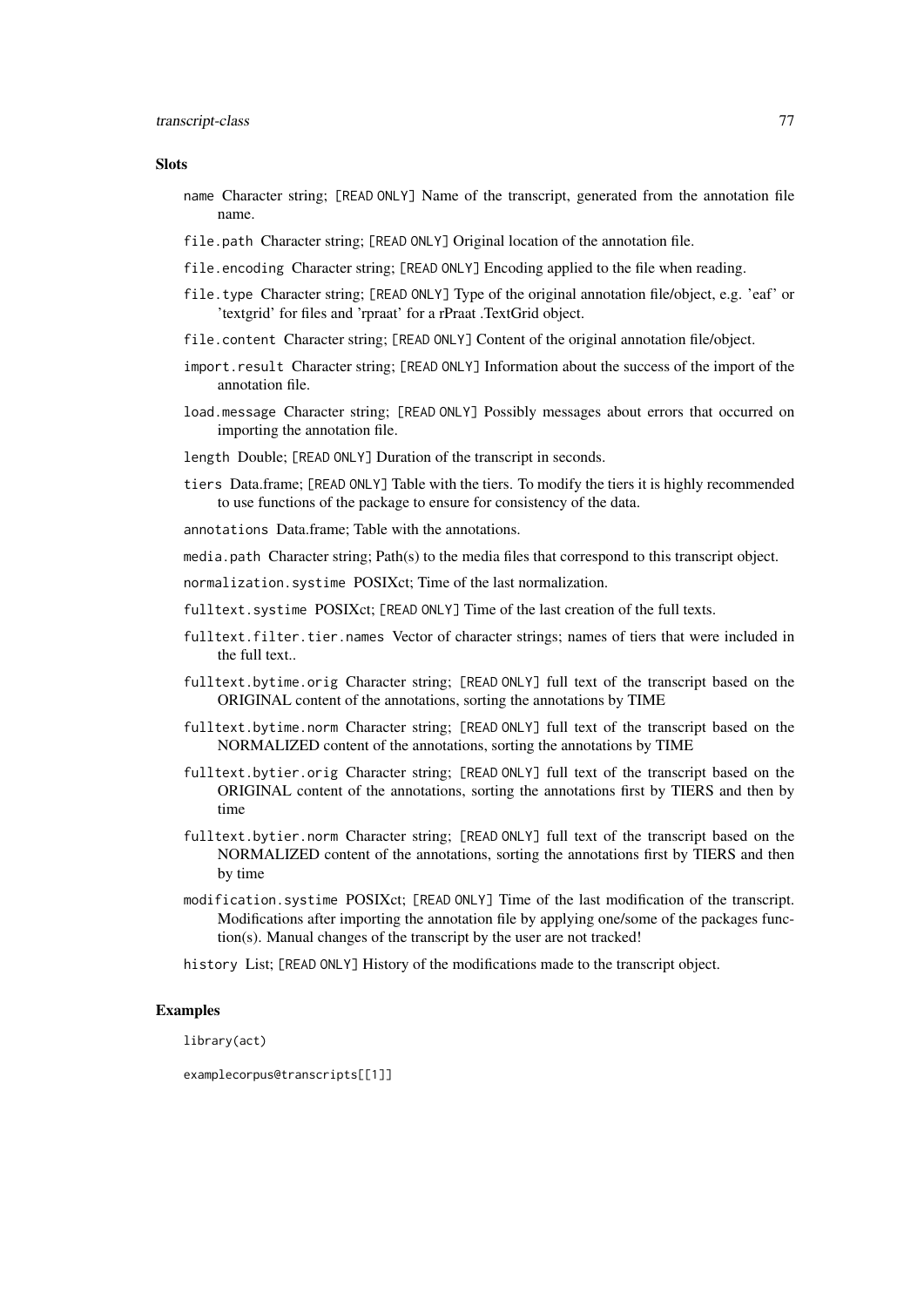<span id="page-77-0"></span>transcripts\_add *Add transcripts to a corpus*

#### Description

Add a single or multiple transcript objects to a corpus object.

## Usage

```
transcripts_add(
  x,
  ...,
  skipDuplicates = FALSE,
  createFullText = TRUE,
  assignMedia = TRUE
)
```
## Arguments

| $\mathsf{x}$ | Corpus object                                                                                                                                  |
|--------------|------------------------------------------------------------------------------------------------------------------------------------------------|
| $\cdots$     | transcript object, list of transcript objects, corpus object.                                                                                  |
|              | skipDuplicates Logical; If FALSE double transcripts will be renamed to make the names unique,<br>if TRUE double transcripts will not be added. |
|              | createFullText Logical; if TRUE full text will be created.                                                                                     |
| assignMedia  | Logical; if TRUE the folder(s) specified in @paths.media.files of your corpus<br>object will be scanned for media.                             |

#### Details

The name of the transcript objects have to be unique in the act package. The @name attribute of each transcript object will be set as identifier in the list of transcripts in the corpus object. By default, transcripts with non unique names will be renamed. If you prefer to import.skip.double.files, set the parameter skipDuplicates=TRUE. Skipped/renamed transcripts will be reported in

#### Value

Corpus object

## Examples

```
library(act)
# get one of the already existing transcript in the examplecorpus
newtrans <- examplecorpus@transcripts[[1]]
# add this transcript to the examplecorpus
newcorpus <- act::transcripts_add(examplecorpus, newtrans)
# compare the two corpus objects
length(examplecorpus@transcripts)
```
length(newcorpus@transcripts)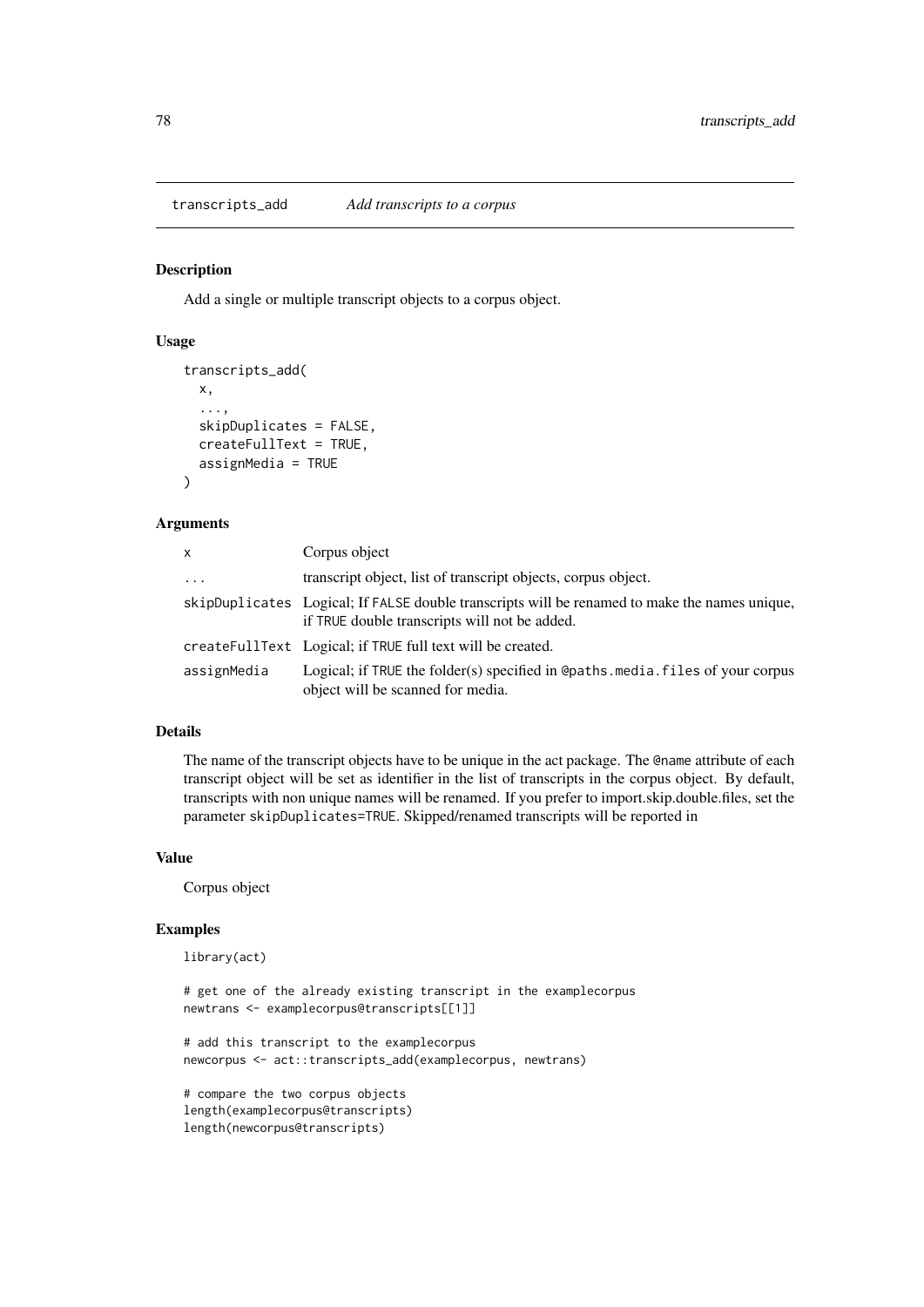```
names(examplecorpus@transcripts)
names(newcorpus@transcripts)
```
<span id="page-78-0"></span>transcripts\_cure *Cure a corpus*

#### Description

Transcript object may contain errors, e.g. because of defect annotation input files or user modifications. This function may cure some of these errors in all transcript objects of a corpus. - Annotations with reversed times: annotations with endSec lower than startSec will be deleted. - Overlapping annotations: earlier annotations will end where the next annotation starts. - Annotations below 0 sec: Annotations that are starting and ending before 0 sec will be deleted; Annotations starting before but ending after 0 sec will be truncated. - Missing tiers: Tiers that are present in the annotations but missing in the list of tiers in @tiers of the transcript object will be added.

## Usage

```
transcripts_cure(
 x,
 filterTranscriptNames = NULL,
  annotationsWithReversedTimes = TRUE,
 overlappingAnnotations = TRUE,
 annotationsWithTimesBelowZero = TRUE,
 missingTiers = TRUE,
  showWarning = FALSE
)
```
## Arguments

| $\mathsf{x}$                  | Corpus object.                                                                           |
|-------------------------------|------------------------------------------------------------------------------------------|
| filterTranscriptNames         |                                                                                          |
|                               | Vector of character strings; names of the transcripts to be included.                    |
| annotationsWithReversedTimes  |                                                                                          |
|                               | Logical; If TRUE annotations with reversed times will be deleted                         |
| overlappingAnnotations        |                                                                                          |
|                               | Logical; If TRUE overlapping annotations will be corrected.                              |
| annotationsWithTimesBelowZero |                                                                                          |
|                               | Logical; If TRUE annotations before 0 sec will be corrected.                             |
| missingTiers                  | Logical; If TRUE tiers missing in @tiers slot of the transcript object will be<br>added. |
| showWarning                   | Logical; If TRUE a warning notice will be shown upon correction.                         |

## Value

Corpus object;

## See Also

[transcripts\\_cure\\_single](#page-79-0)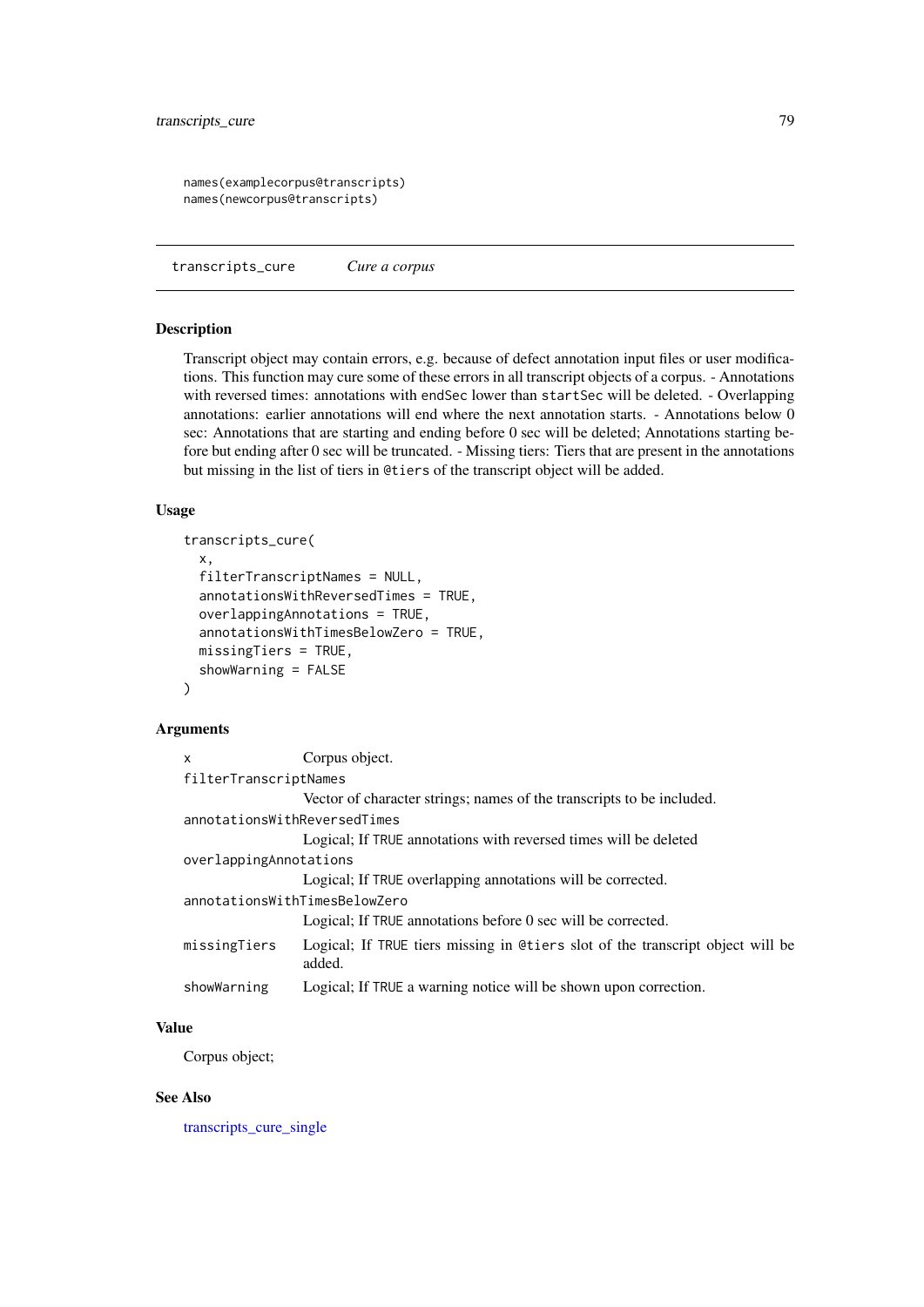### Examples

library(act)

```
# The example corpus does not contain any errors.
# But let's use the function anyway.
x<-act::transcripts_cure(examplecorpus)
x@history[[length(x@history)]]
```
# See \code{act::cure\_transcript} for actual examples.

<span id="page-79-0"></span>transcripts\_cure\_single

*Cure a single transcript*

## Description

Transcript object may contain errors, e.g. because of defect annotation input files or user modifications. This function may cure some of these errors. - Annotations with reversed times: annotations with endSec lower than startSec will be deleted. - Overlapping annotations: earlier annotations will end where the next annotation starts. - Annotations below 0 sec: Annotations that are starting and ending before 0 sec will be deleted; Annotations starting before but ending after 0 sec will be truncated. - Missing tiers: Tiers that are present in the annotations but missing in the list of tiers in @tiers of the transcript object will be added.

#### Usage

```
transcripts_cure_single(
  t,
  annotationsWithReversedTimes = TRUE,
 overlappingAnnotations = TRUE,
  annotationsWithTimesBelowZero = TRUE,
 missingTiers = TRUE,
  showWarning = FALSE
)
```
#### Arguments

| t                             | Transcript object.                                                                       |  |
|-------------------------------|------------------------------------------------------------------------------------------|--|
| annotationsWithReversedTimes  |                                                                                          |  |
|                               | Logical; If TRUE annotations with reversed times will be deleted                         |  |
| overlappingAnnotations        |                                                                                          |  |
|                               | Logical; If TRUE overlapping annotations will be corrected.                              |  |
| annotationsWithTimesBelowZero |                                                                                          |  |
|                               | Logical; If TRUE annotations before 0 sec will be corrected.                             |  |
| missingTiers                  | Logical; If TRUE tiers missing in @tiers slot of the transcript object will be<br>added. |  |
| showWarning                   | Logical; If TRUE a warning notice will be shown upon correction.                         |  |
|                               |                                                                                          |  |

<span id="page-79-1"></span>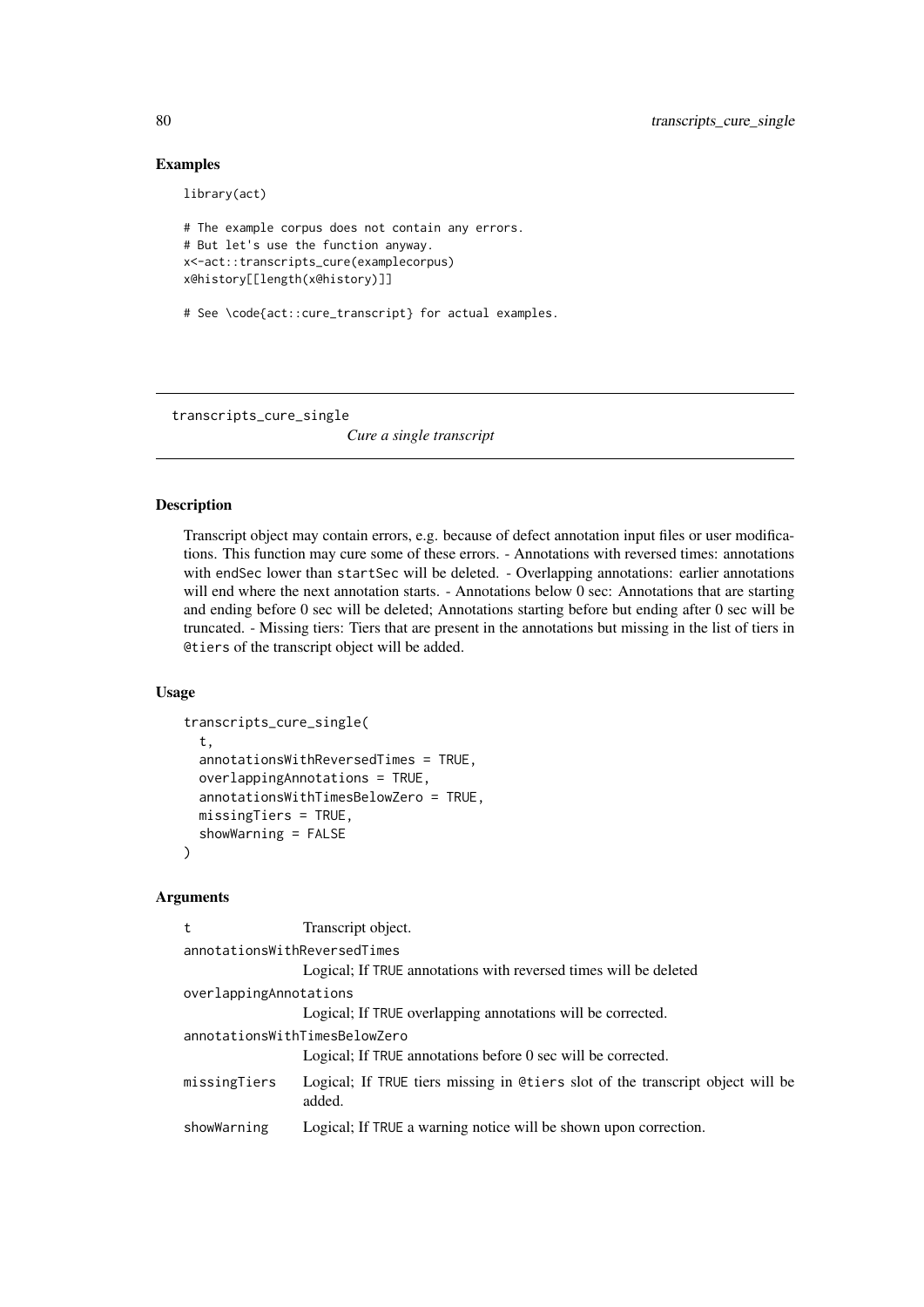#### <span id="page-80-0"></span>Value

Transcript object;

## See Also

transcripts cure

## Examples

```
# --- annotationsWithReversedTimes: will be deleted
# get example transcript and reverse the times of an annotation
t <- examplecorpus@transcripts[[1]]
t@annotations$startSec[1] <- 20
t@annotations$endSec[1] <- 10
t2 <- act::transcripts_cure_single(t)
tail(t2@history, n=1)
# --- annotationsWithTimesBelowZero: will be deleted or start at 0 sec
t <- examplecorpus@transcripts[[1]]
t@annotations$startSec[1] <- -2
t@annotations$endSec[1] <- -1
t2 <- act::transcripts_cure_single(t)
tail(t2@history, n=1)
t <- examplecorpus@transcripts[[1]]
t@annotations$startSec[2] <- -5
t2 <- act::transcripts_cure_single(t)
tail(t2@history, n=1)
# --- overlappingAnnotations: will end where the next starts
t<-examplecorpus@transcripts[[1]]
t@annotations <- t@annotations[order(t@annotations$tier.name, t@annotations$startSec), ]
t@annotations$endSec[1] <- 8
t2 <- act::transcripts_cure_single(t)
tail(t2@history, n=1)
# --- missingTiers: will be added to @tiers in transcript object
t<-examplecorpus@transcripts[[1]]
t@annotations <- t@annotations[order(t@annotations$tier.name, t@annotations$startSec), ]
t@annotations$tier.name[1] <- "NEW"
t2 <- act::transcripts_cure_single(t)
tail(t2@history, n=1)
t2@tiers
# compare with original tiers
t@tiers
# --- several things at once
t<-examplecorpus@transcripts[[1]]
t@annotations <- t@annotations[order(t@annotations$tier.name, t@annotations$startSec), ]
```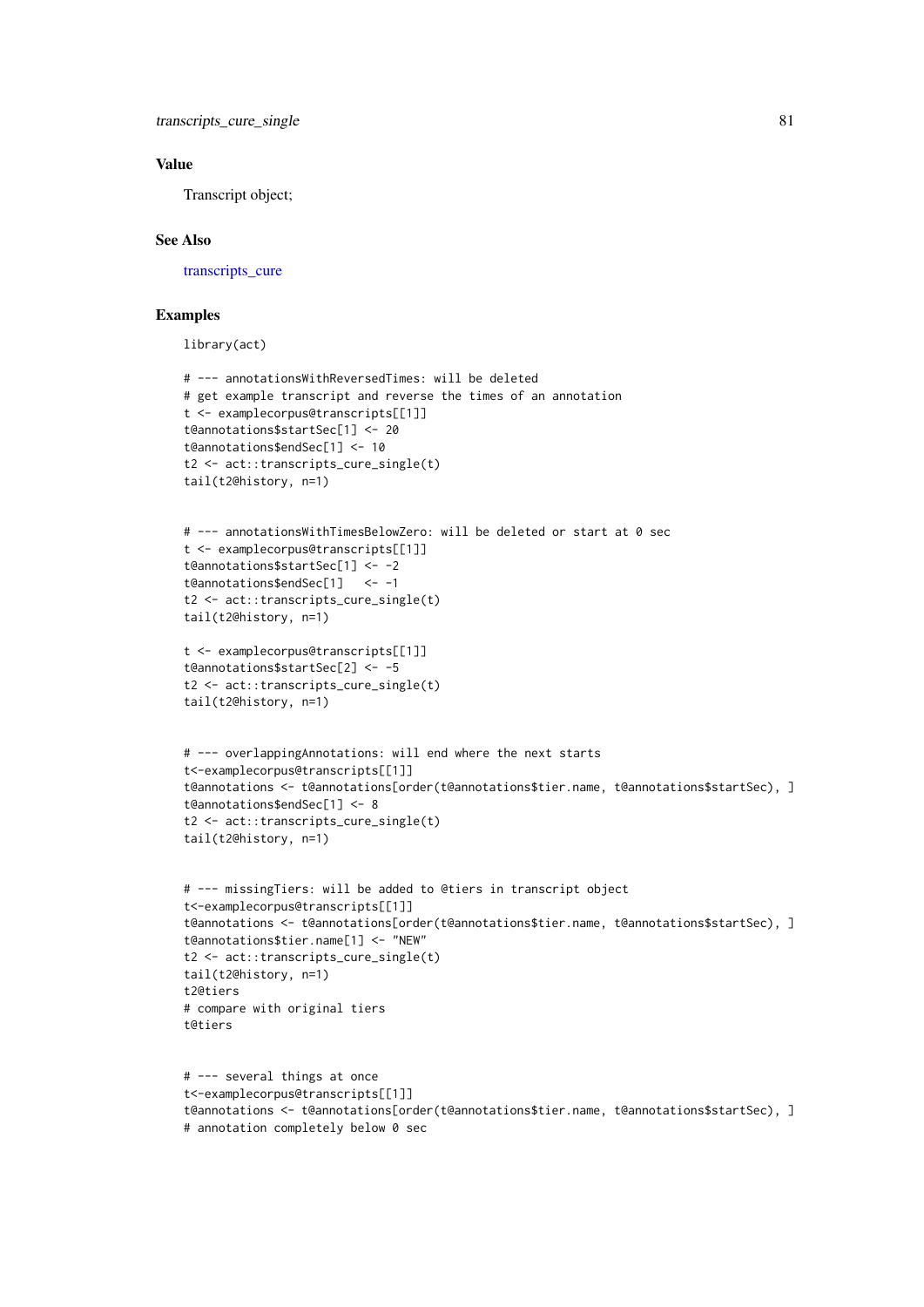```
t@annotations$startSec[1] <- -6
t@annotations$endSec[1] <- -5
# annotation starts before but ends after 0 sec
t@annotations$startSec[2] <- -3
# annotation with reversed times
t@annotations$startSec[3] <- 6.9
t@annotations$endSec[3] <- -6.8
# annotation overlaps with next annotation
t@annotations$endSec[6] <- 9
# new tier, missing tier list
t@annotations$tier.name[8] <- "NEW"
t2 <- act::transcripts_cure_single(t, showWarning=TRUE)
tail(t2@history, n=1)
```
examplecorpus@transcripts[[1]]@history

transcripts\_delete *Delete transcripts from a corpus*

#### Description

Delete transcript objects from a corpus object. You need to name the transcripts to delete directly in the parameter 'transcriptNames'. If you want to delete transcripts based on a search pattern (regular expression) use act::search\_sub first.

## Usage

transcripts\_delete(x, transcriptNames)

#### Arguments

x Corpus object transcriptNames

Vector of character strings; names of the transcript object to be deleted.

## Value

Corpus object

## Examples

```
# delete two transcripts by their name
test <- act::transcripts_delete(examplecorpus,
c("BOL_CCBA_SP_MeryGaby1",
"BOL_CCBA_SP_MeryGaby2"))
```

```
# compare the the original and modified corpus object
length(examplecorpus@transcripts)
length(test@transcripts)
setdiff(names(examplecorpus@transcripts), names(test@transcripts))
test@history[length(test@history)]
```
<span id="page-81-0"></span>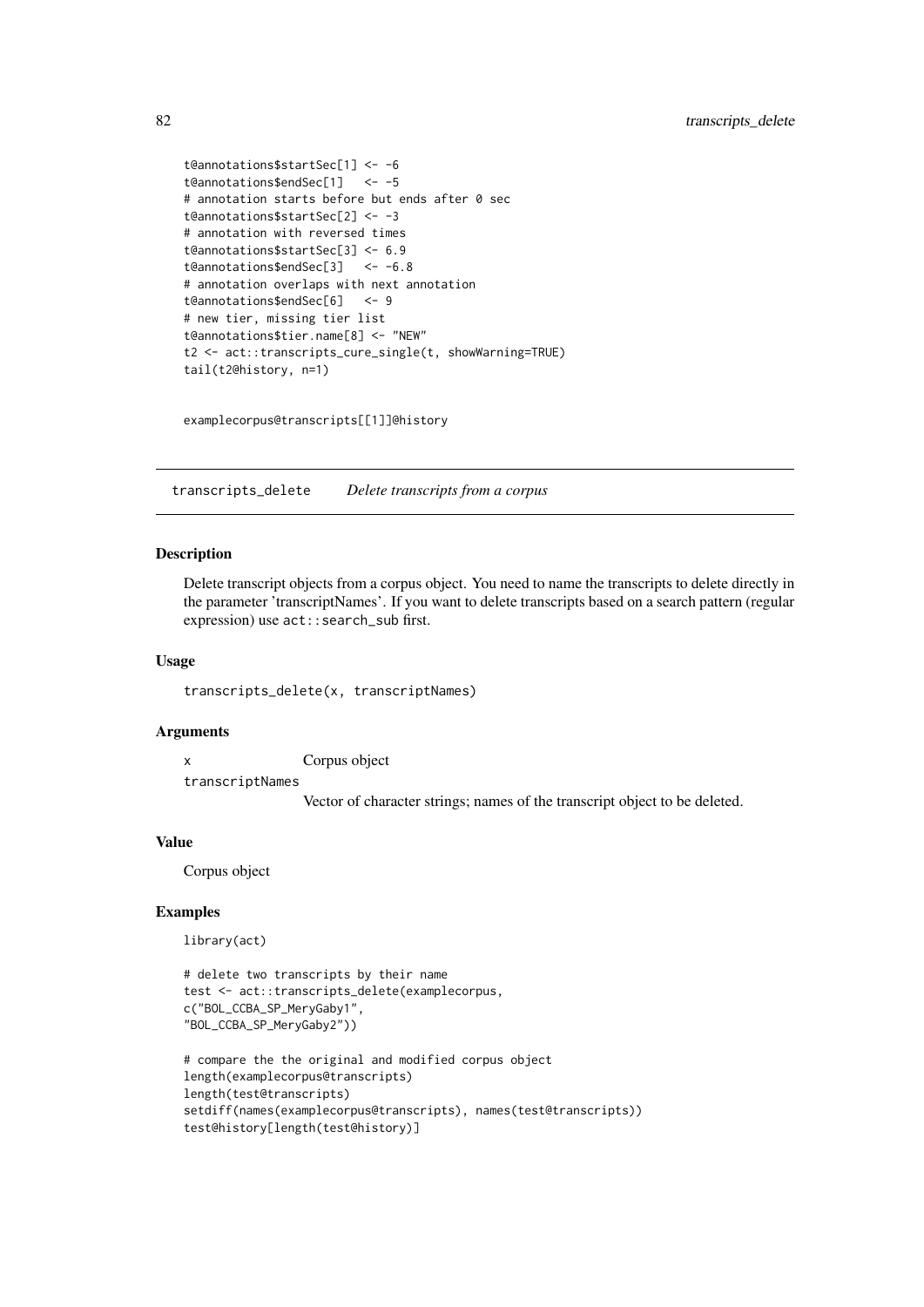```
# delete transcripts that match a filter, e.g. all transcripts from Bolivia "BOL_"
mymeta <- act::search_meta(examplecorpus, filterTranscriptIncludeRegEx = "BOL_")
test <- act::transcripts_delete(examplecorpus,
mymeta$transcripts.names)
# compare the the original and modified corpus object
length(examplecorpus@transcripts)
length(test@transcripts)
setdiff(names(examplecorpus@transcripts), names(test@transcripts))
```
transcripts\_filter *Filter all transcripts in a corpus*

## Description

Filter all transcript objects in a corpus and return the filtered corpus object. It is possible to filter out temporal sections and tiers. In case that you want to select tiers by using regular expressions use the function act::search\_meta first.

## Usage

```
transcripts_filter(
  x,
  filterTranscriptNames = NULL,
  filterOnlyTheseTranscripts = NULL,
  filterTierNames = NULL,
  filterSectionStartsec = NULL,
  filterSectionEndsec = NULL,
  preserveTimes = TRUE,
  sort = c("none", "tier>startSec", "startSec>tier")
\lambda
```
## Arguments

| $\mathsf{x}$               | Corpus object;                                                                                                                                                                 |
|----------------------------|--------------------------------------------------------------------------------------------------------------------------------------------------------------------------------|
| filterTranscriptNames      |                                                                                                                                                                                |
|                            | Vector of character strings; names of transcripts to remain in the transcripts. If                                                                                             |
|                            | left unspecified, all transcripts will remain in the transcripts.                                                                                                              |
| filterOnlyTheseTranscripts |                                                                                                                                                                                |
|                            | Vector of character strings; names of transcripts to which filters will be applied.<br>If left unspecified, all transcripts will be filtered.                                  |
| filterTierNames            |                                                                                                                                                                                |
|                            | Vector of character strings; names of tiers to remain in the transcripts. If left                                                                                              |
|                            | unspecified, all tiers will remain in the transcripts.                                                                                                                         |
| filterSectionStartsec      |                                                                                                                                                                                |
|                            | Double, start of selection in seconds.                                                                                                                                         |
| filterSectionEndsec        |                                                                                                                                                                                |
|                            | Double, end of selection in seconds.                                                                                                                                           |
| preserveTimes              | Logical; Parameter is used if filter Section Startsec it set. If TRUE start times<br>will be preserved, if FALSE the selection will start from 0.                              |
| sort                       | Logical; Annotations will be sorted: 'none' (=no sorting), 'tier>startSec' (=sort<br>first by tier, then by startSec), 'startSec>tier' (=sort first by startSec, then by tier) |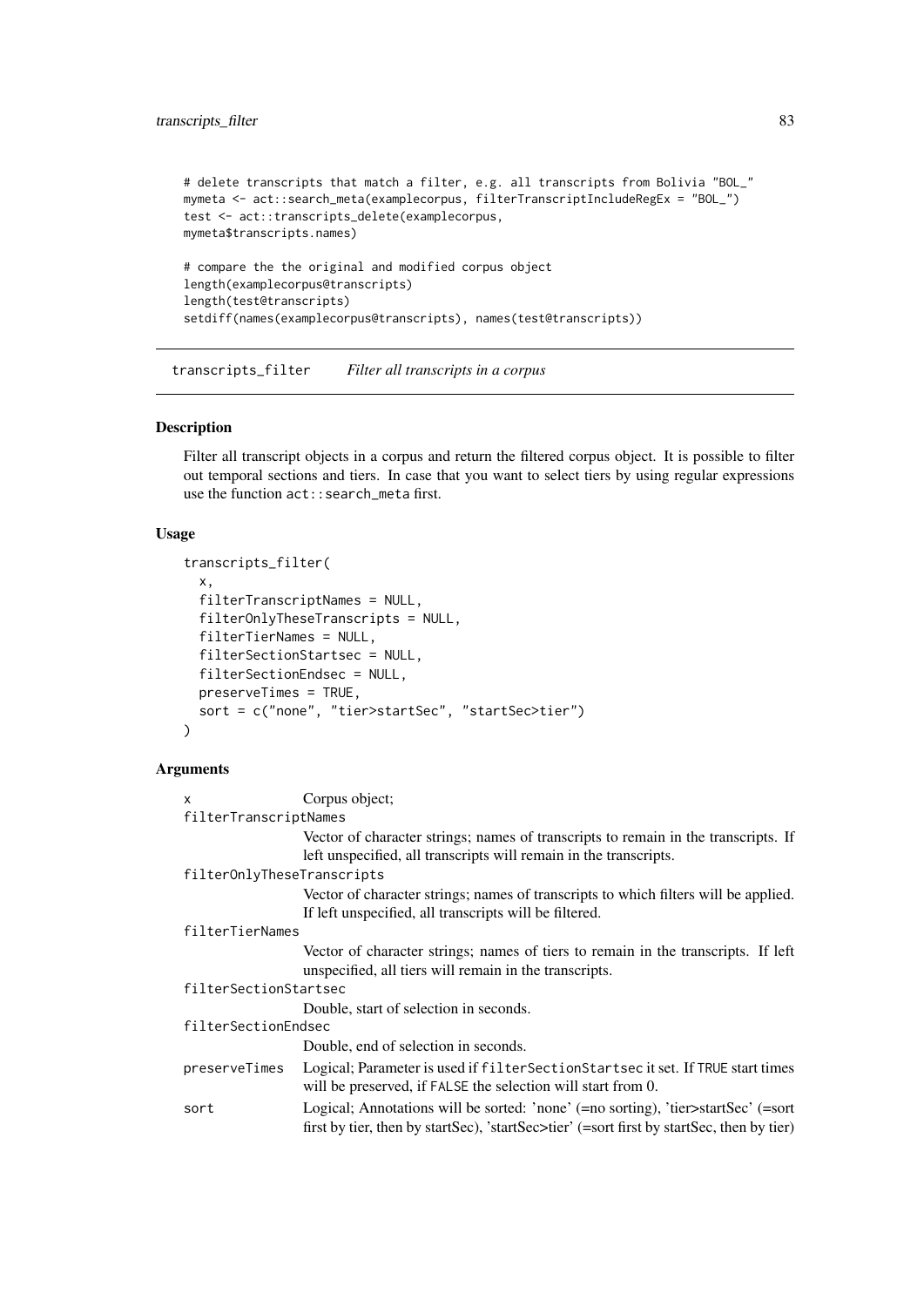## Value

Corpus object;

## Examples

library(act)

```
# Filter corpus to only contain some tiers
all.tier.names <- unique(act::tiers_all(examplecorpus)$name)
some.tier.names <- all.tier.names[1:10]
x <- act::transcripts_filter(examplecorpus, filterTierNames=some.tier.names)
x@history[[length(x@history)]]
```
transcripts\_filter\_single

*Filter a single transcript*

## Description

Filter a transcript object and return the filtered transcript object. It is possible to filter out temporal sections and tiers. In case that you want to select tiers by using regular expressions use the function act::search\_meta first.

## Usage

```
transcripts_filter_single(
  t,
  filterTierNames = NULL,
  filterSectionStartsec = NULL,
  filterSectionEndsec = NULL,
  preserveTimes = TRUE,
  sort = c("none", "tier>startSec", "startSec>tier")
)
```
#### Arguments

| t                     | Transcript object.                                                                                                                                                             |
|-----------------------|--------------------------------------------------------------------------------------------------------------------------------------------------------------------------------|
| filterTierNames       |                                                                                                                                                                                |
|                       | Vector of character strings; names of tiers to be remain in the transcripts. If left<br>unspecified, all tiers will remain in the transcript exported.                         |
| filterSectionStartsec |                                                                                                                                                                                |
|                       | Double, start of selection in seconds.                                                                                                                                         |
| filterSectionEndsec   |                                                                                                                                                                                |
|                       | Double, end of selection in seconds.                                                                                                                                           |
| preserveTimes         | Logical; Parameter is used if filter Section Startsec it set. If TRUE start times<br>will be preserved, if FALSE the selection will start from 0.                              |
| sort                  | Logical; Annotations will be sorted: 'none' (=no sorting), 'tier>startSec' (=sort<br>first by tier, then by startSec), 'startSec>tier' (=sort first by startSec, then by tier) |

<span id="page-83-0"></span>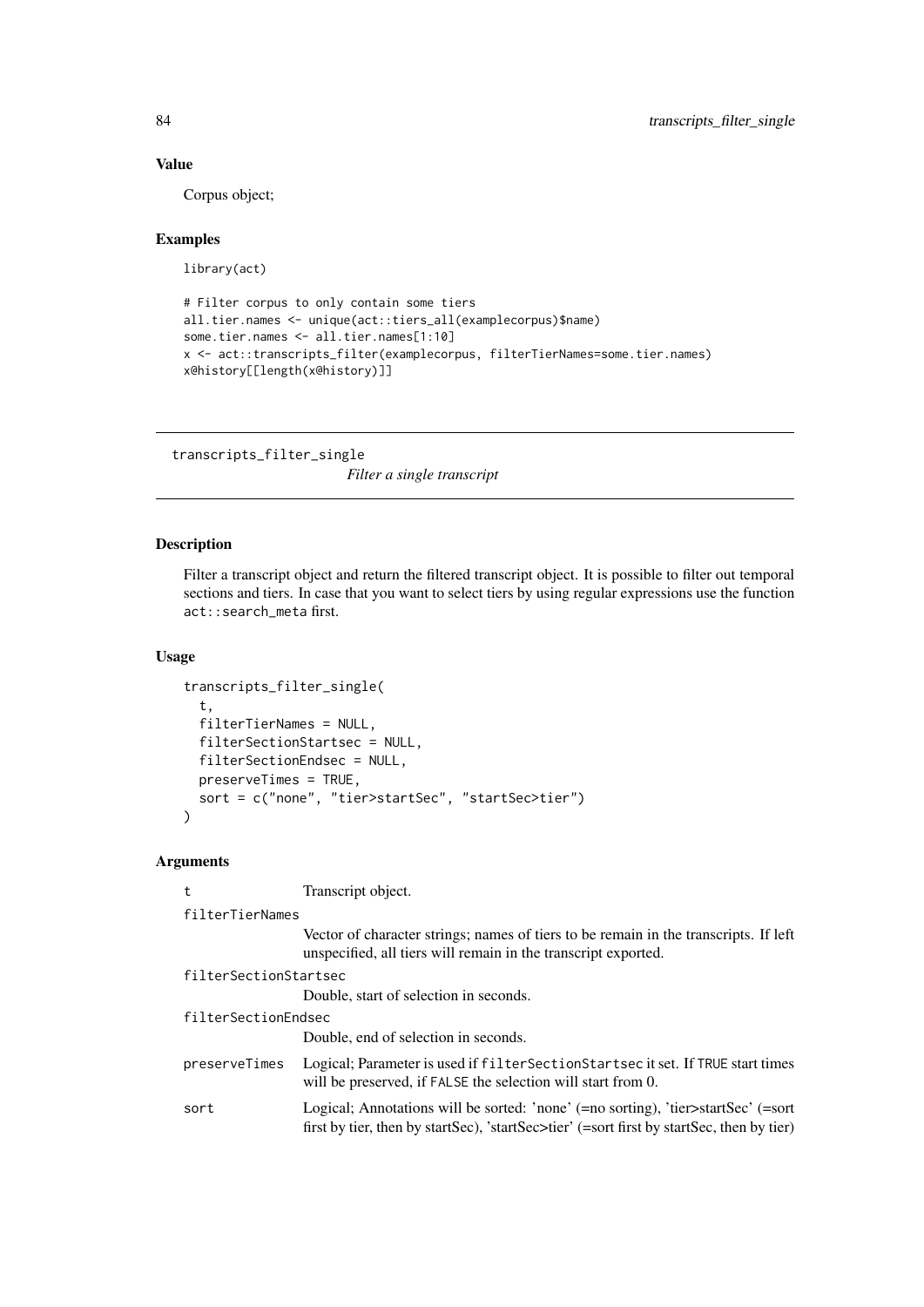<span id="page-84-0"></span>transcripts\_merge 85

#### Value

Transcript object;

#### Examples

library(act)

```
# get an example transcript
t1 <- examplecorpus@transcripts[[1]]
# --- Filter by tiers
# The example transcript contains two tiers that contain four annotations each.
t1@tiers
table(t1@annotations$tier.name)
# Filter transcript to only contain annotations of the FIRST tier
t2 <- act::transcripts_filter_single(t1, filterTierNames=t1@tiers$name[1])
t2@tiers
table(t2@annotations$tier.name)
# Use act::search_meta() first to get the tier names,
# in this case search for tiers with a capital 'I',
# which is the second tier, called 'ISanti'
mymeta <-act::search_meta(examplecorpus,
filterTranscriptNames=t2@name,
filterTierIncludeRegEx="I"
\lambdat2 <- act::transcripts_filter_single(t1, filterTierNames=mymeta$tier.names)
t2@tiers
table(t2@annotations$tier.name)
# --- Filter by time section
# only set start of section (until the end of the transcript)
t2 <- act::transcripts_filter_single(t1, filterSectionStartsec=6)
cbind(t2@annotations$startSec,t2@annotations$endSec)
# only set end of section (from the beginning of the transcript)
t2 <- act::transcripts_filter_single(t1, filterSectionEndsec=8)
cbind(t2@annotations$startSec,t2@annotations$endSec)
# set start and end of section
t2 <- act::transcripts_filter_single(t1, filterSectionStartsec=6, filterSectionEndsec=8)
cbind(t2@annotations$startSec,t2@annotations$endSec)
# set start and end of section, start new times from 0
t2 <- act::transcripts_filter_single(t1,
filterSectionStartsec=6,
filterSectionEndsec=8,
preserveTime=FALSE)
cbind(t2@annotations$startSec,t2@annotations$endSec)
```
transcripts\_merge *Merge several transcripts*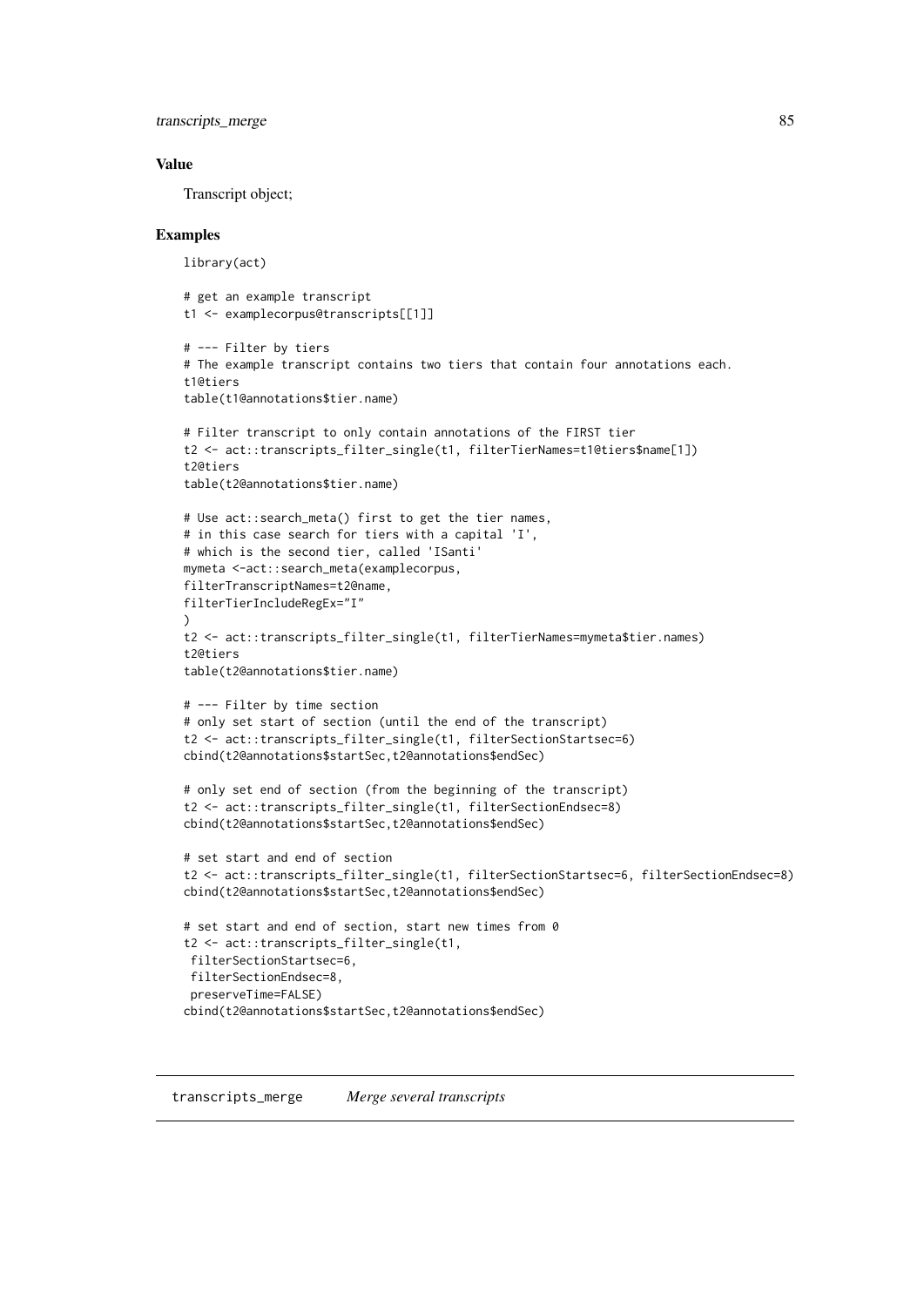#### Description

Merges several transcripts. One transcript is the destination transcript (the transcript that will be updated). The other transcripts are the update transcripts and contain the updates. The update transcripts need to contain a tier in which the update sections are marked.

## Usage

```
transcripts_merge(
  trans_destination,
  trans_updates,
  identifier_tier = "update",
  identifier_intervall = ".+",
  erase_update_sections_completely = TRUE
)
```
## Arguments

trans\_destination

Transcript object; transcript that serves as destination (and will receive the updates).

trans\_updates List of transcript objects; transcript objects that will be inserted into the destination transcripts (entirely or in part).

identifier\_tier

Character string; regular expression that identifies tier (in all trans\_updates) in which the sections that will be inserted into trans destination are marked.

identifier\_intervall

Character string; regular expression that identifies (in trans\_updates) the sections that will be inserted into trans\_destination.

erase\_update\_sections\_completely

Logical; if TRUE update sections in destination transcript will be erased completely, if FALSE update sections in the destination tier will not be erased completely but only the tiers that are present in the trans\_updates be erased.

## Details

You may chose between the following two options: - The update sections in the destination transcript will first be erased completely and then the updates will be filled in. - The update sections in the destination transcript will NOT be erased completely. Rater only the contents of tiers will be erased that are also present in the update tiers. e.g. if your destination transcript contains more tiers than the update transcripts, the contents of those tiers will be preserved in the destination tier during the update.

#### Value

Transcript object

#### Examples

```
# We have three transcripts that to demonstrate the function \code{transcripts_merge}:
# - the destination transcript
trans_destination <- examplecorpus@transcripts[["update_destination"]]
```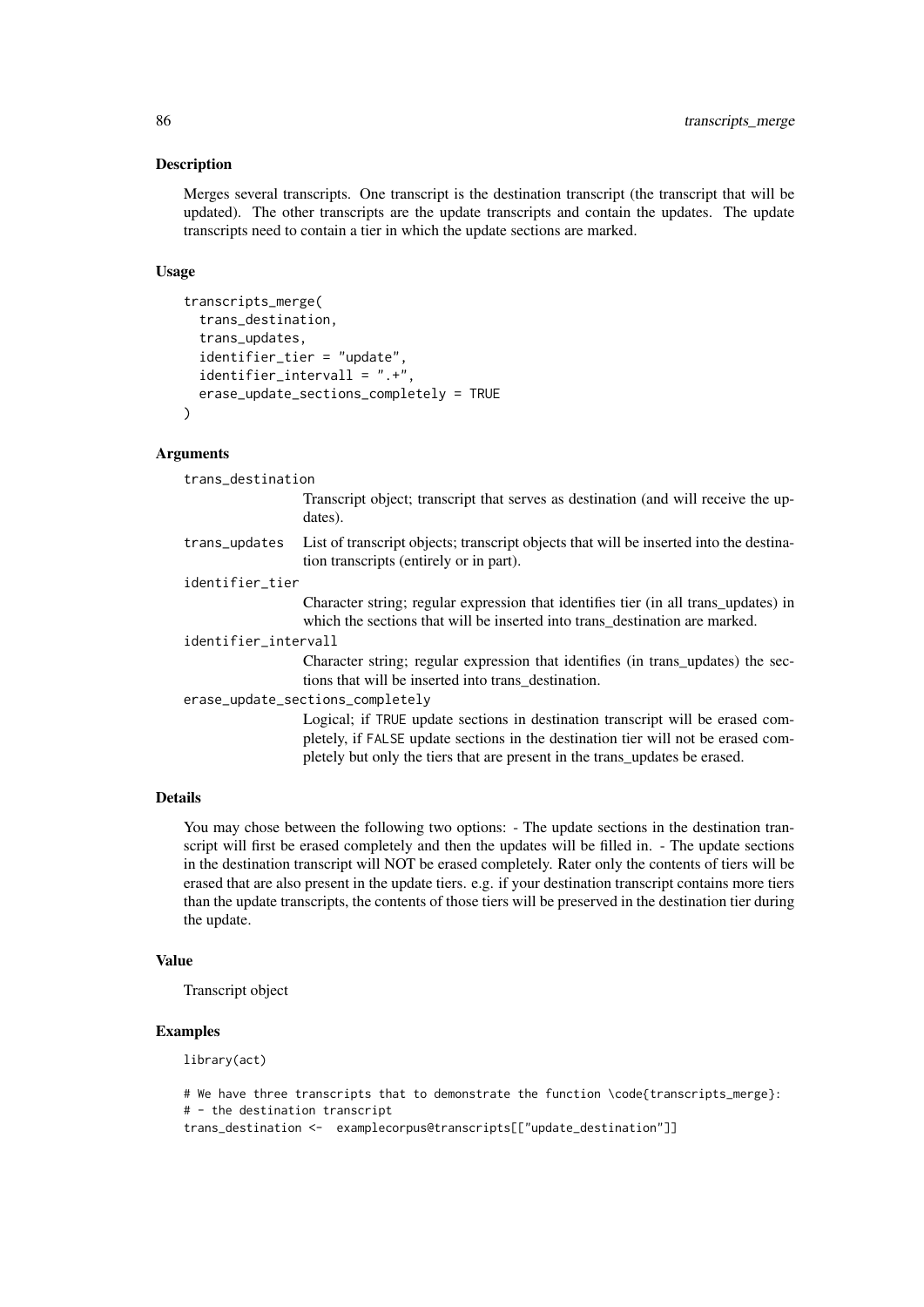```
# - two transcripts that contain updates
trans_updates <- c(examplecorpus@transcripts[["update_update1" ]],
                           examplecorpus@transcripts[["update_update2" ]])
# Run the function
test <- transcripts_merge(trans_destination, trans_updates)
# Save the transcript to a TextGrid file.
# Set the destination file path
path \leq tempfile(pattern = "merge test", tmpdir = tempdir(),
                 fileext = ".TextGrid")
# It makes more sense, however, to you define a destination folder
# that is easier to access on your computer:
## Not run:
path <- file.path("PATH_TO_AN_EXISTING_FOLDER_ON_YOUR_COMPUTER",
                   paste(t@name, ".TextGrid", sep=""))
## End(Not run)
# Export
act::export_textgrid( t=test, outputPath=path)
```
transcripts\_rename *Rename transcripts in a corpus*

#### Description

Rename transcript objects in a corpus object. This function changes both the names of the transcripts in the list x@transcripts and in the @name slot of the transcript. The function ensures that each transcript object preserves a unique name.

#### Usage

```
transcripts_rename(
  x,
  newTranscriptNames = NULL,
  searchPatterns = NULL,
  searchReplacements = NULL,
  toUpperCase = FALSE,
  toLowerCase = FALSE,
  trim = FALSE,
  stopIfNotUnique = TRUE
)
```
#### Arguments

x Corpus object

newTranscriptNames

Vector of character strings; new names for the transcripts. If left open, the current names in the corpus object will be taken as basis.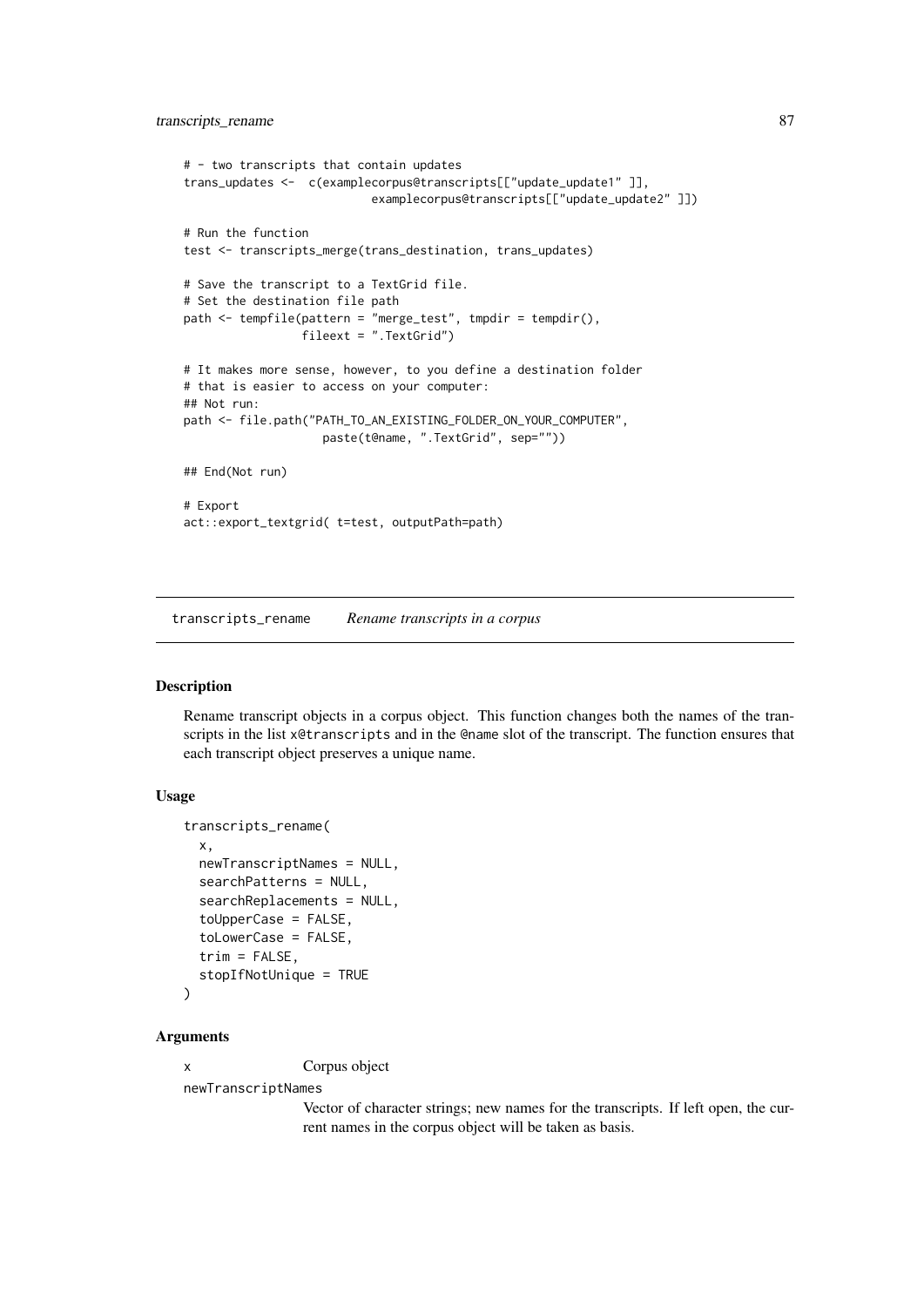|                    | searchPatterns Character string; Search pattern as regular expression applied to the names of<br>the transcripts.                                    |
|--------------------|------------------------------------------------------------------------------------------------------------------------------------------------------|
| searchReplacements |                                                                                                                                                      |
|                    | Character string; String to replace the hits of the search.                                                                                          |
| toUpperCase        | Logical; Convert transcript names all to upper case.                                                                                                 |
| toLowerCase        | Logical; Convert transcript names all to lower case.                                                                                                 |
| trim               | Logical; Remove leading and trailing spaces in names.                                                                                                |
| stopIfNotUnique    |                                                                                                                                                      |
|                    | Logical; If TRUE the function will stop if replacement would lead to non-unique<br>names; If FALSE names will be automatically changed to be unique. |

## Value

Corpus object

## Examples

```
library(act)
# get current names
old.names <- names(examplecorpus@transcripts)
# make vector of names with the same length
new.names <- paste("transcript", 1:length(old.names), sep="")
# rename the transcripts
test <- act::transcripts_rename(examplecorpus, newTranscriptNames=new.names)
# check
names(test@transcripts)
test@transcripts[[1]]@name
test@history[length(test@history)]
# convert to lower case
test <- act::transcripts_rename(examplecorpus, toLowerCase=TRUE)
test@history[length(test@history)]
# search replace
test <- act::transcripts_rename(examplecorpus,
 searchPatterns=c("ARG", "BOL"),
 searchReplacements = c("ARGENTINA", "BOLIVIA")
)
test@history[length(test@history)]
# search replace ignoring upper and lower case
test <- act::transcripts_rename(examplecorpus,
 searchPatterns=c("(?i)arg", "(?i)bol"),
 searchReplacements = c("ARGENTINA", "BOLIVIA")
\lambdatest@history[length(test@history)]
# search replace too much
test <- act::transcripts_rename(x=examplecorpus,
 searchPatterns="ARG_I_CHI_Santi",
```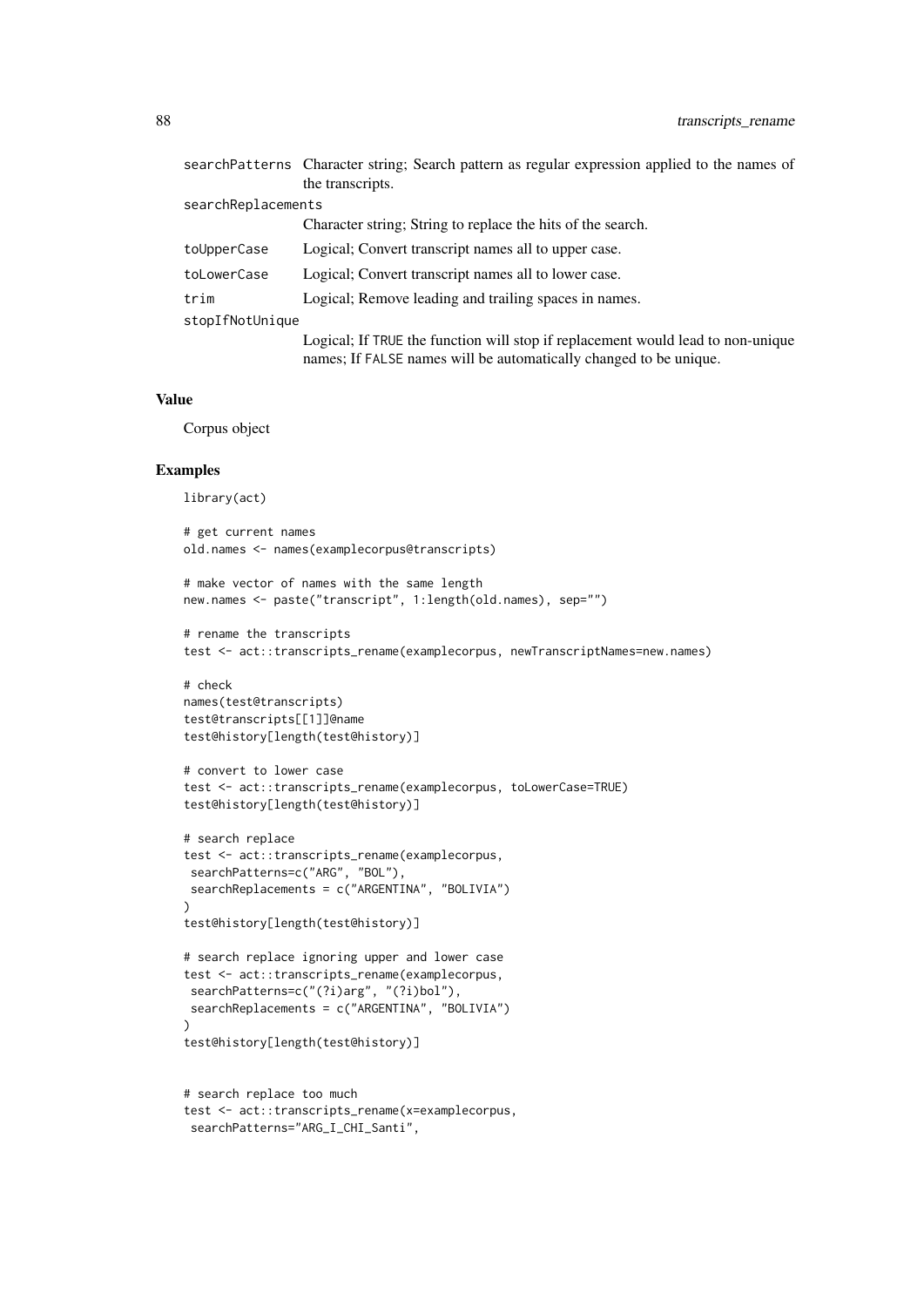```
searchReplacements = "")
names(test@transcripts)[1]
```
transcripts\_update\_fulltexts *Update full texts*

# Description

Creates/updates the full texts of the transcripts in a corpus. The full text may be created in two different ways: - The contents of a transcription will be joined consecutively based on the time information. - The contents of each tier will be joined consecutively, and then the next tier will be joined.

## Usage

```
transcripts_update_fulltexts(
 x,
 searchMode = c("fulltext", "fulltext.bytier", "fulltext.bytime"),
  transcriptNames = NULL,
  tierNames = NULL,
  forceUpdate = FALSE
)
```
## Arguments

| $\mathsf{x}$    | Corpus object.                                                                                                                                                                                   |
|-----------------|--------------------------------------------------------------------------------------------------------------------------------------------------------------------------------------------------|
| searchMode      | Character string; Which full text should be created; accepts the following values:<br>fulltext.bytier, fulltext.bytime, fulltext.                                                                |
| transcriptNames |                                                                                                                                                                                                  |
|                 | Vector of character strings; Names of the transcripts you want to update; leave<br>empty if you want to process all transcripts that need an update.                                             |
| tierNames       | Vector of character strings; Names of the tiers to include in the fulltext.                                                                                                                      |
| forceUpdate     | Logical; If TRUE fulltexts will be created in any case, if FALSE fulltexts will be<br>only be created if there was a modification to the transcript since the last creation<br>of the fulltexts. |

# Value

Corpus object.

## Examples

library(act)

examplecorpus <- act::transcripts\_update\_fulltexts(x=examplecorpus)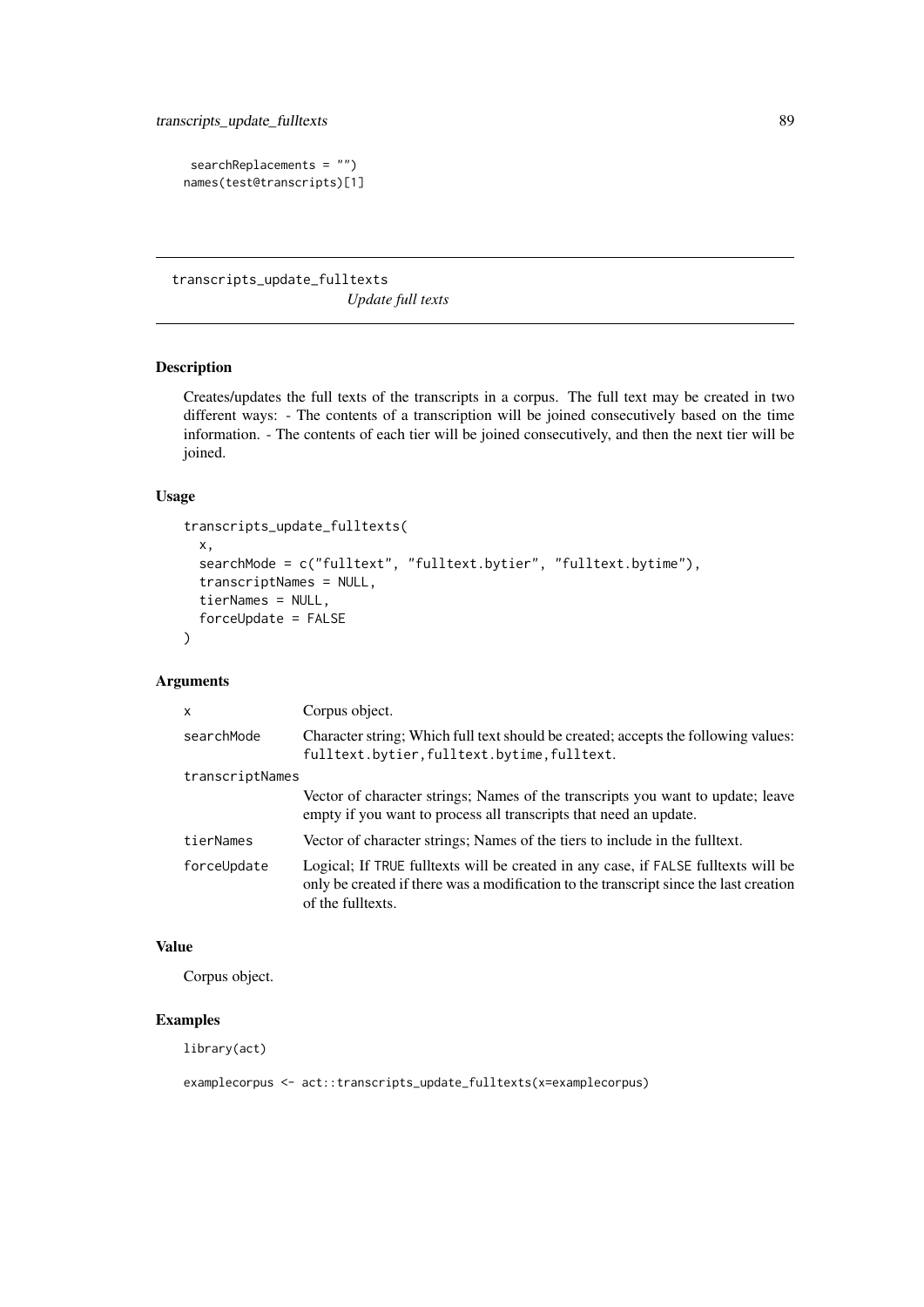<span id="page-89-0"></span>transcripts\_update\_normalization

*Normalize transcriptions*

# Description

Normalizes the contents of transcriptions in a corpus object using a normalization matrix. Function returns a corpus object with normalized transcription and updates the original corpus object passed as argument to x.

## Usage

```
transcripts_update_normalization(
  x,
  path_replacementMatrixCSV = "",
  transcriptNames = NULL,
  forceUpdate = FALSE
\lambda
```
## Arguments

| x                         | Corpus object.                                                                                                                                                                              |
|---------------------------|---------------------------------------------------------------------------------------------------------------------------------------------------------------------------------------------|
| path_replacementMatrixCSV |                                                                                                                                                                                             |
|                           | Character string; path to replacement matrix in CSV format. If empty, the de-<br>fault replacement matrix that comes with the package will be used.                                         |
| transcriptNames           |                                                                                                                                                                                             |
|                           | Vector of character strings; Names of the transcripts for which you want to<br>search media files; leave empty if you want to search media for all transcripts in<br>the corpus object.     |
| forceUpdate               | Logical; If TRUE transcripts will be normalized in any case, if FALSE transcripts<br>will be only normalized if there was a modification to the transcript since the<br>last normalization. |

# Examples

```
examplecorpus <- act::transcripts_update_normalization(x=examplecorpus)
```